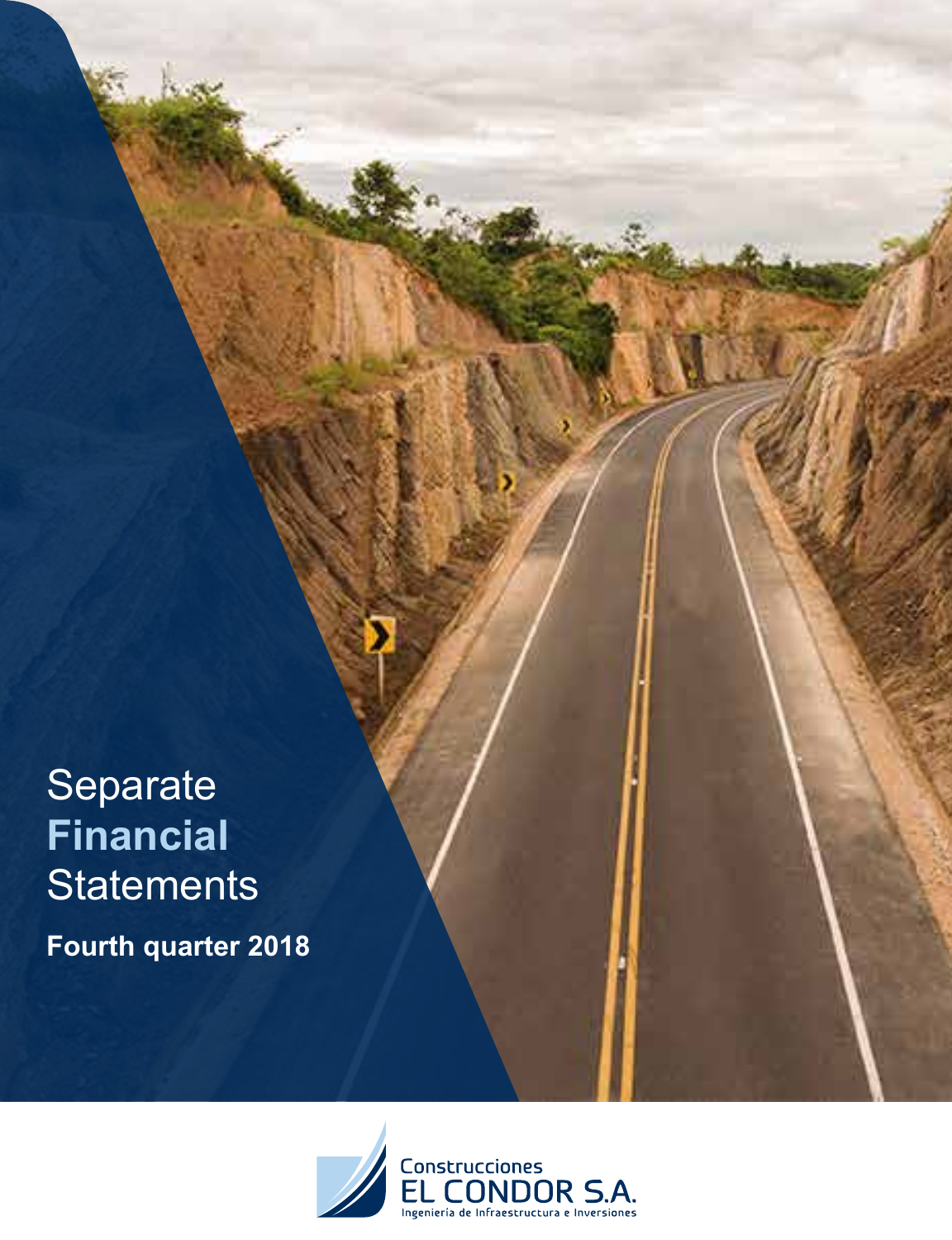

#### **EXTERNAL AUDITOR'S REPORT**

February 25, 2019

To the Assembly of Shareholders of **CONSTRUCCIONES EL CÓNDOR S.A.**

#### **Financial statement report**

I have audited the financial statements of **CONSTRUCCIONES EL CÓNDOR S.A.** at December 31, 2018, which comprise the separated financial situation statement, the results per duty and other integrated results, the changes in equity, and the separated cash flow statement ended on that date and the corresponding notes, including a summary of the significant accounting policies and other explanatory information.

#### **Responsibility of Management pertaining to financial statements**

Management is responsible for the preparation and fair presentation of these financial statements in accordance with the Accounting and Financial Information Standards generally accepted in Colombia; this includes the design, implementation and maintenance of internal control relevant to the preparation of consolidated financial statements free from material misstatement, whether due to fraud or error; and the selection and application of proper accounting principles, and to establish appropriateness of accounting polies used.

#### **External Auditor's responsibility**

My responsibility is to express an opinion on these financial statements based on my audits. I gained the information necessary to meet my duties and conduct my audits in accordance with the international auditing standards accepted in Colombia. These standards require to plan and perform the audit to obtain reasonable assurance about whether the consolidated financial statements are free of misstatements.

An audit comprises performing procedures to obtain evidence, among others, about the amounts and disclosures in the financial statements. The procedures selected depend on the auditor's judgment, including the assessment of the risk of material misstatements in the financial statements. In making those risk assessments, the external auditor considers internal control relevant to the preparation and presentation of the financial statements in order to design audit procedures that are appropriate given the circumstances. An audit includes as well an assessment of the appropriate accounting policies used and the accounting estimates made by Management, and evaluating the overall presentation of the financial statements.

I believe that the audit evidence I have obtained provides a reasonable base for my opinion below.

#### **Opinion**

In my opinion, the financial statements I audited were truthfully taken from the books, exhibit, in all significant and reasonable manner, the financial situation of **CONSTRUCCIONES EL CÓNDOR S.A.** at December 31, 2018, the results of their operations and cash flows for the year ended on that date, in accordance with the Accounting and Financial Information Standards accepted in Colombia.

#### **Other matters**

The financial statements of **CONSTRUCCIONES EL CÓNDOR S.A.**, at December 31, 2017, which are part of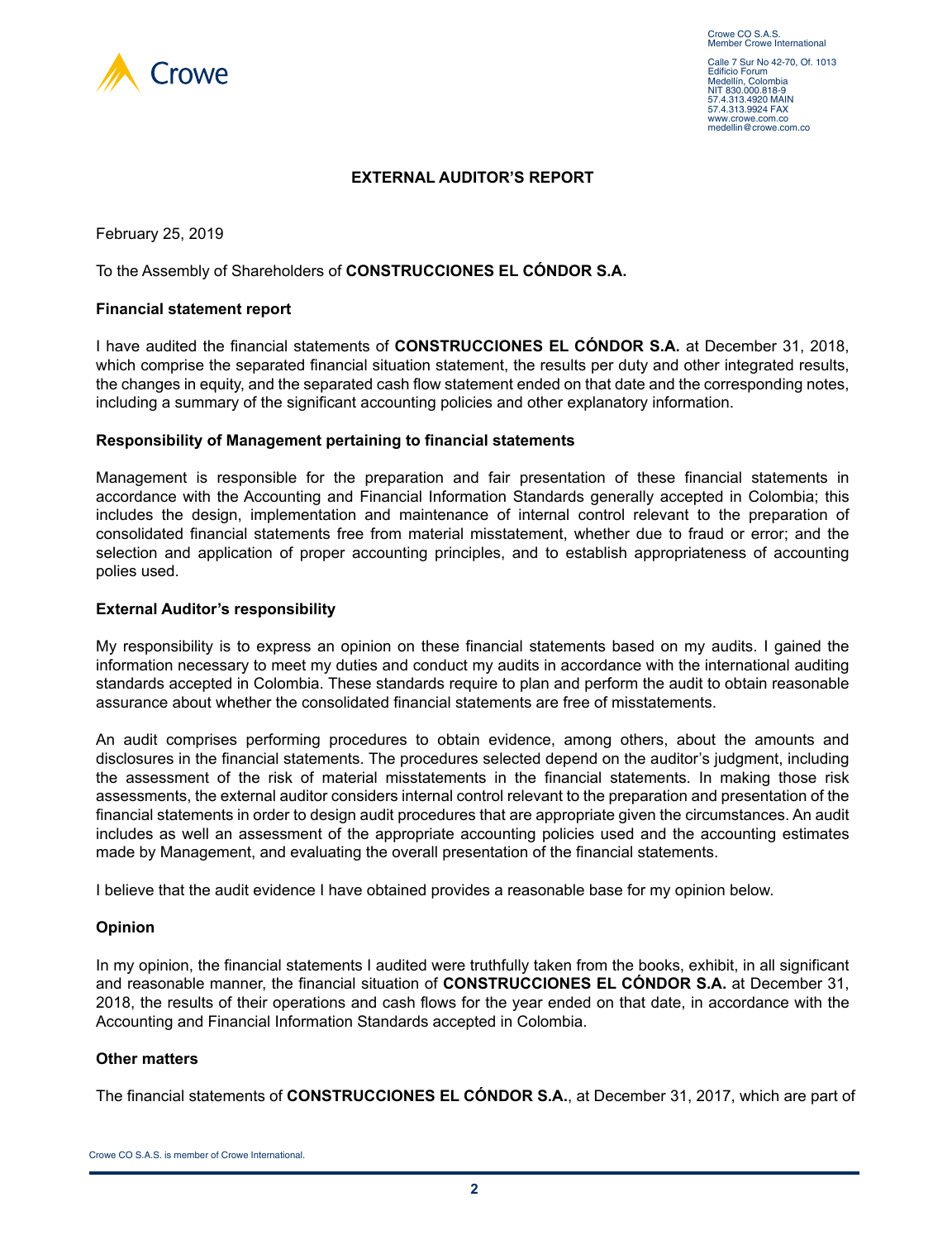

Calle 7 Sur No 42-70, Of. 1013 Edificio Forum Medellín, Colombia NIT 830,000.818-9 57.4.313.4920 MAIN 57.4.313.9924 FAX www.crowe.com.co medellin@crowe.com.co

the information on the financial statements attached, were audited by me, in accordance with the international audit standards accepted in Colombia, on which I expressed an unqualifed opinion was provided on February 13, 2018.

#### **Report on other legal and regulatory requirements**

The Company's administration is responsible as well for meeting certain regulatory aspects in Colombia related to managing accounting documents, preparing management reports, and the timely and proper payment of contributions to the Integral Social Security System. My responsibility as an external auditor is to conduct procedures of revisions to provide an opinion of the proper compliance thereof.

Based on the result of my audits, I am not aware of any situation indicating a breach in the compliance of the following obligations of the Company: a) Keep the Company's accounting in compliance with the legal and technical regulations; b) Duly keep the vouchers of the accounts and the books of minutes and share registration. In addition, there is a match between the financial statements attached and the management report, which includes proof from administration regarding the free circulation of the invoices issued by salespersons or suppliers and the information contained in the statements of contributions to the Integral Social Security System, particularly related to affiliates and their income based on the quotation, taken from the accounting records and documents; the Company has no default of payments to the Integral Social Security System.

In compliance with the responsibilities of an external auditor contained in items 1 and 3 of article 209 of the Colombian Code of Commerce, pertaining to the evaluate if the actions of the Company's management meet the by-laws as well as the orders or instructions given by the Shareholders Assembly, and if there are proper measures of internal control, conservation and custody of assets of the corporation or third parties in its power, I prepared a separate report dated February 13, 2018, which applies the international standards on assurance 3000 accepted in Colombia.

une Hauten

**JAVIER EMILIO TÁMARA TORRES** External Auditor Professional Card No. 208.595 – T Appointed by **CROWE CO S.A.S.**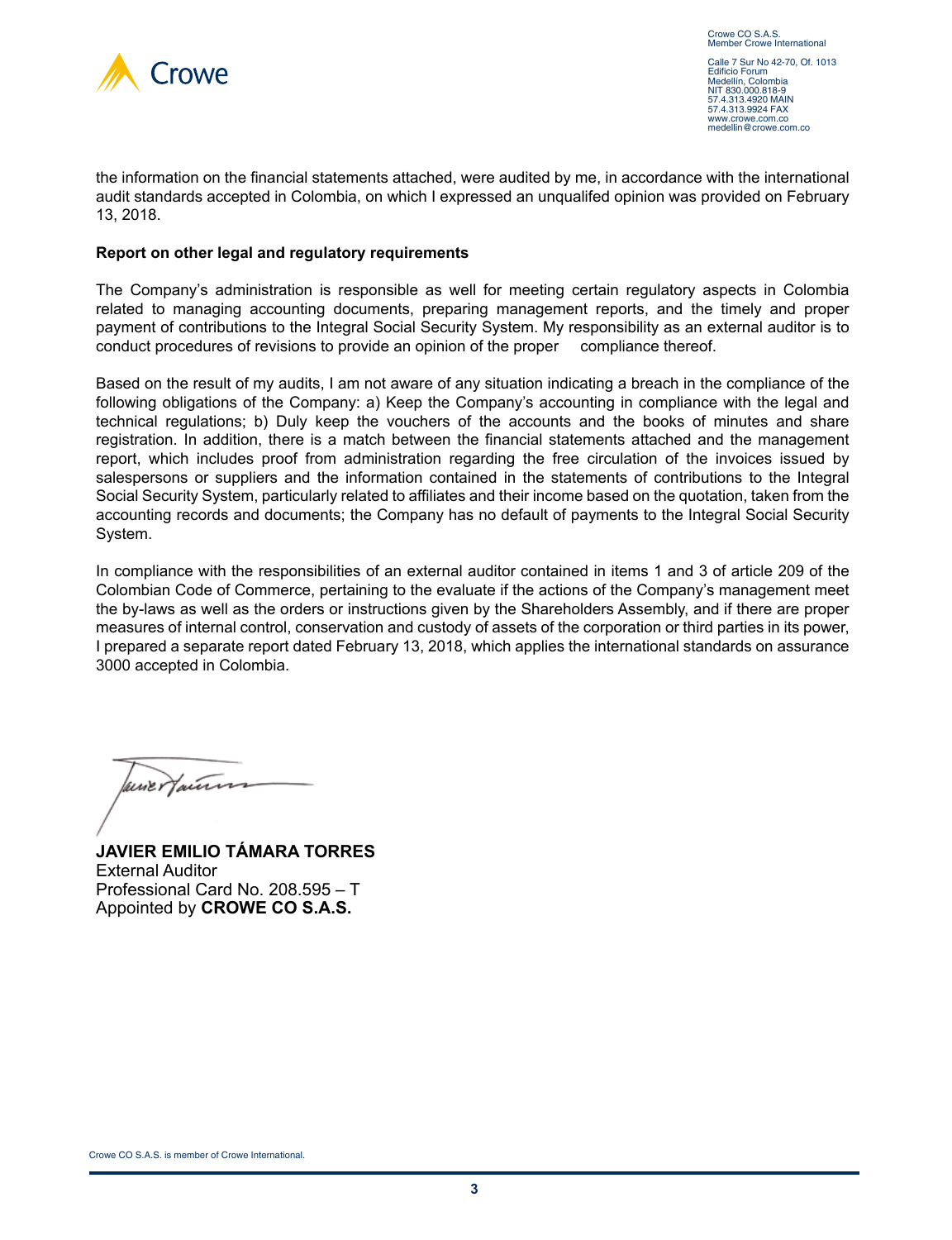### **CONSTRUCCIONES EL CÓNDOR S.A. CERTIFICATION OF FINANCIAL STATEMENTS**

Medellín, February 25, 2019

Gentlemen **SHAREHOLDERS CONSTRUCCIONES EL CÓNDOR S.A.** Medellín

Greetings,

Pursuant to article 47 of Law 964 of 2005, the Legal Representative of Construcciones El Cóndor S.A. informs the shareholders that the operational efficiency of the controls established by the Company were been verified by the undersigned, and that the existing systems have been satisfactorily assessed in terms of financial information disclosure and control. All controls and systems above mentioned were found in proper operation.

Sincerely,

**ANA MARÍA JAILLIER CORREA** Legal Representative C.C. 42.895.563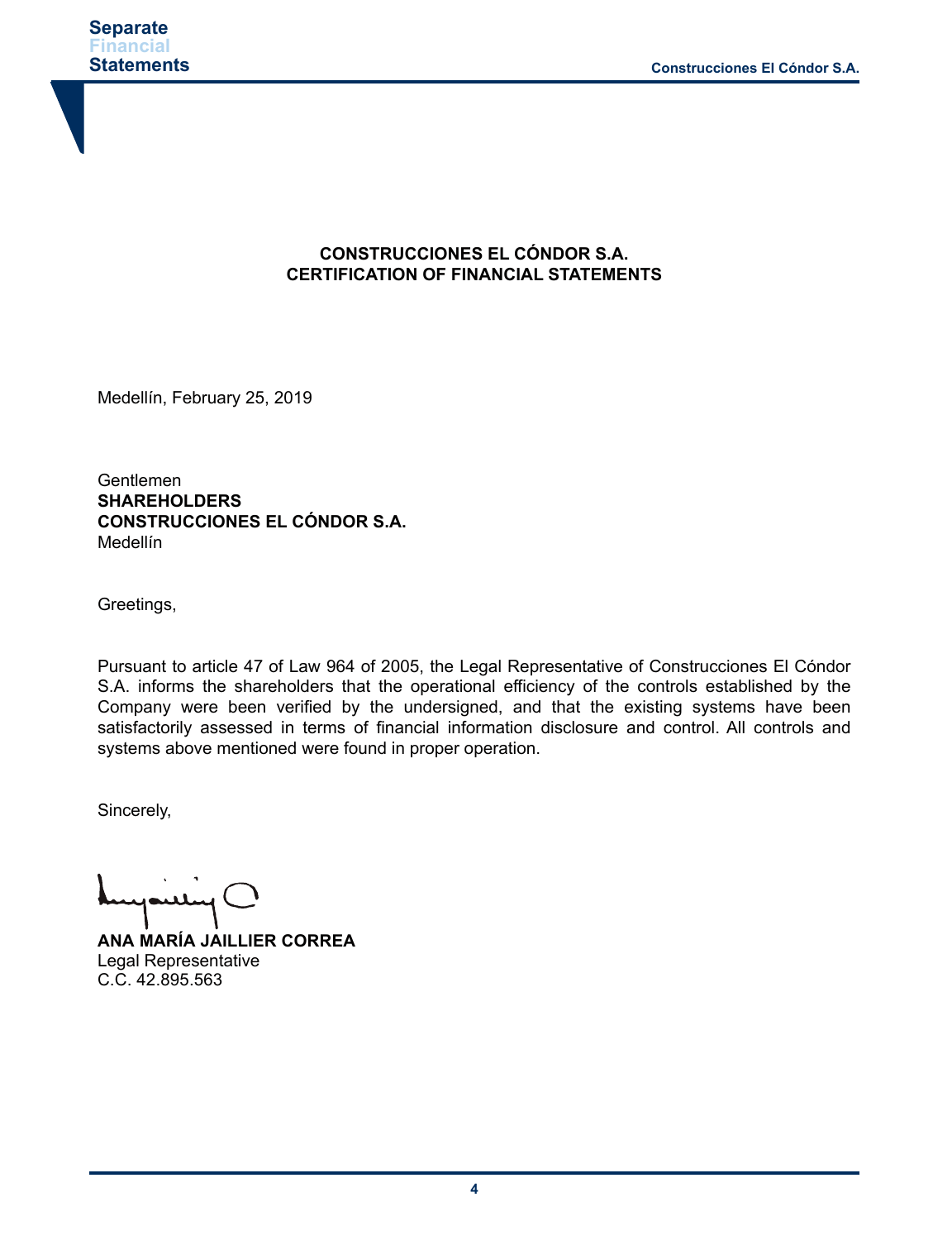

### **CONSTRUCCIONES EL CÓNDOR S.A. CERTIFICATION OF FINANCIAL STATEMENTS**

Medellín, February 25, 2019

Gentlemen **SHAREHOLDERS CONSTRUCCIONES EL CÓNDOR S.A.** Medellín

> The undersigned Legal Representative and the Accountant of CONSTRUCCIONES EL CÓNDOR S.A.

#### **CERTIFY**

That the Separate Financial Statements and other reports relevant to the public and the operations of the Company as of December 31, 2018, do not contain any inaccuracies or errors which restrain from knowing its true equity condition.

The above is to comply with Article 46 of Law 964 of 2005.

بسلسا

**ANA MARÍA JAILLIER CORREA** Legal Representative C.C. 42.895.563

Anal González V

**ANA ISABEL GONZÁLEZ VAHOS Accountant** Professional Card No. 47345-T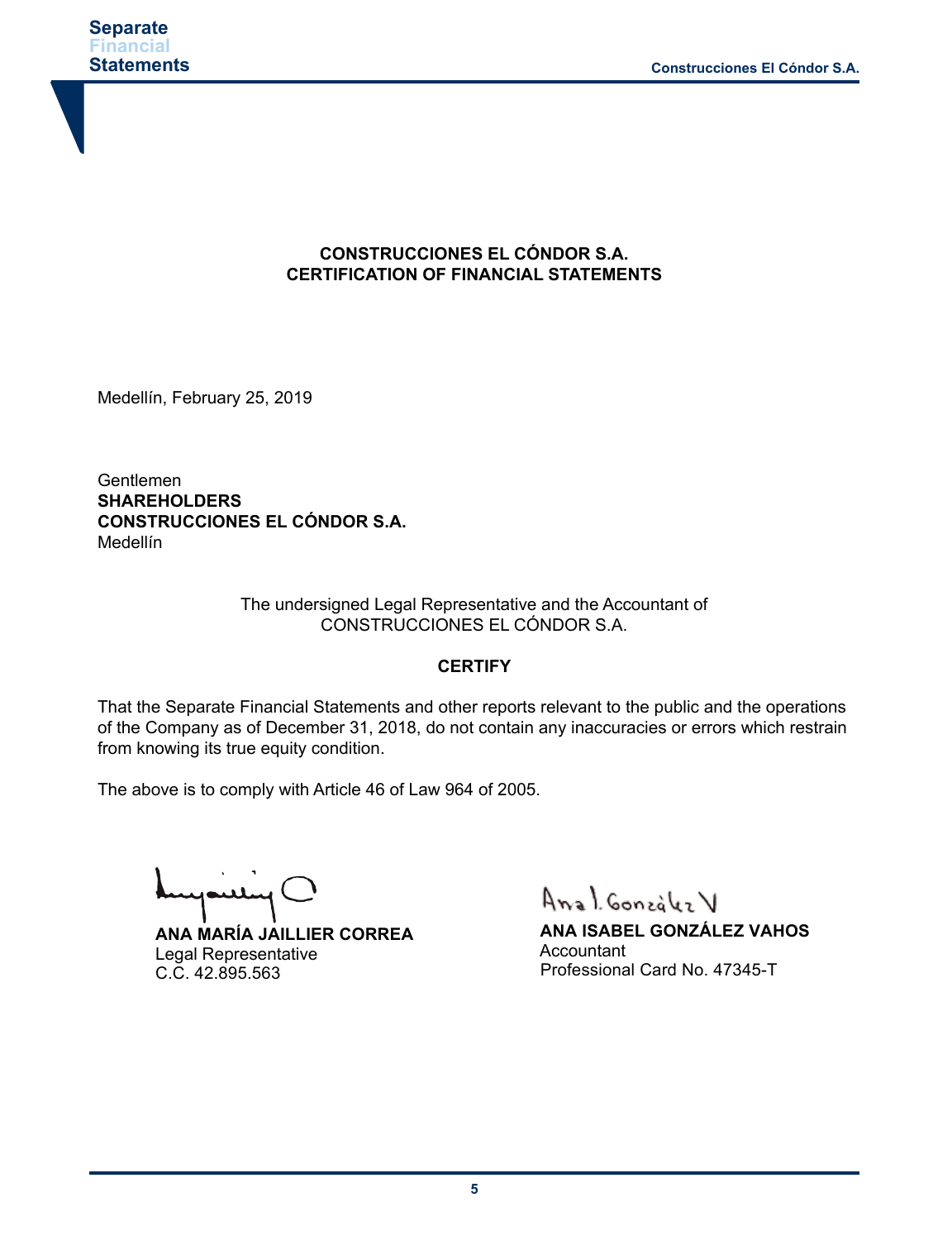#### **CERTIFICATION OF FINANCIAL STATEMENTS**

We, **ANA MARIA JAILLIER CORREA**, acting as the Legal Representative, and **ANA ISABEL GONZALEZ VAHOS**, acting as the Accountant, hereby state that we have prepared the statements of financial position and comprehensive income as of December 31, 2018 of the Corporation **CONSTRUCCIONES EL CÓNDOR S.A.** with Tax I.D. No. **890.922.447-4**. This task was prepared applying the International Financial Reporting Standards applicable in Colombia affirming that they reasonably present the financial standing as of December 31, 2018, and furthermore:

1. We are responsible for the reasonable preparation and presentation of the financial statements of the Corporation, and hereby state that the figures were truly taken from the official accounting books and their corresponding complementary documents.

2. We are not aware in any way of:

• Irregularities involving members of the administration or employees, which may hinder the financial statements of the Corporation.

• Communications from regulators which by law should exercise control over the Corporation, due to the breach of legal provisions in force or to the improper presentation of the information requested.

• Possible breach of laws or regulations that may create lawsuits or taxes, with effects that should be deemed worth disclosing on the financial statements or taken as a foundation to estimate contingent liabilities.

• Assets or liabilities other than those registered in the books, or revenues or costs that hurt the results and that should be disclosed in accordance with the International Financial Reporting Standards of Colombia.

3. The Corporation has satisfactorily protected all of the assets it owns as well as those of third parties in its power; there are no pledges or liens on said assets.

4. The Corporation has fully met all contractual agreements which if breached could have an effect on its financial information.

5. No events subsequent to the statement of financial Position have taken place that could require an adjustment or disclosure on the financial statements as of December 31, 2018.

**ANA MARÍA JAILLIER CORREA** Legal Representative C.C. 42.895.563

Anal González V

**ANA ISABEL GONZÁLEZ VAHOS Accountant** Professional Card No. 47345-T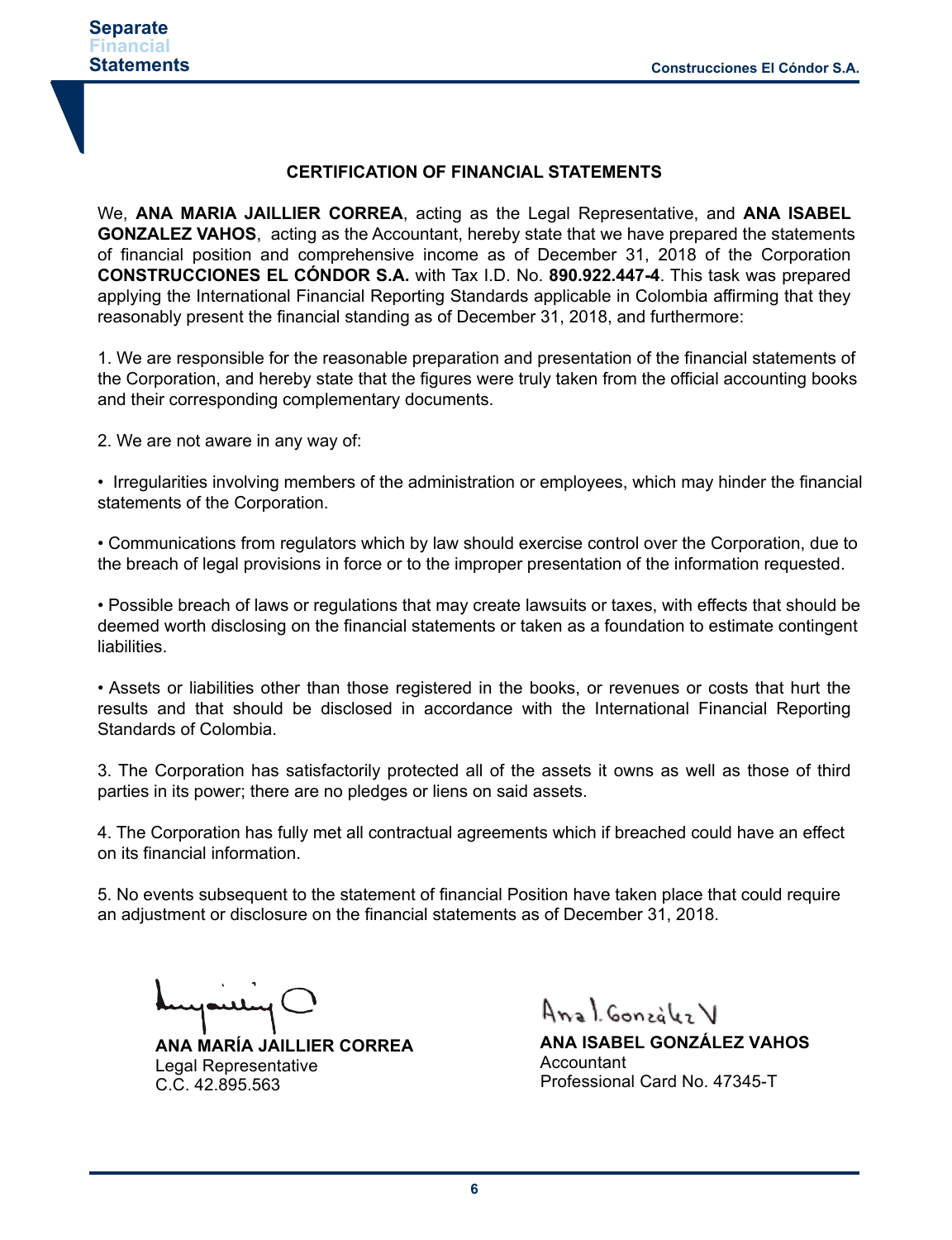## **Financial situation statement - Separate**

Figures in thousands of Colombian pesos

| 2018<br>2017<br><b>ASSETS</b><br>Cash and cash equivalents (Note 3)<br>24.771.422<br>20.754.818<br>Current investments (Note 4)<br>11.791.043<br>0<br>565.239.983<br>Commercial accounts receivable and other accounts receivable (Note 5)<br>715.009.867<br>Accounts receivable, related parties (Note 5)<br>248.703.149<br>220.017.681<br>33.712.767<br>Asset for current taxes (Note 5)<br>1.557.519<br>44.003.288<br>Inventory (Note 6)<br>55.211.226<br>6.538.740<br>Prepaid expenses (Note 7)<br>4.690.355<br>1.682.349<br>Non-current assets maintained for sale (Note 8)<br>879.172<br>891.949.626<br><b>CURRENT ASSET</b><br>1.062.613.753<br>815.629<br>Investments in financial instruments (Note 4)<br>947.224<br>85.263.387<br>123.866.022 |
|---------------------------------------------------------------------------------------------------------------------------------------------------------------------------------------------------------------------------------------------------------------------------------------------------------------------------------------------------------------------------------------------------------------------------------------------------------------------------------------------------------------------------------------------------------------------------------------------------------------------------------------------------------------------------------------------------------------------------------------------------------|
|                                                                                                                                                                                                                                                                                                                                                                                                                                                                                                                                                                                                                                                                                                                                                         |
|                                                                                                                                                                                                                                                                                                                                                                                                                                                                                                                                                                                                                                                                                                                                                         |
|                                                                                                                                                                                                                                                                                                                                                                                                                                                                                                                                                                                                                                                                                                                                                         |
|                                                                                                                                                                                                                                                                                                                                                                                                                                                                                                                                                                                                                                                                                                                                                         |
|                                                                                                                                                                                                                                                                                                                                                                                                                                                                                                                                                                                                                                                                                                                                                         |
|                                                                                                                                                                                                                                                                                                                                                                                                                                                                                                                                                                                                                                                                                                                                                         |
|                                                                                                                                                                                                                                                                                                                                                                                                                                                                                                                                                                                                                                                                                                                                                         |
|                                                                                                                                                                                                                                                                                                                                                                                                                                                                                                                                                                                                                                                                                                                                                         |
|                                                                                                                                                                                                                                                                                                                                                                                                                                                                                                                                                                                                                                                                                                                                                         |
|                                                                                                                                                                                                                                                                                                                                                                                                                                                                                                                                                                                                                                                                                                                                                         |
|                                                                                                                                                                                                                                                                                                                                                                                                                                                                                                                                                                                                                                                                                                                                                         |
| Investments in associates and joint businesses (Note 4)                                                                                                                                                                                                                                                                                                                                                                                                                                                                                                                                                                                                                                                                                                 |
| Investments in subsidiaries (Note 4)<br>104.456.744<br>98.492.633                                                                                                                                                                                                                                                                                                                                                                                                                                                                                                                                                                                                                                                                                       |
| Commercial accounts receivable and other accounts receivable (Note 5)<br>22.310.834<br>4.389.872                                                                                                                                                                                                                                                                                                                                                                                                                                                                                                                                                                                                                                                        |
| 497.339.274<br>Accounts receivable, related parties (Note 5)<br>571.844.243                                                                                                                                                                                                                                                                                                                                                                                                                                                                                                                                                                                                                                                                             |
| 206.999<br>Prepaid expenses (Note 7)<br>628.196                                                                                                                                                                                                                                                                                                                                                                                                                                                                                                                                                                                                                                                                                                         |
| Intangible assets other than capital gain (Note 7)<br>20.415.936<br>32.174.943                                                                                                                                                                                                                                                                                                                                                                                                                                                                                                                                                                                                                                                                          |
| Assets for deferred taxes (Note 7)<br>26.537.808<br>36.079.109                                                                                                                                                                                                                                                                                                                                                                                                                                                                                                                                                                                                                                                                                          |
| Properties, plant and equipment (Note 9)<br>409.322.253<br>323.046.732                                                                                                                                                                                                                                                                                                                                                                                                                                                                                                                                                                                                                                                                                  |
| 4.490.374<br>Investment properties (Note 10)<br>6.408.048                                                                                                                                                                                                                                                                                                                                                                                                                                                                                                                                                                                                                                                                                               |
| <b>NON-CURRENT ASSETS</b><br>1.268.816.347<br>1.100.219.914                                                                                                                                                                                                                                                                                                                                                                                                                                                                                                                                                                                                                                                                                             |
| 1.992.169.540<br><b>TOTAL ASSETS</b><br>2.331.430.099                                                                                                                                                                                                                                                                                                                                                                                                                                                                                                                                                                                                                                                                                                   |
| <b>LIABILITIES</b>                                                                                                                                                                                                                                                                                                                                                                                                                                                                                                                                                                                                                                                                                                                                      |
| Financial obligations (Note 11)<br>353.062.140<br>460.468.599                                                                                                                                                                                                                                                                                                                                                                                                                                                                                                                                                                                                                                                                                           |
| Commercial financing companies (Note 11)<br>30.486.205<br>65.121.669                                                                                                                                                                                                                                                                                                                                                                                                                                                                                                                                                                                                                                                                                    |
| Commercial accounts receivable and other accounts receivable (Note 12)<br>299.881.919<br>315.070.531                                                                                                                                                                                                                                                                                                                                                                                                                                                                                                                                                                                                                                                    |
| 451.001<br>Accounts payable with current related parties (Note 12)<br>3.861.082                                                                                                                                                                                                                                                                                                                                                                                                                                                                                                                                                                                                                                                                         |
| Current taxes (Note 13)<br>41.345.875<br>10.485.243                                                                                                                                                                                                                                                                                                                                                                                                                                                                                                                                                                                                                                                                                                     |
| 8.141.359<br>Labor obligations<br>11.810.092                                                                                                                                                                                                                                                                                                                                                                                                                                                                                                                                                                                                                                                                                                            |
| 10.102.938<br>Other liabilities and provisions (Note 14)<br>16.125.704                                                                                                                                                                                                                                                                                                                                                                                                                                                                                                                                                                                                                                                                                  |
| Prepayments and advances received (Note 15)<br>56.157.759<br>68.923.013                                                                                                                                                                                                                                                                                                                                                                                                                                                                                                                                                                                                                                                                                 |
| Prepaid revenues received (Note 16)<br>71.802.522<br>25.491.033                                                                                                                                                                                                                                                                                                                                                                                                                                                                                                                                                                                                                                                                                         |
| 825.120.229<br><b>CURRENT LIABILITY</b><br>1.023.668.455                                                                                                                                                                                                                                                                                                                                                                                                                                                                                                                                                                                                                                                                                                |
| Financial obligations (Note 11)<br>0<br>35.515.637                                                                                                                                                                                                                                                                                                                                                                                                                                                                                                                                                                                                                                                                                                      |
| 140.313.004<br>Commercial financing companies (Note 11)<br>122.923.330                                                                                                                                                                                                                                                                                                                                                                                                                                                                                                                                                                                                                                                                                  |
| Commercial accounts receivable and accounts receivable (Nota 12)<br>11.052.806<br>4.687.456                                                                                                                                                                                                                                                                                                                                                                                                                                                                                                                                                                                                                                                             |
| Prepayments and advances received (Nota 15)<br>12.497.693<br>2.740.683                                                                                                                                                                                                                                                                                                                                                                                                                                                                                                                                                                                                                                                                                  |
| 91.468.706<br>Liabilities for deferred taxes (Note 17)<br>88.554.100                                                                                                                                                                                                                                                                                                                                                                                                                                                                                                                                                                                                                                                                                    |
| 245.575.199<br><b>NON-CURRENT LIABILITY</b><br>264.178.216                                                                                                                                                                                                                                                                                                                                                                                                                                                                                                                                                                                                                                                                                              |
| 1.070.695.428<br><b>TOTAL LIABILITY</b><br>1.287.846.671                                                                                                                                                                                                                                                                                                                                                                                                                                                                                                                                                                                                                                                                                                |
|                                                                                                                                                                                                                                                                                                                                                                                                                                                                                                                                                                                                                                                                                                                                                         |
| <b>EQUITY</b>                                                                                                                                                                                                                                                                                                                                                                                                                                                                                                                                                                                                                                                                                                                                           |
| 15.701.606<br>Stock capital<br>15.701.606                                                                                                                                                                                                                                                                                                                                                                                                                                                                                                                                                                                                                                                                                                               |
| Premium in share placement<br>159.711.695<br>159.711.695                                                                                                                                                                                                                                                                                                                                                                                                                                                                                                                                                                                                                                                                                                |
| 477.170.241<br><b>Reserves</b><br>632.794.173                                                                                                                                                                                                                                                                                                                                                                                                                                                                                                                                                                                                                                                                                                           |
| 184.908.738<br>Result of the period<br>115.155.365                                                                                                                                                                                                                                                                                                                                                                                                                                                                                                                                                                                                                                                                                                      |
| Retained earnings<br>3.425.333<br>21.291.412                                                                                                                                                                                                                                                                                                                                                                                                                                                                                                                                                                                                                                                                                                            |
| Other comprehensive result<br>80.556.500<br>98.929.177                                                                                                                                                                                                                                                                                                                                                                                                                                                                                                                                                                                                                                                                                                  |
| <b>TOTAL EQUITY (NOTE 18)</b><br>921.474.112<br>1.043.583.428                                                                                                                                                                                                                                                                                                                                                                                                                                                                                                                                                                                                                                                                                           |
| <b>TOTAL LIABILITY AND EQUITY</b><br>1.992.169.540<br>2.331.430.099                                                                                                                                                                                                                                                                                                                                                                                                                                                                                                                                                                                                                                                                                     |

The notes attached are an integral part of the financial statements

ANA MARÍA JAILLIER CORREA Legal Representative C.C. 42.895.563 See certification attached

## Anal González V

ANA ISABEL GONZALEZ VAHOS<br>Accountant<br>Professional Card No. 47345-T See certification attached



JAVIER EMILIO TÁMARA TORRES External Auditor (Crowe) Professional Card No. 208595 – T See opinion attached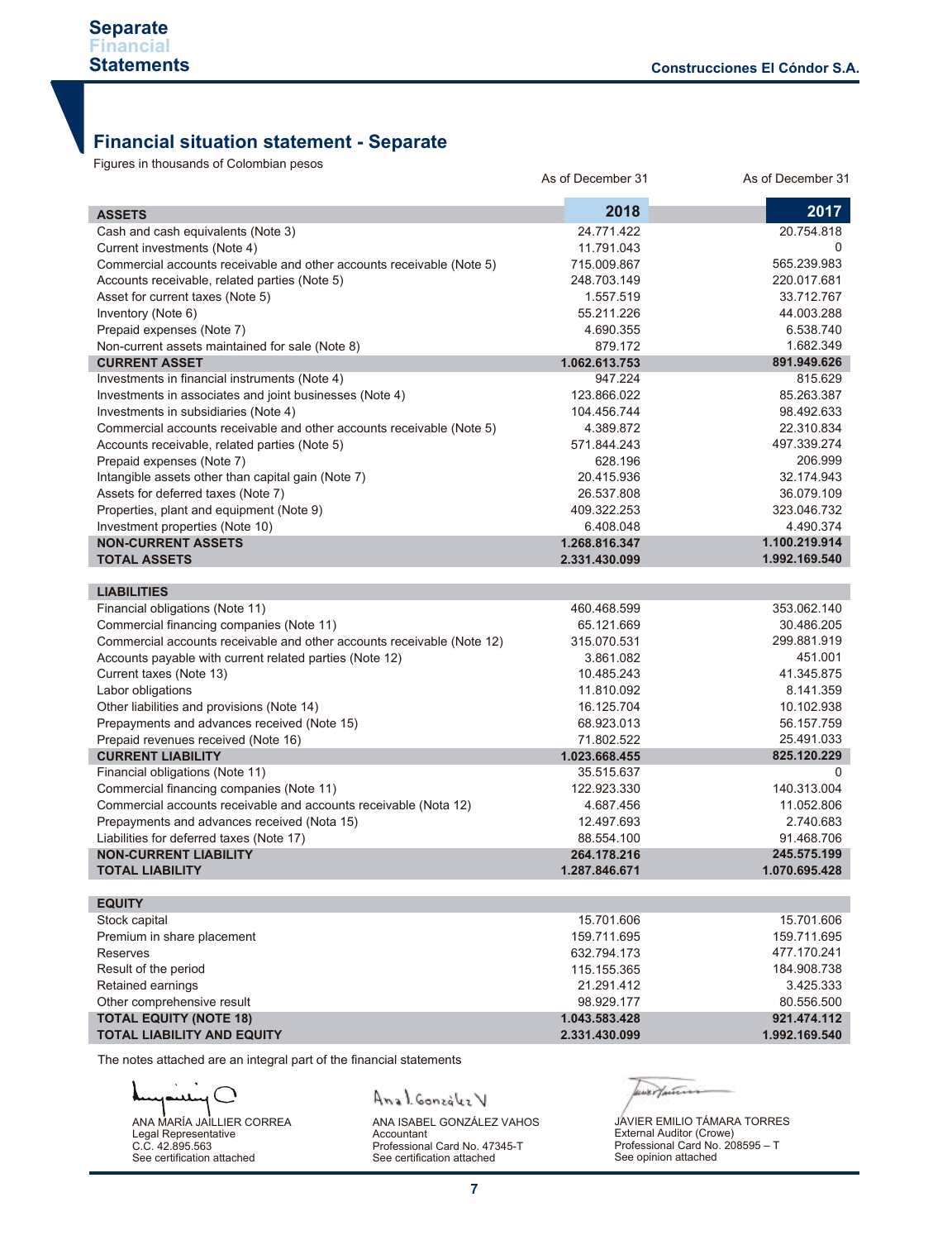## **Income statement per function - Separate**

| <b>Statements</b>                                                                                                            |                                                         |                                                           | <b>Construcciones El Cóndor S.A.</b>                 |                                                      |  |
|------------------------------------------------------------------------------------------------------------------------------|---------------------------------------------------------|-----------------------------------------------------------|------------------------------------------------------|------------------------------------------------------|--|
|                                                                                                                              |                                                         |                                                           |                                                      |                                                      |  |
| <b>Income statement per function - Separate</b>                                                                              |                                                         |                                                           |                                                      |                                                      |  |
| Figures in thousands of Colombian pesos, except net profit per share                                                         |                                                         |                                                           |                                                      |                                                      |  |
|                                                                                                                              |                                                         | From January 1 to December 31                             | From October 1 to December 31                        |                                                      |  |
|                                                                                                                              | 2018                                                    | 2017                                                      | 2018                                                 | 2017                                                 |  |
| <b>REVENUES FROM NORMAL ACTIVITIES</b>                                                                                       |                                                         |                                                           |                                                      |                                                      |  |
| Sale of good<br>Services provided<br>Revenues for dividends                                                                  | 11.410.725<br>893.957.982<br>0                          | 11.859.014<br>591.082.504<br>488.667                      | 5.446.070<br>223.933.632<br>$\Omega$                 | 2.879.874<br>147.869.578<br>$\Omega$                 |  |
| <b>TOTAL REVENUES FROM NORMAL ACTIVITIES</b><br>(NOTE 19)                                                                    | 905.368.707                                             | 603.430.185                                               | 229.379.702                                          | 150.749.452                                          |  |
| Operating costs (Note 20)                                                                                                    | (742.734.432)                                           | (505.417.949)                                             | (191.703.179)                                        | (142.453.744)                                        |  |
| <b>GROSS PROFIT</b>                                                                                                          | 162.634.274                                             | 98.012.236                                                | 37.676.523                                           | 8.295.708                                            |  |
| Administration expenses (Note 21)<br>Other revenues (Note 22)<br>Other expenses (Note 23)<br>Other gains or losses (Note 24) | (36.654.381)<br>8.884.158<br>(7.595.015)<br>(2.035.610) | (29.281.481)<br>30.904.939<br>(14.266.891)<br>159.010.471 | (13.524.846)<br>2.228.975<br>(1.887.521)<br>(76.401) | (8.854.452)<br>27.996.185<br>(1.987.037)<br>(58.885) |  |
| <b>OPERATING PROFIT</b>                                                                                                      | 125.233.427                                             | 244.379.274                                               | 24.416.729                                           | 25.391.519                                           |  |
| Financial revenues (Note 25)<br>Financial expenses (Note 26)<br>Gain (loss), equity method (Note 27)                         | 34.620.439<br>(63.186.782)<br>55.932.617                | 43.430.640<br>(53.033.387)<br>(550.489)                   | 7.313.571<br>(12.587.907)<br>19.518.992              | 15.411.864<br>(14.120.154)<br>(1.411.427)            |  |
| <b>PROFIT BEFORE TAXES</b>                                                                                                   | 152.599.700                                             | 234.226.038                                               | 38.661.385                                           | 25.271.802                                           |  |
| Provision for income tax and complementary (Note 28)                                                                         | (37.444.336)                                            | (49.317.300)                                              | (7.289.628)                                          | (14.622.066)                                         |  |
| <b>NET PROFIT OF THE PERIOD</b>                                                                                              | 115.155.365                                             | 184.908.738                                               | 31.371.757                                           | 10.649.736                                           |  |
| Net profit per share                                                                                                         | 200.49                                                  | 321,94                                                    | 54.62                                                | 18,54                                                |  |

The notes attached are an integral part of the financial statements

ANA MARÍA JAILLIER CORREA Legal Representative C.C. 42.895.563 See certification attached

Anal González V

ANA ISABEL GONZÁLEZ VAHOS Accountant Professional Card No. 47345-T See certification attached

wertann

JAVIER EMILIO TÁMARA TORRES External Auditor (Crowe) Professional Card No. 208595 – T See opinion attached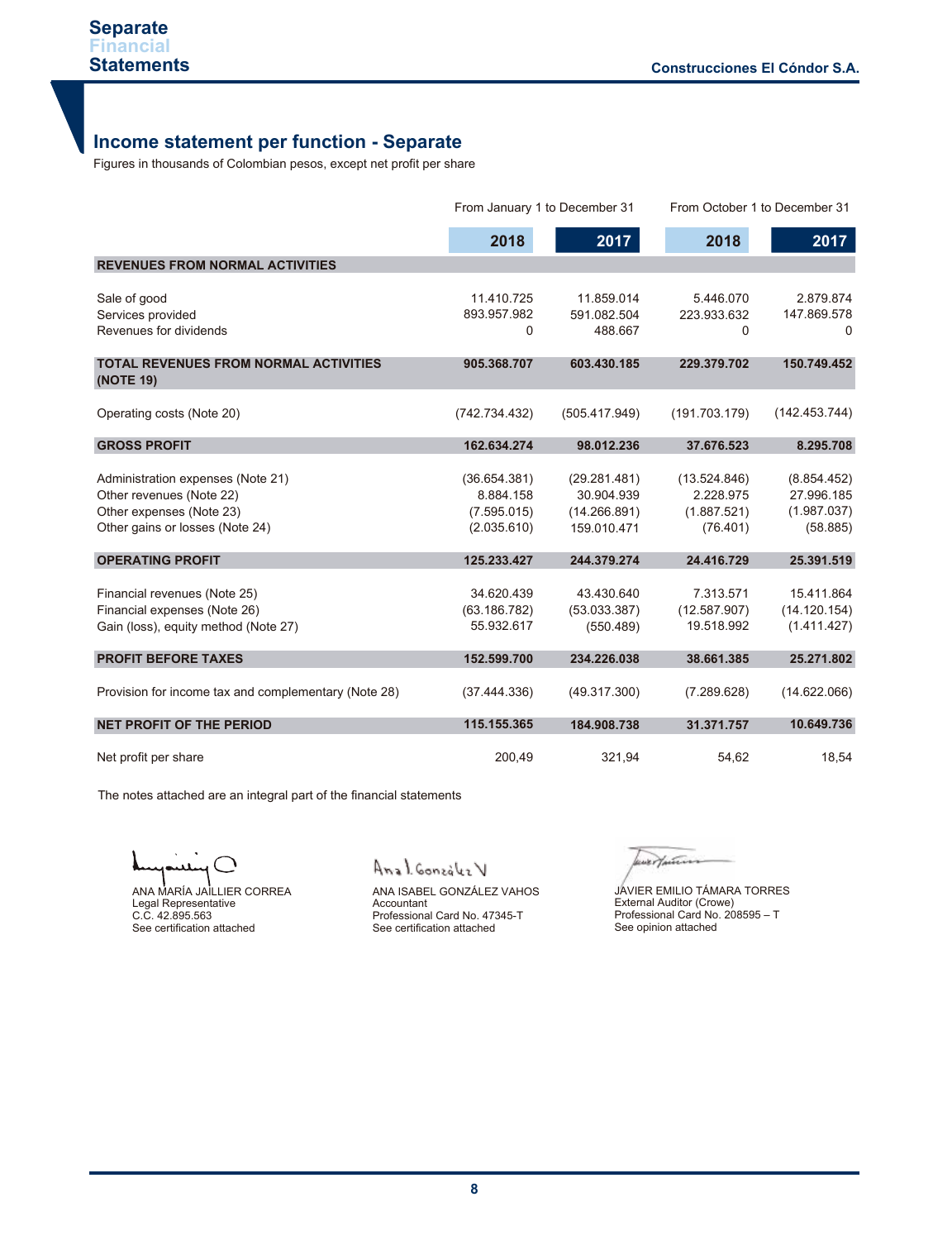## **Other integral results of the period statement - Separate**

Figures in throusands of Colombian pesos

|                                                                               |              | From January 1 to December 31 | From October 1 to December 31 |             |  |
|-------------------------------------------------------------------------------|--------------|-------------------------------|-------------------------------|-------------|--|
|                                                                               | 2018         | 2017                          | 2018                          | 2017        |  |
| <b>NET PROFIT OF THE PERIOD</b>                                               | 115.155.365  | 184.908.738                   | 31.371.757                    | 10.649.736  |  |
| <b>OTHER INTEGRAL RESULT</b>                                                  |              |                               |                               |             |  |
| Gain from exchange difference from investment conversion<br>overseas          | 0            | (302.426)                     | 0                             | 0           |  |
| Gain (loss) for valuation of controlled companies                             | 5.295.754    | 859.968                       | 420.176                       | 1.458.559   |  |
| Gain (loss) investments at fair value                                         | (25.466.909) | 3.669.830                     | (20.951.710)                  | (2.038.934) |  |
| Effect of tax on gains                                                        | (4.059.161)  | (1.135.292)                   | (6.149.103)                   | (247.774)   |  |
| Surplus from valuations in investments and properties, plant<br>and equipment | 44.810.359   | (17.592.305)                  | 57.455.262                    | (1.756.297) |  |
| Effect of tax on gains                                                        | (2.222.153)  | 4.082.921                     | (6.368.281)                   | 2.953.884   |  |
| Gain (loss) for actuaries for employee benefit plans                          | 14.785       | (20.734)                      | 14.785                        | (20.734)    |  |
| OTHER INTEGRAL RESULT OF THE PERIOD                                           | 18.372.675   | (10.438.038)                  | 24.421.130                    | 348.704     |  |
| <b>TOTAL INTEGRAL RESULT OF THE PERIOD</b>                                    | 133.528.040  | 174.470.700                   | 55.792.887                    | 10.998.440  |  |

The notes attached are an integral part of the financial statements

J, لمد

ANA MARÍA JAILLIER CORREA Legal Representative C.C. 42.895.563 See certification attached

Anal González V

ANA ISABEL GONZÁLEZ VAHOS Accountant Professional Card No. 47345-T See certification attached

werthin

JAVIER EMILIO TÁMARA TORRES External Auditor (Crowe) Professional Card No. 208595 – T See opinion attached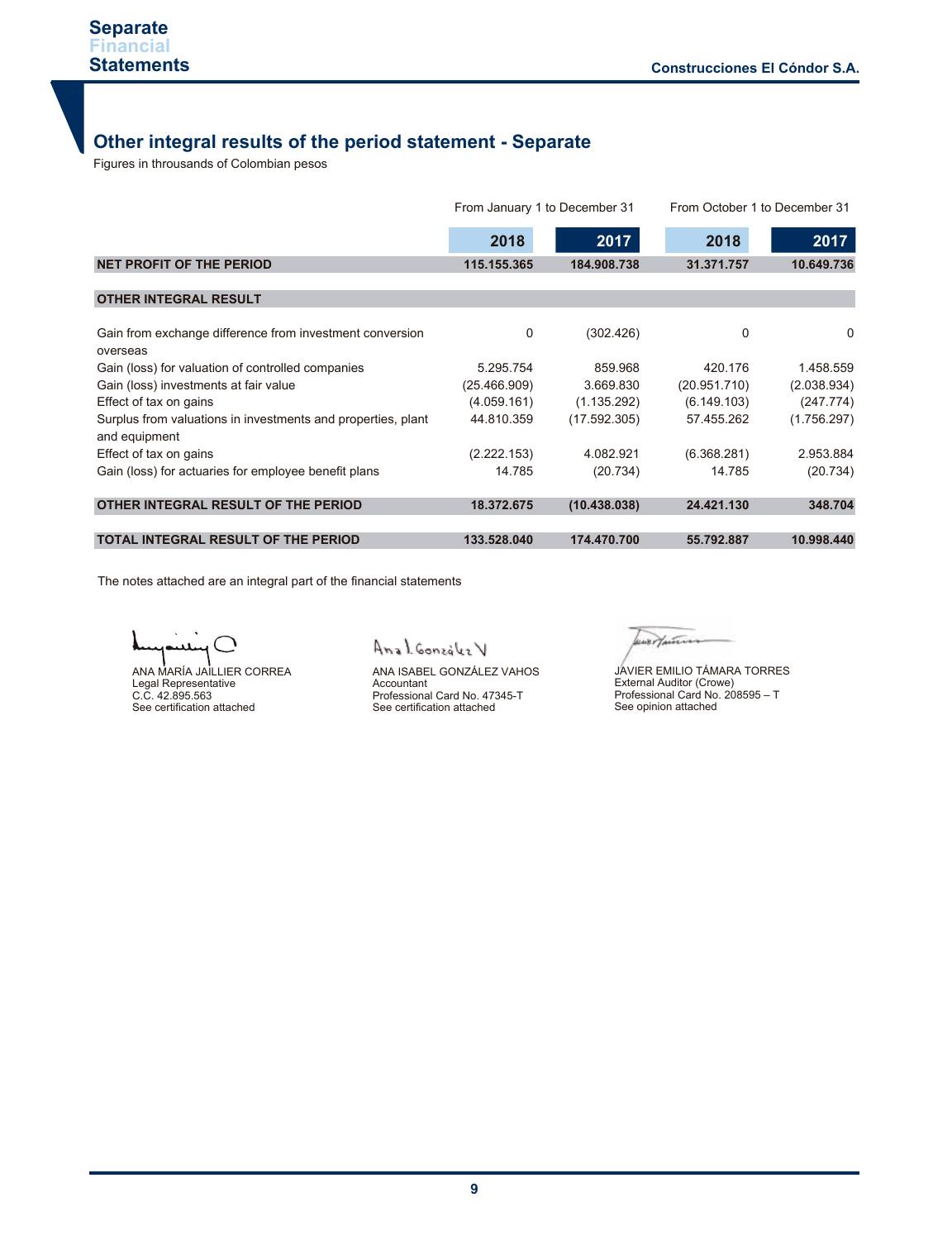## **Changes in equity statement - Separate**

Figures in thousands of Colombian pesos

|                                                                                                                                         | As of December 31         | As of December 31          |
|-----------------------------------------------------------------------------------------------------------------------------------------|---------------------------|----------------------------|
| <b>OPERATING ACTIVITIES</b>                                                                                                             | 2018                      | 2017                       |
| Profit of the period                                                                                                                    | 115.155.365               | 184.908.738                |
| Items not affecting cash:                                                                                                               |                           |                            |
| Plus: depreciation and impairment of properties, plant and equipment                                                                    | 28.884.807                | 21.801.093                 |
| Plus: depletion                                                                                                                         | 804.749                   | 2.166.565                  |
| Plus: amortizations policies and others                                                                                                 | 3.880.885                 | 2.715.610                  |
| Plus: amortizations deferred charges                                                                                                    | 11.810.412                | 5.082.581                  |
| Plus: provision of costs<br>Plus: provision of accounts receivable                                                                      | (4.651.653)<br>19.141     | (3.824.992)                |
| Plus: provision of investments                                                                                                          | 6.904                     | 8.566.843                  |
| Plus: provision for contingencies                                                                                                       | 1.215.224                 | 162.061                    |
| Plus: expenses for difference in exchange                                                                                               | 1.511.060                 | 174.398                    |
| Minus: recovery from reimbursement of provisions                                                                                        | (1.866.318)               | (966.985)                  |
| Plus: loss on sale and retirement of goods                                                                                              | 3.076.221                 | 3.899.354                  |
| Minus: gain on sale of properties, plant and equipment                                                                                  | (934.599)                 | (1.472.804)                |
| Minus: revenue, equity method                                                                                                           | (73.007.843)              | (41.229.922)               |
| Minus: recovery of provisions                                                                                                           |                           | (1.543.243)                |
| Minus: revenues from difference in exchange                                                                                             | (349.220)                 | (34.577)                   |
| Plus: loss equity method                                                                                                                | 17.075.226                | 41.780.411                 |
| Plus: income tax caused<br><b>CASH GENERATED IN OPERATION</b>                                                                           | 37.444.336                | 49.317.300                 |
|                                                                                                                                         | 140.074.694               | 271.502.431                |
| <b>CHANGE IN OPERATING ITEMS</b>                                                                                                        |                           |                            |
| Plus: increased liabilities and decreased operating assets                                                                              | 134.843.286               | 162.161.636                |
| Decrease of rights - intangibles                                                                                                        | 0                         | 316.000                    |
| Decrease of assets for deferred taxes                                                                                                   | 9.541.301                 | 6.320.064                  |
| Decrease of assets for current taxes                                                                                                    | 32.155.248                | $\mathbf 0$                |
| Increase of deferred tax liabilities                                                                                                    | (2.914.606)               | $\Omega$                   |
| Increase of accounts payable                                                                                                            | 14.099.661                | 103.406.081                |
| Increase of labor obligations                                                                                                           | 3.668.733                 | 3.984.324                  |
| Increase of other liabilities and provisions                                                                                            | 9.459.195                 | $\Omega$                   |
| Increase of prepayments and advances received                                                                                           | 22.522.263                | 26.110.992                 |
| Increase of revenues received in advance                                                                                                | 46.311.489<br>318.193.847 | 22.024.175                 |
| Minus: increased assets and decreased operating liabilities<br>Increase of commercial accounts receivable and other accounts receivable | 236.227.244               | 549.397.950<br>493.969.098 |
| Increase of inventories                                                                                                                 | 11.207.938                | 14.740.141                 |
| Increase of prepaid expenses                                                                                                            | 2.453.697                 | 6.844.901                  |
| Increase of assets for current taxes                                                                                                    | $\Omega$                  | 12.779.589                 |
| Decrease of payment of tax                                                                                                              | 68.304.968                | 7.574.998                  |
| Decrease of deferred tax liabilities                                                                                                    | 0                         | 301.271                    |
| Decrease of estimated liabilities                                                                                                       | 0                         | 13.187.952                 |
| <b>NET CASH FOR OPERATING ACTIVITIES</b>                                                                                                | (43.275.868)              | (115.733.883)              |
| <b>CASH FLOWS IN INVESTMENT ACTIVITIES</b>                                                                                              |                           |                            |
| Plus: decrease in investment activities                                                                                                 | 803.177                   | 135.836.056                |
| Investments                                                                                                                             | O                         | 135.036.792                |
| Non-current assets maintained for sale                                                                                                  | 803.177                   | 799.264                    |
| Minus: increases in investment activities                                                                                               | 120.632.544               | 104.861.216                |
| Intangible assets other than capital gain                                                                                               | 51.404                    | 39.424.089                 |
| Investments                                                                                                                             | 556.767                   | 0                          |
| Properties, plant and equipment                                                                                                         | 118.106.698               | 61.935.490                 |
| Investment properties                                                                                                                   | 1.917.674                 | 3.501.637                  |
| <b>NET CASH FOR INVESTMENT ACTIVITIES</b>                                                                                               | (119.829.367)             | 30.974.840                 |
| <b>NET CASH FOR FINANCING ACTIVITIES</b>                                                                                                |                           |                            |
| Plus: increase for financing activities                                                                                                 | 220.630.027               | 5.568.729                  |
| <b>Financial obligations</b>                                                                                                            | 160.167.891               | 0                          |
| Increase of retained earnings                                                                                                           | 17.866.079                | 2.497.383                  |
| Other integral result                                                                                                                   | U                         | 3.071.346                  |
| Increase of reserves (tax on wealth)                                                                                                    | 7.851                     | 0                          |
| Revaluation surplus and deferred tax                                                                                                    | 42.588.206                | 0                          |
| Minus: decreases in financing activities                                                                                                | 53.508.188                | 69.717.473                 |
| Dividends decreed                                                                                                                       | 29.292.657                | 28.138.182                 |
| Decrease of reserves (tax on wealth)                                                                                                    | 0                         | 1.443.154                  |
| Decrease in other integral result                                                                                                       | 24.215.531                |                            |
| Decrease of surplus for revaluation<br>Financial obligations                                                                            | 0<br>0                    | 13.509.387<br>26.626.750   |
| <b>NET CASH FOR FINANCING ACTIVITIES</b>                                                                                                | 167.121.839               | (64.148.744)               |
|                                                                                                                                         |                           |                            |
| Cash increase-decrease                                                                                                                  | 4.016.604                 | (148.907.787)              |
| Cash beginning the period                                                                                                               | 20.754.818                | 169.662.605                |
| <b>CASH AND CASH EQUIVALENTS</b>                                                                                                        | 24.771.422                | 20.754.818                 |

The notes attached are an integral part of the financial statements

J,

ANA MARÍA JAILLIER CORREA Legal Representative C.C. 42.895.563 See certification attached

## Anal González V

ANA ISABEL GONZÁLEZ VAHOS Accountant Professional Card No. 47345-T See certification attached

burtan

JAVIER EMILIO TÁMARA TORRES External Auditor (Crowe) Professional Card No. 208595 – T See opinion attached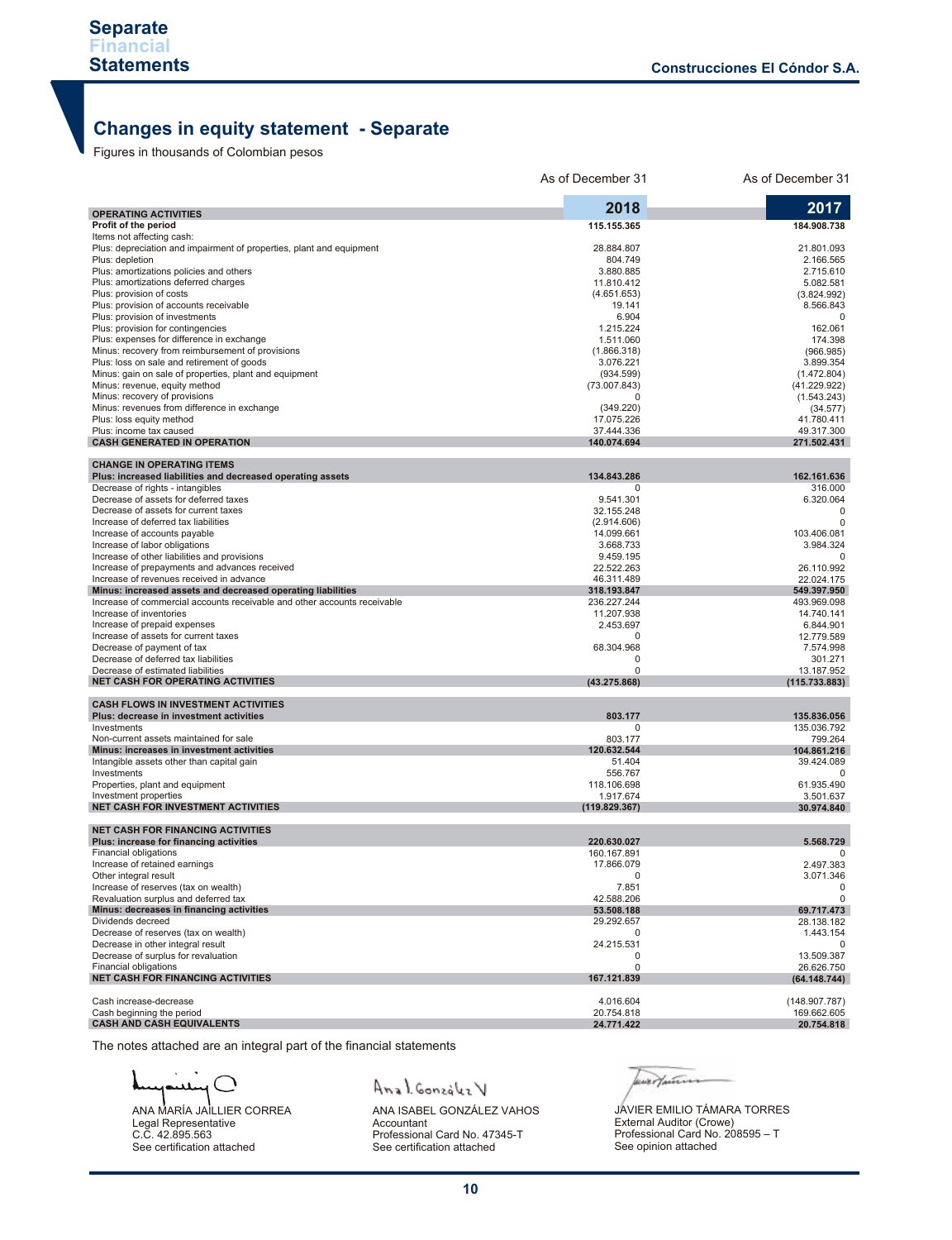# **Changes in equity statement - Separate**

Figures in thousands of Colombian pesos

|                                                 | <b>Subscribed</b><br>and paid<br>capital | Capital<br>surplus | <b>Earnings</b><br>retained | <b>Results of</b><br>the period | <b>Result of</b><br>previous<br>periods | <b>Other</b><br>integral<br>result | <b>Revaluation</b><br>surplus | Changes in<br>equity |
|-------------------------------------------------|------------------------------------------|--------------------|-----------------------------|---------------------------------|-----------------------------------------|------------------------------------|-------------------------------|----------------------|
| <b>BALANCE AS OF DECEMBER 31, 2016</b>          | 15.701.606                               | 159.711.695        | 320.827.310                 | 185.924.266                     | 927.950                                 | 30.441.317                         | 60.553.223                    | 774.087.367          |
| Reserves                                        |                                          | 0                  | 156.342.930                 |                                 |                                         |                                    | 0                             | 156.342.930          |
| For transfer to results of previous periods     |                                          |                    | 0                           | (157.786.084)                   |                                         |                                    | 0                             | (157.786.084)        |
| Adjustments and reclassifications               |                                          |                    |                             |                                 |                                         | 3.071.346                          |                               | 3.071.346            |
| Results of the period                           |                                          |                    | 0                           | 184.908.739                     |                                         |                                    |                               | 184.908.739          |
| <b>Dividends</b>                                |                                          |                    | 0                           | (28.138.182)                    |                                         |                                    |                               | (28.138.182)         |
| Revaluation reclassification                    |                                          |                    |                             |                                 | 2.497.383                               | 0                                  | (13.509.387)                  | (11.012.004)         |
| <b>BALANCE AS OF DECEMBER 31, 2017</b>          | 15.701.606                               | 159.711.695        | 477.170.240                 | 184.908.738                     | 3.425.333                               | 33.512.663                         | 47.043.837                    | 921.474.112          |
|                                                 |                                          |                    |                             |                                 |                                         |                                    |                               |                      |
| <b>BALANCE AS OF DECEMBER 31, 2017</b>          | 15.701.606                               | 159.711.695        | 477.170.240                 | 184.908.738                     | 3.425.333                               | 33.512.663                         | 47.043.837                    | 921.474.112          |
| Reserves                                        |                                          | 0                  | 155.623.933                 | (155.616.081)                   |                                         |                                    | O                             | 7.852                |
| Profits and/or accumulated surpluses            |                                          |                    |                             |                                 | 35.787.078                              |                                    |                               | 35.787.078           |
| Adjustments investments in associates and       |                                          |                    |                             |                                 | 0                                       | (24.215.531)                       | 0                             | (24.215.531)         |
| subsidiaries                                    |                                          |                    |                             |                                 |                                         |                                    |                               |                      |
| Results of the period                           |                                          |                    | 0                           | 115.155.365                     |                                         |                                    |                               | 115.155.365          |
| Revaluation reclassification                    |                                          |                    |                             | 0                               | 3.313.773                               |                                    |                               | 3.313.773            |
| <b>Dividends</b>                                |                                          |                    |                             | (29.292.657)                    |                                         |                                    |                               | (29.292.657)         |
| <b>Revaluation surplus</b>                      |                                          |                    |                             |                                 |                                         |                                    | 42.588.206                    | 42.588.206           |
| Effects of application of IFRS 15 - Concessions |                                          |                    |                             |                                 | (21.234.772)                            |                                    | 0                             | (21.234.772)         |
| <b>BALANCE AS OF DECEMBER 31, 2018</b>          | 15.701.606                               | 159.711.695        | 632.794.173                 | 115.155.365                     | 21.291.412                              | 9.297.132                          | 89.632.043                    | 1.043.583.426        |

As of December 31, 2018 - 2017

The notes attached are an integral part of the financial statements

 $\rightarrow$ ANA MARÍA JAILLIER CORREA Legal Representative C.C. 42.895.563 See certification attached

Anal González V

ANA ISABEL GONZÁLEZ VAHOS Accountant Professional Card No. 47345-T See certification attached

wer faire

JAVIER EMILIO TÁMARA TORRES External Auditor (Crowe) Professional Card No. 208595 – T See opinion attached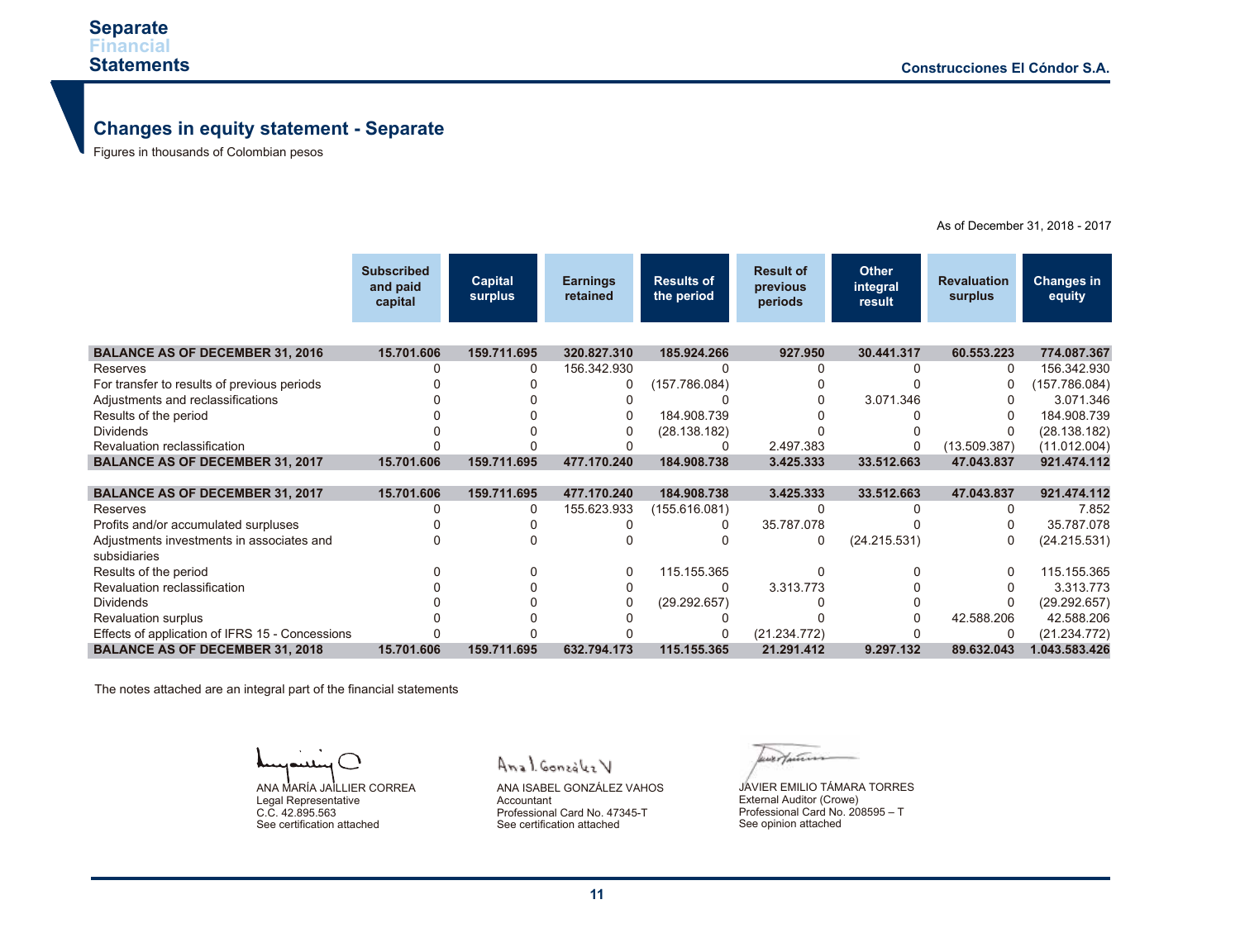## **Note 1. Reporting entity**

#### **1.1 Entity and corporate purpose**

Construcciones El Condor S.A. was initially incorporated by Public Deed No. 510 granted at Notary 11 of Medellin in March 6, 1979, and in turn has experienced several amendments registered before the Medellin Chamber of Commerce. On April 8, 1994, the Corporation changed from limited to joint - stock under Public Deed No. 944 granted by Notary 7 of Medellin.

Public Deed 3385 dated December 12, 2008, granted by Notary 7 of Medellin, formalized the absorption - type merger agreement of Sociedad Construcciones El Condor S.A., which took over Grupo Condor Inversiones S.A.

On the other hand, Public Deed 2868 dated November 30, 2009, granted by Notary 7 of Medellin, formalized the absorption-type merger agreement of Sociedad Construcciones El Condor S.A., which took over Agregados San Javier S.A.

On March 7, 2017, in book 9, under No. 4659, the private document was registered in the mercantile registry by means of which the abbreviated absorption merger was approved by virtue of which, Construcciones El Cóndor S.A. absorbs its subsidiary Concesión Red Vial del Cesar S.A.S.

The Corporation's primary corporate purpose involves the study, design, planning, contracting, implementing, construction, financing, exploitation and management of infrastructure businesses, and to implement all activities and works related to engineering and architecture in its every form, mode and specialty, within Colombia and abroad.

Moreover, the corporate purpose includes the mining exploitation and construction of any other type of civil works, such as dams, viaducts, etc. as well as the use of resources or cash available of the corporation in enterprises incorporated in any manner authorized by the Law.

Overall, the Corporation, in compliance with its corporate purpose, may carry out all necessary or complementary activities for its development.

Legal Term: The Corporation is in force until March 6, 2079. The Corporation's domicile is set in the city of Medellin.

Since the Corporation issues securities and subscribes its capital in the Colombian Securities Exchange (BVC), the Colombian Finance Superintendence exercises sole control over the Company.

The financial statements were authorized by the Board of Directors on February 25, 2019. The Assembly of Shareholders has the power to amend the financial statements prior to their publication; the Assembly authorized its publication on March 29, 2019.

### **Note 2. Significant accounting policies and practices**

#### **2.1. Summary of significant accounting policies of the Corporation**

The accounting principles used derive from the assumption of the continuity of operations of the accounting entity, that is, a business in course, unless otherwise indicated. The Corporation is an entity with a background of a business in course due to the economic movement of its operations and to the time it has to continue operating in the future according to its incorporation.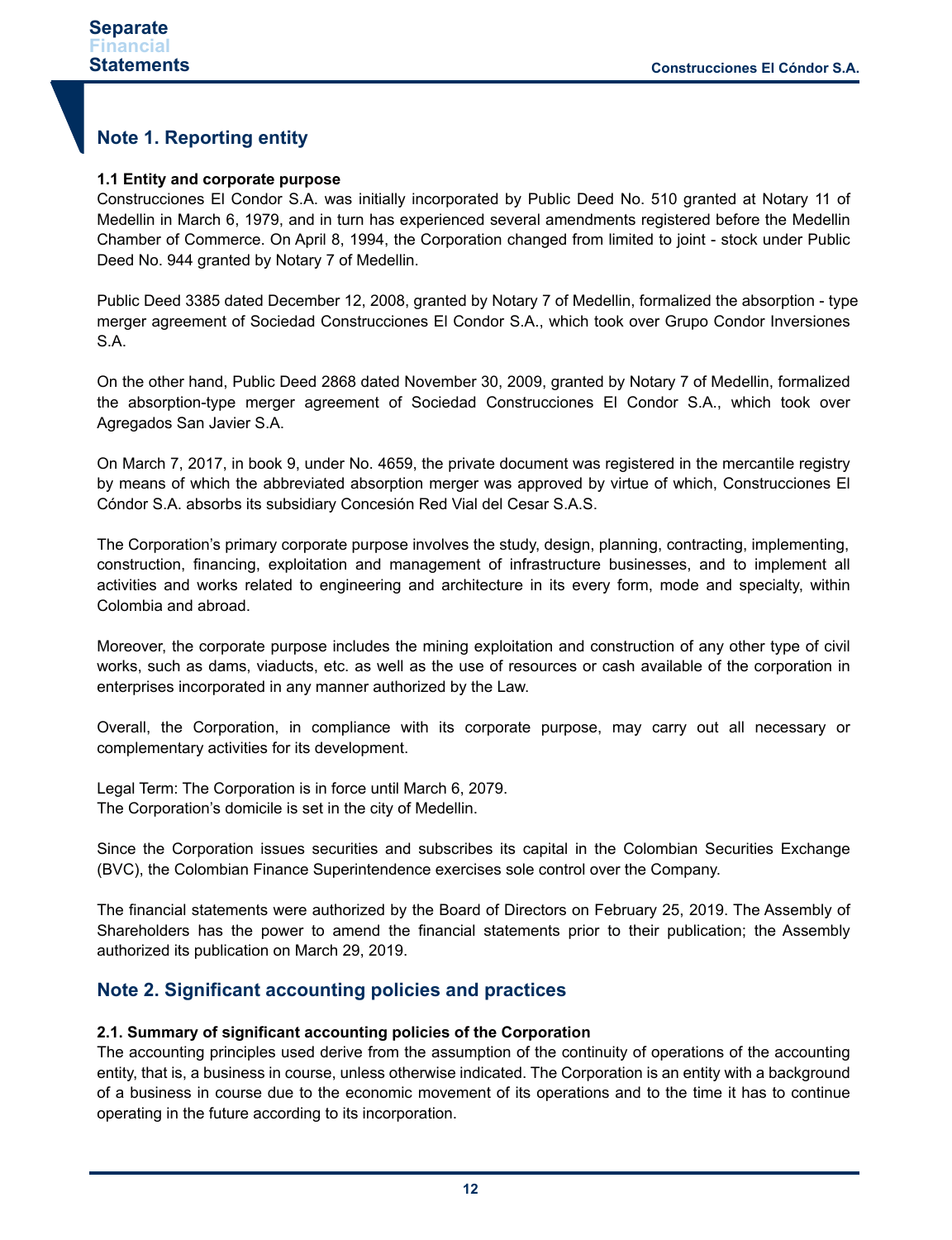## **2.2. Bases for preparing the financial statements**

#### **2.2.1. Compliance statement**

The financial statements have been prepared in accordance with the Accounting and Financial Information Standards accepted in Colombia (or NCIF) established in Law 1314 of 2009, and ruled by the Sole Regulatory Decree 2420 of 2015, amended by Decree 2496 of 2015. The NCIF is based on the International Financial Reporting Standards (IFRS) along with its interpretations issued by the International Accounting Standards Board – IASB); the base standards correspond to those translated to Spanish and issued on January 1, 2012 as well as the amendments made during the year 2012 by the IASB.

#### **2.2.2. Bases of measurement**

The financial statements have been prepared at a fair value to measure assets, liabilities, equity and income statement. The reasonable values were:

- Cost
- Realization or market value
- Net present value

Fair value: Refers to the price that would be received after selling an asset, or to the price paid for transferring a liability in transactions ordered among market players.

#### **2.2.3. Base of causation in accounting**

The Company prepares its financial statements using the base of causation in accounting and excluding the information of its cash flows.

#### **2.2.4. Currency**

Construcciones El Cóndor S.A. shall express the Colombian peso as its legal currency on the headings of its financial statements.

#### **2.2.5. Relative importance and materiality**

Omissions or misstatements are material (or have relative importance) if they can influence individually or jointly the economic decisions made by users based on the financial statements. Materiality shall depend on the magnitude and nature of the omission or misstatement, depending on the particular circumstances it derives from.

The necessary assessments and decisions to prepare financial statements should be based on what is relatively important and hence, requires the use of a sound professional judgment. The concept of materiality is closely linked to complete the disclosure and only focuses on information which is relatively important.

Financial statements should disclose all relevant items which may hurt assessments or decision-making processes.

Materiality or relative importance at Construcciones El Cóndor S.A. - pertaining to the adoption of International Financial Reporting Standards - was defined by the administration and based on a critical component for the corporation: Profit before taxes (8%). This percentage is evaluated at the end of the period reported.

#### **2.2.6. Current and non-current assets and liabilities**

Construcciones El Cóndor S.A., classifies its assets and liabilities on the financial situation statement as current and non-current. Current means that the entity expects to realize the asset or intends to sell or use it during its normal cycle of operation; it keeps the asset primarily for negotiation purposes and expects to realize the asset within the following twelve months after the period reported; or the asset is cash or cash equivalent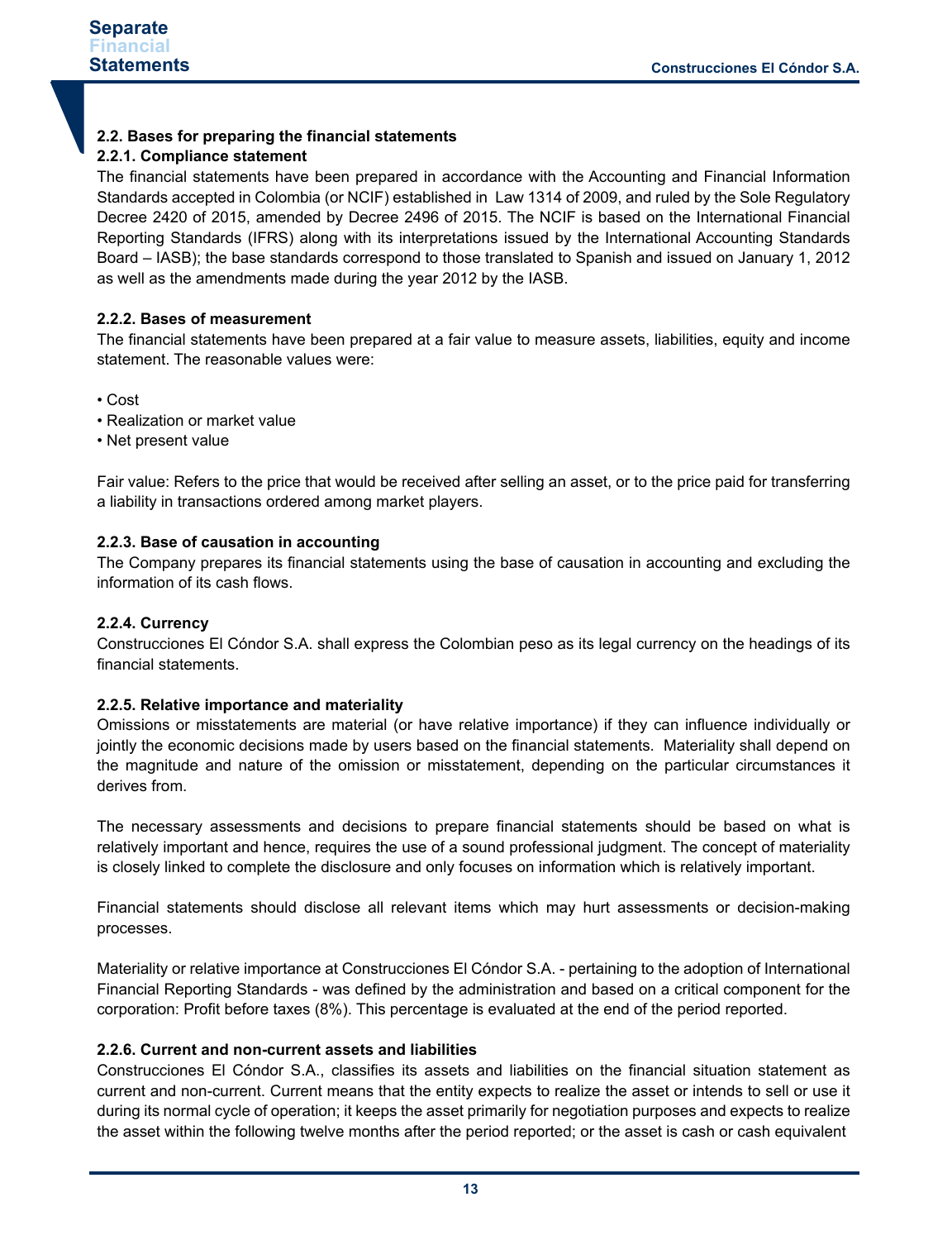unless it is restricted for no less than twelve months after closing the period reported. All other assets are classified as non-current. A liability is current when the entity expects to liquidate it during its normal cycle of operation or keeps it primarily for negotiation purposes.

#### **2.2.7. Responsibility of information, estimates and accounting judgments realized**

Preparing the financial statements requires the senior management of Construcciones El Cóndor S.A. to make several judgments and estimates based on experience, historical facts and expectations on the results of future events. Although it is true that these hypothesis are made as precise as possible following IAS 8 – Accounting policies, changes of accounting estimates and errors – any amendment that must be made in the future of estimates realized shall be executed prospectively as of that moment, acknowledging the effect of the change on the income statement of the corresponding period.

The estimates realized as of the date when the financial statements are presented are listed below:

- Provision for inventories for trial of Realizable Net Value (RNV) and/or impairment
- Impairment of financial assets
- Impairment of non-financial assets
- Premium of seniority
- Actuary calculation
- Provisions and contingencies
- Realizable Net Value for non-current assets kept for sale
- Measurement of revenues and costs related to construction contracts in accordance with the percentage of progress
- Deferred taxes

#### **2.2.8. Changes in accounting policies**

Construcciones El Cóndor S.A., shall change its accounting policy solely if required by another IFRS or if it leads to provide information of financial statements which is increasingly reliable and relevant pertaining to the effect of transactions affecting the financial situation, the financial yield or cash flows.

A change in the accounting policy is addressed as described below:

• If the policy change is voluntary, the Company shall adjust the initial balance of each item affecting the equity for the oldest prior period presented, as if the new policy would have been applied always (retroactive) though its application is impracticable.

• If the policy change stems from the initial application of a new IFRS, the entity shall observe the specific transitory provisions on the IFRS. If the new IFRS does not have transitory provisions, the application shall be retroactive unless it is impracticable in which case it shall be made prospectively with duly disclosure.

• If the IFRS application is anticipated, it shall be deemed as a change of policy due to the initial application of a new IFRS.

Changes in accounting estimates shall be recognised prospectively affecting the results of actual and future periods.

Construcciones El Cóndor S.A., shall correct the material errors of prior periods retroactively on the first financial statements made after the discovery, re-expressing the information for the prior period or periods in which the error originated; unless it is impracticable to determine the effect thereafter.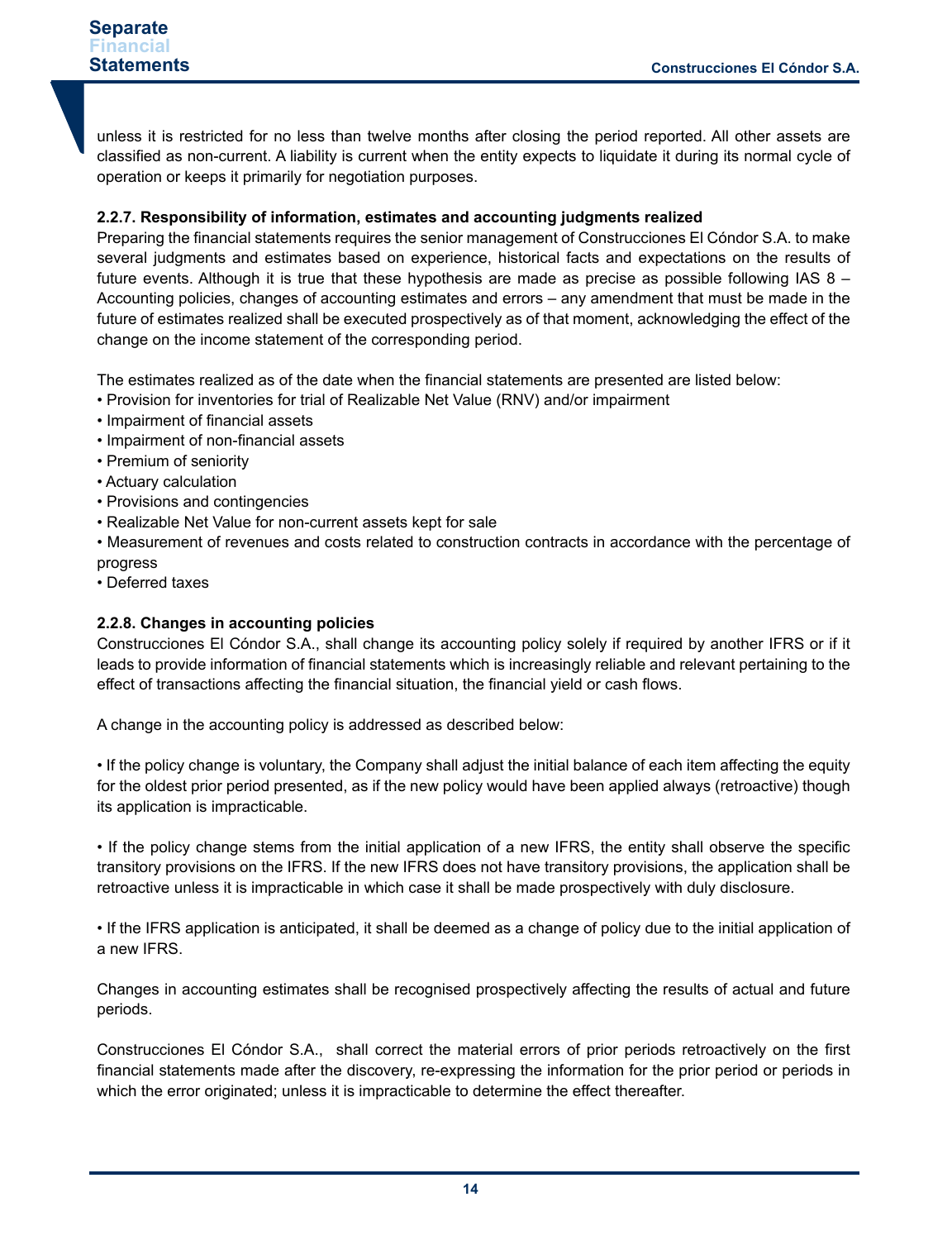#### **2.2.9. Events after the period reported**

Construcciones El Cóndor S.A., shall take into consideration all of the events, favorable or unfavorable, which take place between the end of the period reported and the date authorizing the publication of the financial statements.

The events indicating conditions subsequent to the period reported do not imply adjusting the financial information of the period reported, but the event is disclosed.

#### **2.2.10. Applicable standards**

The IFRS comprises the Standards and Interpretations adopted by the IASB. The following lists the standards applied to prepare these financial statements:

International Accounting Standards (IAS)

- IAS 1 Presentation of financial statements.
- IAS 2 Inventories.
- IAS 7 Statement of cash flows.
- IAS 8 Accounting policies, changes in accounting estimates and errors.
- IAS 10 Events after the reporting period.
- IAS 12 Income taxes.
- IAS 16 Property, plant and equipment.
- IAS 17 Leases.
- IAS 19 Employee benefits.
- IAS 21 Effects of changes in foreign exchange rates.
- IAS 23 Borrowing costs.
- IAS 24 Related party disclosures.
- IAS 26 Accounting and reporting by retirement benefit plans.
- IAS 27 Consolidated and separate financial statements.
- IAS 28 Investments in associates.
- IAS 32 Financial instruments: presentation.
- IAS 33 Earnings per share.
- IAS 34 Interim financial reporting.
- IAS 36 Impairment of assets.
- IAS 37 Provisions, contingent liabilities and contingent assets.
- IAS 38 Intangible assets.
- IAS 39 Financial instruments: recognition and measurement.
- IAS 40 Investment property.

International Financial Reporting Standards (IFRS)

- IFRS 3 Business combinations.
- IFRS 5 Non-current assets held for sale and discontinued operations.
- IFRS 7 Financial instruments: disclosures.
- IFRS 8 Operating segments.
- IFRS 9 Financial instruments.
- IFRS 10 Consolidated financial statements.
- IFRS 11 Joint arrangements.
- IFRS 12 Disclosure of interests in other entities.
- IFRS 13 Fair value.
- IFRS 15 Revenue from ordinary activities resulting from contracts with customers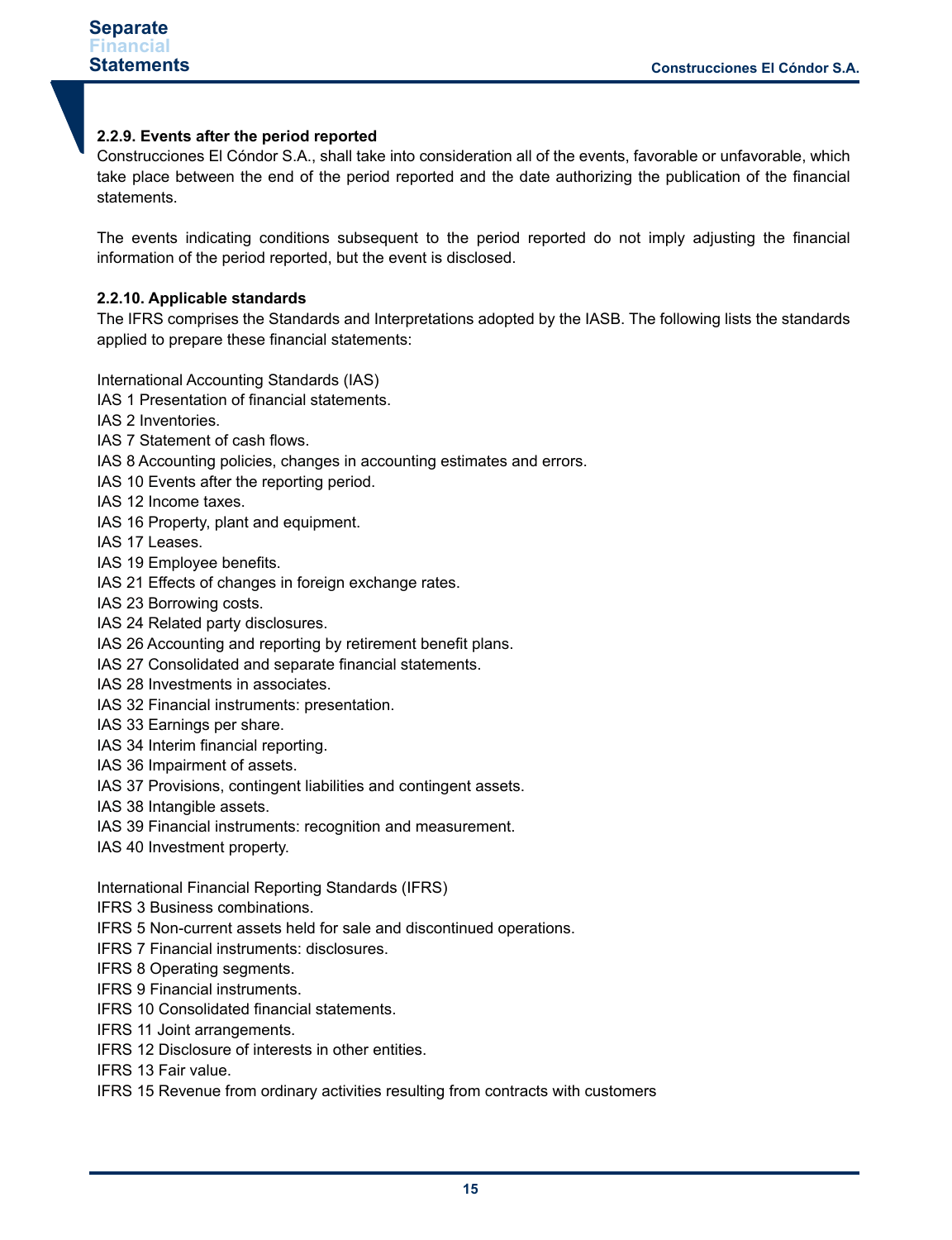#### IFRIC

IFRIC 1 Changes in existing decommissioning, restoration and similar liabilities. IFRIC 10 Interim financial reporting.

#### **2.3. Summary of significant accounting principles applied**

#### **2.3.1. Cash and cash equivalents**

The item of cash and cash equivalents on the financial statements includes cash on hand and in bank accounts, term deposits and other investments with liquidity and at sight, and do not provide any type of restriction of use in the normal course of the operations.

Foreign currency shall recognize its equivalent legal currency at the time the operations are made, applying the exchange rate in force between both currencies.

Cash, restricted cash and cash equivalents shall be measured afterwards based on their fair value, and the variations of the fair value shall be recognised on the income statement.

#### **2.3.2. Financial assets**

The Company will recognize a financial asset or a financial liability in its statement of financial situation when, and only when, it becomes part of the contractual clauses of the instrument.

The Company will classify financial assets as they are measured later at their amortized cost, reasonable value with changes in other integrated results, or at reasonable value with changes in results based on the following two criteria:

• The Company's business model to manage financial assets; and

• The characteristics of the contractual cash flows of the financial asset.

A financial asset must be measured at amortized cost if the following two conditions are met:

• The financial asset is maintained within a business model whose objective is to keep the financial assets to receive the contractual cash flows; and

• The contractual conditions for the financial asset give rise, on specific dates, to cash flows that are only payments for the principal and interests on the outstanding principal.

A financial asset must be measured at reasonable value with changes in other integrated results if the following two conditions are met:

• The financial asset is maintained within a business model whose objective is achieved by having contractual cash flows and selling financial assets; and

• The contractual conditions of the financial asset give rise, on specific dates, to cash flows that are only payments for principal and interests on the outstanding principal.

A financial asset must be measured at reasonable value with changes in results unless it is measured at amortized cost at reasonable value with changes in other integrated results. However, the Company may make the irrevocable choice, at the time of the initial recognition, of showing future changes in reasonable value in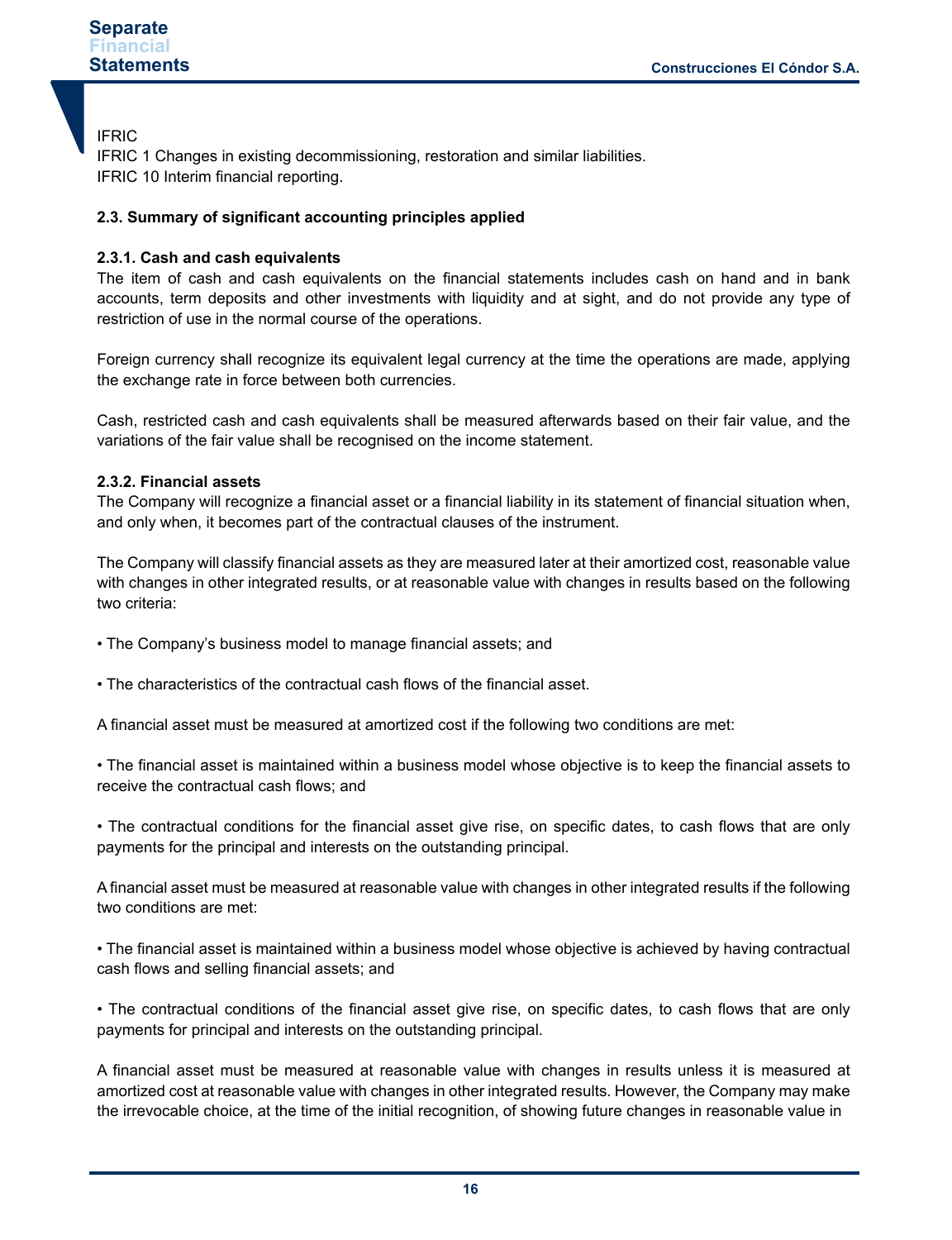other integrated results for specific investments on the equity instruments which would otherwise be measured at reasonable value with changes in results.

The Company will classify all financial liabilities as measured later at amortized cost.

Except for commercial accounts receivable, at the time of the initial recognition, an entity will measure a financial asset or a financial liability at its reasonable value plus or minus, in the case of financial asset, or a financial liability which is not counted at reasonable value with changes in results, the transaction costs that are directly attributable to the acquisition or issue of the financial asset or financial liability.

At the time of initial recognition, the Company shall measure commercial accounts receivable at their transaction price (as defined in IFIS 15) if such commercial accounts receivable do not have a significant financial component, estimated according to IFIS 15.

After the initial recognition, the Company will measure a financial asset at:

- Amortized cost.
- Reasonable value with changes in other integrated results.
- Reasonable value with changes in results.

Fall in value of financial assets

At the end of each reporting period, the Company will decide whether there is any objective evidence to indicate that the value of a financial asset or group of financial assets has fallen.

The Company recognizes expected credit losses by applying the simplified approach. The expected credit losses of a financial instrument are measured in such a way as to reflect:

• A non-skewed weighted probability value which is determined by evaluating the range of possible results;

• The value of money over time; and

• The reasonable and verifiable information that is available without disproportionate cost or effort on the date of presentation of past events, current conditions, and forecast future economic conditions.

Write-off from accounts

The Company will write off a financial asset from the accounts when, and only when:

- The contractual rights over the cash flows from the financial asset expire; or
- The financial asset is transferred.

The Company transfers a financial asset if and only if:

• It transfers its contractual rights to receive cash flows from a financial asset; or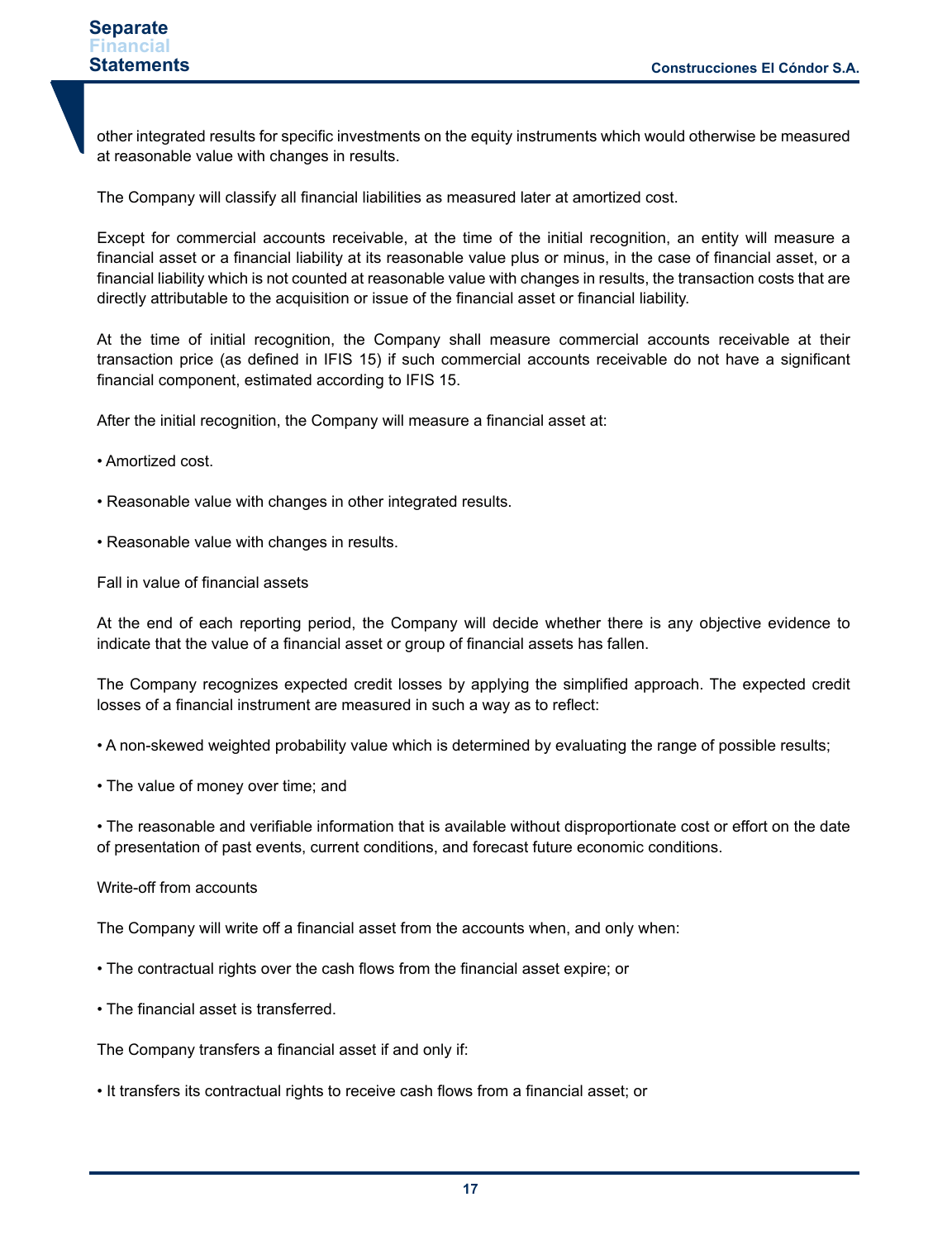• The Company retains the contractual rights to receive cash flows from the financial asset, but takes on the contractual obligation to pay them to one or more recipients.

#### **2.3.3. Business combinations**

Business combinations are accounted for using the acquisition method. The cost of an acquisition is measured as the sum of the consideration transferred, measured by its fair value on the date of acquisition, and the amount of any non-controlling participation in the acquired. For each business combination, the Corporation measures the non-controlling participation based on its fair value. The acquisition costs incurred are attributed to expenses as they incur and are presented on the income statement.

Construcciones El Cóndor S.A. shall recognize goodwill on the acquisition date when the net amounts paid are more than the difference between assets and liabilities at the fair price acquired. After its initial recognition, goodwill shall following the guidelines of IAS 38 – Intangible assets.

Construcciones El Cóndor S.A. can make purchases under very advantageous terms, that is, the net paid or cancelled carried (consideration transferred) is less than the amounts or considerations received or liabilities assumed, in this case the Corporation shall recognize the resulting gain on results on the date of acquisition.

#### **2.3.4. Investments in associates and joint businesses**

An associate is an entity in which an investor has significant influence. Significant influence refers to the power of intervening on the political, financial and operation-related decisions of the entity receiving the investment though it does not control or joint control it.

Joint business is a type of agreement in which the parties have joint control of the agreement, and are entitled to net assets of the joint business. These parties are known as participants of the joint business. The joint control requires the unanimous consent of the parties sharing the control.

Construcciones El Cóndor must use the participation method for later measurements of these investments, provided the Company has a significant influence.

As far as the equity method, the items of investment in an associate and joint business are initially recognised at cost. The figure carried in the books of the investment is adjusted to recognize changes in the share of the Corporation over the net assets of the associate, and the joint business since the date of acquisition. The goodwill related to the associate or to the joint business is included in the books of the investment. This goodwill is not amortized or individually submitted to value impairment trails.

The financial statements of the associate and of the joint business are prepared for the same reporting period of the Corporation. If necessary, proper adjustments are made so its accounting policies match the accounting policies of the Corporation.

After applying the equity method, the Corporation determines if it needs to recognize a loss due to value impairment regarding the investment that the Corporation has in the associate and in the joint business. At the end of each period reported, the Corporation determines if there is objective evidence that the investment in the associate or joint business has impaired. If so, the Corporation calculates the impairment as the difference between the figure carried recoverable from the associate or joint business and its corresponding figures carried in books, and then recognizes the loss on item "Participation in the net profit of the associate and joint business" on the income statement.

In the event of a significant loss of influence over the associate or of joint control over the business, the Corporation measures and recognizes any remaining investment in it based on its fair value.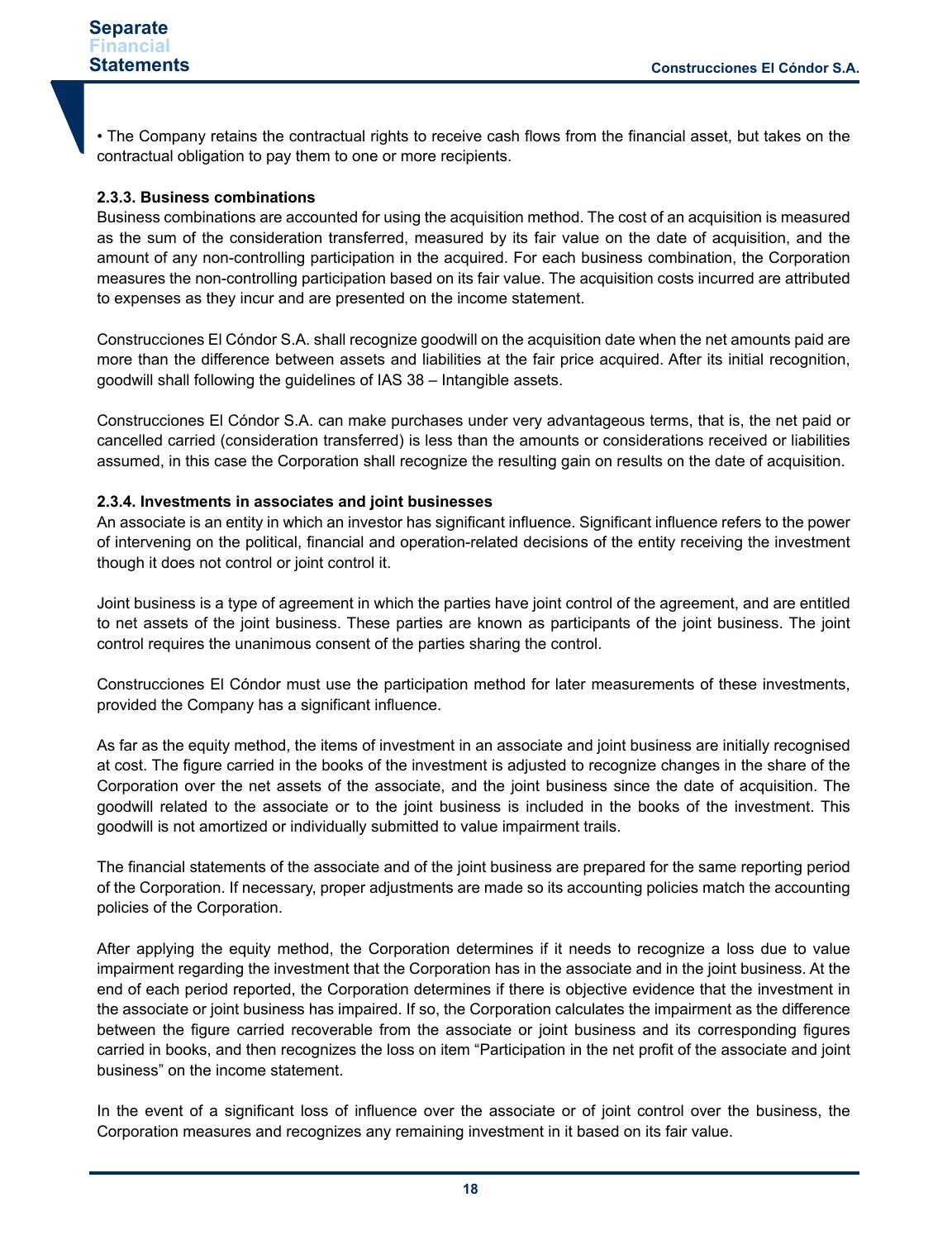#### **2.3.5. Joint operations**

A joint operation is an agreement in which the parties hold joint control over the assets, obligations and liabilities related to a joint operation. These parties are known as joint operators.

A joint operator shall recognize within a joint operation: its assets, liabilities, revenues and expenses jointly incurred.

A joint operator shall account the assets, liabilities, revenues from normal activities and expenses related to its share in a joint operation in accordance with the IFRS applicable particularly on the assets, liabilities, revenues from normal activities and expenses.

The financial information of a joint operation is prepared during the same reporting period of the Corporation. If necessary, proper adjustments are made so its accounting policies match the accounting policies of the Corporation.

#### **2.3.6. Investments in subsidiaries**

A subsidiary is an entity controlled by the investor. The control is achieved when the investor is exposed or entitled to variable yields from its share in the entity receiving the investment and can affect said yields with the power it has vested. The investor particularly controls an entity that receives an investment if and only if it has:

• Power over the entity that receives the investment (that is, there are rights granted to the investor to direct the relevant activities of the entity).

• Exposure or right to variable yields from its share in the entity receiving the investment.

• Capability to use its power over the entity receiving the investment to affect its yields significantly.

The initial recognition of the Corporation accounts investments in subsidiaries based on the cost. Afterwards, the Corporation applies the equity method to appraise said investments.

#### **2.3.7. Inventories**

The Company recognizes inventories when it controls them, when it expects to gain future economic benefits from them, and when their cost may be measured reliably.

Inventories are assets kept to be sold in the normal course of the operations, in the production process to be sold, and as materials or supplies to be used in the production process or to provide services.

Inventories are appraised as the lower figure between the cost and the net realization value. The acquisition cost of inventories involves the purchase price, import tariffs and other taxes (which are not recoverable later from fiscal authorities), transportation, storage and other costs directly attributed to the acquisition of goods and parts. Commercial discounts, rebates and other similar items are deducted to determine the acquisition cost.

The method used to appraise inventories is the weighted average.

This evaluation of the realizable net value shall be made at least once a year.

#### **2.3.8. Intangible assets and prepaid expenses**

Construcciones El Cóndor S.A. deems that an intangible asset is identifiable, non-monetary and has no physical appearance.

• It is likely that future economic benefits attributed to this item flow towards the Corporation.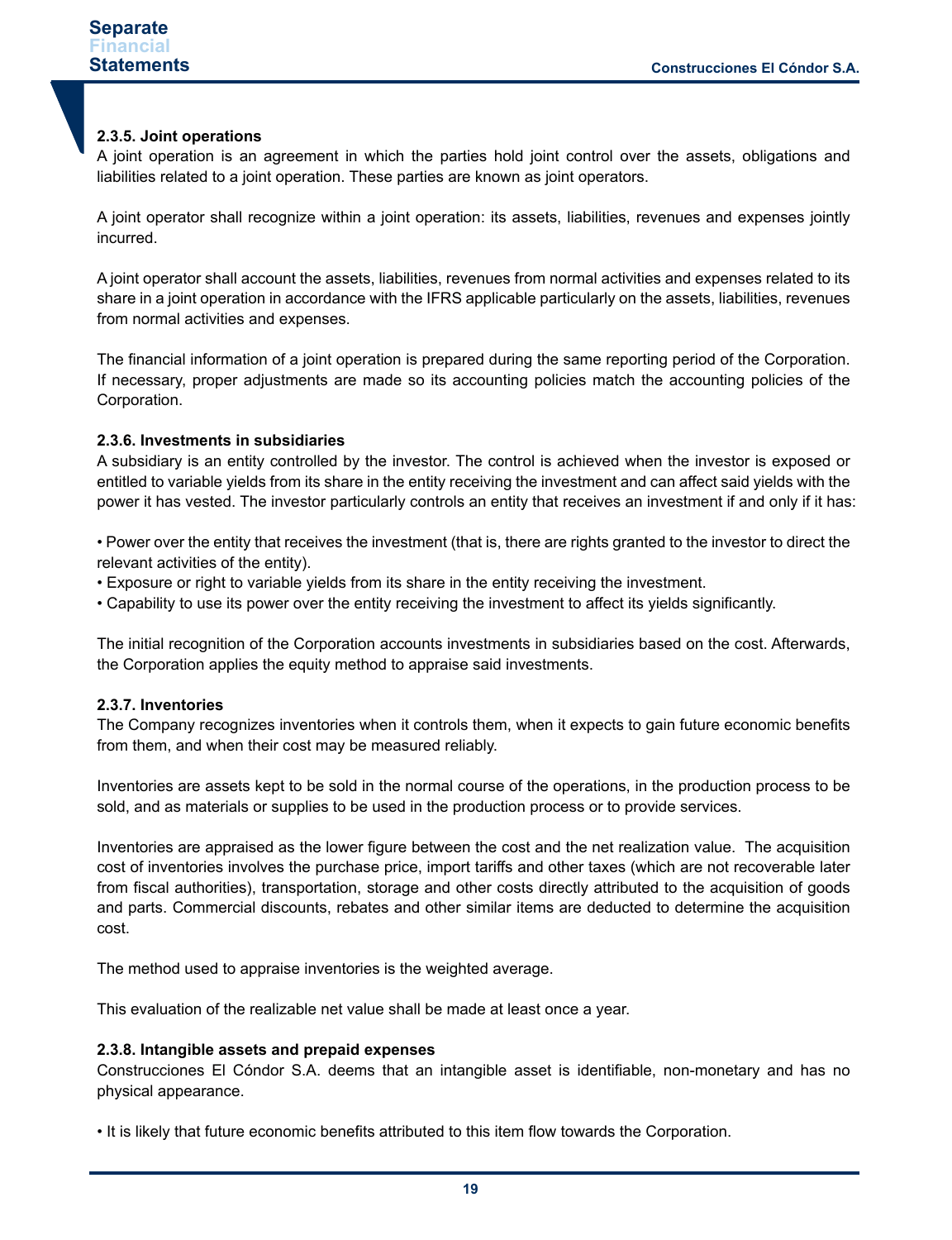• Asset cost may be measured in a feasible manner.

• It may be separated, that is, it is susceptible of being separated or spin-off from the Corporation and sold, transferred, given for exploitation, leased or exchanged, notwithstanding if the Corporation intends to carry out the separation.

• Derived from contractual rights or from other legal rights, notwithstanding if those rights can be transferred or separated from the Corporation, or from other rights and obligations.

The intangible assets acquired separately are initially measured based on their cost. After their initial recognition, intangible assets are accounted for at their cost minus any accumulated amortization and any accumulated loss due to value impairment.

The intangible assets generated internally - excluding development expenses - are not capitalized and are reflected on the income statement in the period in which they incur.

Construcciones El Cóndor S.A. shall use the straight line amortization method, production units or revenues from ordinary activities using an intangible asset. Amortization begins when the asset is at the location and in the necessary conditions to operate as foreseen by Management. Said amortization shall terminate when the asset is classified as maintained for sale or when it is derecognized, whichever occurs first.

| Category            | <b>Amortization method</b>                                                | Life                                            |
|---------------------|---------------------------------------------------------------------------|-------------------------------------------------|
| Insurance and bonds | Straight line                                                             | According to the contract                       |
| Software licenses   | Straight line                                                             | 1 year.                                         |
| Mining rights       | <b>Production units</b>                                                   | N/A                                             |
| Operating rights    | Based on the income from ordinary activities<br>related to said operation | Amortization is expected to end<br>in June 2020 |

The useful and estimated life of intangible assets shall be revised at the end of each period reported; any change shall be addressed as set forth in IAS 8.

The gains or losses after writing-off an intangible asset are measured as the difference between the net income from the sale and the amount carried in the books of the asset, and are recognised in the income statement when the asset is written-off.

#### **2.3.9. Properties, plant and equipment**

The item of properties, plant and equipment is understood as the group of assets of Construcciones El Cóndor S.A. that fully meet the following characteristics:

• Physical or tangible elements.

• Available for use by Construcciones El Cóndor S.A.to generate future benefits for the Company, either for its own use, lease or that of third parties.

• Life equal to or more than 12 months.

Construcciones El Cóndor S.A. shall recognize the elements of property, plant and equipment as assets if and only if:

• The future economic benefits related to the asset will flow towards the Corporation.

• The asset cost can be measured in a reliable manner.

Moreover, the Company has established that properties, plant and equipment shall include those goods which cost more than 50 minimum monthly wages in force.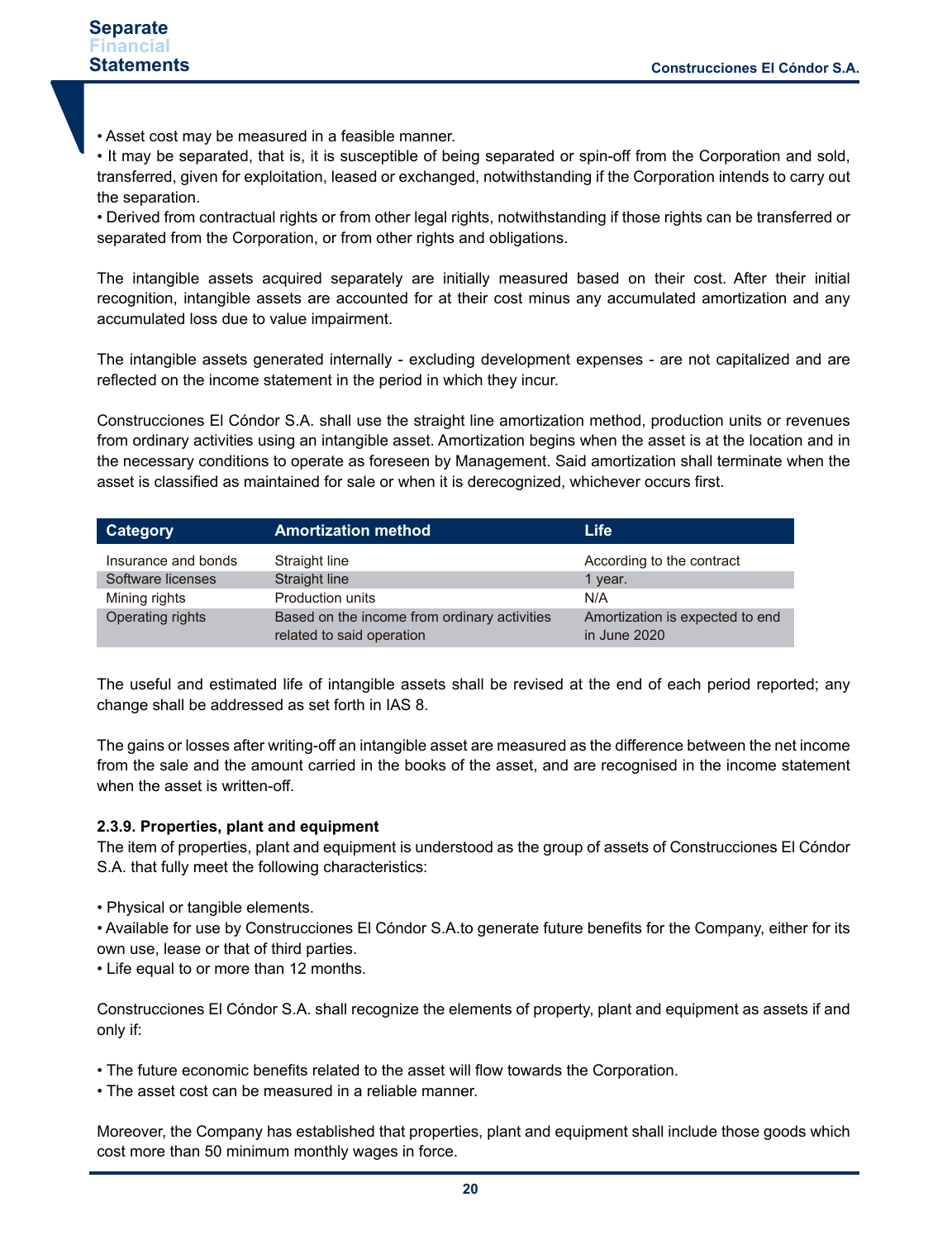An element of the item of properties, plant and equipment shall be measured by its cost.

The cost shall be the price equivalent to cash on the date of recognition. The disbursements involved in the cost are listed below:

• The acquisition price, including import tariffs and non-recoverable indirect taxes, after deducting any discount or price rebate.

• All costs directly related to the location of the asset at the place and under the conditions necessary to operate as foreseen by management.

• Decommissioning costs in accordance with IAS 37 – Provisions, contingent liabilities and contingent assets.

#### **Disbursements**

The Company shall recognize disbursements as properties, plant and equipment in the event of:

• Additions or overhauls: These disbursements shall be recognised as properties, plant and equipment if their effect increases the value and/or life of the asset or if it provides cost reduction. Otherwise, these disbursements shall be recognised as expenses. The additions are amortized according to the time related to its major asset.

• Replacements of Property, plant and equipment: The component replaced shall be written-off in the books.

#### Cost model

After its recognition as an asset, an element of properties, plant and equipment shall be accounted for its cost minus accumulated depreciation and the accumulated figure carried of losses due to value impairment.

#### Revaluation model

After its recognition as an asset, an element of properties, plant and equipment with a fair value can be measured with reliability and shall be accounted for its revaluated value (fair value) at the time of the revaluation, minus the accumulated depreciation and the accumulated figure carried from losses due to the value impaired. Revaluations shall be made regularly enough to ensure that the figures carried in the books, at all time, should not differ significantly from the figure that might be determined using the fair value at the end of the period reported.

#### **Depreciation**

The depreciation of a good of properties, plant and equipment is recognised systematically during its life, from the moment the good is available for use (used or not) and solely ceases when the asset is classified as kept for sale and written off. The method used is the straight line.

Leasing-related assets (financial lease) are depreciated with similar criteria to those applied to the group of assets for own use.

| Type                                       | <b>Subsequent measurement model</b> | Life (years)         |
|--------------------------------------------|-------------------------------------|----------------------|
| Lands                                      | Revaluation model*                  |                      |
| Constructions and buildings**              | Revaluation model*                  | 100                  |
| Constructions underway                     | Cost model                          |                      |
| Machinery                                  | Revaluation model*                  | $5 - 20$             |
| Office equipment                           | Cost model                          | 10                   |
| Computers and communications equipment     | Cost model                          | 3                    |
| Fleet and transportation equipment         | Revaluation model*                  | $8 - 15$             |
| Mines and quarries***                      | Revaluation model*                  | 250.000 $mt^3$ /year |
| Properties, plant and equipment in transit | Cost model                          |                      |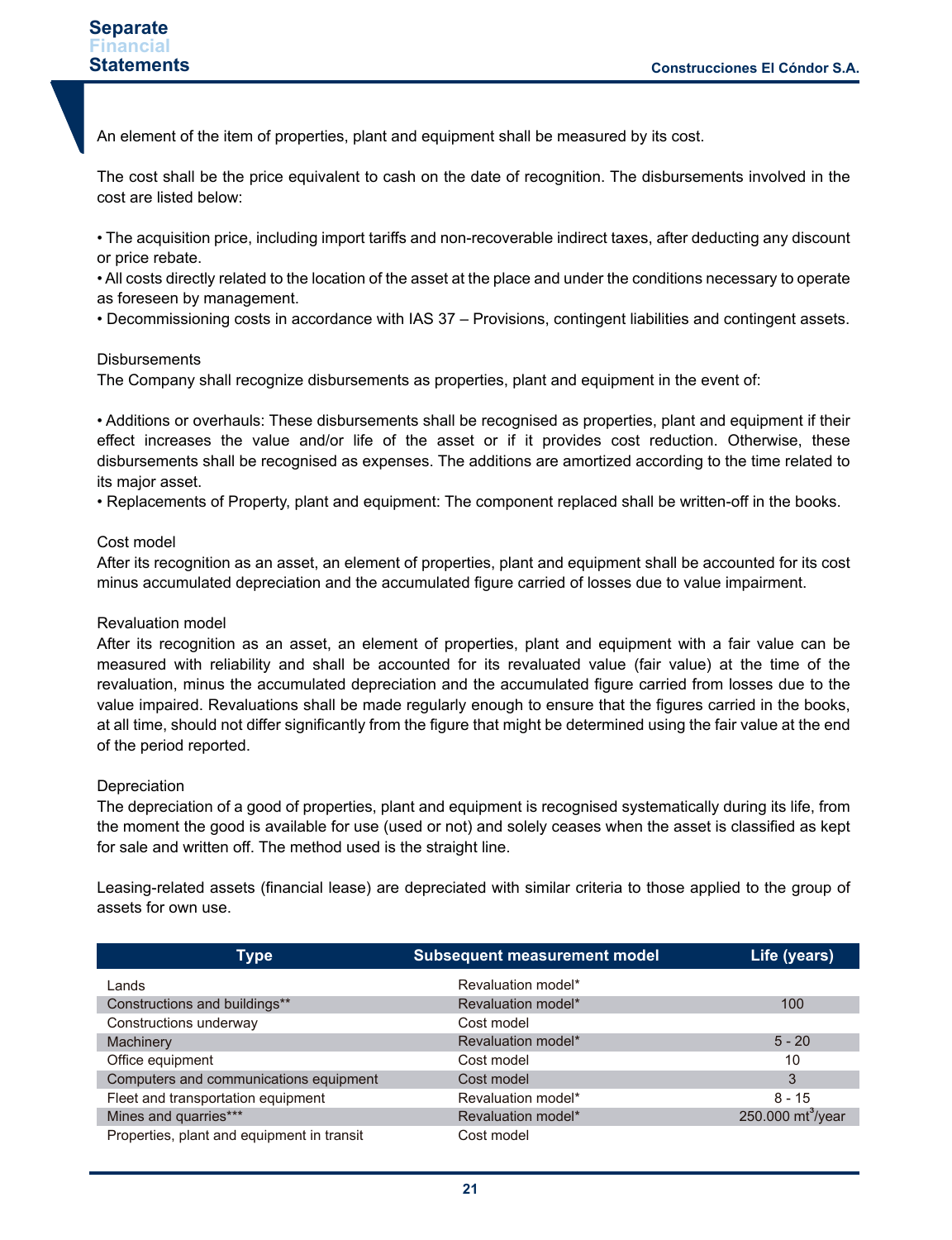\* Appraisals are made from 3 to 5 years while gains or losses generated are recognised in the equity, in other integral result.

\*\* To establish the life of constructions and buildings, an estimated life (100 years) is taken into account minus the time the immovable good has been built.

\*\*\* Mines and quarries use the depletion method based on cubic meters of material extracted.

The Corporation shall use the straight-line depreciation method.

In practice, the residual value of an asset is often insignificant, and hence, irrelevant to calculate the depreciable figure carried. The internal policy of the Corporation estimates that 10% of the value of the assets listed below is residual:

• Machinery and equipment

• Fleet and transportation equipment

If there is any indication that a significant change has taken place in the depreciation rate, life or residual value of an asset, the Company revises the depreciation of that asset and proceeds to adjust it prospectively to reflect new expectations; this revision is made at least at the end of each period reported.

#### **2.3.10. Leases**

Leases are classified as financial leases provided all risks are substantially transferred and the advantages inherent to owning the asset leased from the Corporation are observed; all other leases are classified as operating.

#### Financial leases

Financial leases transfer to Construcciones El Cóndor S.A. substantially all risks and benefits inherent to owning the goods leased. In addition, they are capitalized at the beginning of the lease either based on the fair value of the property leased or on the present value of the minimum payments, whichever is lower. Payments for leases are distributed among financial burdens and debt reduction. Financial burdens are recognised as financial costs on the income statement.

Leased assets depreciate throughout their life. However, if there is no reasonable certainty that the Corporation shall own the asset at the end of the lease, the asset depreciates throughout its estimated life or during the term of the lease, whichever is the lowest.

#### Operating lease

The leases in which the Corporation does not substantially assume the risks and benefits inherent to owning the asset are classified as operating leases.

Payments for operating leases are recognised as operating expenses on the income statement, in a linear manner and throughout the term of the lease.

#### **2.3.11. Borrowing costs**

The borrowing costs directly attributed to the acquisition, construction or production of an asset that necessarily has been available for its expected use or sale for a substantial period of time, are capitalized as part of the corresponding cost of the assets. All other borrowing costs are accounted for as expenses in the period when they are incurred. Borrowing costs include interests and other costs incurred by the entity related to entering loan agreements.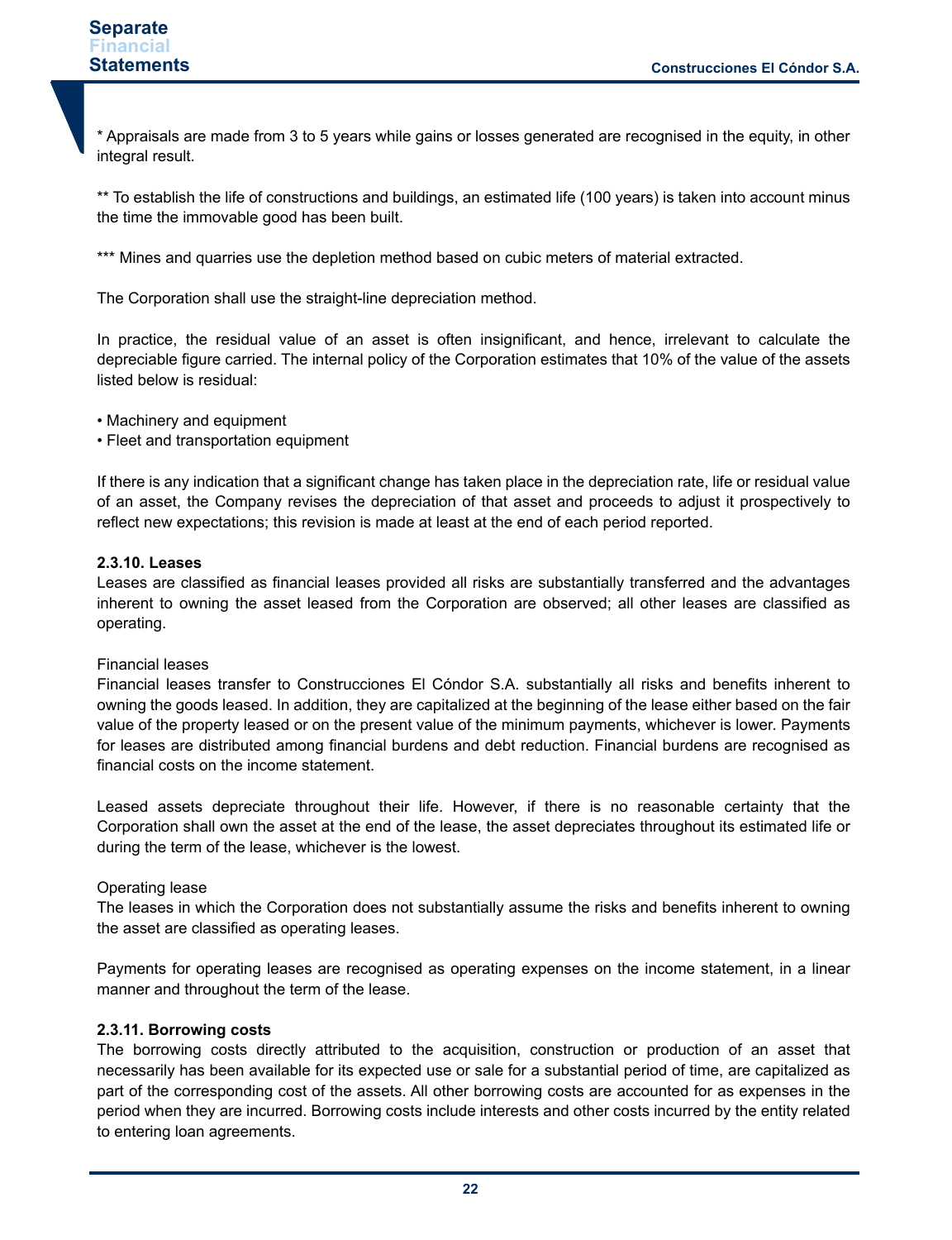A suitable asset requires a substantial period before it is ready to be used or sold. Construcciones El Cóndor S.A. deems that a substantial period is more than 6 months. The Corporation deems that its agreements for licenses of operation (model of intangible assets) meet the specifications of a suitable asset.

#### **2.3.12. Investment properties**

Investment properties are recognised as assets when and solely when:

• It is likely that the future economic benefits are related to said investment properties flowing towards the entity; and

• The cost of investment properties can be measured reliably.

Investment properties are initially measured based on their cost, including transaction costs; and exclude regular maintenance costs of the investment properties.

After the initial recognition, investment properties are measured based on the cost model and keeping in mind the economic life for their straight-line method depreciation. Changes in the measurement model afterwards are accounted for changing the period, if necessary, and are addressed as changes in accounting policies.

Investment properties are written-off either at the time of their sale or when the investment property is removed from its ongoing use and no economic benefit whatsoever is expected to be recovered from its sale. The difference between the net income from the sale and the figure carried on the books of the asset is recognised in the income statement in the period when the asset is written-off.

In the event of an investment property transferred to a component of properties, plant and equipment, the cost taken into account for its later accounting is the fair value on the date of the change of use. If a component of Properties, plant and equipment turns into an investment property, the Corporation shall report it in accordance with the policy set forth for properties, plant and equipment as of the date of the change of use.

#### **2.3.13. Non-current assets kept for sale and discontinued operations**

Non-current assets and groups of assets classified as kept for sale are measured at the lowest figure between the value in books and the net realization value (fair value minus sales cost). Non-current assets are classified as kept for sale if their figures on the book will recover primarily through a sales transaction instead of their continued use. This condition is met solely when the sale is highly likely and the group of assets are available in their current conditions to be immediately sold. Administration should be committed to the sale and must wait until the sale meets the conditions to be recognised as a sale the year after the classification date.

The item of properties, plant and equipment as well as Intangible assets, once classified as kept for sale, are not subject to any depreciation or amortization.

#### **2.3.14. Value impairment of non-financial assets**

On the closing date of each period reported Construcciones El Condor S.A. evaluates if there is any indication that could impair the value of an asset. If any, or when annual impairment evidence of an asset is required, the Corporation shall estimate its recoverable amount. The recoverable amount of an asset is the highest between the fair value minus sales costs and its value in sue either of an asset or a unit generating cash, and is determined for an individual asset, unless the asset does not generate cash flows that are substantially independent from other assets or groups of assets. When an asset is carried to books or a cash generating entity exceeds its recoverable figure, the asset is deemed impaired and reduces its value to the figure recoverable.

To evaluate the value in use, estimated cash flows are discounted from their present value using a discount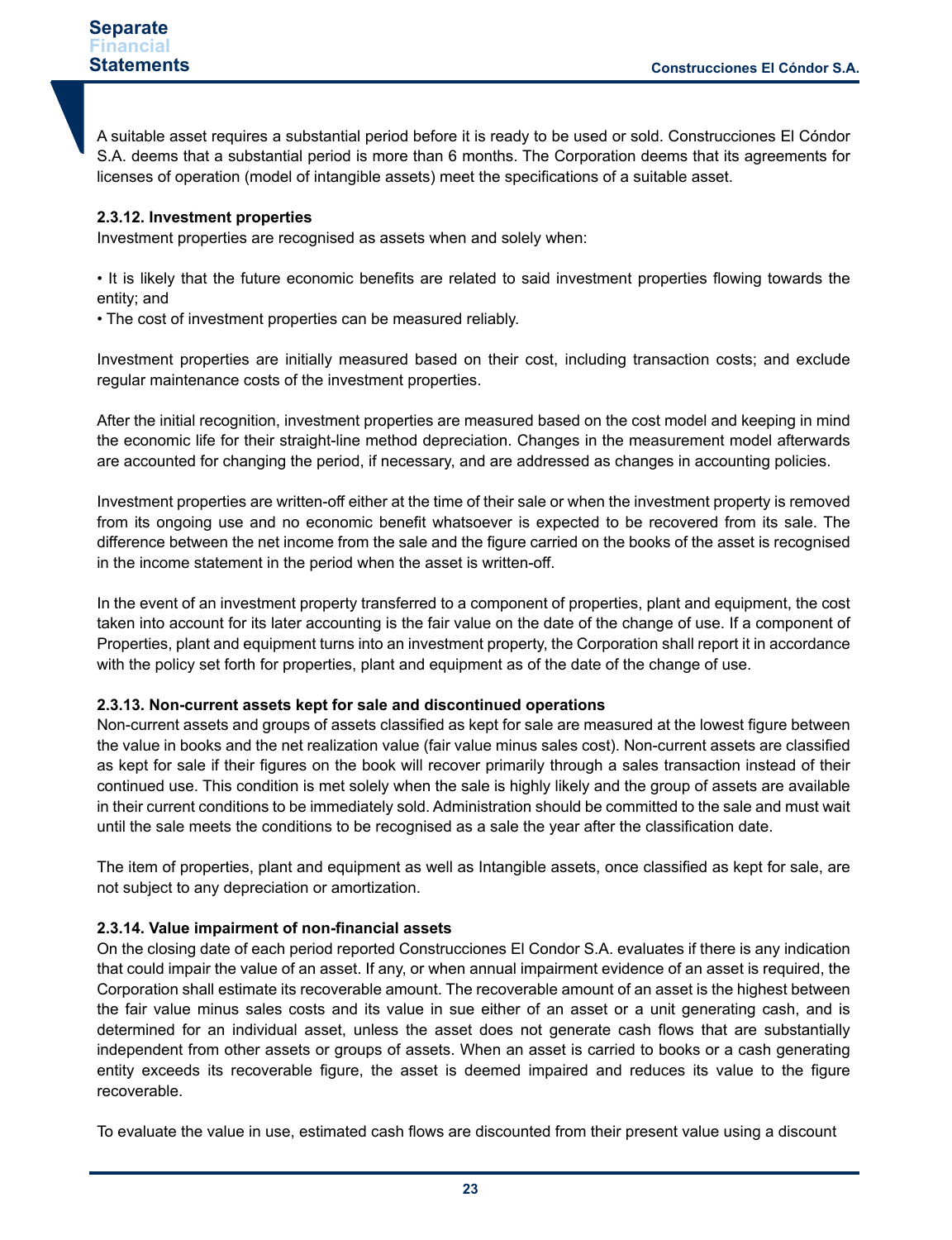rate before taxes which reflects current evaluations in the market in the temporary value of money and the specific risks of the asset. To determine the fair value minus the estimates sales costs (net realization value), recent operations of the market are taken into account, if any, or the most proper valuation model is used.

Losses due to value impairment of assets are recognised on the income statement in those categories of expenses that go hand-in-hand with the asset impaired, excluding the properties previously revaluated where the valuation surplus was registered in the other integral result (equity). In this case, the impairment of the amount is recognised as well until any surplus for valuation of any known previously.

For assets in general, an assessment is made at the end of each period reported to check if there is any indication that the losses from the impaired value recognised previously no longer exist or have decreased. If so, the Corporation makes an estimate of the recoverable amount of the asset or of the unit generating cash. A loss due to impairment previously recognised solely reverts if there is a change in the assumptions used to determine the recoverable amount of an asset since the last time the last loss from value impairment was recognised. The reversal is limited so that the amount on books of the asset does not exceed its recoverable amount or exceeds the amount in books determined, net of depreciation, if a loss from impairment would not have been recognised in prior periods. Said reversal is recognised on the income statement unless the asset is accounted based on its revaluated value in which case the reversal is treated as a revaluation increase.

#### **2.3.15. Current and deferred income tax**

The expense for the income tax of the period involves the income tax, the CREE or equity tax and the deferred tax. The deferred tax is recognised on the period's result except when it involves items recognised on equity or another integral result. In these cases, the tax is recognised as well in the equity or on the integral result, respectively.

Senior management regularly evaluates the position assumed in tax statements when tax laws are object of interpretation. The Company creates provisions for the amounts it expects to pay tax authorities when necessary.

The deferred income tax is provisioned entirely using the liability method and over interim differences that stem between the tax bases of assets and liabilities. The deferred tax is calculated per the tax rates announced over the fiscal gain (or loss if this takes place) of the periods in which the asset is expected to be realized for deferred taxes or to cancel the liability for deferred taxes.

The assets of deferred income taxes are solely recognised when it is likely that they produce future tax benefits against those that can use interim differences.

Deferred taxes of assets and liabilities are compensated when there is a legally executable right to compensate current tax assets against current tax liabilities, and when the deferred income tax of assets and liabilities is related to the income tax taxed by the same authority.

#### **2.3.16. Financial liabilities**

#### Recognition and initial measurement

Financial liabilities are classified as: loans, accounts payable with related parties, commercial accounts payable and other accounts payable. The Corporation determines the classification of its financial liabilities during their initial recognition.

All financial liabilities are initially recognised for their fair value plus the transactions costs directly attributed, for loans and accounts payable. The financial liabilities of the Corporation include commercial accounts payable, loans and other accounts payable.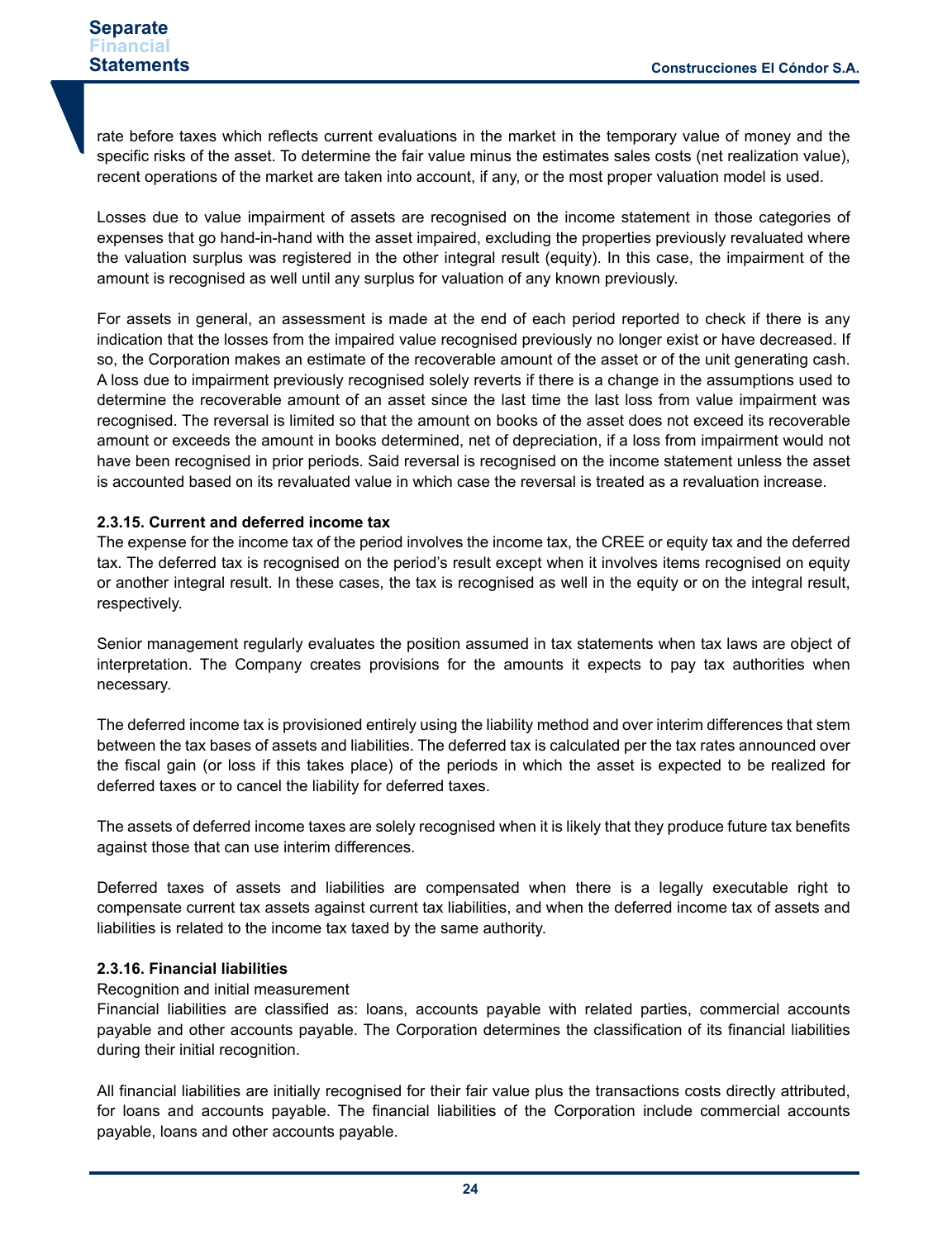#### Future measurements

After the initial recognition, the Company measures financial liabilities at their amortized cost using the effective interest rate method. Any profit or loss is recognized in the statement of results.

#### Accounts write-off

A financial liability is written-off when the obligation specified in the agreement is paid, cancelled, or has expired.

When an existing financial liability is replaced by another one from the same lender but under significantly different conditions, or if the conditions of an existing liability are significantly changed, said change is treated as a write-off of the original liability, while the recognition of a new liability and the difference of the amounts in books are recognised on the income statement.

#### **2.3.17. Employee benefits**

As of the date of this document, the Corporation provides employee benefits on a short and long-term basis.

Short-term employee benefits are those benefits (other than those from employment termination) which are fully paid in the following twelve months after the period in which the employees have provided their services. These benefits are recognised by Construcciones El Cóndor S.A. to a non-discounted base and are recognised as expenses as the service is received.

Long-term benefits are related to the seniority of the employees.

Construcciones El Cóndor S.A. develops specific benefits plans using actuary assumptions to measure the obligations contracted and the expense of each period; in addition, it involves the chance of obtaining actuary gains or losses. On the other hand, the obligations are measured based on their discounted values given the likelihood that these are met many years after the employees have provided their services.

#### **2.3.18. Provisions, contingent liabilities and contingent assets**

A contingent liability arises when there is a possible obligation from past events, and its existence is confirmed solely by the occurrence or non-occurrence of one or more uncertain events in the future which are not fully under control by the entity, or when there is an obligation from past events and hence, it is unlikely to use resources to incorporate economic benefits to cancel the obligations or whose amount cannot be measured with enough reliability.

When contingencies are likely, the Corporation records a provision using the best estimate with the information available at the time. If the contingency is likely, this event is disclosed on the notes to the financial statements.

#### Contingent assets

A contingent asset is likely and stems from past events, and its existence shall be confirmed solely by the occurrence or non-occurrence of one or more uncertain events in the future which are not fully under control by the entity. Contingent assets are not recognised on the Financial Situation Statement. However, information about these assets is disclosed in certain circumstances.

The entity does not recognize a contingent asset on the financial situation statement but instead on the notes.

#### **2.3.19. Revenue from ordinary activities**

The basic principle of the IFIS 15 is that an entity recognizes revenue from ordinary activities in such a way as to represent the transfer of the goods in exchange for an amount that reflects the consideration expected in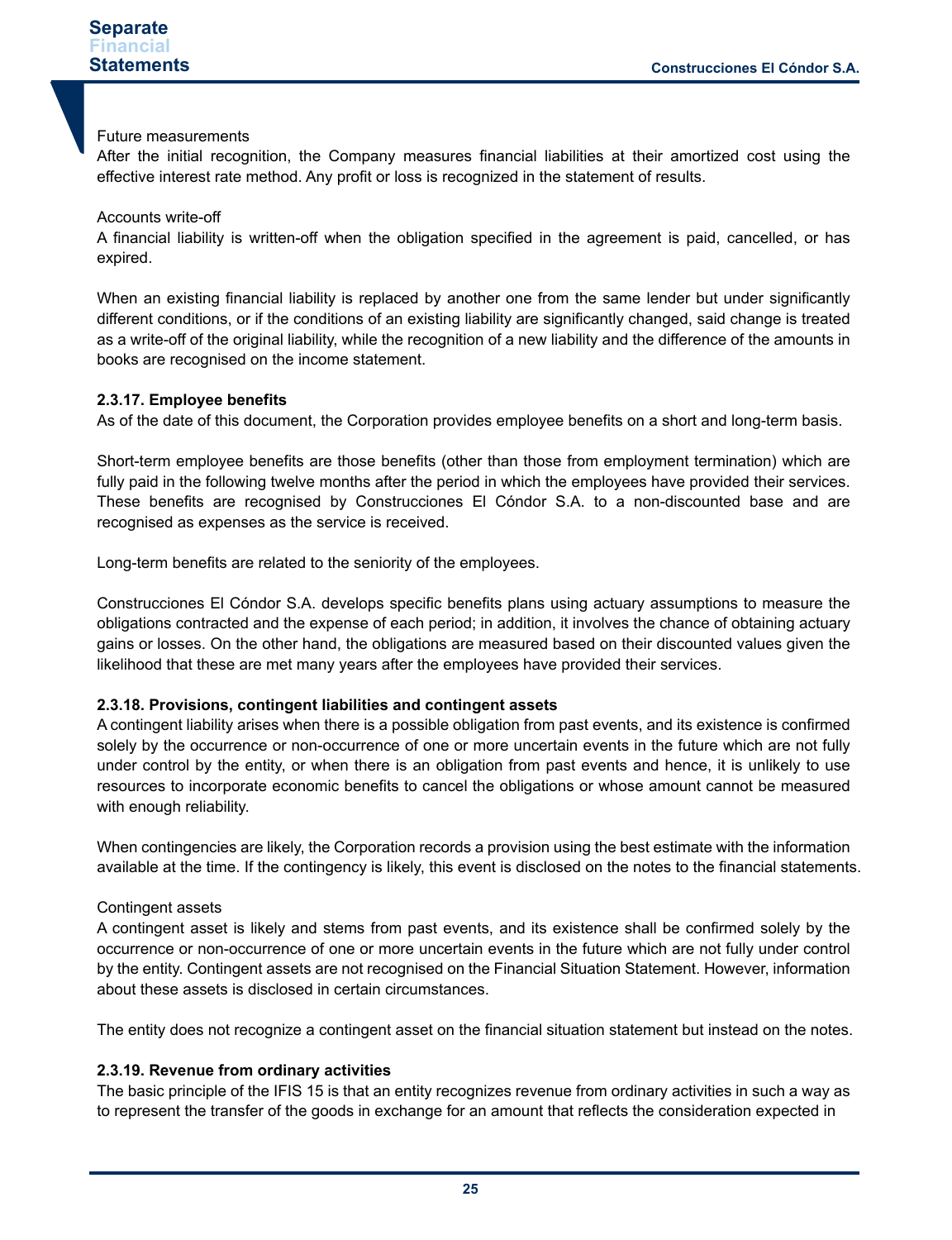#### **Separate Financial Statements**

exchange for such goods or services. Construcciones El Cóndor S.A. recognizes revenue from ordinary activities according to that basic principle by following these steps:

- 1. Identifying the contract with the client
- 2. Identifying the obligations to be performed under the contract
- 3. Determining the price for the transaction
- 4. Including the price of the transaction in the obligations to be performed
- 5. Recognizing the revenue from ordinary activities as the entity fulfills the obligation

The Company will recognize revenue from ordinary activities when (or as) it meets the obligation to be performed by transferring the goods or services involved (i.e., one or several assets) to the client. An asset is transferred when (or to the extent that) the client receives control over that asset.

For each performance obligation that is identified, the Company will determine, at the start of the contract, whether it will meet the performance obligation over time or whether it meets the performance obligation at a specific moment.

The Company transfers control of the good or service over time and, therefore, meets a performance obligation and recognizes the revenue from ordinary activities over time, if one of the following criteria is met:

• The client simultaneously receives and consumes the benefits provided by the performance of the obligation by the Company as the Company discharges that obligation.

• The Company's performance creates or improves an asset (for example, work in progress) which the client controls as it is being created or improved.

• The Company's performance does not create an asset without tentative use for the entity, and the entity has an enforceable right to receive payment for the performance that has been completed until that date.

If a performance obligation is not satisfied over time, the Company would meet that obligation at a specific moment. To determine the specific moment when a client receives control over the committed asset and the Company meets a performance obligation, the Company would consider the indicators of transfer of control which include, but are not limited to, the following:

• The Company has a present right to receive payment for the asset — if a client is currently obligated to pay for an asset, that could indicate that the client has obtained, in return, the ability to redirect the use of the asset, and to receive substantially all the asset's remaining benefits.

• The client has a legal right to the asset — the legal right might indicate which part of the contract has the power to redirect the use of an asset and obtain substantially all of its remaining benefits, or to restrict access to those benefits by other entities. This is why the transfer of the legal right to an asset might indicate that the client has obtained control of the asset. If an entity retains the legal right or use protection against the client's failure to pay, the rights of the entity will not prevent the client from getting control of the asset.

• The entity has transferred physical possession of the asset — the client's physical possession of an asset might indicate that the client has the ability to redirect the use of the asset and to receive substantially all its remaining benefits, or to restrict access to those benefits by other entities. Nevertheless, physical possession might not be the same as control of an asset.

• The client has the significant risks and rewards of owning the asset — transferring the significant risks and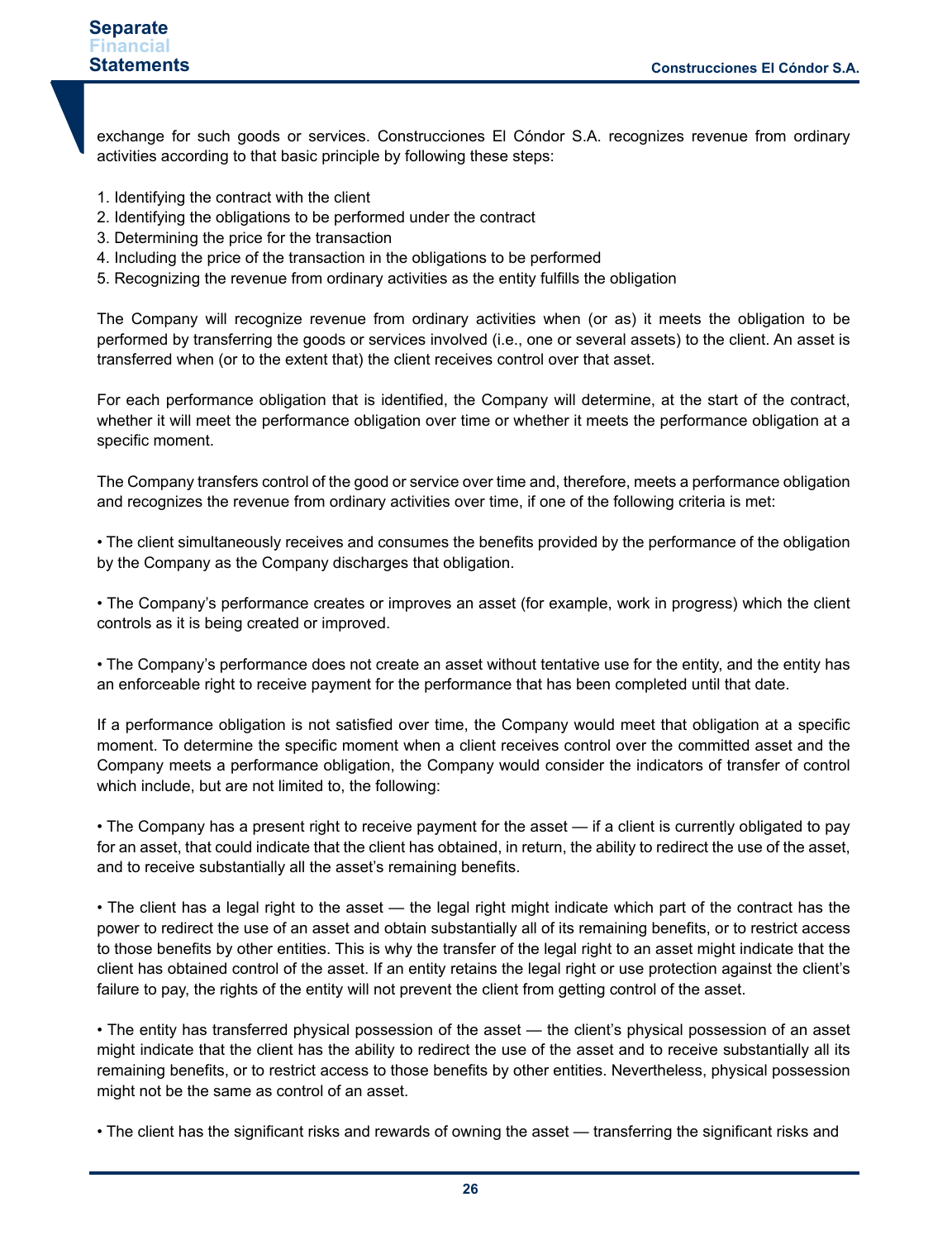rewards of owning an asset to the client might indicate that the client has obtained the ability to redirect the use of the asset into receive substantially all its remaining benefits. However, when evaluating the risks and rewards of owning a committed asset, and entity shall exclude any risk which gives rise to a separate performance obligation, in addition to the obligation of transferring the asset.

• The client has accepted the asset — the client's acceptance of an asset might indicate that the client has obtained the ability to redirect the use of the asset and to obtain substantially all its remaining benefits. To evaluate the effect of our contractual clause where the client accepts the time when the control of the asset is transferred.

For each performance obligation that is completed over time, the Company will recognize the revenue from ordinary activities over time, measuring progress towards the completion of that performance obligation. The objective of measuring progress is to represent an entity's performance in transferring the control of committed goods and services to the client (that is, an entity's meeting of a performance obligation).

The Company will use a single method to measure progress for each performance obligation that has been met over time, and will apply consistently to similar performance obligations under similar circumstances. At the end of his presentation., And entity shall again measure its progress towards complete fulfillment of a performance obligation over time.

The appropriate methods to measure progress include product methods and resources methods. To determine the appropriate method to measure progress, the Company shall take into consideration the nature of the good or service that it agrees to transfer to the client.

#### **2.3.20. Fair value measurement**

Fair value is the price received after selling an asset or the price paid to transfer a liability in a transaction ordered among market players. This definition emphasizes that fair value is a measurement based on the market, not a specific measurement of a corporation. When measuring fair value, a corporation uses the assumptions that market players would use to set the price of the asset or liability under present market conditions, including risk assumptions. Consequently, the intention of a corporation is to maintain an asset or to sell a liability is not relevant when fair value is measured.

For disclosure purposes, the standard requires classifying the valuation techniques used to measure fair value under three levels. The hierarchy of fair value grants the highest priority to prices quoted (unadjusted) in active markets for identical assets and liabilities (Level 1 data entry) while the lowest priority is given to non-observable data entries (Level 3 data entry).

Level 1 data entry are the prices quoted (unadjusted) in active markets for identical assets or liabilities which the corporation can access on the measurement date. Level 2 data entry are different to the prices included in Level 1 given they are observable for assets or liabilities, directly or indirectly. Level 3 data entry are non-observable for the asset or liability.

#### **2.3.21. Operation segments**

An operation segment is a component of an entity with activities that can gain revenues from normal activities and incur in expenses. The results of the operation are revised regularly by the highest authority to make decisions of the entity's operation, to decide which resources should be assigned to the segment and to assess its yield; and of which it holds differentiated financial information.

The Corporation currently handles two operation segments: Construction and Investments.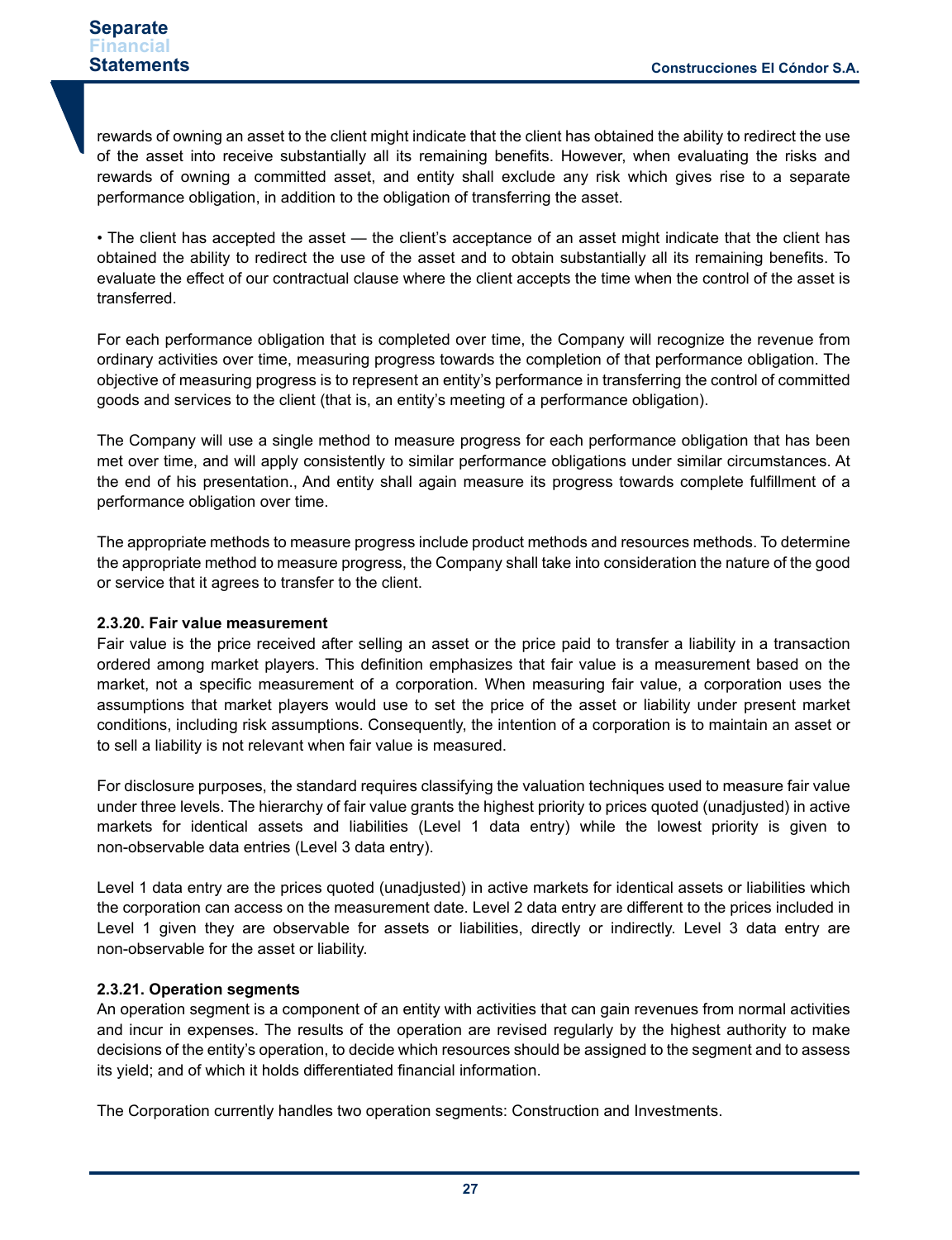#### **2.3.22. Foreign currency conversion**

The financial statements of Construcciones El Cóndor S.A. are presented in Colombian pesos given that this is its functional currency.

Transactions and balances

Transactions in foreign currency are initially registered at the exchange rates of the functional currencies on the date of the transaction.

• Monetary assets and liabilities in foreign currency are converted at the exchange rate of the functional currency in force on the closing date of the period reported. All differences are registered on the income statement, excluding the items recognised on the equity. Tax effects attributed to exchange differences over said monetary items are registered in the equity as well.

• Non-monetary items measured in terms of their historical cost in foreign currency are converted using the exchange rates in force on the date of the original transaction.

• Non-monetary items measured by their fair value in foreign currency are converted using the exchange rates on the date when that fair value is determined.

#### Conversion of a business overseas

The conversion of the results and the Financial Situation of a business overseas is described below:

• The assets and liabilities of each of the financial situation statements presented (including comparative figures) are converted to the exchange rate on the date of the corresponding financial situation statement.

• Revenues and expenses from each statement of the present result and another integral result, shall be converted at the exchange rates on the date of the transactions. For this purpose, the average exchange rate of the period reported shall be considered.

• All exchange differences resulting shall be recognised in another integral result.

#### **2.3.23. Hedge accounting**

Hedge accounting is a method used on the period's results to display the effect of compensating changes on the fair values of hedging instruments and hedged items.

There are three types of hedging relationships:

#### Fair value hedge

A hedge of the exposure to changes in the fair value of assets or liabilities recognized or commitments not recognized, or of a portion of said assets, liabilities or commitments, related to a particular risk and that may affect the period's results.

If a fair value hedge meets during the period the requirements set forth, it shall be accounted as follows:

• The gain or loss from measuring the hedging instrument (i.e. a derivative that is an hedging instrument) or from the foreign currency component measured in accordance with NIC 21 (in the event of a hedging instrument that is not a derivative), shall be recognized in the period's result; and

• The gain or loss of the hedged item attributable to the risk shall adjust the entry in the books of the hedged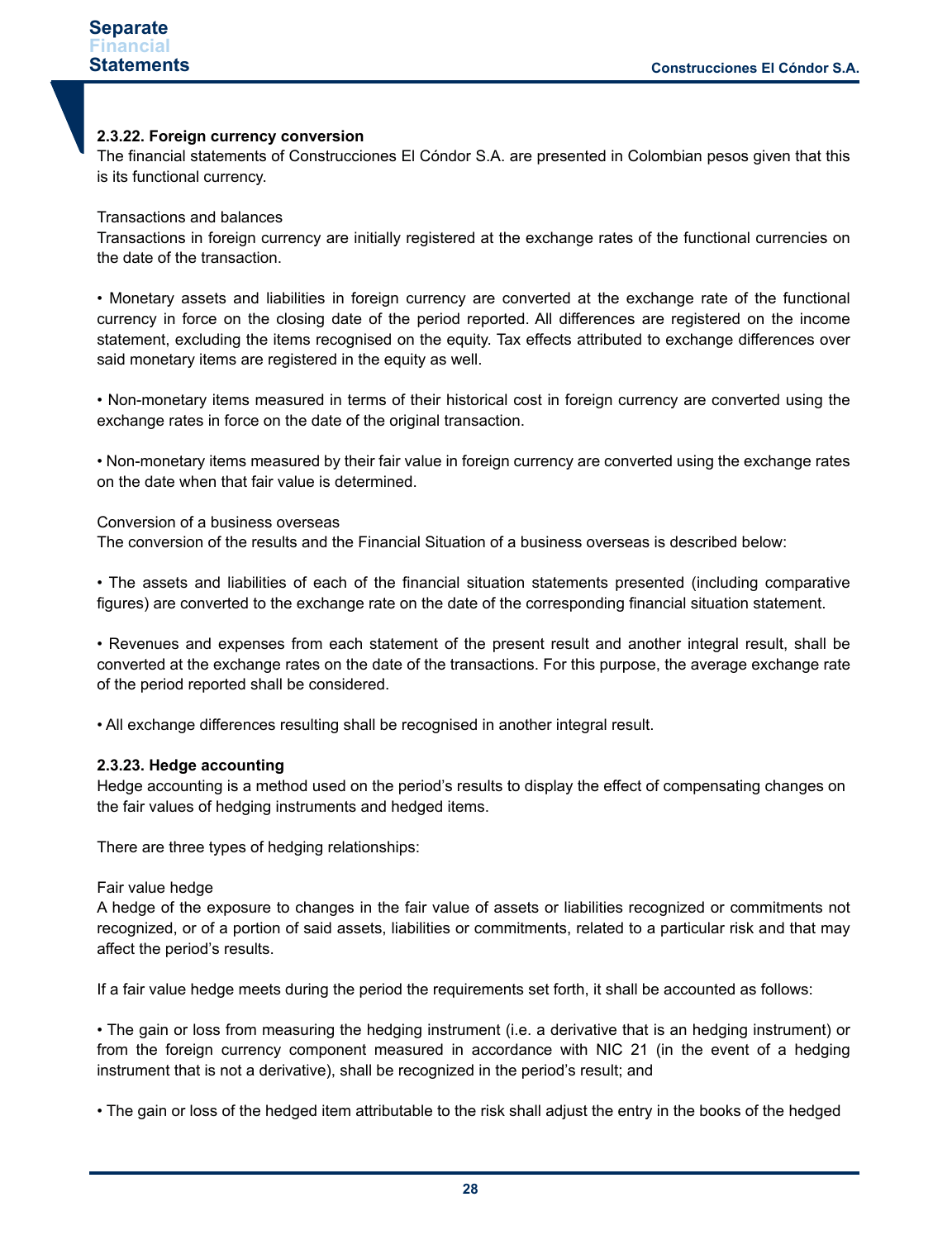item and shall be recognized in the period's results. This will be applied even if the hedged item is measured at the cost.

#### Cash flow hedge

Involves an exposure to cash flow variations which: (i) is attributed to a particular risk related to an asset or liability recognized (such as all or several future interest payments of a debt at variable interest), or a transaction foreseen as highly probable which (ii) may affect the period's results.

When a cash flow hedge matures during the period the conditions established are accounted as follows:

• The gain or loss of the hedging instrument determined as an efficient hedge, is recognized on the other integrated result; and

• The inefficient part of the gain or loss of the hedging instrument is recognized in the period's results.

#### Hedges of net investments in foreign operations

Hedges of a net investment in foreign operations, including the hedge of a monetary entry accounted as part of a net investment (see NIC 21), are accounting similar to cash flow hedges:

• The gain or loss part of the hedging instrument determined efficient is recognized on the other integral result; and

• The non-efficient part is recognized in the result.

#### **2.3.24. Financial risk management**

The financial instruments of the Corporation primarily consist of cash, commercial accounts receivable and other accounts receivable, investments, financial obligations and other accounts payable.

#### Risk management principles

Construcciones El Cóndor S.A. has a primary comptrollership group which oversees the financial risk management of the positions and processes of the Corporation's Integral Management System. This group assures the senior management of the Corporation that the activities with financial risks are regulated by proper corporate policies and procedures, and that the financial risks are identified, measured and managed according to these corporate policies.

The Corporation is exposed to market, credit and liquidity risks.

#### Market risk

Market risk is when the fair value or future cash flows of a financial instrument fluctuate due to market price changes. Market prices comprise three types of risks: interest rate risk, exchange rate risk and other price risks.

#### Sensitivity analysis

Construcciones El Cóndor S.A. conducts ongoing sensitivity analysis of the following variables: interest rates, exchange rates, prices of suppliers and investment performance.

For risk analysis, the resources that may be affected by an event are kept in mind, such as: machinery, equipment, general assets both owned and of third parties, process productivity and compliance, and business profitability.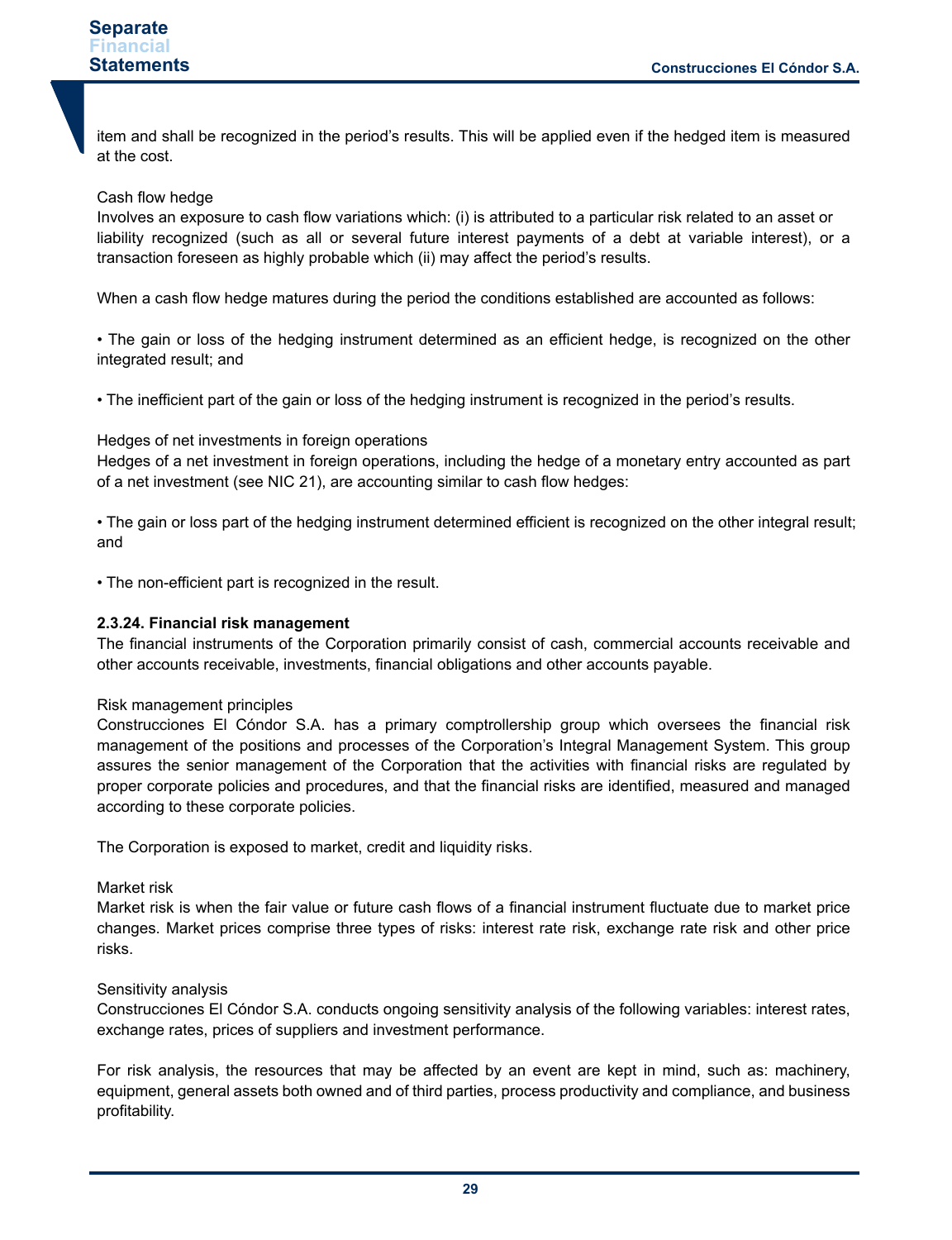The following are the potential risk sources identified by the Corporation:

• Commercial and legal relations: between the Corporation and other individuals and corporations, for instance: suppliers, subcontractors, customers.

• Circumstances of the setting: not related to the Corporation, such as legislation changes, sector changes, etc.

• Human behavior: malicious actions made by personnel related or not to the Corporation (errors, riots, strikes, sabotage, mobs, terrorism, fraud, etc.)

• Actions or omissions of directors: poor supervision, non-assignment of resources, little training and lack of planning.

The vulnerability analysis establishes a valuation of the risk identified in terms of frequency and severity as described in the following tables:

| <b>Frequency</b> | <b>Definition</b>                   | <b>Value</b> |
|------------------|-------------------------------------|--------------|
| Remote           | Low likelihood of occurring         |              |
| Possible         | Medium likelihood of occurring      | 2            |
| Frequent         | Significant likelihood of occurring | 3            |
| Recurring        | High likelihood of occurring        |              |

| <b>Financial resource</b> |                             |               |  |  |  |  |  |
|---------------------------|-----------------------------|---------------|--|--|--|--|--|
| <b>Severity</b>           | <b>Definition</b>           | <b>Points</b> |  |  |  |  |  |
| Minor                     | Losses less than 5.5 MMLWF  |               |  |  |  |  |  |
| Slight                    | Losses from 5.5 to 55 MMLWF |               |  |  |  |  |  |
| Serious                   | Losses from 56 to 279 MMLWF | 3             |  |  |  |  |  |
| Catastrophic              | Losses above 279 MMLWF      |               |  |  |  |  |  |

Vulnerability values

• Low: Acceptable risk – no action required, or managed with routine procedures.

• Moderate: Tolerable risk – managed with normal control procedures which have assigned a person responsible; second level priority.

• High: Unacceptable risk – treatment plans required, implemented and reported to top management; immediate action.

• Extreme: Inadmissible risk – treatment plans required, implemented and reported to the Board of Directors; top priority.

| <b>Zone</b>                   | Vulnerability criteria frequency for consequence |
|-------------------------------|--------------------------------------------------|
| Low / acceptable              | $1 - 2$                                          |
| Moderate / tolerable          | $3 - 4$                                          |
| High / unacceptable           | $5 - 9$                                          |
| <b>Extreme / inadmissible</b> | $10 - 16$                                        |

| <b>Vulnerability / critical</b><br>nature  |     | <b>Severity / consequence</b> |        |   |                        |  |  |
|--------------------------------------------|-----|-------------------------------|--------|---|------------------------|--|--|
|                                            |     |                               |        | 3 |                        |  |  |
|                                            |     | <b>Minor</b>                  | Slight |   | Serious   Catastrophic |  |  |
|                                            | 4   | Recurring                     |        |   | 12                     |  |  |
|                                            | ΙЗ. | Frequent                      | 3      | 6 |                        |  |  |
| Frequency /<br>The Contract of<br>pourring | 2   | Possible                      | 2      |   |                        |  |  |
|                                            |     | Remote                        |        |   |                        |  |  |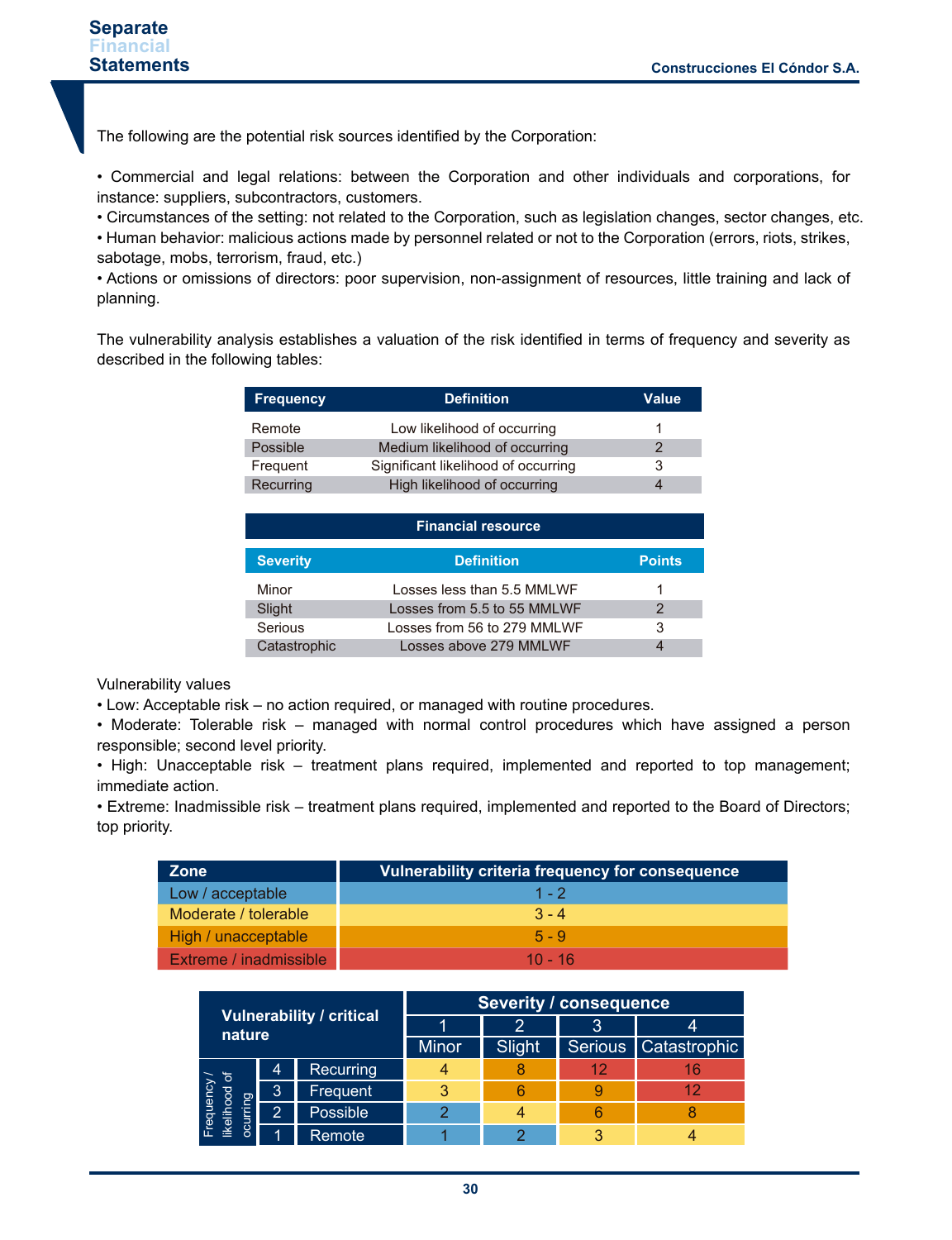#### Interest rate risk

Interest rate risk is the risk in which the fair value or the future flows of cash of a financial instrument fluctuate due to changes in the market's interest rates. The exposure of the Corporation to the interest rate risk of the market is primarily related to its short and long-term financial obligations with variable interest rates.

The level of indebtedness of the Corporation is quite low. The economic soundness of the organization has allowed the Corporation to remain as a very attractive customer for financial entities and to obtain very good rates when working capital is required. On the other hand, since it is listed, the Corporation can opt to obtain resources in the securities market when the credit conditions are unfavorable or when an amount required make it more convenient to use this option.

#### Exchange rate risk

The exchange rate risk is the risk in which the fair value or the future cash flows of a financial instrument fluctuate due to changes in exchange rates. The Corporation's exposure to the exchange rate risk relates firstly, to any debt in foreign currency and secondly, to investments of the Corporation overseas.

This risk can boost when purchasing machinery and spare parts overseas, and recognizing the corresponding liability.

Other price risks

#### Raw materials price risk

The Corporation is not affected by the price volatility of certain raw materials given that it does not make transactions in the securities market with raw materials quoted.

#### Risk of share price and of other financial instruments estimated

The Corporation shall not be affected by the volatile prices of shares and other financial instruments estimated since it does not trade in the securities market.

#### Credit risk

Credit risk is the risk in which a consideration breaches its obligations in a financial instrument or a commercial contract, giving way to a financial loss. The Corporation is exposed to credit risk due to its operating activities (particularly, commercial accounts receivable) and its financial activities, including deposits in banks and financial institutions, and other financial instruments.

The Corporation's cash is at top quality financial institutions. The Primary Controllership Group verifies if the management of the treasury meets the policies of the Corporation.

#### Accounts receivable

Construcciones El Cóndor S.A. charges its accounts receivable while those which are more than 150 days due are passed to a legal debt recovery process. Every year, higher amounts owed to the Corporation are revised and the Management of Controllership and Finances along with the Direction of the Work make the accounting and tax provisions necessary with all of the legal and follow-ups established. Moreover, each legal process is revised and the Legal Department prepares minutes detailing the collection process made and concludes if the account receivable must be punished for not being paid off.

#### Liquidity risk

Liquidity risk is the risk in which the Corporation cannot pay its financial obligations on their expiration date. The purpose of the Corporation handling liquidity is to ensure, as much as possible, that it will always have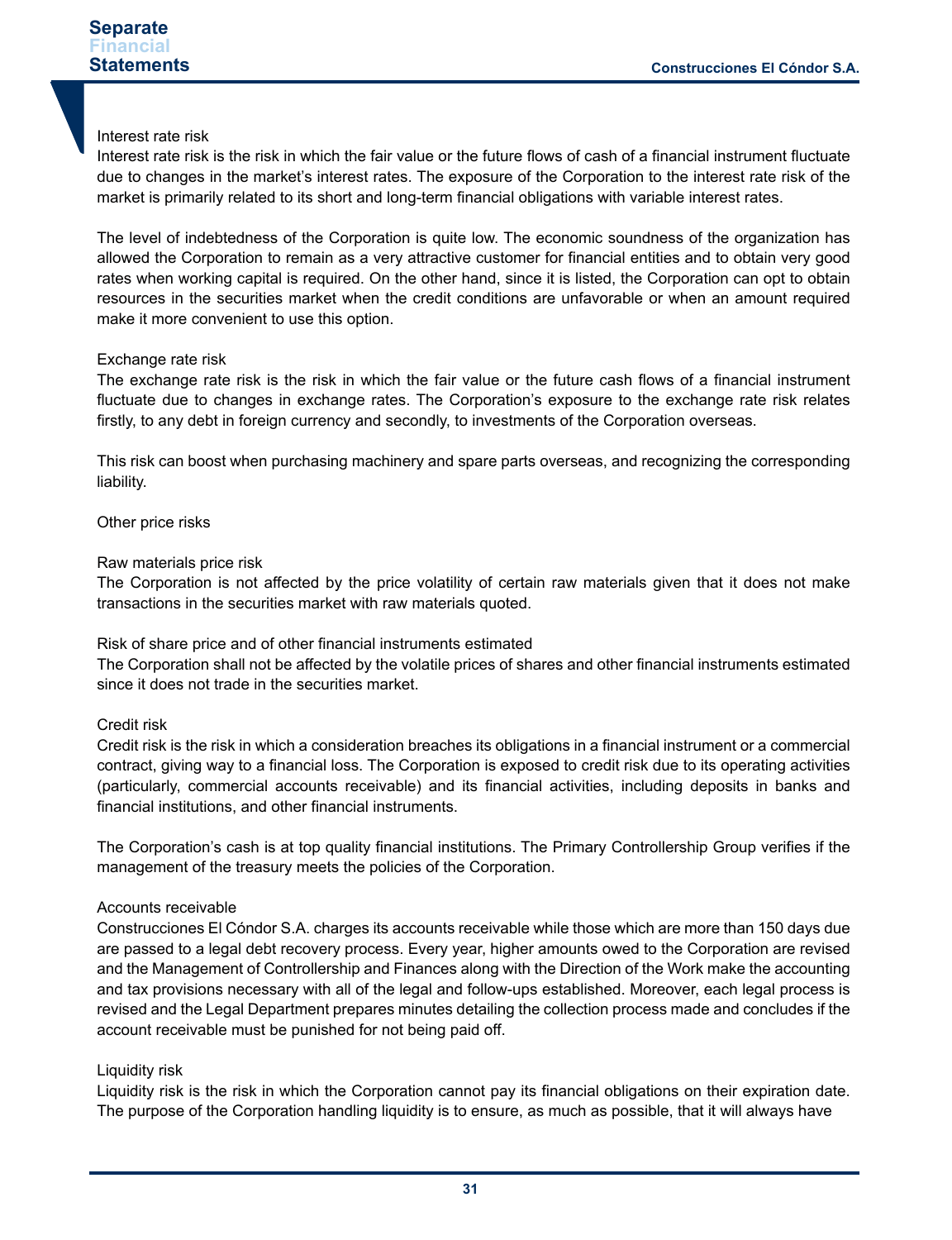enough liquidity to meet its obligations in normal and particular situations, without incurring in unacceptable losses or risking the Corporation's reputation.

Liquidity is monitored by the Corporation on a monthly basis. It provides very positive results compared to other Corporations of the sector due to the financial strength and leverages made since the business' beginnings.

#### Capital management risk

The primary goal of the Group's capital management is to ensure that it can maintain a sound credit rating and healthy capital ratios to sustain the business and to maximize the value for the shareholder.

The Corporation manages its capital structure and conducts adjustments depending on changes in economic conditions. To maintain and adjust its capital structure, the Corporation may issue new stocks in the securities market and other financial debt mechanisms.

#### **2.3.25. Joint operations**

Construcciones El Cóndor S.A. recognizes in its accounting not solely its assets, liabilities, revenues and expenses but also those derived from contractual agreements. The Corporation displays in its financial statements the shares of joint assets, liabilities, revenues, costs and expenses. The incorporation of the balance sheets of consortiums is observed in the notes to the financial statements.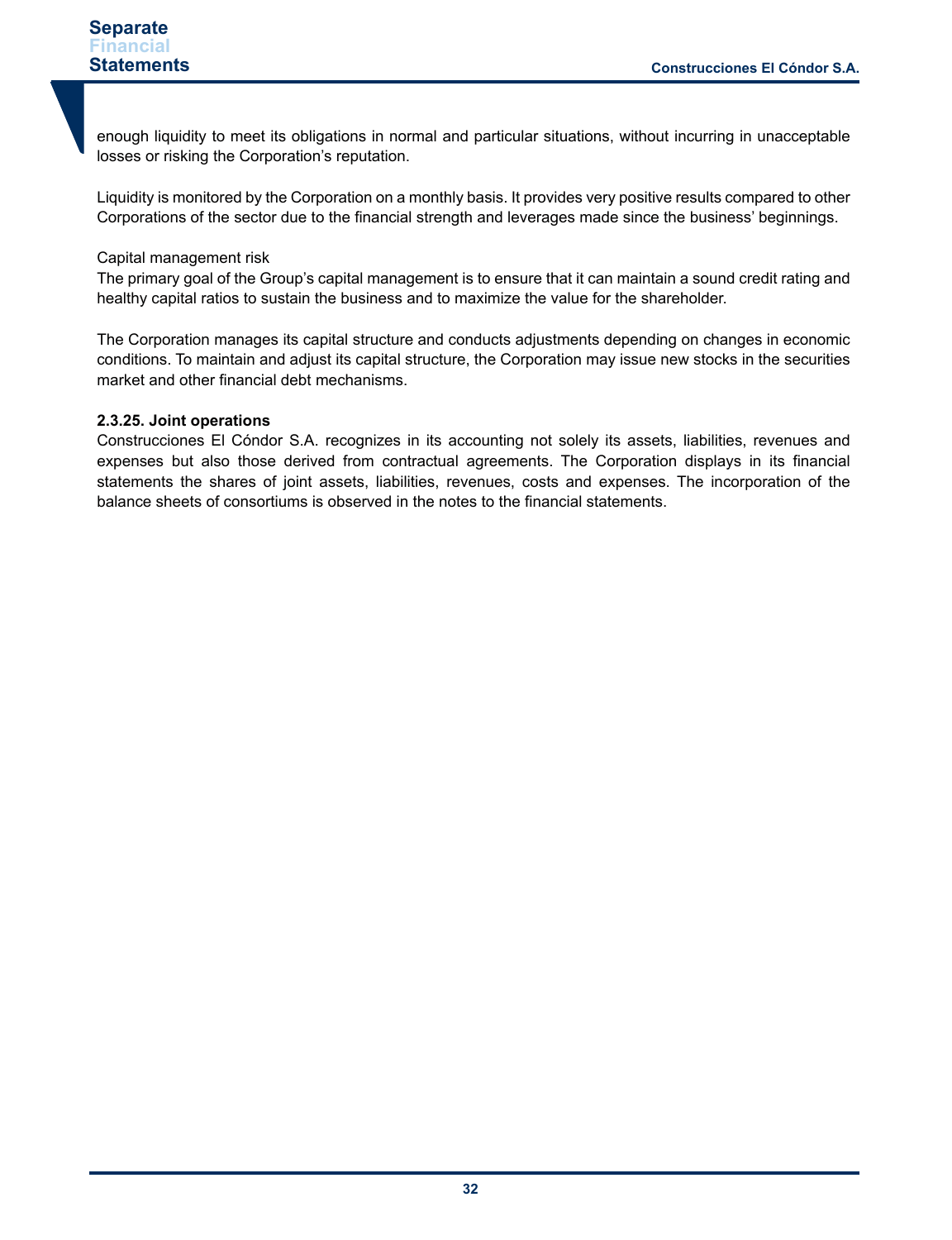| <b>Business cooperation</b><br>agreement | <b>Share</b> | <b>Type of agreement</b> | <b>Description</b>                                                                                                                                                                                                                                                                                                                                                                                                            | <b>Duration</b>                                                                                                                                                                                                                                    | <b>Consortium</b><br>members                                                                                                                                                    |
|------------------------------------------|--------------|--------------------------|-------------------------------------------------------------------------------------------------------------------------------------------------------------------------------------------------------------------------------------------------------------------------------------------------------------------------------------------------------------------------------------------------------------------------------|----------------------------------------------------------------------------------------------------------------------------------------------------------------------------------------------------------------------------------------------------|---------------------------------------------------------------------------------------------------------------------------------------------------------------------------------|
| Consorcio Autosur                        | 50.00%       | Consortium               | Maintenance of the section<br>from the General Santander<br>School and Ciudad de<br>Villavicencio Avenue;<br>Transmilenio system<br>belonging to the South sector<br>of the NQS Network.                                                                                                                                                                                                                                      | 60 months                                                                                                                                                                                                                                          | Construcciones El<br>Cóndor S.A. 50%,<br>Construcciones<br>Civiles 50%                                                                                                          |
| Consorcio Hidroeléctrica de<br>Tulúa     | 65.00%       | Consortium               | Granted by EPSA S.A., for<br>the construction of civil works<br>of Alto Tuluá hydroelectric<br>power station, Bajo Tuluá<br>hydroelectric power station,<br>and the construction and<br>improvement of access roads<br>and bridges for both projects.                                                                                                                                                                         | Until its final<br>liquidation                                                                                                                                                                                                                     | Construcciones El<br>Cóndor S.A. 65%,<br>Estyma S.A. 35%                                                                                                                        |
| Consorcio Grupo Ejecutor<br>Hatovial     | 21.11%       | Consortium               | The object of the consortium is<br>to execute all the design,<br>construction and services<br>activities included in the new<br>object of the concession<br>contract, and all those that are<br>later subscribed between the<br>Department of Antioquia and<br>Sociedad Hatovial S.A.<br>Set the parameters and<br>conditions that will govern, and<br>the conditions of participation of Hatovial or<br>each of the members. | The<br>agreement<br>will be valid<br>from the date<br>of its<br>subscription<br>and until the<br>end of the<br>concession<br>contract<br>signed by<br>until when its<br>members<br>decide, this<br>case in which<br>unanimity will<br>be required. | Mincivil S.A.<br>51.85%, S.P.<br>Ingenieros S.A.S.<br>22.22%,<br>Construcciones El<br>Cóndor S.A.<br>21.11%, Latinco<br>S.A. 1.11%, EDL<br>3.72%                                |
| Consorcio Avenida Colón                  | 70.00%       | Consortium               | Implementation of<br>infrastructure construction<br>works for the Avenida Colon<br>Manizales - Caldas road.                                                                                                                                                                                                                                                                                                                   | The term of<br>the<br>agreement                                                                                                                                                                                                                    | Proyectos y Vías<br>S.A. 15%, Mainco<br>S.A. 15% y<br>plus one year Construcciones El<br>Cóndor S.A. 70%                                                                        |
| Consorcio Vial del Sur                   | 27.00%       | Consortium               | Road development of<br>Transversal del Sur. Module<br>2. Improvement and<br>maintenance of Tumaco -<br>Pasto - Mocoa corridor.<br>Module 1. Construction of<br>San Francisco – Mocoa 4 -<br>lane road.                                                                                                                                                                                                                        | The term to<br>implement<br>and liquidate<br>the<br>agreement<br>plus five<br>years                                                                                                                                                                | Sonacol S.A.<br>20%, CASS<br>Constructores &<br>CIA. S.C.A. 20%,<br>CSS<br>Constructores<br>S.A. 20%,<br>Construcciones El<br>Cóndor S.A. 27%,<br>Puentes y<br>Torones S.A. 13% |
| Consorcio Constructor Américas           | 66.67%       | Consortium               | The purpose of the<br>consortium is to enter and<br>implement the EPC<br>agreement.                                                                                                                                                                                                                                                                                                                                           | The term to<br><i>implement</i><br>and liquidate<br>the<br>agreement                                                                                                                                                                               | <b>Construcciones El</b><br>Cóndor S.A.<br>66.67%, Valores y<br>Contratos S.A.<br>33.33%                                                                                        |
| Consorcio Constructor Pacífico<br>Tres   | 48.00%       | Consortium               | Studies and designs,<br>financing and other project<br>according to the range,<br>quality and specifications<br>required by the concession<br>contract.                                                                                                                                                                                                                                                                       | 72 months                                                                                                                                                                                                                                          | MHCI 26%,<br>Construcciones El<br>Cóndor S.A. 48%,<br>Meco 26%                                                                                                                  |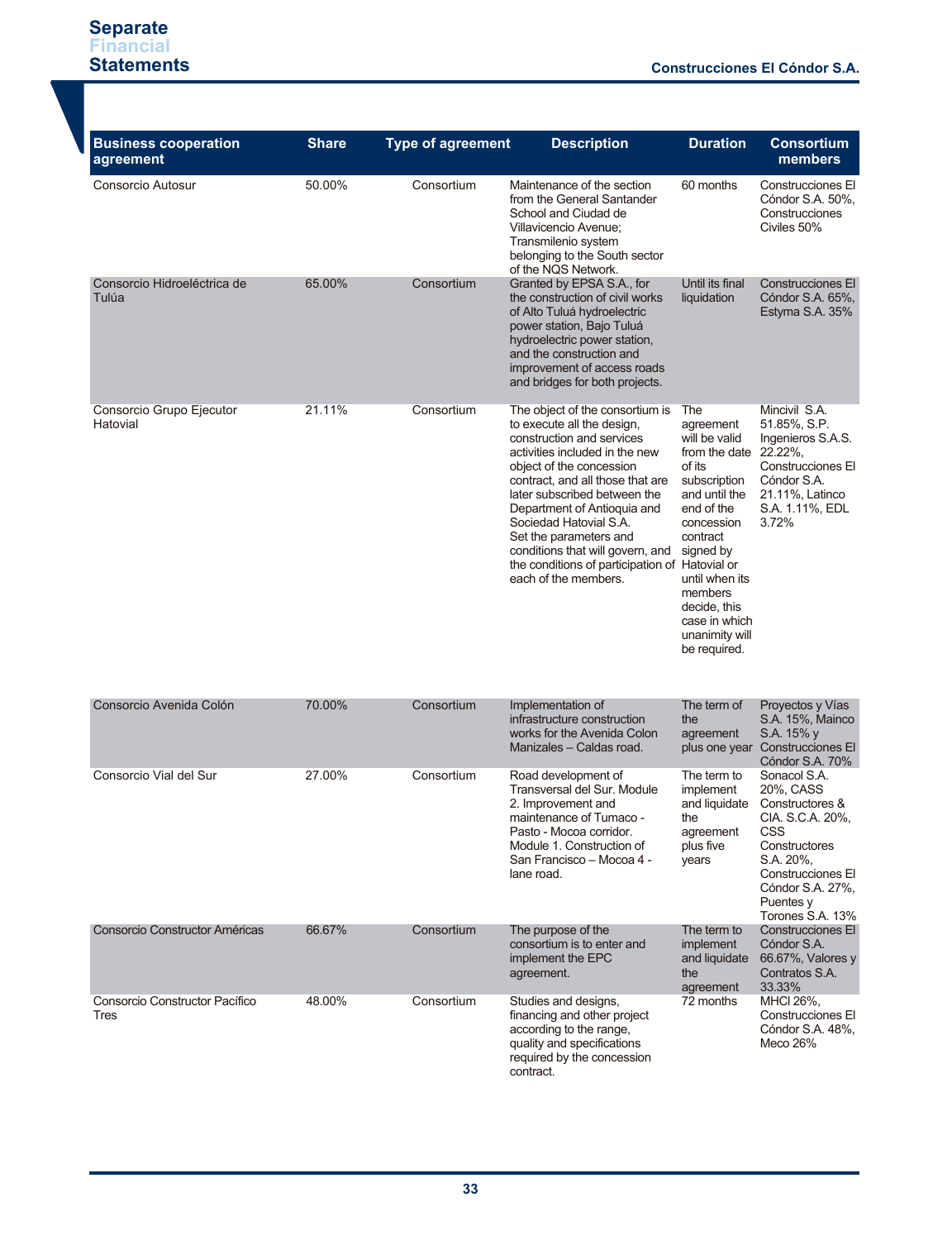| <b>Business cooperation</b><br>agreement | <b>Share</b> | <b>Type of agreement</b> | <b>Description</b>                                                                                                                                      | <b>Duration</b>               | <b>Consortium</b><br>members                                                                                                                            |
|------------------------------------------|--------------|--------------------------|---------------------------------------------------------------------------------------------------------------------------------------------------------|-------------------------------|---------------------------------------------------------------------------------------------------------------------------------------------------------|
| Consorcio Farallones                     | 50.00%       | Consortium               | Studies and designs,<br>financing and other project<br>according to the range,<br>quality and specifications<br>required by the concession<br>contract. | 72 months                     | Construcciones El<br>Cóndor S.A. 50%,<br>Odinsa S.A. 50%                                                                                                |
| <b>Consorcio Vial Los Llanos</b>         | 11.00%       | Consortium               | Studies and designs,<br>financing and other project<br>according to the range,<br>quality and specifications<br>required by the concession<br>contract. | 72 months                     | <b>Construcciones El</b><br>Cóndor S.A. 11%,<br>Odinsa S.A. 51%,<br>Murcia y Murcia<br>S.A. 30%, Sarugo<br>S.A. 8%                                      |
| Consorcio Francisco Javier<br>Cisneros   | 21.11%       | Consortium               | The execution of all the works<br>and activities and all those<br>services required under the<br>EPC contract.                                          | Until<br>December<br>31, 2021 | Mincivil S.A.<br>51.82%, S.P.<br>Ingenieros S.A.S.<br>22.22%,<br>Construcciones El<br>Cóndor S.A.<br>21.11%, Latinco<br>S.A. 1.11%, EDL<br>S.A.S. 3.72% |

#### **2.3.26. New standards and interpretations of financial reports**

The following includes a list of the new standards and amendments issued by the IASB which are in force for the annual periods beginning on January 1, 2019. Management is undergoing the evaluation of the potential impact these changes have on the Company's financial statements.

Decrees 2496 of December 24, 2015 and 2131 of December 22, 2016 introduced a new accounting framework that reflects the new standards, amendments or changes issued by the IASB for the International Financial Reporting Standards in years 2015 and 2016. This addition to the tech IASB framework used to present reports shall apply to the financial periods that begin on January 1, 2019, with early application permitted.

| <b>Standards</b> | Title of the standard $\,$ | In force for annual periods beginning after |
|------------------|----------------------------|---------------------------------------------|
|                  |                            |                                             |
| <b>IFRS 16</b>   | Leases                     | January 1, 2019                             |

#### IFRS 16 Leases

IRFS 16 provides an integral model for the recognition of lease agreements and their treatment in financial statements of lessees and lessors. This standard will replace the following standards and interpretations when in force:

- IAS 17 Leases
- IFRIC 4 Determining whether an arrangement contains a lease.
- SIC 15 Operating leases incentives.
- SIC 27 Evaluating the substance of transactions in the legal form of a lease.

#### Identifying a lease

IFRS 16 applies a model to control the identification of leases, in which an arrangement is or contains a lease if it transfers the right to control the use of an asset for a period of time in exchange for consideration. It is deemed that control exists if the customer:

• Is entitled to substantially obtain all of the economic benefits from using an asset; and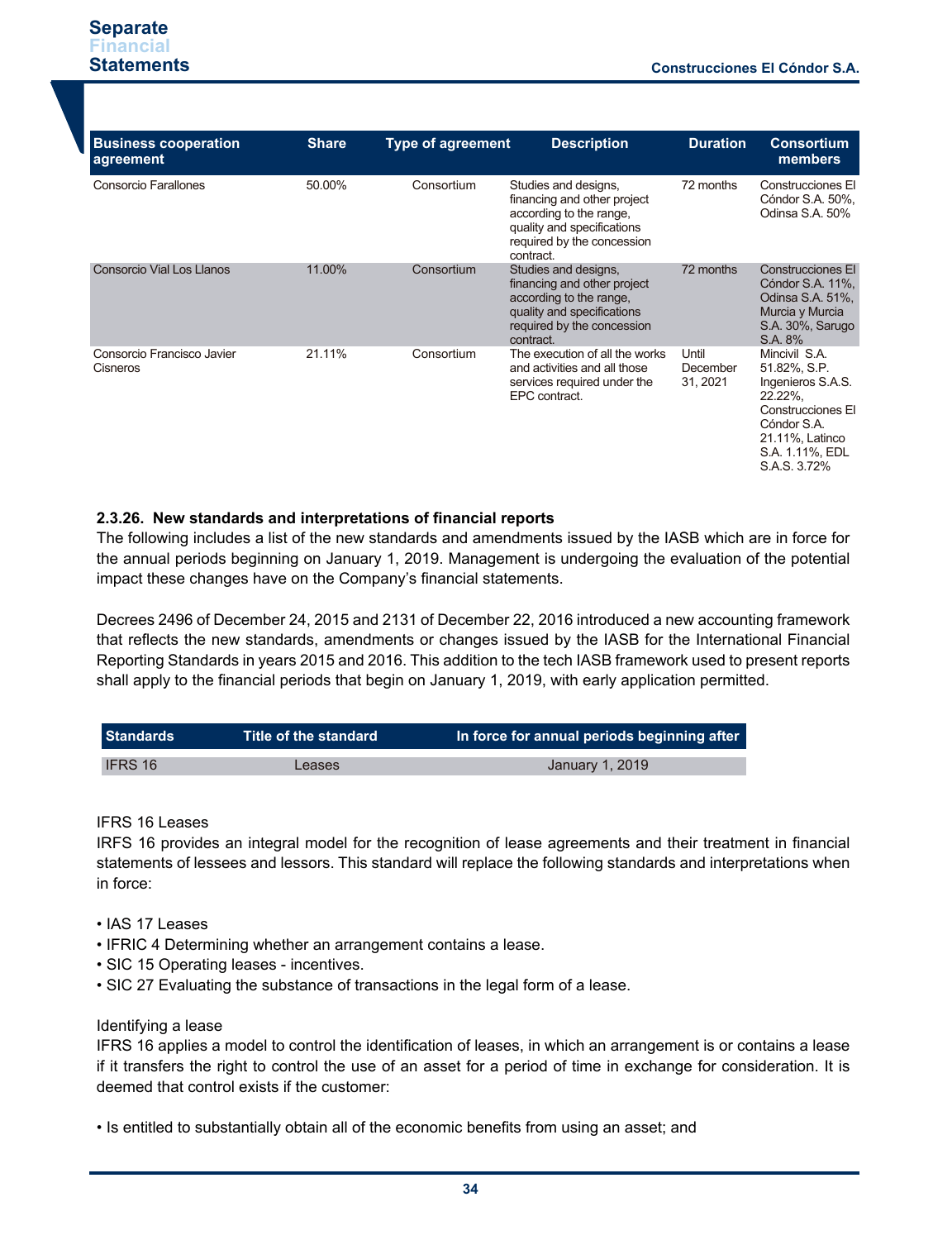• Is entitled to lead the use of that asset.

The standard provides a detailed guide to determine if these conditions are met, including the cases in which the supplier is entitled to substantive substitutions, and when relevant decisions con how and why the asset is used are predetermined.

#### Accounting by lessees

IFRS 16 introduces significant changes on the lessee's accounting: it eliminates the difference between operating and financial leases determined by NIT 17; it also demands the lessor to recognize an asset per right of use and a liability at the beginning of all leases, excluding short-term leases and low-cost asset leases.

An asset for right of use is initially measured at cost and later at cost (subject to certain exception) minus accrued depreciation and losses from impairment, adjusted by any new measurement of the liability for the lease.

Liability for lease is initially measured at the present value of the lease payments not made on that date. Later, the liability for the lease is adjusted by payments of interests and leases, and by the impact of lease amendments, among others.

If a lessee chooses not to apply the general requirements of IFRS 16 to short-term leases (that is, one that does not include a put option and has a lease term of 12 months or less in the initial date) as well as leases of low-value assets, the lessee shall recognize the payment of leases related to those leases as a linear or systematic expense, similar to the current accounting of operating leases.

#### Accounting by lessors

Unlike the lessee accounting, the requirements for the lessor accounting pursuant to IFRS 16 remain practically the same compared to IAS 17, which still requires the lessee to classify a lease as operating or financial.

Besides, IFRS 16 also provides guidance on the accounting of sale transactions and leasebacks; and the disclosure of additional information.

IFRS 16 is in force in the period that begins on or after January 1, 2019, with early application permitted by entities that used IFRS 15 on the initial application date of IFRS 16. A lessee may apply IFRS 16 using the complete or modified retrospective focus. If the lessee chooses the modified retrospective focus, an entity is not forced to re-express the information and the accumulated effect of applying IFRS 16 initially shall be presented as an adjustment on the earnings retained (or another component of equity, whichever is applicable).

Construcciones El Cóndor S.A. shall not apply IFRS 16 early given that this standard may have an irrelevant impact on the amounts reported and on the disclosers made on the financial statements. However, a reasonable estimate of the effect of IFRS 16 cannot be provided until a detailed revision is made.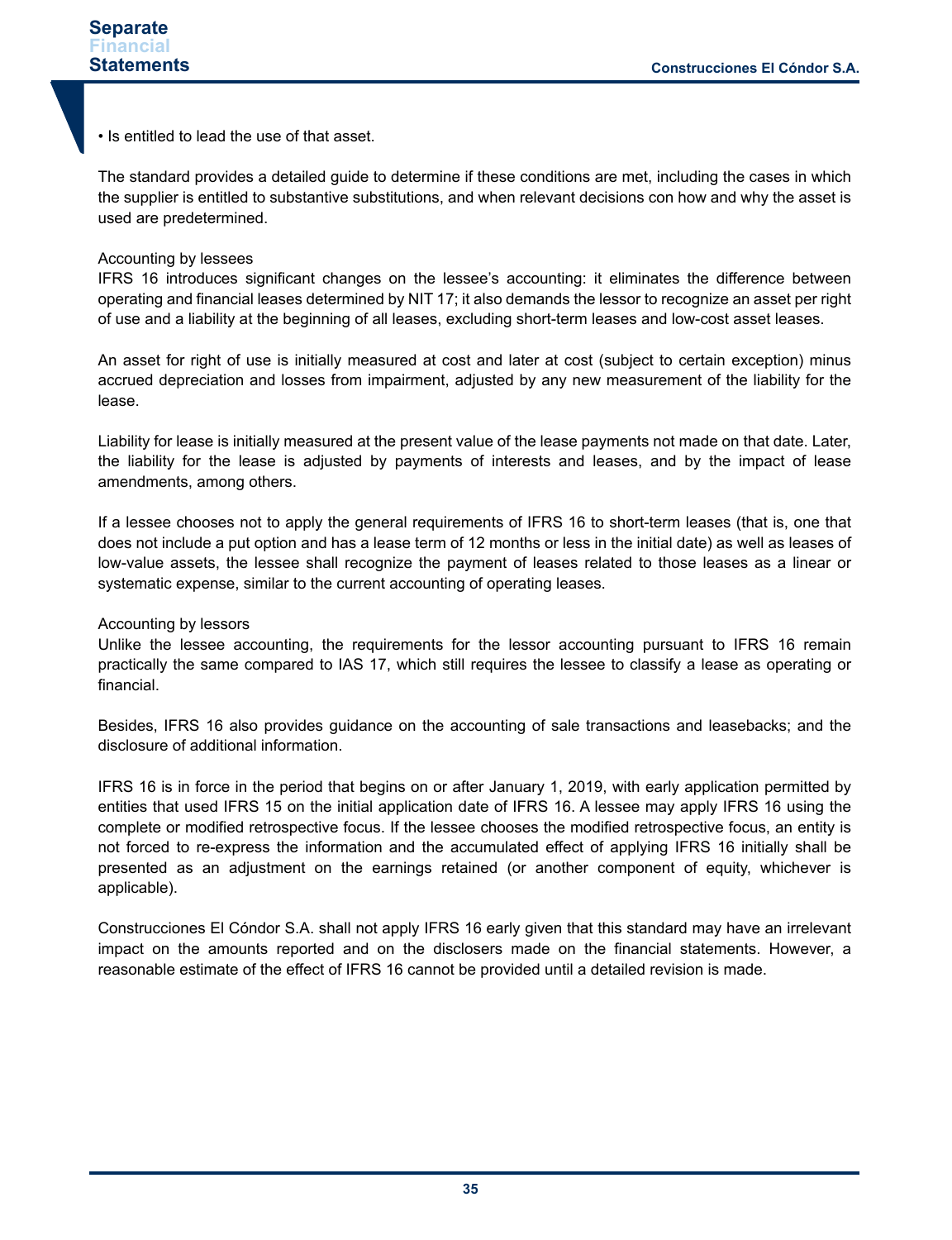## **Note 3. Cash and cash equivalents**

The total of these items was duly reconciled with the corresponding external information obtained from different financial entities.

Includes a portfolio of investments in pesos in joint accounts receivable; there are no restrictions regarding balance of cash available, banks and savings accounts on the financial statement's date.

|                                                                          | As of December 31 | As of December 31 |
|--------------------------------------------------------------------------|-------------------|-------------------|
|                                                                          | 2018              | 2017              |
| Cash                                                                     | 23.705            | 22.606            |
| Banks (checking account)                                                 | 12.790.534        | 5.665.115         |
| Joint banking operations (incorporation of consortiums)                  | 11.345.877        | 13.788.293        |
| Restricted cash and cash equivalents                                     | 0                 | 74.134            |
| Available restricted for joint operations (incorporation of consortiums) | 0                 | 1.989             |
| Savings account                                                          | 21.469            | 189.134           |
| Negotiable investments, fixed income                                     | 106.621           | 369.333           |
| Negotiable investments, fixed income, joint operations                   | 483.216           | 644.214           |
| <b>TOTAL CASH AND CASH EQUIVALENTS</b>                                   | 24.771.422        | 20.754.818        |

## **Note 4. Investments**

#### **Investments at fair value**

|                                        | As of December 31 | As of December 31 |
|----------------------------------------|-------------------|-------------------|
|                                        | 2018              | 2017              |
| Concesión Pacífico Tres S.A.S.         | 11.791.044        | 0                 |
| <b>TOTAL TEMPORARY INVESTMENTS (1)</b> | 11.791.044        |                   |

(1) Asset in negotiation process.

#### **Permanent investments**

Investments in associates and joint businesses

4.1. The major associates and their main activity are listed below: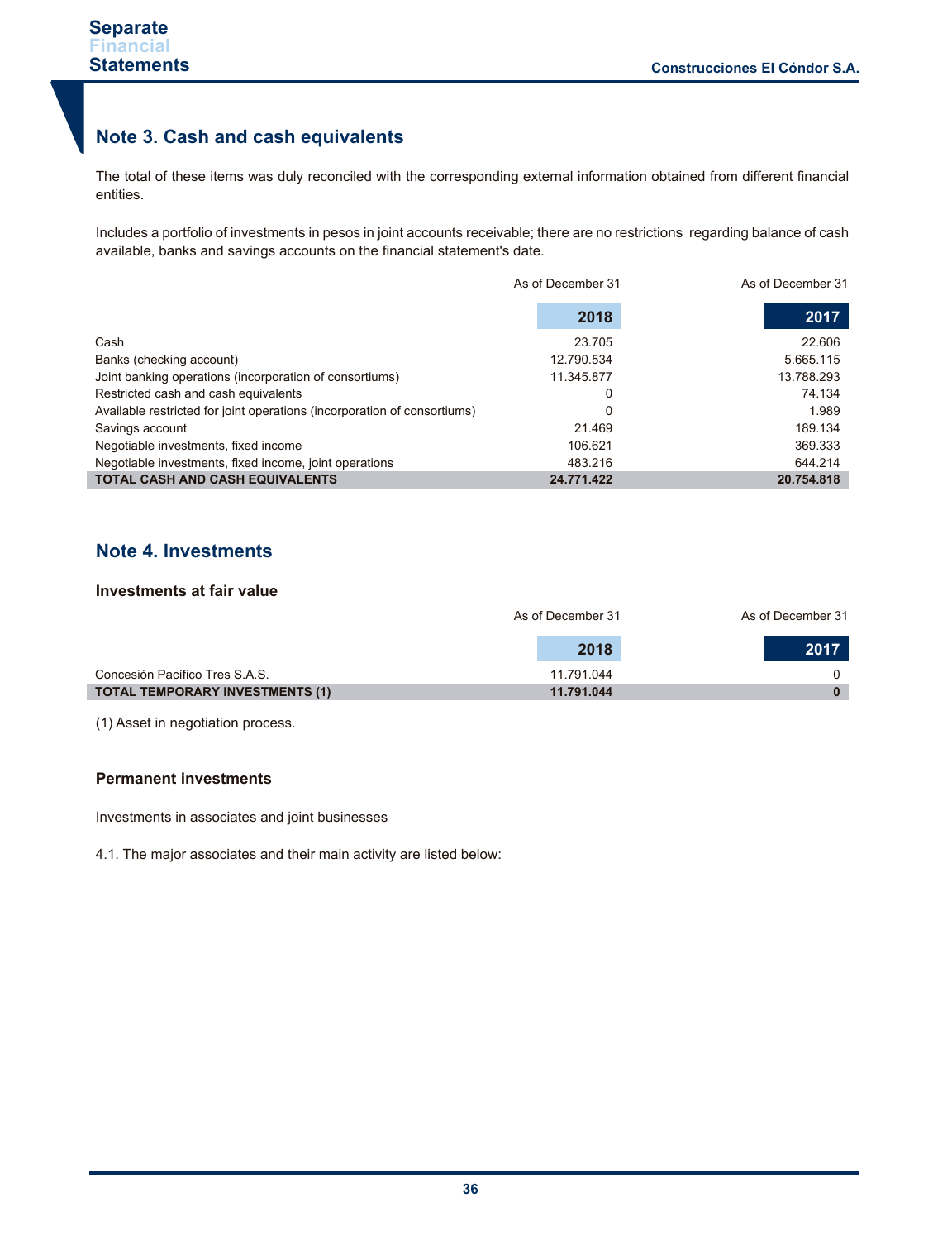|                                                                                        |                                   |           |                                                                                  | As of December 31     |                       |                             |                                                                                                                                                                                                                                                                                                 |
|----------------------------------------------------------------------------------------|-----------------------------------|-----------|----------------------------------------------------------------------------------|-----------------------|-----------------------|-----------------------------|-------------------------------------------------------------------------------------------------------------------------------------------------------------------------------------------------------------------------------------------------------------------------------------------------|
|                                                                                        | <b>Number of</b><br><b>shares</b> | Share (%) | <b>Observations</b>                                                              | 2018                  | 2017                  | Incorporation<br>- domicile | <b>Corporate purpose</b>                                                                                                                                                                                                                                                                        |
| <b>FINANCIAL ASSETS</b><br><b>FINANCIAL INSTRUMENTS</b>                                |                                   |           |                                                                                  |                       |                       |                             |                                                                                                                                                                                                                                                                                                 |
| Empresa de Generación y<br>Promoción de Energía de<br>Antioquia S.A. E.S.P.            | 47.942                            |           |                                                                                  | 47.942                | 0                     | Nov/2008<br>Riohacha        | Public Service Company,<br>Public Deed No. 13636.                                                                                                                                                                                                                                               |
| C.C.I. Marketplace S.A.                                                                | 132.057                           | 2,63%     |                                                                                  | 35.787                | 37.768                | Apr/2007<br>Bogotá          | Website and/or webpage<br>creation, maintenance.                                                                                                                                                                                                                                                |
| Hidroeléctrica del Río Aures                                                           | 1.019.450                         | 16,60%    |                                                                                  | 863.495               | 777.861               | <b>Jul/1997</b><br>Medellín | Electric power generation and<br>sale through a hydroelectric<br>station in the municipality of<br>Abejorral.                                                                                                                                                                                   |
| <b>TOTAL INVESTMENTS IN</b><br><b>FINANCIAL INSTRUMENTS</b><br><b>JOINT BUSINESSES</b> |                                   |           |                                                                                  | 947.224               | 815.629               |                             |                                                                                                                                                                                                                                                                                                 |
| Constructora Túnel de Oriente 2.629.361.939<br>S.A.S.                                  |                                   | 12,66%    |                                                                                  | 8.702.032             | 6.336.760             | Oct/2011<br>Medellín        | To be a shareholder of<br>Concesión Túnel de Aburrá<br>Oriente S.A. and to develop the<br>activities necessary to build the<br>works.                                                                                                                                                           |
| Concesión Túnel de Aburrá<br>Oriente                                                   | 236.700                           | 12,51%    |                                                                                  | 23.297.915 19.822.117 |                       | Dec/1997<br>Medellín        | State concession contract for<br>the design, construction,<br>operation and maintenance of<br>the road connection Aburrá<br>Oriente.                                                                                                                                                            |
| Concesión Vial Los Llanos<br>S.A.S.                                                    | 550.000                           | 11,00%    |                                                                                  | 19.902.192            | 769.968               | Apr/2015<br>Villavicencio   | Construction of roads and<br>railroads.                                                                                                                                                                                                                                                         |
| <b>ASSOCIATES</b><br>Concesión Aburrá Norte S.A. -<br>Hatovial S.A.                    | 1.582.886                         | 21,11%    |                                                                                  |                       | 15.162.533 20.475.715 | Oct/1997<br>Copacabana      | Enter and execute a state<br>concession contract of a road<br>project called "Desarrollo Vial<br>del Aburrá Norte" and its<br>complementary road system.                                                                                                                                        |
| Concesión Vías del Nus S.A.S. 1.055.250                                                |                                   | 21,11%    |                                                                                  | 2.010.889             | 1.879.258             | Dec/2015-<br>Medellín       | Enter and execute a state<br>concession contract<br>established in article 32 of law<br>80 of 1993.                                                                                                                                                                                             |
| Concesión La Pintada S.A.S.                                                            | 8.490.799                         | 21,15%    |                                                                                  | 18.050.317            | 4.073.199             | Jun/2014<br>Medellín        | The sole corporate purpose of<br>the corporation is to execute a<br>contract with the ANI to<br>conduct studies, designs,<br>financing, environmental,<br>property and social<br>management, construction,<br>improvement, revamping,<br>operation, maintenance and<br>reversion of concession. |
| Concesión Pacífico Tres S.A.S.                                                         | 4.800                             | 48,00%    |                                                                                  | 31.745.111 28.947.351 |                       | Aug/2014<br>Bogotá          | Execute a contract with the<br>ANI to conduct studies,<br>designs, financing,<br>environmental, property and<br>social management,<br>construction, improvement,<br>revamping, operation,<br>maintenance and reversion of<br>concession.                                                        |
| Transmilenio Carrera 7 SC<br>S.A.S.                                                    |                                   |           | The Associate<br>reported losses<br>exceeding the<br>amount of the<br>investment | 15.000                | 15.000                |                             |                                                                                                                                                                                                                                                                                                 |
| Deterioro inversión Transmilenio<br>Carrera 7 SC S.A.S.                                |                                   |           |                                                                                  | (15.000)              | (15.000)              |                             |                                                                                                                                                                                                                                                                                                 |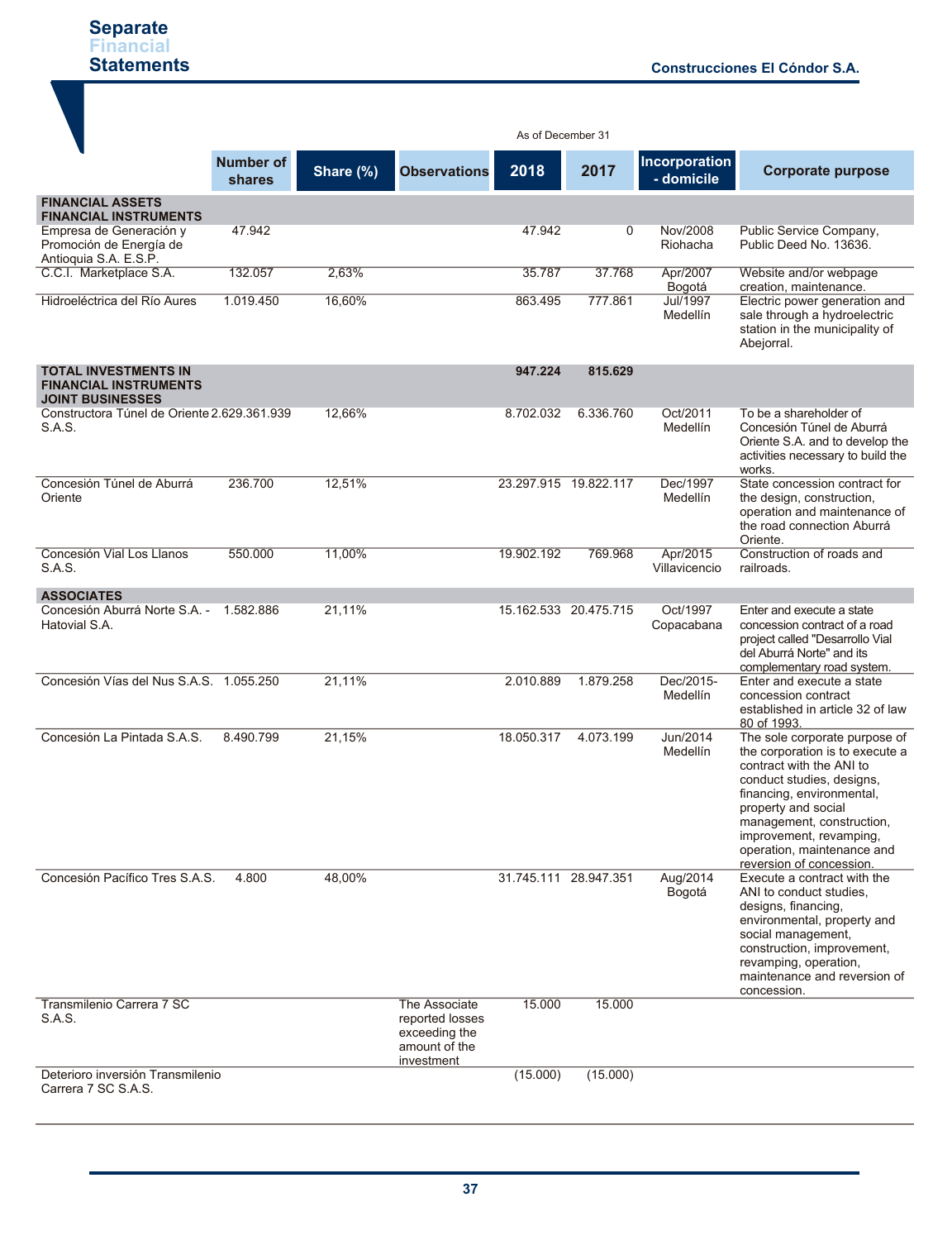|                                                                                           |                            |           |                                                                                  | As of December 31       |                       |                                                                                                 |                                                                                                                                                                                                                                                                                                                                                                                                 |
|-------------------------------------------------------------------------------------------|----------------------------|-----------|----------------------------------------------------------------------------------|-------------------------|-----------------------|-------------------------------------------------------------------------------------------------|-------------------------------------------------------------------------------------------------------------------------------------------------------------------------------------------------------------------------------------------------------------------------------------------------------------------------------------------------------------------------------------------------|
|                                                                                           | <b>Number of</b><br>shares | Share (%) | <b>Observations</b>                                                              | 2018                    | 2017                  | <b>Incorporation</b><br>- domicile                                                              | <b>Corporate purpose</b>                                                                                                                                                                                                                                                                                                                                                                        |
| <b>ASSOCIATES (1)</b>                                                                     |                            |           |                                                                                  |                         |                       |                                                                                                 |                                                                                                                                                                                                                                                                                                                                                                                                 |
| Concesionaria Trans NQS Sur                                                               | 24.990                     | 50,00%    | The Associate<br>reported losses<br>exceeding the<br>amount of the<br>investment | $\Omega$                | $\Omega$              | Sep/2003<br>Bogotá                                                                              | Execution of civil works design,<br>construction and execution of<br>civil works.                                                                                                                                                                                                                                                                                                               |
| Concesionaria Transmilenio del<br>Sur                                                     | 25.000                     | 50,00%    |                                                                                  | 419.544                 | 429.778               | Dec/2003<br>Bogotá                                                                              | Execution of civil works design,<br>construction and execution of<br>civil works.                                                                                                                                                                                                                                                                                                               |
| Agregados Argos S.A.S.                                                                    | 1.512.000.000              | 24,00%    |                                                                                  | 1.427.997               | 935.040               | Jul/2017<br>Medellín                                                                            | Exploration, exploitation,<br>transformation, transportation<br>and sale of stone materials<br>from mines and quarries.                                                                                                                                                                                                                                                                         |
| Concesión Ruta al Mar S.A.S.<br>$(CORUMAR)$ $(1.1)$                                       | 350.000                    | 50,00%    |                                                                                  | 3.147.491               | 1.594.201             | Sep/2015<br>Medellín                                                                            | A corporation with the sole<br>purpose of entering and<br>executing the APP concession<br>contract for the construction,<br>improvement, operation,<br>maintenance and reversion of<br>the road system to connect the<br>departments of Antioquia -<br>Bolivar.                                                                                                                                 |
| <b>INVESTMENTS OVERSEAS (2)</b>                                                           |                            |           |                                                                                  |                         |                       |                                                                                                 |                                                                                                                                                                                                                                                                                                                                                                                                 |
| Industrias Selma (2.1.)                                                                   | 5.000                      | 49,75%    | The Associate<br>reported losses<br>exceeding the<br>amount of the<br>investment | $\mathbf 0$             | $\Omega$              | Jul/2005<br>Islas Vírgenes<br><b>Británicas</b>                                                 | Its corporate purpose is<br>detailed on page of the<br>by-laws: "(5. Capacity and<br>powers"). Here it is stated that<br>its object is not restricted (is<br>indefinite) and the Company<br>has full powers to carry out<br>lawful activities which are not<br>prohibited for commercial<br>companies created under BVI<br>standards in accordance with<br>act of 2004 or any other BVI<br>law. |
| <b>TOTAL INVESTMENTS IN</b>                                                               |                            |           |                                                                                  | 123.866.022 85.263.387  |                       |                                                                                                 |                                                                                                                                                                                                                                                                                                                                                                                                 |
| <b>ASSOCIATES AND JOINT</b><br><b>BUSINESSES INVESTMENT IN</b><br><b>SUBSIDIARIES (3)</b> |                            |           |                                                                                  |                         |                       |                                                                                                 |                                                                                                                                                                                                                                                                                                                                                                                                 |
| Condor Investment USA INC<br>(3.1.)                                                       | 2.001.000                  | 100.00%   |                                                                                  | 5.272.391               | 1.702.250             | Condor<br>INC (2015)<br>Delaware.<br>Affiliate Condor<br>Construction<br>Corp (2015)<br>Florida | Construction contracts are<br>Investments USA entered in virtue of cost<br>contracts plus margin, fixed<br>under the laws of price contracts, fixed price<br>contracts modified by<br>provisions of: incentives,<br>sanctions, time and material.<br>The duration of Company<br>under the laws of contracts varies, but is usually<br>less than a year.                                         |
| Concesión Vías de las Américas 173.342<br>S.A.S. (3.2.)                                   |                            | 66,67%    |                                                                                  |                         | 87.368.189 96.740.033 | Feb/2012<br>Montería                                                                            | Study, design, planning,<br>financing exploitation and<br>administration of infrastructure<br>businesses.                                                                                                                                                                                                                                                                                       |
| Concesión Cesar Guajira S.A.S 700.000<br>(3.3.)                                           |                            | 100,00%   |                                                                                  | 11.816.164              | 50.350                | Jun/2015<br>Medellín                                                                            | The sole corporate purpose of<br>the Company is to execute the<br>APP (Public-Private Association)<br>concession contract under the<br>terms established in law 1508 of<br>2012.                                                                                                                                                                                                                |
| <b>TOTAL INVESTMENT IN</b><br><b>SUBSIDIARIES</b>                                         |                            |           |                                                                                  | 104.456.744 98.492.633  |                       |                                                                                                 |                                                                                                                                                                                                                                                                                                                                                                                                 |
| <b>TOTAL INVESTMENT IN</b><br><b>SHARES IN ASSOCIATES</b><br><b>AND SUBSIDIARIES</b>      |                            |           |                                                                                  | 241.061.034 184.571.649 |                       |                                                                                                 |                                                                                                                                                                                                                                                                                                                                                                                                 |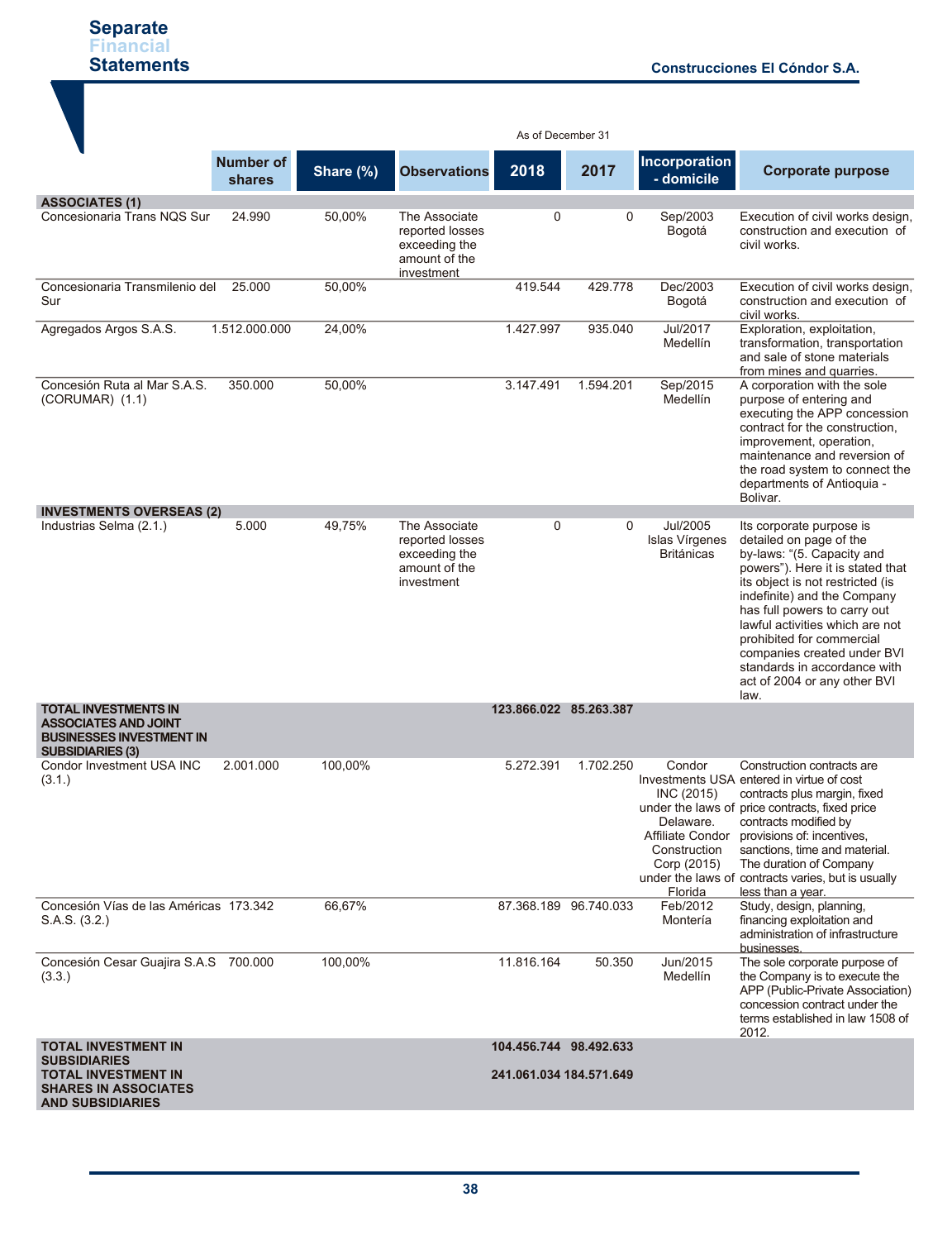#### **(1) ASSOCIATES**

**(1.1.) Concesión Ruta al Mar S.A.S.:** As of the date of presentation of these financial statements, Construcciones El Cóndor has lost control over the Concesión Ruta al Mar S.A.S., due to the fact that all the preceding conditions were accredited and the required authorizations were obtained the improvement of the purchase agreement signed between Construcciones El Cóndor S.A. and InfraRed Infrastructure RAM, S.L., with this operation, Construcciones El Cóndor is left with a 50% of shares in the Concesión Ruta al Mar S.A.S. considering it as a joint venture.

#### **(2) INVESTMENTS OVERSEAS**

**(2.1.) lndustria Selma:** Corporation tied to the Company domiciled overseas.

#### **(3) INVESTMENTS IN SUBSIDIARIES**

**(3.1.) Condor Investment USA INC:** Corporation tied to the Company domiciled overseas

**(3.2.) Concesión Vías de las Américas S.A.S.:** Incorporated through the Assembly of Shareholders held on August 5, 2010, under number 0140918 of book IX.

Concesión Vías de las Américas, the primary corporate purpose is to study, design, plan, exploit and manage the infrastructure business and to execute all of the activities related to engineering and arquitecture in all their manifestations, modes and specialties inside and out of Colombia under any system. To develop its corporate purpose, the corporation may: execute activities of design and construction of civil works, infrastructure of all types, project management, and toll collection and management, road operation and road maintenance activities, and road infrastructure. To enter and execute the concesion contract that corresponds to public bid SEA-LP-002-2009 for the works necessary for the construction, revamp, expansion, improvement and conservation, whichever the case, of road project Transversal de las Américas.

Constructions El Cóndor S.A. acquired 100% of the rights of Organización de Ingeniería Internacional S.A. (ODINSA) in the Concesión Vías de las Américas S.A.S. which corresponded to 33,34% with which it acquires control of the entity. As part of the payment, Bancolombia authorized the novation for change of debtor in the equity contract for COP \$ 41.675.000, replacing ODINSA with Construcciones El Cóndor S.A.

To date, there are pledges on shares to guarantee the payment of obligation acquired with Bancolombia. For the loan, Construcciones El Cóndor S.A. granted a pledge in favor of the bank without hold in the first degree all of the shares owned of Vías de las Américas S.A.S. for the amount of \$8.665.800.

**(3.3.) Concesión Cesar - Guajira S.A.S.:** incorporated with private document dated June 12, 2015 by the sole shareholder, and registered at the Medellín Chamber of Commerce on June 19, 2015, in book 9, under number 11719.

La Concesión Cesar-Guajira S.A.S. the sole corporate purpose is to execute the concession contract under the Public-Private scheme (APP) under the terms of Law 1508 of 2012, derived from the awarding process VJ-VE-APP-IPV-003-2015 granted by ANI (Agencia Nacional de Infraestructura) through resolution No. 823 of May 19, 2015. The purpose is the construction, revamp, operation, maintenance and reversion of the road system to connect the departments of Cesar and Guajira in accordance with the concession contract.

Through the minute signed by Agencia Nacional de Infraestructura and Concesión Cesar Guajira S.A.S., an anticipated cause for termination was declared which began the reversal stage of the contract.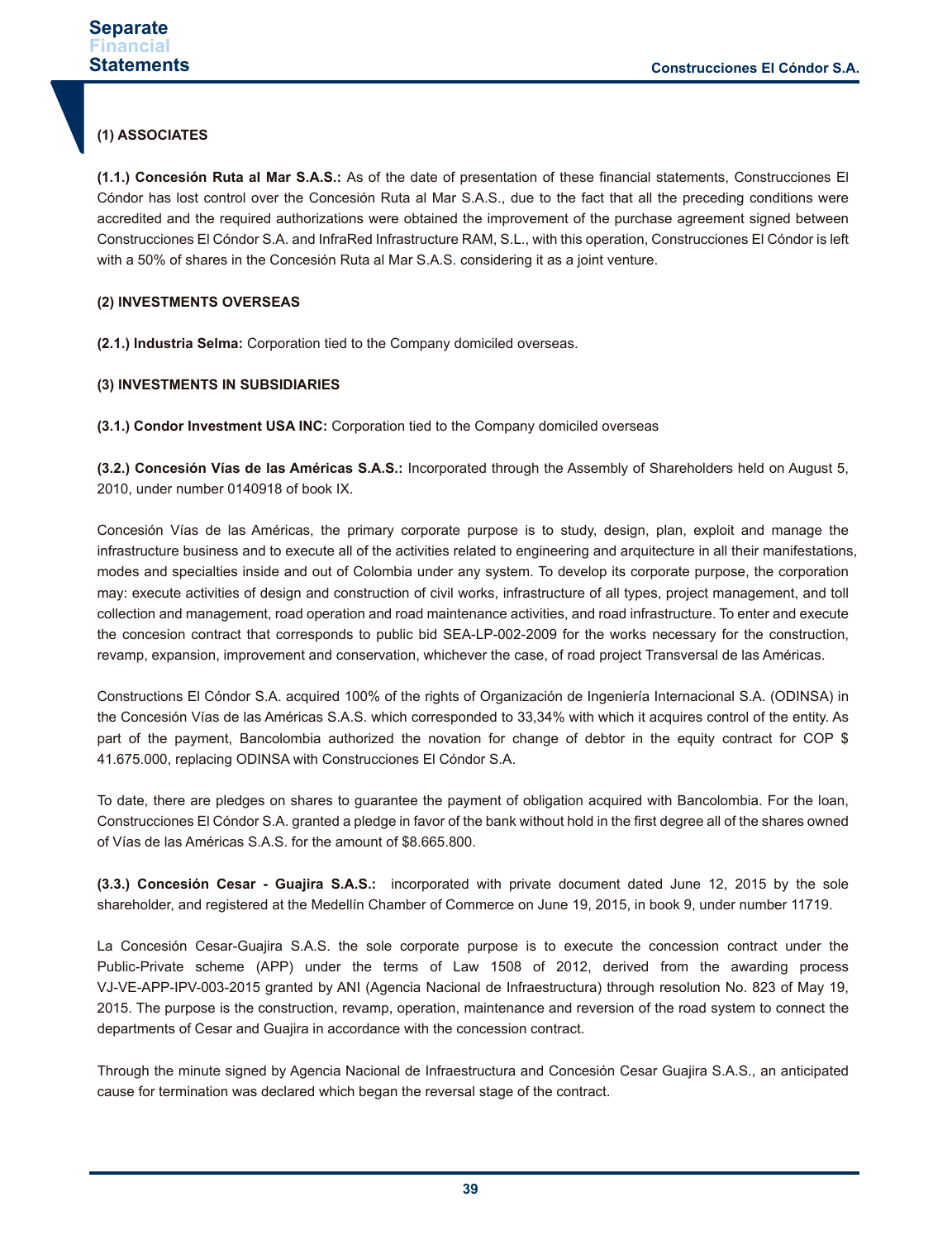b. Subsidiaries present the following financial situation.

|                                     |             | <b>CONCESIÓN VÍAS DE</b><br><b>LAS AMÉRICAS S.A.S.</b> |             | <b>CONCESIÓN CESAR</b><br><b>GUAJIRA S.A.S.</b> | <b>CONDOR INVESTMENTS</b><br>USA, Inc. |             |
|-------------------------------------|-------------|--------------------------------------------------------|-------------|-------------------------------------------------|----------------------------------------|-------------|
|                                     | 2018        | 2017                                                   | 2018        | 2017                                            | 2018                                   | 2017        |
| <b>EQUITY COMPOSITION</b>           |             |                                                        |             |                                                 |                                        |             |
| Assets                              | 319.210.212 | 492.772.767                                            | 132.473.048 | 157.060.228                                     | 6.110.979                              | 1.971.791   |
| Liabilities                         | 188.164.482 | 347.669.972                                            | 120.656.884 | 157.009.878                                     | 838.588                                | 269.542     |
| Stock capital                       | 26.000.000  | 26.000.000                                             | 700.000     | 700.000                                         | 6.596.373                              | 3.029.504   |
| Capital surplus                     | 122.491.573 | 122.491.573                                            | $\Omega$    | 0                                               | 0                                      | $\Omega$    |
| Surplus from valuation              | $\Omega$    | 6.320.930                                              | $\Omega$    | $\Omega$                                        | <sup>0</sup>                           | $\Omega$    |
| Exchange difference from conversion | 0           | 0                                                      | $\Omega$    | $\Omega$                                        | 535.294                                | 56.723      |
| Results of previous periods         | (9.709.708) | (5.463.817)                                            | 306.135     | 281.442                                         | (1.383.977)                            | (1.098.643) |
| Results of the period               | (7.736.134) | (4.245.891)                                            | 10.810.029  | (931.092)                                       | (475.298)                              | (285.335)   |
| <b>TOTAL LIABILITY AND EQUITY</b>   | 319.210.212 | 492.772.767                                            | 132.473.048 | 157.060.228                                     | 6.110.979                              | 1.971.791   |

Concesión Vías de las Américas S.A.S.: of a total of 260.000 ordinary stocks, Construcciones El Cóndor S.A. owns 173.342 stocks which represent 66.67%.

Concesión Cesar Guajira S.A.S.: of a total of 700.000 ordinary stocks, Construcciones El Cóndor S.A. owns 100%.

Condor Investment USA: of a total of 1.032.762 ordinary stocks, Construcciones El Cóndor S.A. owns 100%.

During the periods reported, Construcciones El Cóndor S.A., which is the parent company, did not display any investment reclassifications or transfer in subordinates.

#### **Note 5. Commercial accounts receivable and other accounts receivable**

#### **5.1. Commercial accounts receivable and other current accounts receivable**

|                                      | As of December 31 | As of December 31 |                                      | As of December 31 | As of December 31 |
|--------------------------------------|-------------------|-------------------|--------------------------------------|-------------------|-------------------|
|                                      | 2018              | 2017              |                                      | 2018              | 2017              |
| <b>DETAIL</b>                        |                   |                   | <b>DETAIL - RELATED PARTIES</b>      |                   |                   |
| Domestic clients                     | 170.421.634       | 176.122.928       | Domestic clients                     | 22.191.725        | 44.062.936        |
| Accounts receivable, consortiums     | 146.280.313       | 54.989.167        | Income receivable, internal minutes  | 91.681.991        | 24.294.242        |
| Prepayments and advances             | 50.531.321        | 63.253.292        | Debtors, related parties             | 121.725.479       | 151.438.457       |
| Claims                               | 2.344.401         | 2.338.069         | Dividends and interest receivable    | 0                 | 222.046           |
| Accounts receivable, workers         | 286.748           | 174.464           | Withholding over contracts           | 13.103.954        | 0                 |
| Miscellaneous accounts receivable    | 55.087.873        | 48.605.846        | <b>TOTAL COMMERCIAL ACCOUNTS</b>     | 248.703.149       | 220.017.681       |
| Withholding over contracts           | 30.883.533        | 24.849.167        | <b>RECEIVABLE AND OTHER ACCOUNTS</b> |                   |                   |
| Revenues receivable                  | 259.172.243       | 194,906,210       | <b>RECEIVABLE (**)</b>               |                   |                   |
| Deposits                             | 1.800             | 840               |                                      |                   |                   |
| <b>TOTAL COMMERCIAL ACCOUNTS</b>     | 715.009.867       | 565.239.983       |                                      |                   |                   |
| <b>RECEIVABLE AND OTHER ACCOUNTS</b> |                   |                   |                                      |                   |                   |
| <b>RECEIVABLE</b>                    |                   |                   |                                      |                   |                   |

(\*\*) Details of accounts receivable with related parties are found on note 30.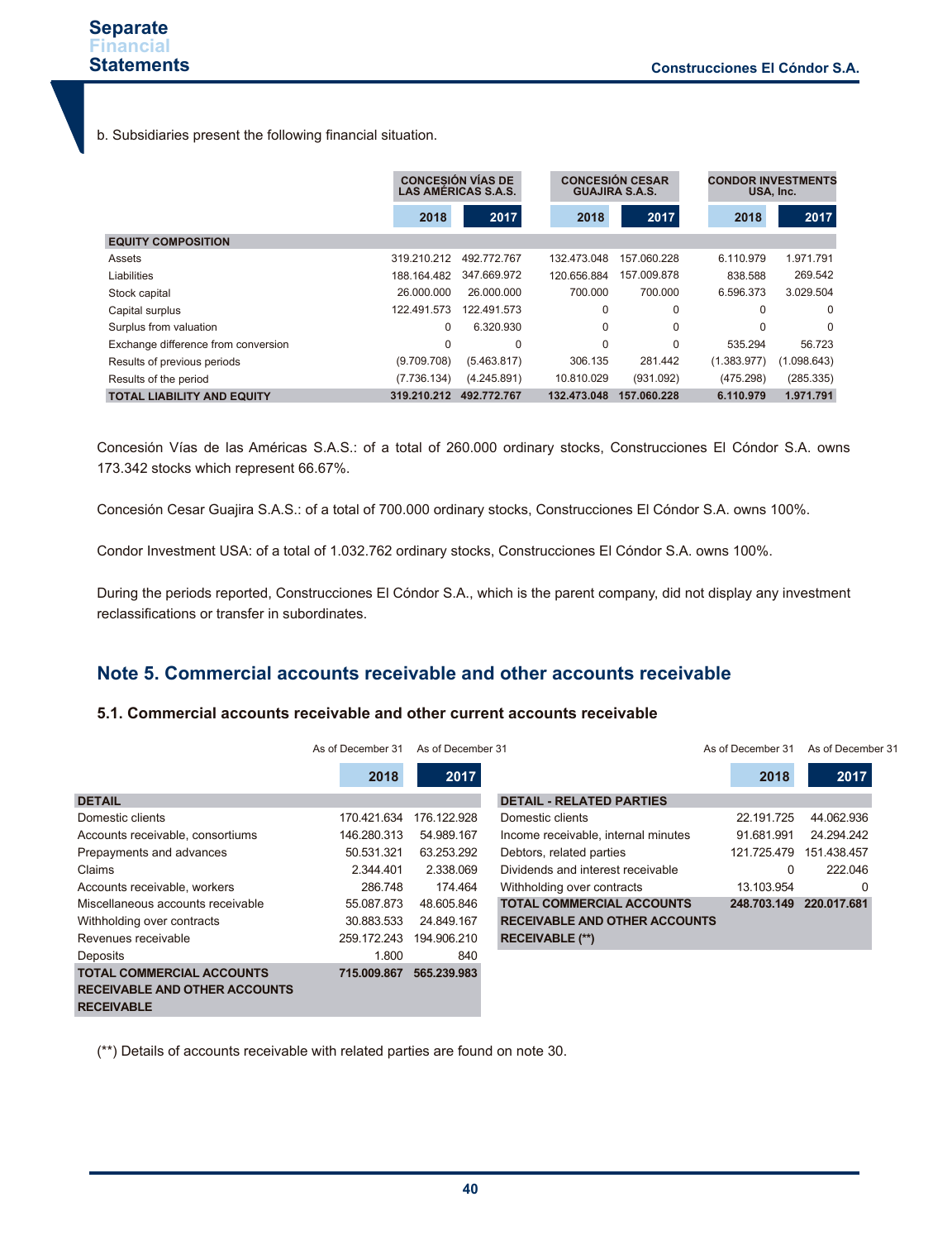#### Domestic clients

There are no restrictions or encumbrances, accounts receivable do not guarantee any type of obligation.

|                                                       | As of December 31 | As of December 31 |
|-------------------------------------------------------|-------------------|-------------------|
|                                                       | 2018              | 2017              |
| Clientes Agregados San Javier                         | 5.526.192         | 1.171.553         |
| Carbones de la Jagua S.A.                             | O                 | 4.670.791         |
| Consorcio Constructor Américas (1)                    | 131.396.930       | 139.514.721       |
| Consorcio Constructor Pacífico 3 (2)                  | 16.187.236        | 27.719.904        |
| Servicios de Ingeniería Civil S.A.                    | 283.417           | O                 |
| Constructora Civil Obras S.A.S.                       | 0                 | 344.269           |
| Constructora Kalamary S.A.S. (1)                      | 251.835           | 917.880           |
| Consorcio El Viajano                                  | 0                 | 125.130           |
| C.I. Prodeco                                          |                   | 132.925           |
| Empresa Minera de Caldas S.A.S.                       | 209.244           | 0                 |
| Fideicomiso BBVA Fiduciaria Santa Marta - Paraguachón | 16.060.762        | $\Omega$          |
| Less than 50 million                                  | 121.281           | 151.040           |
| Consorcio Minero del Cesar S.A.S.                     | 384.737           | O                 |
| Instituto Nacional de Vías                            | O                 | 811.791           |
| Sohinco Constructora S.A.S.                           | 0                 | 255.411           |
| Valores y Contratos                                   | O                 | 307.513           |
| <b>TOTAL DOMESTIC CLIENTS</b>                         | 170.421.634       | 176.122.928       |

(1) These amounts correspond to works executed in the project Américas Cóndor Urabá, Montería, San Marcos, Santa Ana - La Gloria.

(2) The amount corresponds to works executed in the project Pecífico 3 La Virginia and Irra.

#### Accounts receivable of consortiums

|                                                                              | As of December 31 |  |            |
|------------------------------------------------------------------------------|-------------------|--|------------|
|                                                                              | 2018              |  | 2017       |
| Debtors, joint operations (incorporation of consortiums)                     | 119.209.218       |  | 30.093.559 |
| Accounts receivable, related companies in joint operations (incorporation of | 1.653.768         |  | 23.683.586 |
| consortiums)                                                                 |                   |  |            |
| Commercial banking accounts, joint operations (incorporation of consortiums) | 25.417.327        |  | 1.212.022  |
| <b>TOTAL ACCOUNTS RECEIVABLE, CONSORTIUMS</b>                                | 146.280.313       |  | 54.989.167 |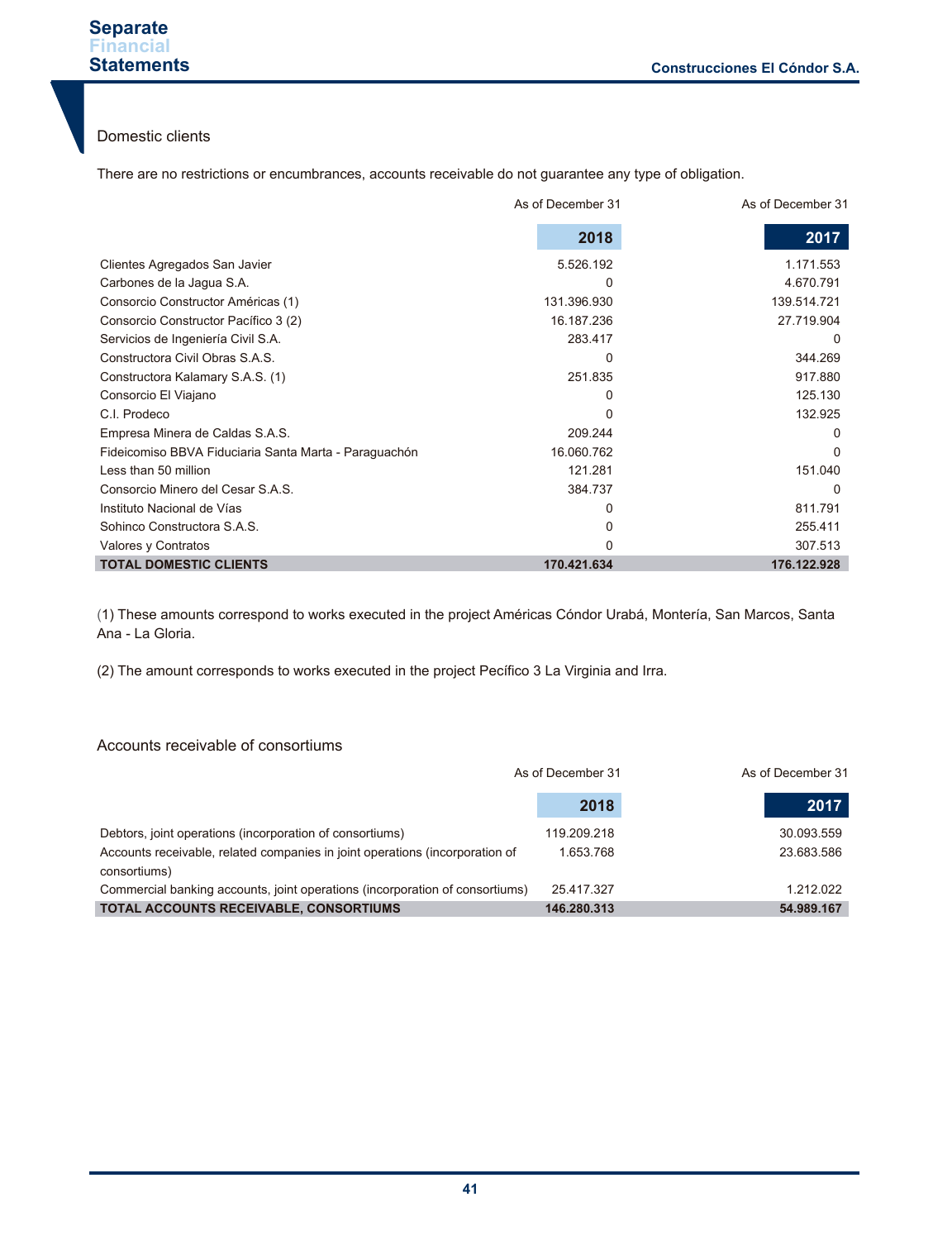#### Prepayments and advances

These advances to contractors are considered financial instruments since, if the contract is not fulfilled, the money is reimbursed by the contractor, according to compliance policies signed between them.

|                                                              | As of December 31 | As of December 31 |
|--------------------------------------------------------------|-------------------|-------------------|
|                                                              | 2018              | 2017              |
| Prepayments, joint operations (incorporation of consortiums) | 36.893.746        | 46.285.746        |
| <b>Construcciones Civiles Hermanos</b>                       | 0                 | 75.535            |
| Concesión Ruta al Mar S.A.S.                                 | 124.961           | 106.589           |
| Básculas Prometálicos S.A.                                   | 700.676           | 1.001.841         |
| Internacional de Eléctricos S.A.S.                           | 1.251.164         | 1.834.394         |
| MGM Ingeniería y Proyectos S.A.S.                            | 2.704.155         | 5.718.687         |
| SIEMENS S.A.                                                 | 5.167.367         | 5.167.367         |
| G & R Ingeniería y Desarrollo                                | 0                 | 369.935           |
| CEI Enterprises INC.                                         | 77.639            | $\Omega$          |
| Atención Social Integral ASI S.A.S.                          | 99.989            | 0                 |
| Goimpro S.A.S.                                               | $\Omega$          | 208.541           |
| Mejía Monroy Edgardo Enrique                                 | 199.316           | 0                 |
| Certion S.A.S.                                               | 862.825           | 0                 |
| Anticipo para gastos menores                                 | 68.740            | 0                 |
| Montajes y Estructuras Metálicas                             | 67.067            | 0                 |
| Corporación Lonja Inmobiliaria                               | 93.524            | U                 |
| Sociedad Espacios y Diseños Construcciones S.A.S.            | $\Omega$          | 145.656           |
| J.C. Ingeniería Eléctrica                                    | 342.956           | 0                 |
| WB Ingeniería de Proyectos S.A.S.                            | 70.765            | U                 |
| Reparaciones y Aplicaciones en Concreto                      | 0                 | 145.462           |
| Zapata Ruiz Luisa Fernanda                                   | 0                 | 350.000           |
| Eléctricas de Montería Integral S.A.S.                       | N                 | 153.677           |
| V & S. Comercial S.A.S.                                      | 101.345           | 308.989           |
| Logitramites S.A.S.                                          | 0                 | 160.000           |
| C <sub>2</sub> Estudios S.A.S.                               | 98.142            | 0                 |
| Instalcom S.A.S.                                             | 91.281            | <sup>0</sup>      |
| Less than 50 million                                         | 1.515.664         | 1.220.874         |
| <b>TOTAL PREPAYMENTS AND ADVANCES (1)</b>                    | 50.531.321        | 63.253.292        |

(1) Variations among prepayments and short-term advances display the effect of the incorporation of the Consortiums' financial statement, which decreased by \$10.976.328.

| Claims              | As of December 31 | As of December 31 |
|---------------------|-------------------|-------------------|
|                     | 2018              | 2017              |
| Claims (1)          | 2.344.401         | 2.338.069         |
| <b>TOTAL CLAIMS</b> | 2.344.401         | 2.338.069         |

(1) Award of Construcciones El Cóndor vs. Metroplús, for interests, overruns and costs; of total claims, \$12.167 correspond to payment of inconsistencies.

#### Accounts receivable, workers

|                                                                | As of December 31 | As of December 31 |  |
|----------------------------------------------------------------|-------------------|-------------------|--|
|                                                                | 2018              | 2017              |  |
| Miscellaneous                                                  | 280.313           | 173.723           |  |
| Miscellaneous, joint operations (incorporation of consortiums) | 6.436             | 741               |  |
| <b>TOTAL ACCOUNTS RECEIVABLE, WORKERS</b>                      | 286,748           | 174,464           |  |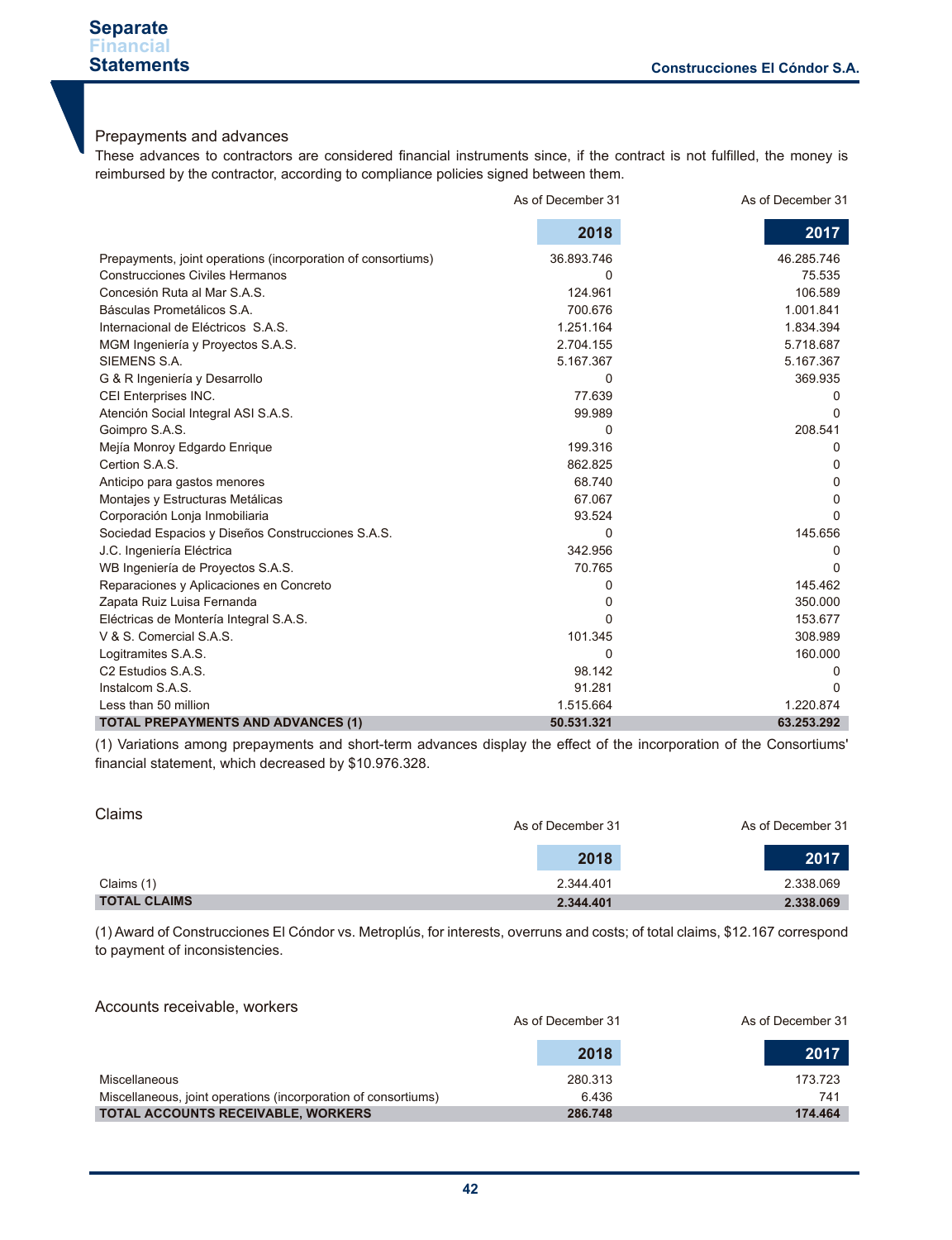| Miscellaneous accounts receivable                                                                                                                                                                                                                                                                                                                                                                                                                                                                                                                                                                                                                                                                                                                            |                                                                                                                                                                            |                                                                                                                                                                                                     |
|--------------------------------------------------------------------------------------------------------------------------------------------------------------------------------------------------------------------------------------------------------------------------------------------------------------------------------------------------------------------------------------------------------------------------------------------------------------------------------------------------------------------------------------------------------------------------------------------------------------------------------------------------------------------------------------------------------------------------------------------------------------|----------------------------------------------------------------------------------------------------------------------------------------------------------------------------|-----------------------------------------------------------------------------------------------------------------------------------------------------------------------------------------------------|
|                                                                                                                                                                                                                                                                                                                                                                                                                                                                                                                                                                                                                                                                                                                                                              | As of December 31                                                                                                                                                          | As of December 31                                                                                                                                                                                   |
|                                                                                                                                                                                                                                                                                                                                                                                                                                                                                                                                                                                                                                                                                                                                                              | 2018                                                                                                                                                                       | 2017                                                                                                                                                                                                |
| Miscellaneous accounts receivable, joint operations (incorporation of consortiums)<br>Consorcio APP Llanos (1)<br>Consorcio Constructor Aburrá Norte (1)<br>Banco de Occidente (mandato Farallones)<br>Bancolombia (mandato Farallones)<br>Itaú Corpbanca Colombia (mandato Farallones)<br>Concesión Ruta al Mar (mandato)<br>Concesión Ruta al Mar (pagos)<br>Comunicación Celular S.A.<br>Consorcio Constructor Américas (2)<br>Consorcio Avenida Colón (1)<br>Consorcio Constructor Pacífico 3 (1)<br>Consorcio Farallones (1)<br>Consorcio Hidroeléctrica de Tuluá (1)<br>Consorcio Mantenimiento OPAIN (1)<br>Consorcio OMC (1)<br>Consorcio Vial del Sur (1)<br>Consorcio Grupo Ejecutor (1)<br>Consorcio Constructor de Francisco Javier Cisneros (1) | 6.345.467<br>1.485.257<br>196.914<br>(160.982)<br>11.511.659<br>1.416.621<br>104.007<br>23.284.659<br>171.468<br>419.198<br>100.918<br>2.794.933<br>4.024.039<br>2.693.368 | 6.235.165<br>308.005<br>1.833.831<br>1.888.880<br>5.878.537<br>2.974.573<br>79.673<br>9.908.056<br>1.466.196<br>O<br>19.253.569<br>171.468<br>419.198<br>100.918<br>2.301.468<br>868.081<br>170.634 |
| Goimpro S.A.S.                                                                                                                                                                                                                                                                                                                                                                                                                                                                                                                                                                                                                                                                                                                                               | 218.111                                                                                                                                                                    | 219.607                                                                                                                                                                                             |
| Gutiérrez Marín Sor Maribel<br>Leasing Bancolombia S.A.                                                                                                                                                                                                                                                                                                                                                                                                                                                                                                                                                                                                                                                                                                      | 88,300<br>296.807                                                                                                                                                          | 88,800<br>296.807                                                                                                                                                                                   |
| Less than 50 million<br><b>TOTAL MISCELLANEOUS ACCOUNTS RECEIVABLE</b>                                                                                                                                                                                                                                                                                                                                                                                                                                                                                                                                                                                                                                                                                       | 97.130<br>55.087.873                                                                                                                                                       | 106.418<br>48.605.846                                                                                                                                                                               |

(1) Corresponds to consortium certificates and to services provided by Construcciones El Cóndor, as a consortium party in each of these contracts. Of these values for earnings receivable have been recorded \$36.180.061.

(2) Corresponds to tax receivables outstanding balances.

#### Withholding over contracts

These witholdings correspond to discounts made by the Company over partial payments to guarantee payment of salaries, work stability, warranties and other obligations arising from the contractual relation.

|                                                    | As of December 31 | As of December 31 |
|----------------------------------------------------|-------------------|-------------------|
|                                                    | 2018              | 2017              |
| Joint operations (incorporation of consortiums)    | 13.718.289        | 6.750.120         |
| Metroplús                                          | 1.408             | 1.408             |
| Carbones de la Jaqua S.A.                          | 1.321.454         | 384.880           |
| C.I. Prodeco                                       | 92.492            |                   |
| Consorcio Farallones                               | 199.691           | 199.691           |
| Consorcio Ferrocol Loma Hermosa                    |                   | 194.443           |
| Consorcio Nuestro Urabá                            | 35.561            | 35.561            |
| Consorcio Constructor Pacífico 3                   | 9.835.746         | 7.825.145         |
| Consorcio Constructor Américas                     | 5.400.641         | 5.400.641         |
| Fideicomiso BBVA Concesión Santa Marta Paraguachón | 278.252           |                   |
| Patrimonios Autónomos Fiduciaria                   |                   | 4.057.278         |
| <b>TOTAL WITHHOLDING OVER CONTRACTS</b>            | 30.883.533        | 24.849.167        |

| Revenues receivable                                               | As of December 31 | As of December 31 |  |
|-------------------------------------------------------------------|-------------------|-------------------|--|
|                                                                   | 2018              | 2017              |  |
| Internal minutes (1)                                              | 139.781.414       | 88.151.130        |  |
| Internal minutes, joint operations (incorporation of consortiums) | 118.970.276       | 106.343.468       |  |
| <b>Others</b>                                                     | 420.553           | 411.612           |  |
| <b>TOTAL REVENUES RECEIVABLE</b>                                  | 259.172.243       | 194.906.210       |  |

(1) Internal minutes correspond to works executed but pending invoicing at the end of the period. This balance is primarily represented in the works of Montería, Urabá, Irra, La Virginia for \$126.459.410, which are in full execution of their construction phase.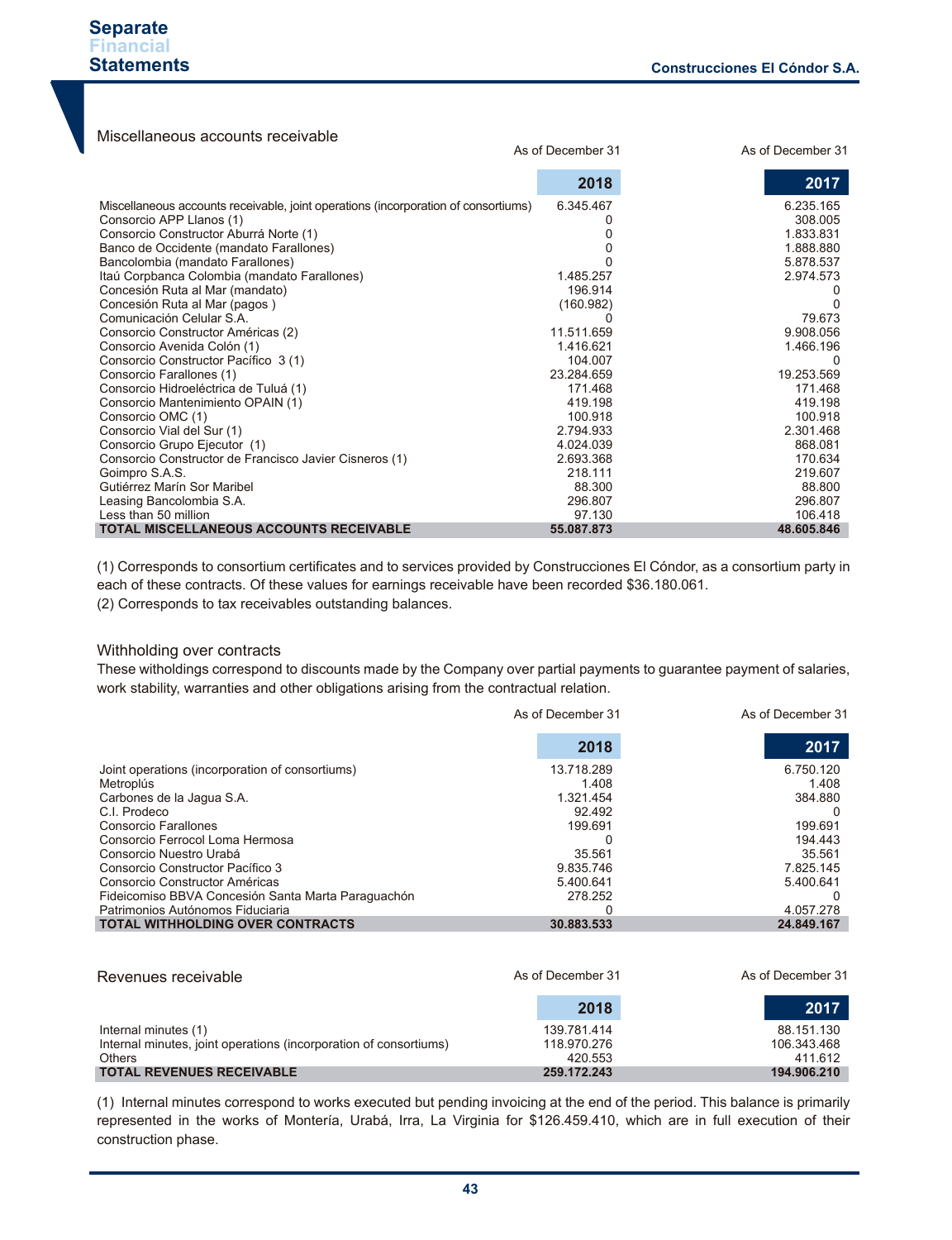| Deposits                                                                                                         | As of December 31 | As of December 31 |  |
|------------------------------------------------------------------------------------------------------------------|-------------------|-------------------|--|
|                                                                                                                  | 2018              | 2017              |  |
| Luisa Navarro Ballesteros<br>Deposits, joint operations( (incorporation of consortiums)<br><b>TOTAL DEPOSITS</b> | 1.800<br>1.800    | 840<br>840        |  |
| <b>TOTAL COMMERCIAL ACCOUNTS RECEIVABLE AND OTHER</b><br><b>ACCOUNTS RECEIVABLE</b>                              | 715.009.867       | 565.239.983       |  |
|                                                                                                                  |                   |                   |  |

#### Assets for current taxes

As of December 31 As of December 31

|                                                                 | 2018      | 2017       |
|-----------------------------------------------------------------|-----------|------------|
| Balance in favor of ICA and prepayments to other municipalities | 413.960   | 444.277    |
| Balance in favor for CREE tax on wealth                         |           | 4.908.721  |
| Balance in favor of 2016 income                                 |           | 6.937.104  |
| Balance in favor of CREE 2016 (Concesión Red Vial del Cesar)    |           | 60.498     |
| Balance in favor of 2016 income (Concesión Red Vial del Cesar)  |           | 274.137    |
| Income advance                                                  |           | 831.796    |
| Deductible taxes                                                |           | 255.101    |
| ICA withholding                                                 | 503.157   | 656.561    |
| ICA prepayment                                                  | 640.401   | 433.591    |
| Withholding at source                                           |           | 18.910.980 |
| <b>TOTAL ASSETS FOR CURRENT TAXES</b>                           | 1.557.519 | 33.712.767 |

#### **5.2. Commercial accounts receivable and other non-current accounts receivable**

|                                                                                               | As of December 31 | As of December 31 |                                                                  | As of December 31 | As of December 31 |
|-----------------------------------------------------------------------------------------------|-------------------|-------------------|------------------------------------------------------------------|-------------------|-------------------|
|                                                                                               | 2018              | 2017              |                                                                  | 2018              | 2017              |
| <b>DETAIL</b>                                                                                 |                   |                   | <b>DETAIL - RELATED PARTIES</b>                                  |                   |                   |
| Domestic clients                                                                              | 2.659.849         | 2.015.555         | Domestic clients                                                 | 72.826.190        | 44.187.600        |
| Accounts receivable impairment                                                                | (3.998.338)       | (3.982.804)       | Commercial banking accounts                                      | 11.777.228        | 12.338.294        |
| Tax and contributions prepayments                                                             | 23.750            | 33.086            | Accounts receivable impairment                                   | (8.517.748)       | (7.821.205)       |
| Prepayments and advances                                                                      | 208.829           | 208.829           | Accounts receivable                                              | 495.338.507       | 448.214.521       |
| Accounts receivable                                                                           | 5.495.782         | 24.036.169        | Deposits                                                         | 420.065           | 420.064           |
| <b>TOTAL COMMERCIAL ACCOUNTS</b><br><b>RECEIVABLE AND OTHER ACCOUNTS</b><br><b>RECEIVABLE</b> | 4.389.872         | 22.310.834        | <b>TOTAL ACCOUNTS RECEIVABLE,</b><br><b>RELATED PARTIES (**)</b> | 571.844.243       | 497.339.274       |

(\*\*) Details of accounts receivable with related parties are found in note 30.

#### Domestic clients

Impairment corresponds to balance of doubtful collections rising from the development of its corporate purpose, both contractual and through contracts to execute works, such as the exploitation and sale of materials.

|                                             | As of December 31 | As of December 31 |
|---------------------------------------------|-------------------|-------------------|
|                                             | 2018              | 2017              |
| Departamento de Antioquia                   | 665.930           | 665.930           |
| Valores y Contratos                         | 96.385            | O                 |
| Clientes Agregados San Javier               | 1.470.548         | 1.156.539         |
| Estyma S.A.                                 | 215.467           | 185.412           |
| Metroplús                                   | 31.088            | 0                 |
| Castro Tcherassi S.A.                       | 5.861             |                   |
| Consorcio el Viajano                        | 125.130           | 0                 |
| Hacienda Potreritos                         | 7.524             | 0                 |
| Inversiones Océano                          | 40.400            |                   |
| Less than 10 million pesos                  | 1.516             | 7.674             |
| <b>TOTAL DOMESTIC CLIENTS</b>               | 2.659.849         | 2.015.555         |
| <b>TOTAL ACCOUNTS RECEIVABLE IMPAIRMENT</b> | (3.998.338)       | (3.982.804)       |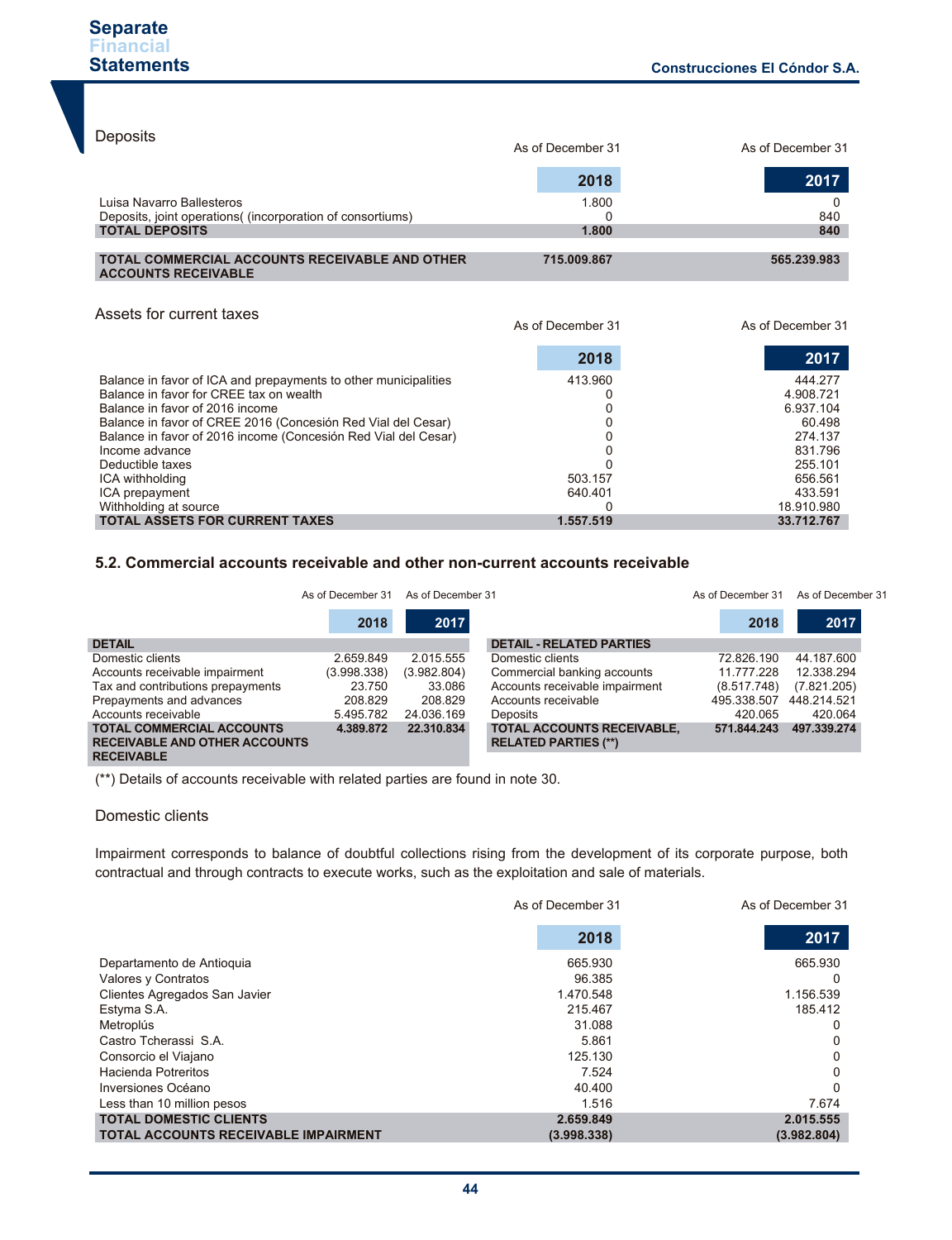| Tax and contributions prepayment             |                   |                   |
|----------------------------------------------|-------------------|-------------------|
|                                              | As of December 31 | As of December 31 |
|                                              | 2018              | 2017              |
| Others                                       | 23.750            | 33.086            |
| TOTAL TAX AND CONTRIBUTIONS PREPAYMENT       | 23.750            | 33.086            |
|                                              |                   |                   |
| Prepayments and advances                     |                   |                   |
|                                              | As of December 31 | As of December 31 |
|                                              | 2018              | 2017              |
| Avales Ingeniería Inmobiliaria               | 208.829           | 208.829           |
| <b>TOTAL PREPAYMENTS AND ADVANCES</b>        | 208.829           | 208.829           |
| Accounts receivable                          |                   |                   |
|                                              | As of December 31 | As of December 31 |
|                                              | 2018              | 2017              |
| Banco de Occidente (mandato Farallones)      | 0                 | 824.447           |
| Bancolombia (mandato Farallones)             | ი                 | 16.161.177        |
| Itaú Corpbanca Colombia (mandato Farallones) | 3.825.572         | 5.380.335         |
| Consorcio Amaime                             | 1.070.090         | 1.070.090         |
| Masering                                     | 254.103           | 254.103           |
| Agregados del Norte de Colombia              | 246.186           | 246.186           |
| S.P. Ingenieros                              | 99.831            | 99.831            |
| <b>TOTAL ACCOUNTS RECEIVABLE</b>             | 5.495.782         | 24.036.169        |

**TOTAL COMMERCIAL ACCOUNTS RECEIVABLE AND OTHER ACCOUNTS RECEIVABLE TOTAL COMMERCIAL ACCOUNTS RECEIVABLE 4.389.872 1.541.504.650 22.310.834 1.338.620.541**

## **Note 6. Inventory**

The Company has no pledged inventories as collateral to pay its debts.

|                                                                   | As of December 31 |            |
|-------------------------------------------------------------------|-------------------|------------|
|                                                                   | 2018              | .2017      |
| Contracts underway                                                | 21.230.627        | 17.507.716 |
| Materials, spare parts and accesories                             | 21.478.151        | 17.738.349 |
| Inventories, joint operations, net (incorporation of consortiums) | 13.213.327        | 9.200.215  |
| Impairment of net realization value (1)                           | (710.880)         | (442.991)  |
| <b>TOTAL INVENTORY</b>                                            | 55.211.225        | 44.003.288 |

(1) Ajustments to inventories' net realization value and due to poor conditions of several of these inventories.

## **Note 7. Prepaid expenses, intangible and deferred**

| Short-term prepaid expenses                                       | As of December 31 | As of December 31 |
|-------------------------------------------------------------------|-------------------|-------------------|
|                                                                   | 2018              | 2017              |
| Insurance and bonds                                               | 4.190.832         | 5.723.421         |
| Prepaid expenses, joint operations (incorporation of consortiums) | 460.165           | 789.864           |
| Licenses joint operations (incorporation of consortiums)          | 39.358            | 25.455            |
| <b>TOTAL SHORT-TERM PREPAID EXPENSES</b>                          | 4.690.355         | 6.538.740         |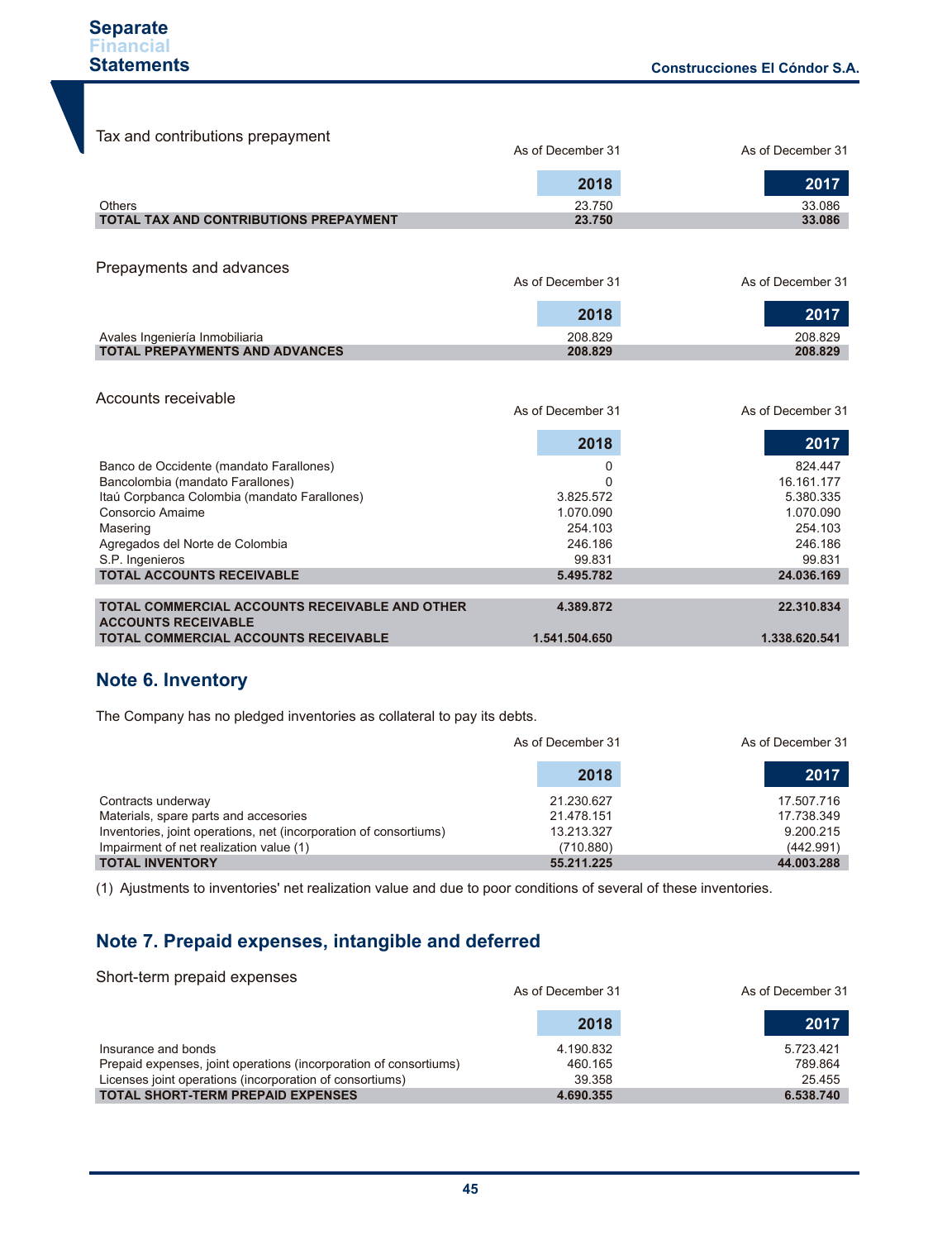Long-term prepaid expenses

|                                                                   | As of December 31 | As of December 31 |
|-------------------------------------------------------------------|-------------------|-------------------|
|                                                                   | 2018              | 2017              |
| Insurance, bonds and deferred charges                             | 368.413           | 206.999           |
| Prepaid expenses, joint operations (incorporation of consortiums) | 248.668           | 0                 |
| Other charges, joint operations (incorporation of consortiums)    | 11.115            |                   |
| <b>TOTAL LONG-TERM PREPAID EXPENSES</b>                           | 628.196           | 206.999           |
|                                                                   |                   |                   |
| <b>TOTAL PREPAID EXPENSES</b>                                     | 5.318.551         | 6.745.739         |

#### Long-term intangibles

|                                         | <b>Mining</b><br>rights | <b>Operating</b><br>rights | <b>Total</b> |
|-----------------------------------------|-------------------------|----------------------------|--------------|
| <b>INTANGIBLES 2018</b>                 |                         |                            |              |
| Mining rights amortizations             | (63.640)                | 0                          | (63.640)     |
| Amortization of other intangible assets | 0                       | (11.695.367)               | (11.695.367) |
| <b>TOTAL LONG TERM INTANGIBLES 2018</b> | 4.862.893               | 15.553.043                 | 20.415.936   |
| <b>INTANGIBLES 2017</b>                 |                         |                            |              |
| Acquisitions                            | 0                       | 30.928.460                 | 30.928.460   |
| Acquisitions made business combination  | 5.365.000               | 0                          | 5.365.000    |
| Mining rights amortizations             | (438.467)               | 0                          | (438.467)    |
| Amortization of other intangible assets | 0                       | (3.680.050)                | (3.680.050)  |
| <b>TOTAL LONG TERM INTANGIBLES 2017</b> | 4.926.533               | 27.248.410                 | 32.174.943   |

Mining rights were registered in the merger through absorption of Concesión Red Vial del Cesar, and correspond to mining rights to exploit the following sources of materials: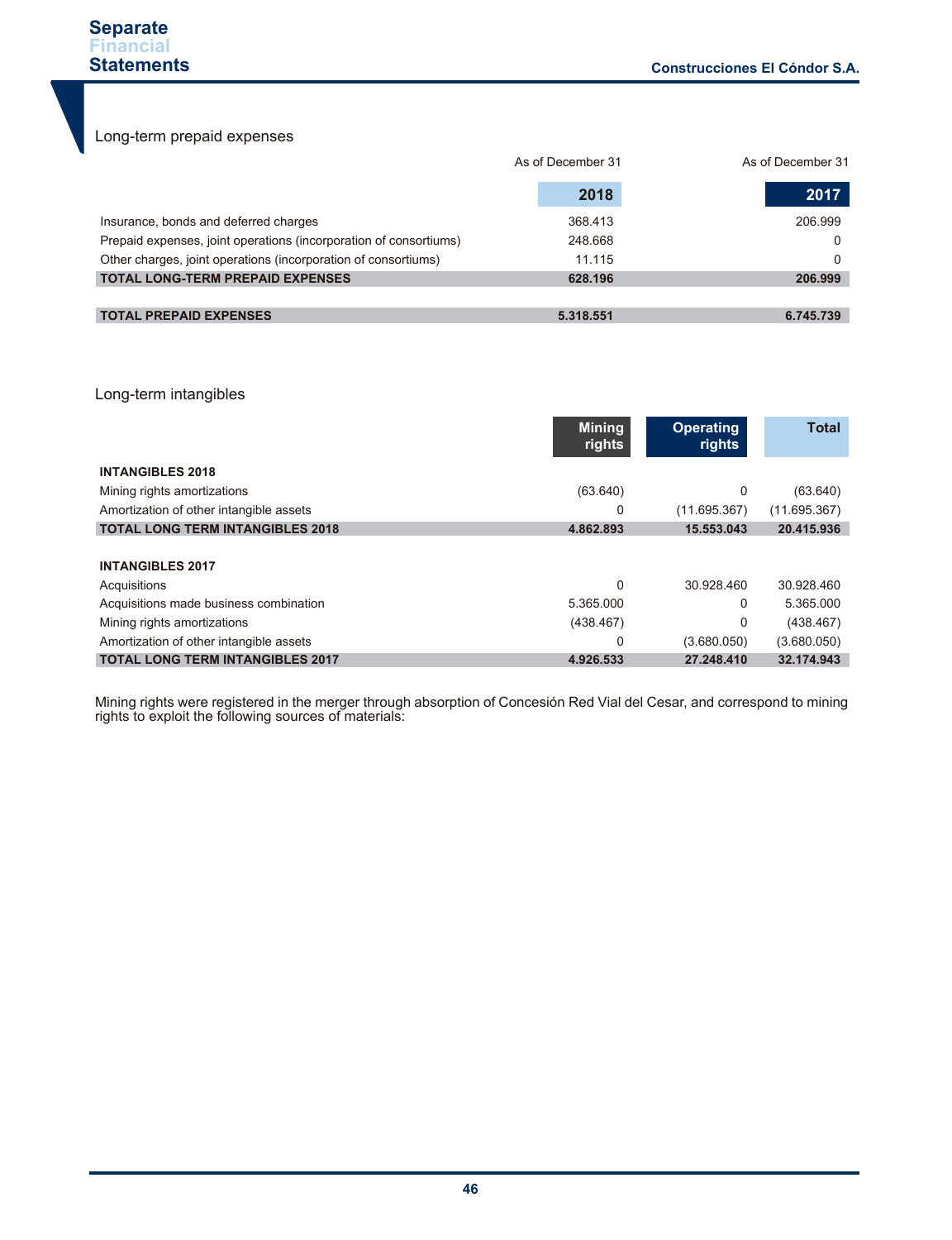#### **Separate Financial Statements**

|                                             | Mining proceeding control  |           |                                                                |                                                                                                                               |                   |                         |           |                        |                                        |                 |                              |                                                                                                            |               |                |                                           |                                                |                                                                                                                                                                                                                                                                                                                                                                                                                        |
|---------------------------------------------|----------------------------|-----------|----------------------------------------------------------------|-------------------------------------------------------------------------------------------------------------------------------|-------------------|-------------------------|-----------|------------------------|----------------------------------------|-----------------|------------------------------|------------------------------------------------------------------------------------------------------------|---------------|----------------|-------------------------------------------|------------------------------------------------|------------------------------------------------------------------------------------------------------------------------------------------------------------------------------------------------------------------------------------------------------------------------------------------------------------------------------------------------------------------------------------------------------------------------|
|                                             |                            |           |                                                                |                                                                                                                               | <b>Authorized</b> |                         |           | <b>Mining registry</b> |                                        |                 | <b>Effective</b>             | PTO                                                                                                        |               | <b>Polices</b> | <b>Total</b>                              |                                                |                                                                                                                                                                                                                                                                                                                                                                                                                        |
| <b>SOURCE</b>                               | <b>Type of</b><br>contract | Title No. | <b>Beneficiary</b>                                             | <b>Resolution</b>                                                                                                             | area<br>(Ha)      | Type of<br>exploitation | Code No.  | date                   | <b>Registration Completion</b><br>date | <b>Stage</b>    | terms of<br>current<br>stage | approval                                                                                                   | <b>Issued</b> | <b>Terms</b>   | authorized<br>volume<br>(m <sub>s</sub> ) | Concessioned<br>minerals                       | Environmental<br>license                                                                                                                                                                                                                                                                                                                                                                                               |
| Pailitas (La Floresta) Concession 0254 - 20 | contract                   |           | Construcciones<br>El Cóndor S.A.                               | Concession contract<br>No. 0254-20<br>Res. No. 003477 of<br>August 27, 2014 ANM<br>Cóndor-CRVC cession<br>Registered at RMN   | 513,80            | C/R                     | HGME-03   | 17-Aug-06              | 17-Aug-33                              | Exploitation    |                              | 17-Ago-33 Approved: Writ<br>PARV-0856 of<br>June 20, 2014                                                  | Yes           | 17-Aug-18      | 96.840                                    | Gravel and sand<br>rivers                      | Underway.                                                                                                                                                                                                                                                                                                                                                                                                              |
| Maracas                                     | contract                   |           | Concession 0260 - 20 Construcciones<br>El Cóndor S.A.          | Concession contract<br>No. 0260-20<br>Resolution No. 00479<br>of January 29, 2016<br>Cóndor-CRVC cession<br>Registered at RMN | 122.35            | C/R                     | HGCG-04   | 6-May-06               | 15-May-36                              | Exploitation    | 15-May-36 Approved:          | Technical<br>opinion<br>058-2007 of<br>June 15, 2007<br>Amended: Writ<br>1110 of 2014                      | Yes           | 16-May-18      | 176.956                                   | Sand and gravel<br>from rivers and<br>quarries | Resolution No.<br>0822 of September,<br>$2008 -$<br>Environmental<br>license granted.<br>Resolution No.<br>1065 of August 25,<br>$2015 -$<br>Environmental<br>license amended.<br>Repeal was filed.<br>Resolution 0075 of<br>February, 2016,<br>settles repeal. L.A.<br>amendment is firm.<br>Cession of El<br>Cóndor to CRVC<br>underway. Last<br>action: response to<br>requirements from<br>corpocesar was<br>aiven |
| San Diego                                   | contract                   |           | Concession 0262 - 20 Construcciones<br>El Cóndor S.A.          | Concession contract<br>No. 0262-20<br>Resolution 000086 of<br>January 17, 2014<br>Cóndor-CRVC cession<br>Registered at RMN    | 70,29             | R/C                     | HGCG-02   | 13-Jun-06              | 12-Jun-34                              | Exploitation    | 13-Jun-34                    | Approved:<br>Technical<br>opinion<br>CT-059-2007<br>Amendedo:<br>Writ PARV No.<br>0757 of July<br>28, 2015 | <b>Yes</b>    | $13$ -Jun-18   | 234.000                                   | Sand and gravel<br>from rivers and<br>quarries | Resolution 822 of<br>2008, license<br>amendment<br>proceeding<br>underway to include<br>quarry materials                                                                                                                                                                                                                                                                                                               |
| Chiriaimo                                   | contract                   |           | Concession LES-11081 Concesión Red<br>Vial del Cesar<br>S.A.S. | Concession contract<br>No. LES-11081<br>Resolution 001123 of<br>March 31, 2016<br>Cóndor-CRVC cession<br>Registered at RMN    | 39.75             | R                       | LES-11081 | 22-Sep-11              | 21-Sep-31                              | and<br>assembly |                              | Construction 21-Sep-19 Writ PARV No.<br>0654 of May<br>14, 2014                                            | Yes           | 22-Sep-18      | 57.302                                    | Sand and gravel<br>from rivers and<br>quarries | Underway                                                                                                                                                                                                                                                                                                                                                                                                               |
| Caracolicito                                | contract                   |           | Concession IHT-16461 Construcciones<br>El Cóndor S.A.          | Concession contract<br>No. IHT-16461<br>Resolution No.000098<br>January 22, 2014<br>Condor-CRVC cession<br>Registered at RMN  | 335,85            | R.                      |           | IHT-16461 10-Jul-2008  | 9-Jul-38                               | Exploitation    | 9-Jul-38                     | Technical<br>opinion<br>PARV-0694 of<br>August 1, 2014                                                     | Yes           | $10$ -Jul-18   | 60,000                                    | Sand and gravel<br>from rivers                 | Writ 105 of 2015 -<br>L.A. proceeding is<br>begun. Visit was<br>made. Minute of<br>requirements.<br>Response to<br>requirements.<br>Environmental<br>feasibility opinion.<br>Previous<br>consultation<br>underway. First<br>pre-consultation<br>meeting held on<br>July 10, 2016, but<br>no indigenous<br>groups attended.<br>Determination from<br><b>Mininterior (Ministry</b><br>of Justice) is<br>expected         |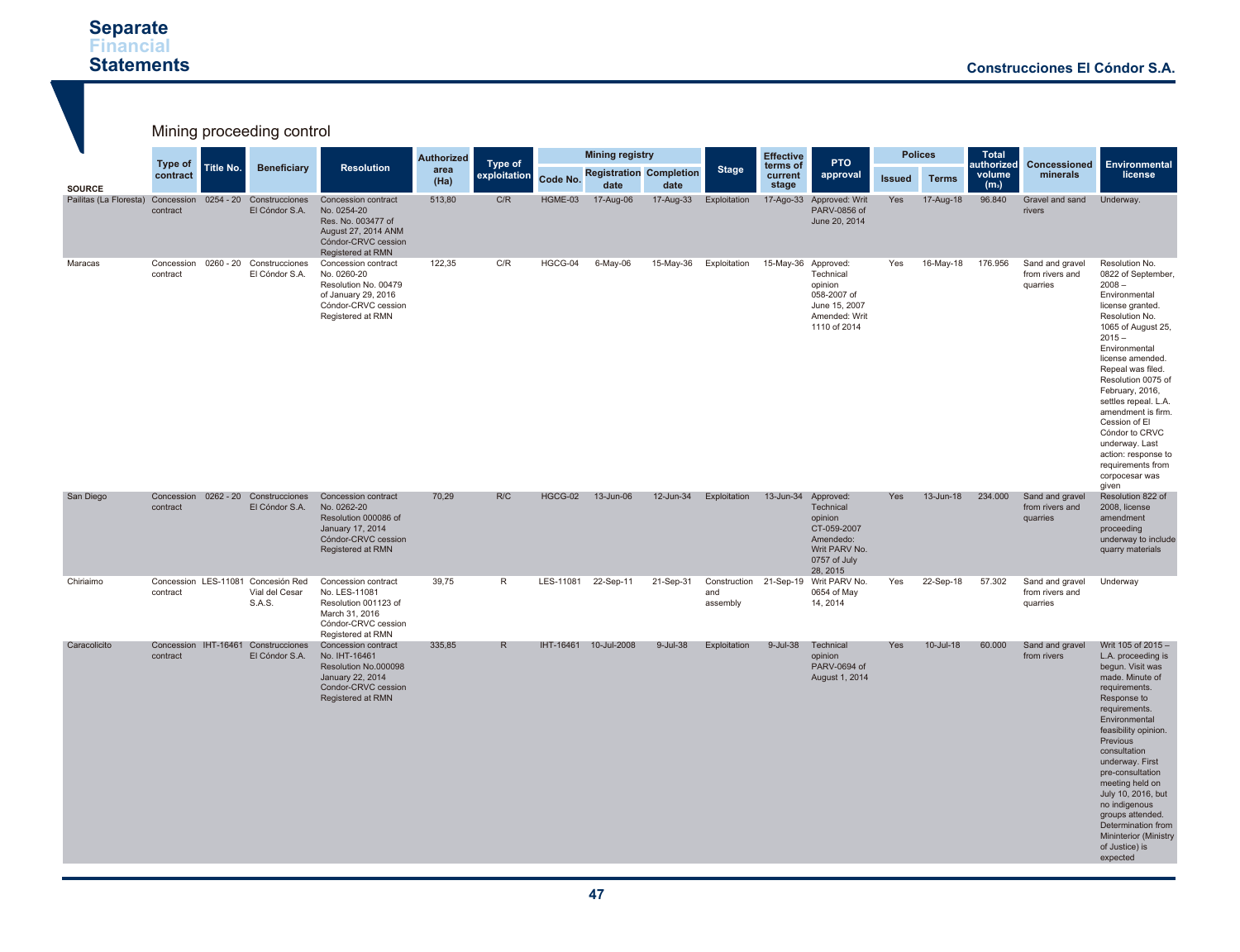Operations rights correspond to the purchase made by Construcciones El Cóndor S.A. of 28.85% of the share of Consorcio Farallones a ODINSA S.A. With this purchase, the company owns 50% of said consortium. The transaction added up to \$30.928.640. The amortization period begins in May 2017 and is expected to last until June 2020, date in which the execution of the EPC contract ebd by the consortium.

All intangible assets are measured after their initial recognition by the costs model. The methods used to amortize intangible assets are:

| Intangible asset        | <b>Amortization method</b>               |
|-------------------------|------------------------------------------|
| Mining rights           | Protection units                         |
| <b>Operation rights</b> | Based on revenues from normal activities |

#### Assets for deferred taxes

The deferred tax was found using the liability method and the tax rate to which the differences are expected to revert 31% and at the occasional earnings tax rate of 10%.

|                                                 | As of December 31 | As of December 31 |  |
|-------------------------------------------------|-------------------|-------------------|--|
|                                                 | 2018              | 2017              |  |
| Deferred taxes for provisions                   | 1.571.608         | 554.066           |  |
| Deferred taxes for financial obligations        | 17.763.667        | 26.359.805        |  |
| Other deferred taxes                            | 7.202.533         | 9.165.238         |  |
| <b>TOTAL ASSETS FOR DEFERRED TAXES</b>          | 26.537.808        | 36.079.109        |  |
| TOTAL EXPENSES PAID IN ADVANCE, INTANGIBLES AND | 52.272.295        | 74.999.791        |  |
| <b>DEFERRED TAXES</b>                           |                   |                   |  |

#### Deferred income tax assets

|                                                   | <b>Previous</b><br>balance 2017 | <b>Debits</b> | <b>Credits</b> | <b>Movement</b><br>year | New balance<br>2018 |
|---------------------------------------------------|---------------------------------|---------------|----------------|-------------------------|---------------------|
| Provisions                                        | (554.066)                       | (1.017.541)   | 0              | (1.017.541)             | (1.571.608)         |
| Financial obligations                             | (26.359.805)                    |               | (8.596.138)    | 8.596.138               | (17.763.667)        |
| <b>Others</b>                                     | (9.165.239)                     | (6.886.105)   | (8.848.810)    | 1.962.706               | (7.202.533)         |
| <b>TOTAL DEFERRED INCOME TAX</b><br><b>ASSETS</b> | (36.079.110)                    | (7.903.646)   | (17.444.948)   | 9.541.302               | (26.537.808)        |

### **Note 8. Non-current assets kept for sale**

|                                               | As of December 31 | As of December 31 |
|-----------------------------------------------|-------------------|-------------------|
|                                               | 2018              | 2017              |
| Lands $(1)$                                   | 137.995           | 599.059           |
| Machinery and equipment                       | 4.941.406         | 5.450.863         |
| Automobiles, trucks and SUVs                  | 130.847           |                   |
| Other transportation equipment                | 96.538            | 192.612           |
| Impairment                                    | (4.427.613)       | (4.560.185)       |
| <b>TOTAL NON-CURRENT ASSETS KEPT FOR SALE</b> | 879.172           | 1.682.349         |

(1) Corresponds to Pailitas land located in village La Floresta, which shall be given in donation; land Norteamérica located in the municipality of Bello; machinery and transportation equipment not used or non-productive.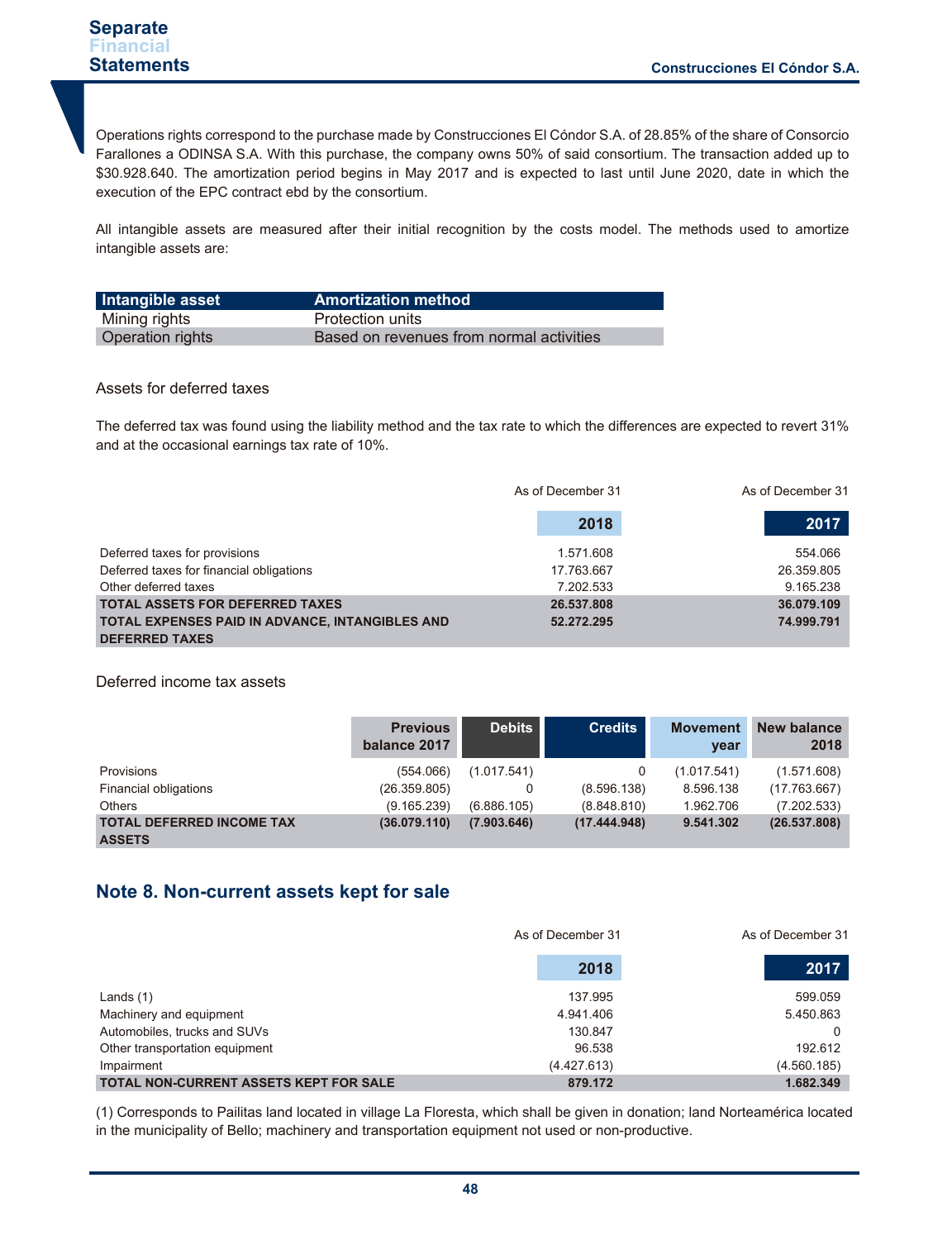January to December 2018

## **Note 9. Properties, plant and equipment**

|                                               | Lands          | <b>Constructions</b><br>and buildings | <b>Machinery</b><br>and<br>equipment | Office<br>furniture | <b>Computers</b> | <b>Transportation</b><br>equipment    | <b>Mining</b><br>assets | Assets of<br>joint<br>operations | <b>Total</b> |
|-----------------------------------------------|----------------|---------------------------------------|--------------------------------------|---------------------|------------------|---------------------------------------|-------------------------|----------------------------------|--------------|
| Balance as of December 31, 2017               | 8.772.502      | 13.364.539                            | 178.966.928                          | 1.032.540           | 425.598          | 83.590.216                            | 71.022.911              | 39.221.789                       | 396.397.023  |
| Balance of depreciations as of December       | $\Omega$       | (395.035)                             | $(40.870.538)$ $(406.723)$           |                     |                  | $(387.852)(24.282.311)$ $(4.894.526)$ |                         | (2.113.306)                      | (73.350.291) |
| 31, 2017                                      |                |                                       |                                      |                     |                  |                                       |                         |                                  |              |
| Value in books as of December 31, 2017        | 8.772.502      | 12.969.504                            | 138.096.390                          | 625.817             | 37.747           | 59.307.905                            | 66.128.386              | 37.108.483                       | 323.046.732  |
| Acquisitions                                  | 200.662        | $\Omega$                              | 31.241.401                           | 0                   |                  | 21.050.617                            | $\Omega$                | 0                                | 52.492.690   |
| <b>Additions</b>                              | 3.167          | 1.613.693                             | 92.434                               | $\Omega$            | $\Omega$         | $\mathbf{0}$                          | $\Omega$                | $\Omega$                         | 1.709.294    |
| Prepayments                                   | 1.305.000      | 0                                     | (61.124)                             | $\Omega$            | $\Omega$         | $\Omega$                              | $\Omega$                | $\Omega$                         | 1.243.876    |
| <b>Revaluation</b>                            | 2.568.515      | (4.577.362)                           | 31.320.432                           | $\mathbf{0}$        |                  | 27.349.343                            | (7.269.042)             | $\Omega$                         | 49.391.885   |
| Transer, option to buy                        | 0              | 0                                     | 0                                    | 0                   | 0                | (97.256)                              | $\Omega$                | 0                                | (97.256)     |
| Withdrawals                                   | $\overline{0}$ | $\Omega$                              | (232.851)                            | (2.920)             | (43.752)         | (112.915)                             | $\mathbf{0}$            | $\mathbf{0}$                     | (392.438)    |
| Impairment                                    | 0              | 0                                     | (328.633)                            | (60.066)            | (8.325)          | (59.826)                              | $\Omega$                | 0                                | (456.850)    |
| Depreciation                                  | $\overline{0}$ | (152.016)                             | (12.656.274)                         | (112.358)           |                  | (7.096.712)                           | (804.749)               | 0                                | (20.822.107) |
| Depreciation, transfer, withdrawal and others | 0              | 520.542                               | 3.546.763                            | $\Omega$            | 28.686           | 1.345.863                             | $\Omega$                | 0                                | 4.921.312    |
| Sale                                          | 0              | 0                                     | (7.131.535)                          | $\mathbf{0}$        | 0 <sup>1</sup>   | (1.673.165)                           | 0                       | 0                                | (8.804.700)  |
| Other changes                                 | 0              | 672.558                               |                                      | $\Omega$            |                  |                                       | $\Omega$                | 6.417.268                        | 7.089.825    |
| <b>TOTAL</b>                                  | 12.849.846     | 10.526.376                            | 183.887.004                          | 450,473             |                  | 14.356 100.013.854                    | 58.054.594              | 43.525.751                       | 409.322.252  |

On December 31, 2018 Construcciones El Cóndor S.A. value the following kinds of property, plant and equipment: land, constructions and buildings, machinery and equipment, transportation equipment and mining assets. The reasonable value such assets was determined by the following independent firms: AGS Gestión Contable S.A.S., Juan David Chavarría Avalúos and Avatec Ingeniería.

The reasonable value of land, constructions and buildings was determined by referring to market-based evidence. This means that the valuations carried out by the asset layers were based on active market prices. For the valuation, level 2 entry data were used.

The reasonable value for machinery and equipment, and transportation equipment was determined by using the cost approach, in which the Ross Heidecke methodology was used. That method starts with the fact that a new asset performs its services in a satisfactory manner but, after a certain time, it becomes visibly deteriorated; this is why, initially, the loss of value is small and accelerates as its useful life elapses. For the valuation, level 2 entry data were used.

The reasonable value of mining assets was determined by applying the revenue method in which the discounted cash flow is used to measure the asset's ability to produce revenue in the future; cash flows are discounted at a rate of interest determined using the CAPM methodology. For the evaluation, level 3 entry data were used.

The sums that would have been accounted by the costs model are:

|                           | Land         | <b>Buildings</b> |
|---------------------------|--------------|------------------|
| Historical cost           | 12.281.331   | 15.881.566       |
| Depreciation              | $\mathbf{O}$ | (547.051)        |
| Value in books 12,281,331 |              | 15.334.515       |

The revaluation surplus recognized in another integral result is:

|                            | Land      | <b>Buildings</b> |
|----------------------------|-----------|------------------|
| <b>Revaluation surplus</b> | 2.568.515 | 1.030.177        |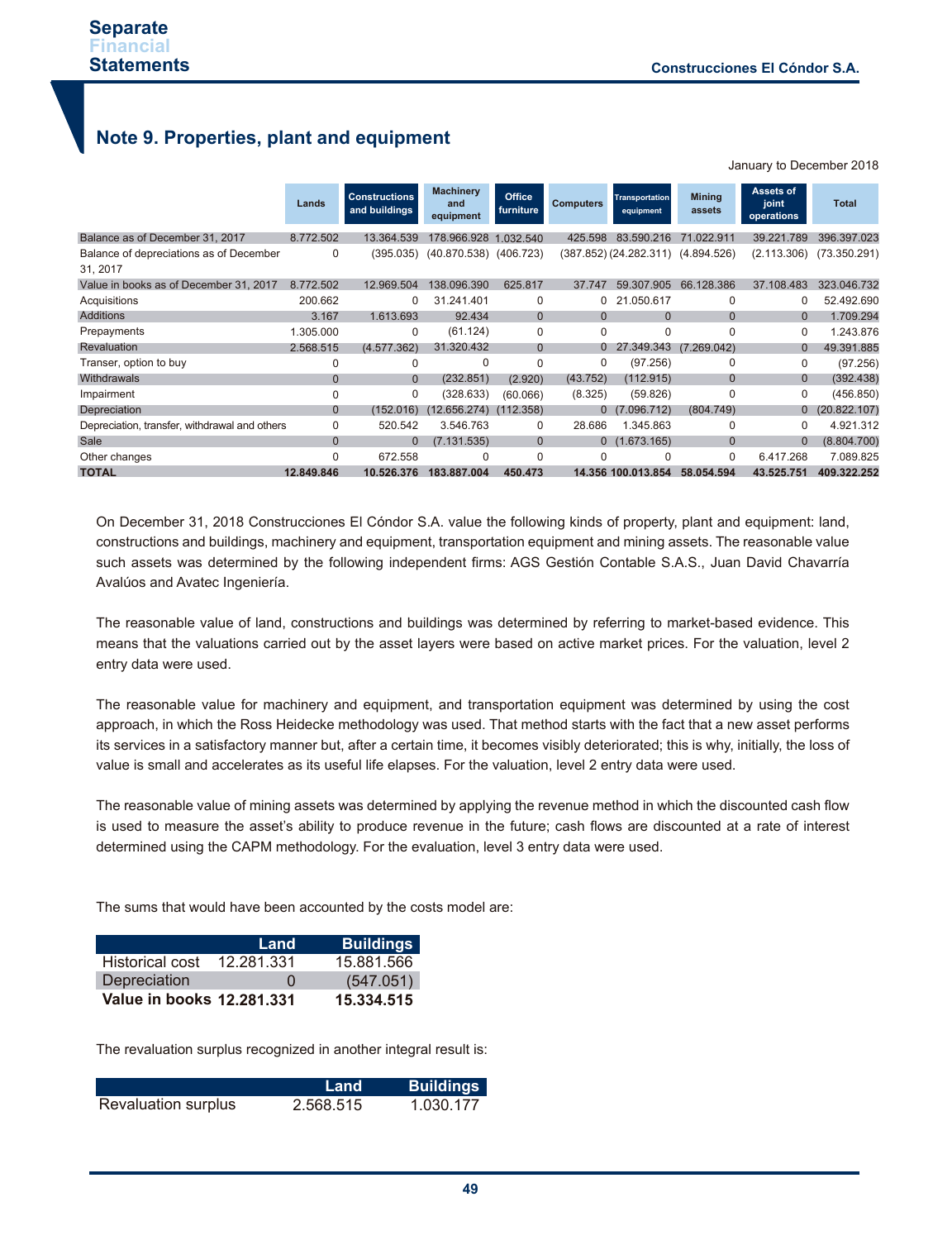These values cannot be distributed to shareholders until the elements related to properties, plant and equipments are realized.

As of December 31

**2018**

|                                                                                      | Cost        | <b>Depreciation</b> | <b>Net cost</b> |
|--------------------------------------------------------------------------------------|-------------|---------------------|-----------------|
| Prepayments                                                                          | 1.637.164   | 0                   | 1.637.164       |
| Lands                                                                                | 12.849.846  |                     | 12.849.846      |
| Quarries                                                                             | 58.054.594  | U                   | 58.054.594      |
| Goods leased                                                                         | 230.562.051 | (4.133.682)         | 226.428.369     |
| Constructions and buildings                                                          | 5.478.179   | 125.506             | 5.603.685       |
| Machinery and equipment                                                              | 35.956.933  | 181.774             | 36.138.707      |
| Office equipment                                                                     | 1.029.620   | (519.081)           | 510.539         |
| Computers and communications equipment                                               | 381.846     | (269.340)           | 112.506         |
| Transportation equipment                                                             | 25.250.842  | (243.075)           | 25.007.767      |
| Accumulated impairment                                                               | (546.676)   |                     | (546.676)       |
| Properties, plant and equipment - joint operations (incorporation of<br>consortiums) | 49.502.004  | (5.976.252)         | 43.525.752      |
| <b>TOTAL PROPERTIES, PLANT AND EQUIPMENT</b>                                         | 420.156.403 | (10.834.150)        | 409.322.253     |

#### As of December 31

#### **2017**

|                                                                      | Cost        | <b>Depreciation</b> | <b>Net cost</b> |
|----------------------------------------------------------------------|-------------|---------------------|-----------------|
|                                                                      |             |                     |                 |
| Prepayments                                                          | 23.472      | 0                   | 23.472          |
| Lands                                                                | 8.772.502   | 0                   | 8.772.502       |
| Quarries                                                             | 66.128.385  | 0                   | 66.128.385      |
| Goods leased                                                         | 204.170.123 | (38.053.932)        | 166.116.191     |
| Constructions and buildings                                          | 5.841.067   | (139.175)           | 5.701.892       |
| Machinery and equipment                                              | 39.596.504  | (15.602.216)        | 23.994.288      |
| Office equipment                                                     | 1.032.540   | (406.723)           | 625.817         |
| Computers and communications equipment                               | 425.598     | (298.026)           | 127.572         |
| Transportation equipment                                             | 26.290.516  | (11.752.560)        | 14.537.956      |
| Accumulated impairment                                               | (89.826)    | 0                   | (89.826)        |
| Properties, plant and equipment - joint operations (incorporation of | 39.221.789  | (2.113.306)         | 37.108.483      |
| consortiums)                                                         |             |                     |                 |
| TOTAL PROPERTIES, PLANT AND EQUIPMENT                                | 391.412.670 | (68.365.938)        | 323.046.732     |

The Company has established in its policy the following life of its assets, which was determined by homogenous group.

| <b>Fixed asset</b>                     | Life (years) |
|----------------------------------------|--------------|
| Constructions and buildings            | 40 a 100     |
| Machinery and equipment                | 5 a 20       |
| Office equipment                       | 10           |
| Computers and communications equipment | 3            |
| Fleet and transportation equipment     | 8 a 15       |
| Mines and quarries                     | 60           |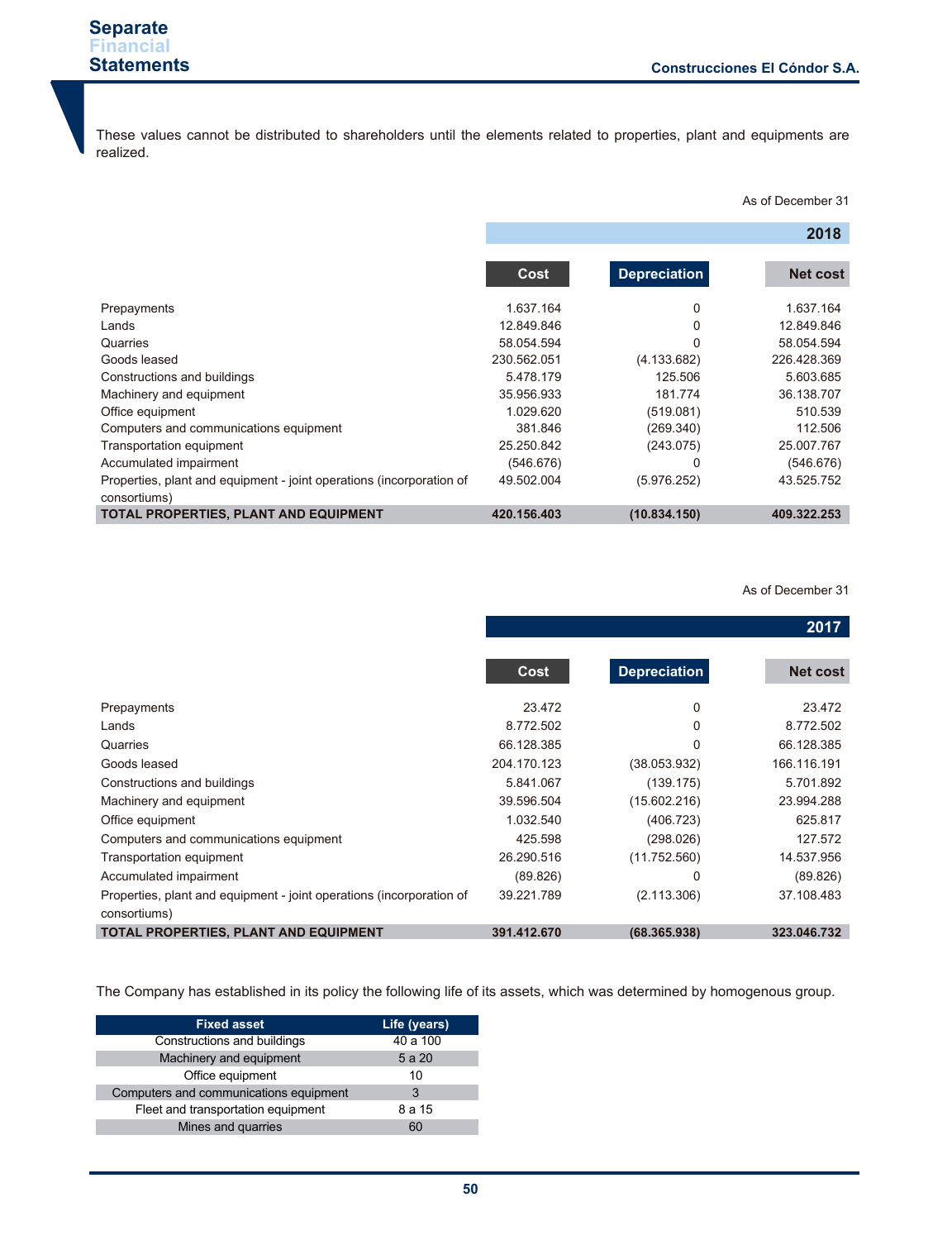As of December 31 As of December 31

As an internal policy, the Company adopts a par value of zero for buildings, computers and office equipment. The par value for the fleet and transportation equipment is 10% of the asset's initial cost.

The Corporation has formalized the insurance policies to cover possible risks that are subject to different elements related to property and equipment.

The Company solely has title restrictions over the assets it acquires through financial leasing.

## **Note 10. Investment properties**

Several assets of the Company: Two lands in the municipality of Copey meet the IAS 40 criteria to be recognised as investment properties.

The assets of Construcciones El Cóndor S.A. registered as properties, plant and equipment do not guarantee any type of obligation.

|                                    | As of December 31 | As of December 31 |
|------------------------------------|-------------------|-------------------|
|                                    | 2018              | 2017              |
| Real estate investment properties  | 6.408.048         | 4.490.374         |
| <b>TOTAL INVESTMENT PROPERTIES</b> | 6.408.048         | 4.490.374         |

## **Note 11. Financial obligations**

Short-term financial obligations

|                                                         | <b>Maturity</b> | Rate                  | 2018        | 2017        |
|---------------------------------------------------------|-----------------|-----------------------|-------------|-------------|
| Banco BBVA                                              | 30-Apr-18       | IBR+4.56%             | 0           | 112.755.413 |
| Banco BBVA (1)                                          | 14-May-19       | DTF +2.538% TA        | 44.592.236  | O           |
| Banco de Occidente (2)                                  | 19-May-19       | <b>IBR+2.5% TV</b>    | 15.000.000  | U           |
| Banco de Occidente                                      | 26-Jan-18       | IBR+4% TV             | 0           | 3.000.000   |
| Banco de Occidente (3)                                  | $1-Apr-19$      | <b>IBR+2.5% TV</b>    | 34.892.000  | $\Omega$    |
| Banco de Occidente                                      | 18-Apr-18       | <b>IBR+4%</b>         | 0           | 25.000.000  |
| Banco de Occidente                                      | 7-May-18        | $IBR+4%$              | 0           | 10.000.000  |
| Banco de Bogotá                                         | 16-Jul-18       | IBR+4.75%             | 0           | 55.650.000  |
| Banco de Bogotá (4)                                     | $1-Jan-19$      | IBR+2.64% MV          | 20.000.000  | $\Omega$    |
| <b>Bancolombia</b>                                      | 5-Sep-18        | IBR+2.62%             | 0           | 36.000.000  |
| Bancolombia                                             | 14-Nov-18       | <b>IBR NATV+2.62%</b> | 0           | 40.000.000  |
| Banco Santander de Negocios                             | 5-Nov-18        | IBR+3.5%              | ი           | 10.000.000  |
| Bancolombia (5)                                         | 25-May-19       | IBR+2.40% MV          | 34.000.000  | 34.000.000  |
| Bancolombia                                             | 13-Nov-18       | <b>IBR NATV+2.62%</b> | 0           | 20.000.000  |
| Banco Itaú                                              | 22-Jul-18       | IBR+3.261% TV         | N           | 3.000.000   |
| Commercial papers placement (6)                         |                 |                       | 300.000.000 | 0           |
| Obligations of joint operations (incorporation of       |                 |                       | 11.984.363  | 3.656.727   |
| consortiums)                                            |                 |                       |             |             |
| <b>TOTAL SHORT-TERM FINANCIAL</b><br><b>OBLIGATIONS</b> |                 |                       | 460.468.599 | 353.062.140 |

New loans were made for: (1) cancellation of credits and working capital; (2) working capital; (3) equity contribution to Concesión Pacífico 3; (4) working capital; (5) loan renewal; and (6) issuance of commercial papers.

The issuance of commercial papers is divided into 2 sections called series A364 and series E330, which have the following conditions: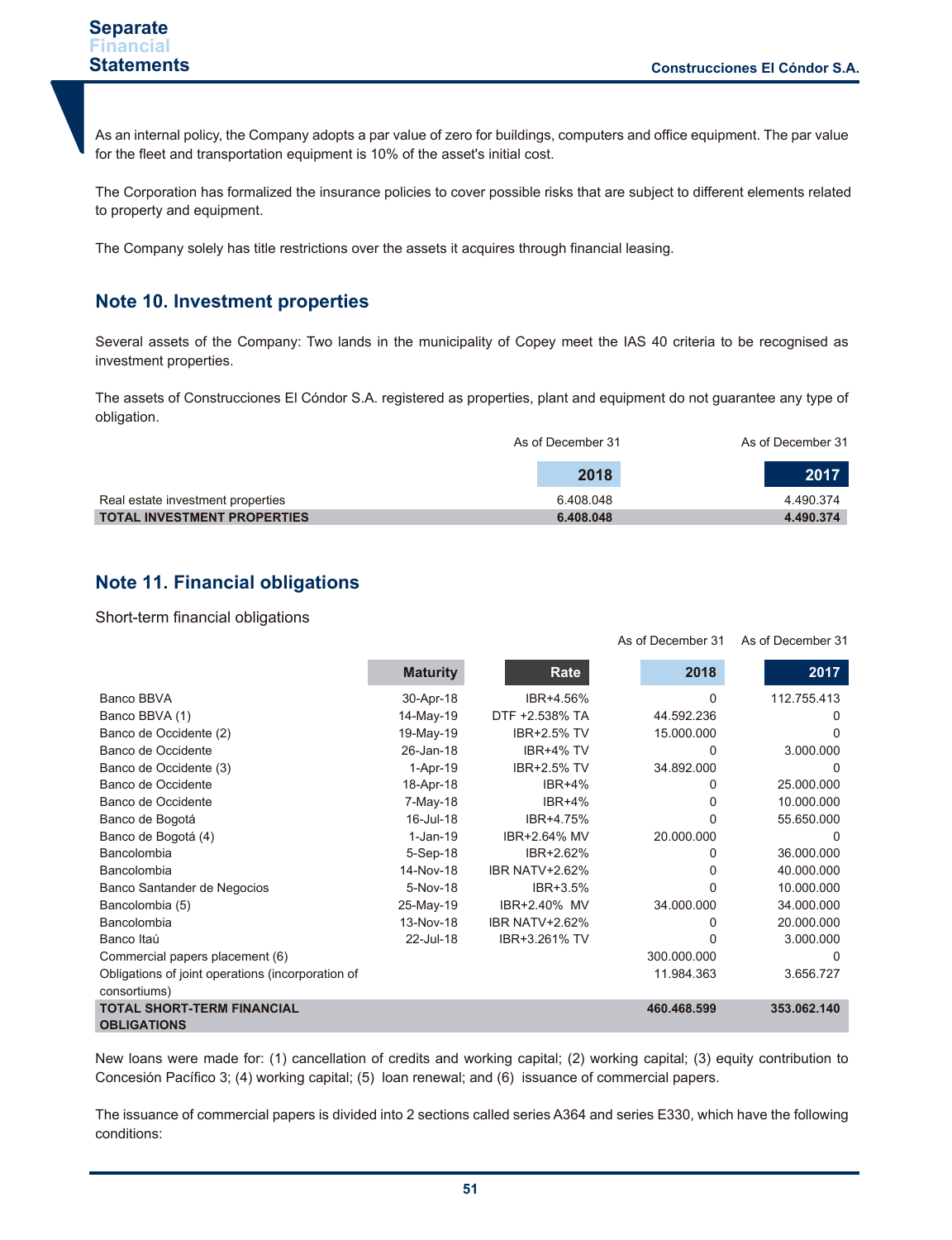| <b>Subseries</b>                       | A364              |
|----------------------------------------|-------------------|
| Value awarded in the series            | \$114.050.000.000 |
| Nominal value of each commercial paper | \$1.000.000       |
| Yield rate                             | 5,49% EA          |
| Date of issue                          | 22-Mar-2018       |
| Periodicity of interest payments       | PV                |
| Date payment of interest and capital   | 21-Mar-2019       |
| (expiration date)                      |                   |

| <b>Subseries</b>                                          | E330                                                  |
|-----------------------------------------------------------|-------------------------------------------------------|
| Value awarded in the series                               | \$185.950.000.000                                     |
| Nominal value of each commercial paper                    | \$1.000.000                                           |
| Yield rate                                                | IBR + 1.14% NMV                                       |
| Date of issue                                             | 22-Mar-2018                                           |
| Periodicity of interest payments                          | MV                                                    |
| Dates interest payment                                    | 22-Mar-2018 / 22-Apr-2018 / 22-May-2018 / 22-Jun-2018 |
|                                                           | 22-Jul-2018 / 22-Aug-2018 / 22-Sep-2018 / 22-Oct-2018 |
|                                                           | 22-Nov-2018 / 22-Dec-2018 / 22-Jan-2019               |
| Date payment of interest and capital<br>(expiration date) | 22-Feb-2019                                           |

#### Short - term commercial financing companies

| onone tonin commissional imagionity companies                | As of December 31 | As of December 31 |
|--------------------------------------------------------------|-------------------|-------------------|
|                                                              | 2018              | 2017              |
| Leasing joint operations (incorporation of consortiums)      | 19.606.528        | 0                 |
| Leasing de Occidente                                         | 213.268           | 196.922           |
| Banco de Bogotá                                              | 1.713.843         | 0                 |
| Corpbanca                                                    | 2.043.194         | 1.685.598         |
| Banco Bilbao Vizcaya Argentaria                              | 406.541           | 0                 |
| Bancolombia                                                  | 41.138.295        | 28.603.685        |
| <b>TOTAL SHORT-TERM COMMERCIAL FINANCING COMPANIES</b>       | 65.121.669        | 30.486.205        |
| <b>TOTAL SHORT-TERM FINANCIAL OBLIGATIONS AND COMMERCIAL</b> | 525.590.268       | 383.548.345       |
| <b>FINANCING COMPANIES</b>                                   |                   |                   |

#### Long-term financial obligations

Financial leasing contracts in foreign currency made with Bancolombia Panamá and Caterpillar Crédito S.A. were restated in Colombian pesos at the official exchange rate (TMR).

|                                                                                      |                 |              | As of December 31        | As of December 31 |
|--------------------------------------------------------------------------------------|-----------------|--------------|--------------------------|-------------------|
|                                                                                      | <b>Maturity</b> | Rate         | 2018                     | 2017              |
| Banco de Bogotá<br>Obligations of joint operations (incorporation of<br>consortiums) | 17/04/2020      | DTF+2.35% TA | 20.000.000<br>15.515.637 | 0<br>0            |
| <b>TOTAL LONG-TERM FINANCIAL</b><br><b>OBLIGATIONS</b>                               |                 |              | 35.515.637               |                   |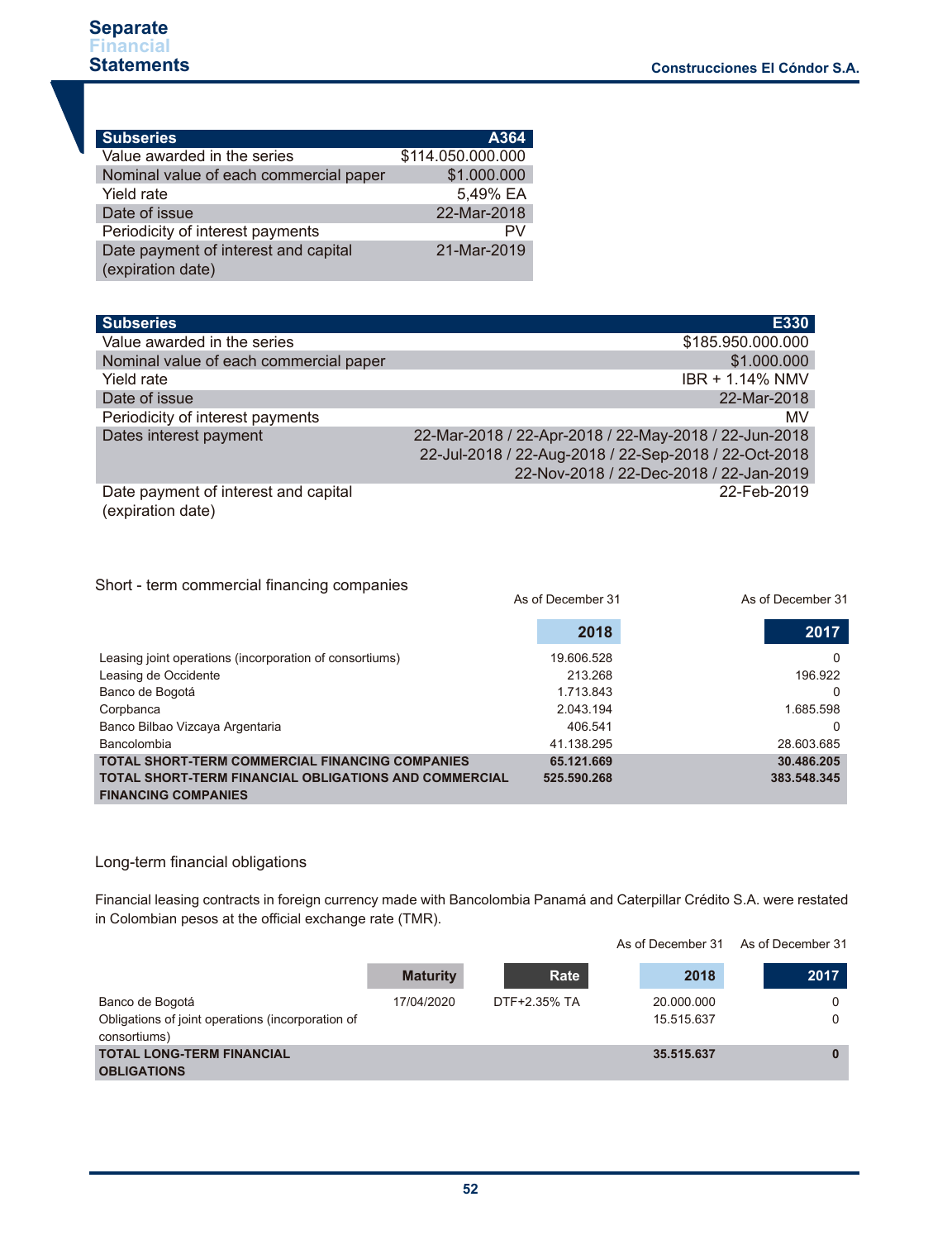#### **Separate Financial Statements**

#### Long-term commercial financing companies

At the dates of presentation of these reports there were no financial obligations in default.

|                                                             | As of December 31 | As of December 31 |
|-------------------------------------------------------------|-------------------|-------------------|
|                                                             | 2018              | 2017              |
| Leasing joint operations (incorporation of consortiums)     | 11.602.410        | 12.698.995        |
| Banco de Bogotá                                             | 8.938.693         | 0                 |
| Caterpillar Crédito S.A.                                    | 0                 | 6                 |
| Banco Bilbao Vizcaya Argentaria                             | 1.943.642         | 0                 |
| Leasing de Occidente                                        | 900.964           | 1.033.822         |
| Banco Corpbanca de Colombia                                 | 5.686.431         | 6.775.906         |
| Bancolombia                                                 | 93.851.190        | 119.795.227       |
| Bancolombia Panamá                                          |                   | 9.048             |
| <b>TOTAL LONG-TERM COMMERCIAL FINANCING COMPANIES</b>       | 122.923.330       | 140.313.004       |
| <b>TOTAL LONG-TERM FINANCIAL OBLIGATIONS AND COMMERCIAL</b> | 158.438.967       | 140.313.004       |
| <b>FINANCING COMPANIES</b>                                  |                   |                   |
| <b>TOTAL FINANCIAL OBLIGATIONS</b>                          | 684.029.235       | 523.861.349       |

### **Note 12. Commercial accounts payable and other current accounts payable**

Accounts payable to suppliers take 45 days.

|                                                                   | As of December 31 |             |
|-------------------------------------------------------------------|-------------------|-------------|
|                                                                   | 2018              | 2017        |
| Domestic                                                          | 25.962.981        | 16.384.562  |
| From overseas                                                     | 17.849            | 689.016     |
| Suppliers, joint operations (incorporation of consortiums)        | 3.770.372         | 4.318.610   |
| Costs and expenses payable (1)                                    | 37.988.464        | 37.683.961  |
| Government creditors - taxes                                      | 1.422.795         | 1.159.928   |
| Others (2)                                                        | 36.396.799        | 33.990.593  |
| Payroll withholdings and contributions                            | 2.529.773         | 2.102.816   |
| Accounts payable, joint operations (incorporation of consortiums) | 206.981.498       | 203.552.433 |
| <b>TOTAL COMMERCIAL ACCOUNTS PAYABLE AND OTHER</b>                | 315.070.531       | 299.881.919 |
| <b>CURRENT ACCOUNTS PAYABLE</b>                                   |                   |             |

(1) The liability of ODINSA is recognized for the transfer of operating rights of 28.85% of Consorcio Farallones.

(2) This amount includes accounts payable to pension and severance funds and consortiums.

Accounts payable to current related parties

|                                                                                     | As of December 31 |         |
|-------------------------------------------------------------------------------------|-------------------|---------|
|                                                                                     | 2018              | 2017    |
| TOTAL COMMERCIAL ACCOUNTS PAYABLE AND OTHER CURRENT<br><b>ACCOUNTS PAYABLE (**)</b> | 3.861.082         | 451.001 |

(\*\*) Details of accounts payable of related parties are found in note 30.

Commercial accounts payable and other non-current accounts payable

The company does not recognize implicit financing due to the levels of uncertainty that are related to the time in which this account payable will be canceled, therefore no terms or interest are established for this account.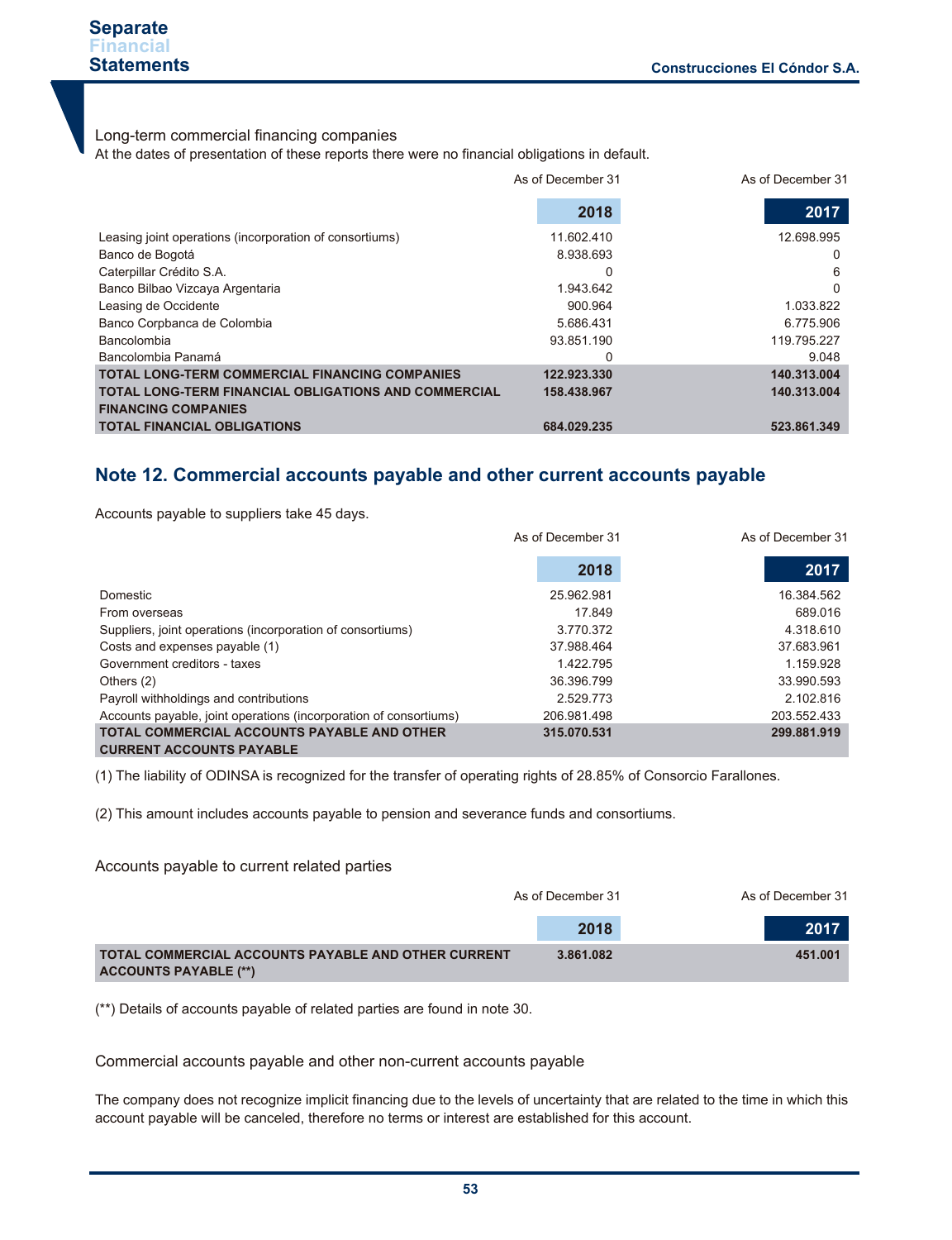|                                                                                    | As of December 31 | As of December 31 |
|------------------------------------------------------------------------------------|-------------------|-------------------|
|                                                                                    | 2018              | 2017              |
| Costs and expenses payable (1)                                                     | 4.596.733         | 11.052.806        |
| Accounts payable joint operations (incorporation of consortiums)                   | 90.723            | 0                 |
| TOTAL COMMERCIAL ACCOUNTS PAYABLE AND OTHER<br><b>NON-CURRENT ACCOUNTS PAYABLE</b> | 4.687.456         | 11.052.806        |
|                                                                                    |                   |                   |
| <b>TOTAL COMMERCIAL ACCOUNTS PAYABLE AND OTHER ACCOUNTS</b><br><b>PAYABLE</b>      | 319.757.987       | 310.934.725       |

(1) The liability of ODINSA is recognized for the transfer of operating rights of 28.85% of Consorcio Farallones.

## **Note 13. Current taxes**

|                                                                          | As of December 31 |            |
|--------------------------------------------------------------------------|-------------------|------------|
|                                                                          | 2018              | 2017       |
| Income tax                                                               | 9.323.521         | 41.035.107 |
| Industry & commerce tax and others                                       | 1.393             | 929        |
| Industry & commerce tax, joint operations (incorporation of consortiums) | 164               | 231        |
| Tax on value-added                                                       | 723.441           | 215.708    |
| Other liabilities                                                        | 644               | 643        |
| Tax on value, joint operations (incorporation of consortiums)            | 436.079           | 93.257     |
| <b>TOTAL CURRENT TAXES</b>                                               | 10.485.243        | 41.345.875 |

## **Note 14. Other liabilities and provisions**

Short-term

|                                                                    | As of December 31 | As of December 31 |
|--------------------------------------------------------------------|-------------------|-------------------|
|                                                                    | 2018              | 2017              |
| Costs and expenses (1)                                             | 4.151.802         | 3.513.562         |
| Costs and expenses, joint oprations (incorporation of consortiums) | 7.208.274         | 3.454.174         |
| Industry & Commerce tax                                            | 1.581.784         | 1.432.026         |
| Contingencies (3)                                                  | 1.479.224         | 599,000           |
| For labor obligations                                              | (1.334)           | 110.049           |
| Dismantling of mines and quarries (2)                              | 221.473           | 214.647           |
| Labor - retirement pension - actuary calculation                   | 197.884           | 209.852           |
| Other provisions, joint operations (incorporation of consortiums)  | 1.286.599         | 569.628           |
| <b>TOTAL SHORT-TERM OTHER LIABILITIES AND PROVISIONS</b>           | 16.125.704        | 10.102.938        |

(1) Costs and expenses are calculated based on the work executed by subcontractors which have not invoiced at the cut of the period due to the non-completion of the service provided.

(2) Dismantling relates to the recovery and abandonment of the quarry, established by the Company through financial valuation.

(3) Probable contingencies.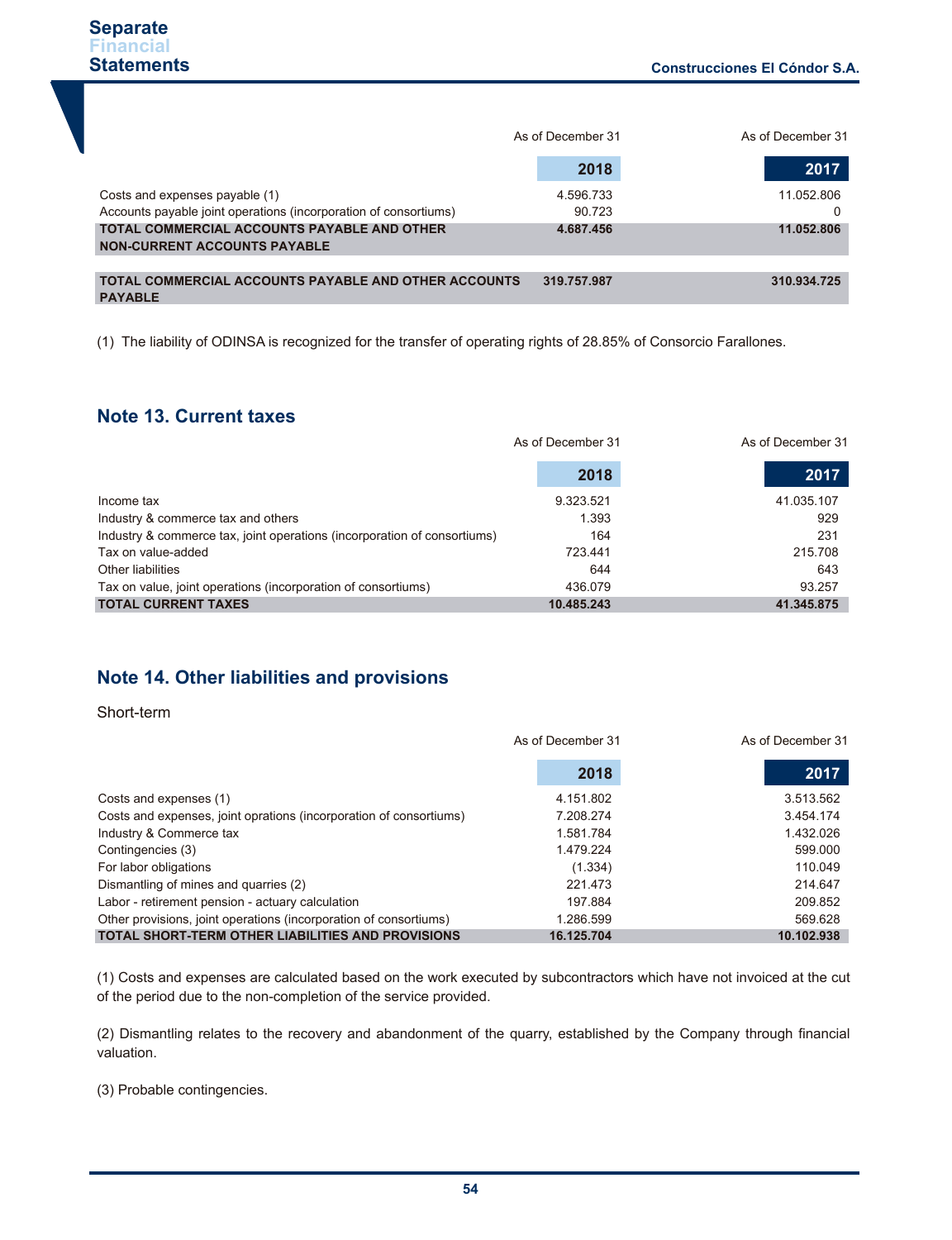## Possible contingencies, not provisioned

| Nature of the process            | Office                                                       | Instance | <b>Percentage share of Condor</b>   | Contract                                                  |
|----------------------------------|--------------------------------------------------------------|----------|-------------------------------------|-----------------------------------------------------------|
| Direct repair                    | Tribunal Administrativo de Antioquia                         | First    | 21%                                 | Concesión Aburrá Oriente - Hatovial, Gehatovial and COCAN |
| Direct repair                    | Tribunal Administrativo de Antioquia                         | First    | 100%                                | Agregados San Javier                                      |
| Labor ordinary                   | Juzgado Octavo Laboral del Circuito de Barranguilla          | First    | Condor is no longer part of the CMC | Consorcio Minero del Cesar                                |
| Labor ordinary                   | Juzgado Tercero Laboral del Circuito de Barranquilla         | First    | Condor is no longer part of the CMC | Consorcio Minero del Cesar                                |
| Labor ordinary                   | Juzgado Laboral de Oralidad del Circuito de<br>Chiriguaná    | First    | Condor is no longer part of the CMC | Consorcio Minero del Cesar                                |
| Labor ordinary                   | Juzgado Trece Laboral de Circuito                            | Second   | Condor is no longer part of the CMC | Consorcio Minero del Cesar                                |
| Labor ordinary                   | Juzgado Laboral de Oralidad del Circuito de<br>Chiriguaná    | First    | Condor is no longer part of the CMC | Consorcio Minero del Cesar                                |
| Direct repair                    | Juzgado Séptimo Administrativo del Circuito de<br>Valledupar | First    | 100%                                | Concesion Red Vial del Cesar                              |
| Labor ordinary                   | Juzgado Trece Laboral del Circuito de Barranquilla           | First    | Condor is no longer part of the CMC | Consorcio Minero del Cesar                                |
| Labor ordinary                   | Juzgado Octavo Laboral del Circuito de Barranguilla          | First    | Condor is no longer part of the CMC | Consorcio Minero del Cesar                                |
| Labor ordinary                   | Juzgado Trece Laboral del Circuito de Barranquilla           | First    | Condor is no longer part of the CMC | Consorcio Minero del Cesar                                |
| Labor ordinary                   | Juzgado Segundo Laboral del Circuito de Montería             | First    | 100%                                | Concesión Vias de las Américas                            |
| Labor ordinary                   | Juzgado Segundo Laboral del Circuito de Pasto                | First    | 33%                                 | Consorcio Vial Del Sur                                    |
| Direct repair                    | Tribunal Administrativo del Cesar                            | First    | 100%                                | Concesion Red Vial del Cesar                              |
| Extracontractual civil liability | Juzgado Civil del Circuito de Apartado - Antioquia           | First    | 100%                                | Concesión Vias de las Américas                            |
| Labor ordinary                   | Juzgado 23 Laboral del Circuito Bogotá                       | First    | Condor is no longer part of the CMC | Consorcio Minero del Cesar                                |
| Labor ordinary                   | Juzgado Primero Laboral del Circuito de Barranquilla         |          | Condor is no longer part of the CMC | Consorcio Minero del Cesar                                |
| Labor ordinary                   | Juzgado Octavo Laboral del Circuito                          | First    | Condor is no longer part of the CMC | Consorcio Minero del Cesar                                |
| Popular action                   | Tribunal Administrativo de Antioquia Oralidad                | First    | 100%                                | Agregados San Javier                                      |
| Labor ordinary                   | Juzgado Octavo Laboral del Circuito Barranquilla             | First    | Condor is no longer part of the CMC | Consorcio Minero del Cesar                                |

## **Note 15. Prepayments and advances received**

| Short-term                                                                           | As of December 31 | As of December 31 |  |
|--------------------------------------------------------------------------------------|-------------------|-------------------|--|
|                                                                                      | 2018              | 2017              |  |
| Consorcio Constructor Américas (1)                                                   | 22.121.181        | 27.680.104        |  |
| Inversiones Sistori y Sossa S.A.S.                                                   | 100.000           | 100.000           |  |
| Hernán Gómez Uribe y Cía.                                                            | 707.876           | 697.276           |  |
| Consorcio Farallones                                                                 | 5.082.979         | 0                 |  |
| Construmarca Ltda. (otros)                                                           | 138.904           | 0                 |  |
| Fideicomiso BBVA Fiduciaria Santa Marta Paraguachón (anticipo contratos)             | 9.901.786         | U                 |  |
| Construmarca Ltda. (anticipos contratos)                                             | 181.197           | O                 |  |
| Others                                                                               | 245.560           | 262.951           |  |
| Prepayments and advanced, joint operations (incorporation of consortiums)            | 504.686           | 1.226.108         |  |
| Contract guarantee, joint operations (incorporation of consortiums)                  | 4.903.869         | 6.835.195         |  |
| Revenues received for third parties, joint operations (incorporation of consortiums) | 25.034.975        | 19.356.125        |  |
| <b>TOTAL SHORT-TERM PREPAYMENTS AND ADVANCES RECEIVED</b>                            | 68.923.013        | 56.157.759        |  |

(1) Prepayment corresponds to Transversal de las Américas' Concession Contract 008 of 2010-Corredor Vial del Caribe, for the works in Montería, Urabá and San Marcos.

| Long-term                                                           | As of December 31 | As of December 31 |
|---------------------------------------------------------------------|-------------------|-------------------|
|                                                                     | 2018              | 2017              |
| Withhold of contracts                                               | 3.313.704         | 2.740.683         |
| Contract quarantee, joint operations (incorporation of consortiums) | 9.183.989         | 0                 |
| Consorcio Constructor Américas                                      |                   | 0                 |
| <b>TOTAL LONG-TERM PREPAYMENTS AND ADVANCES</b>                     | 12.497.693        | 2.740.683         |
| <b>TOTAL PREPAYMENTS AND ADVANCES</b>                               | 81.420.705        | 58.898.442        |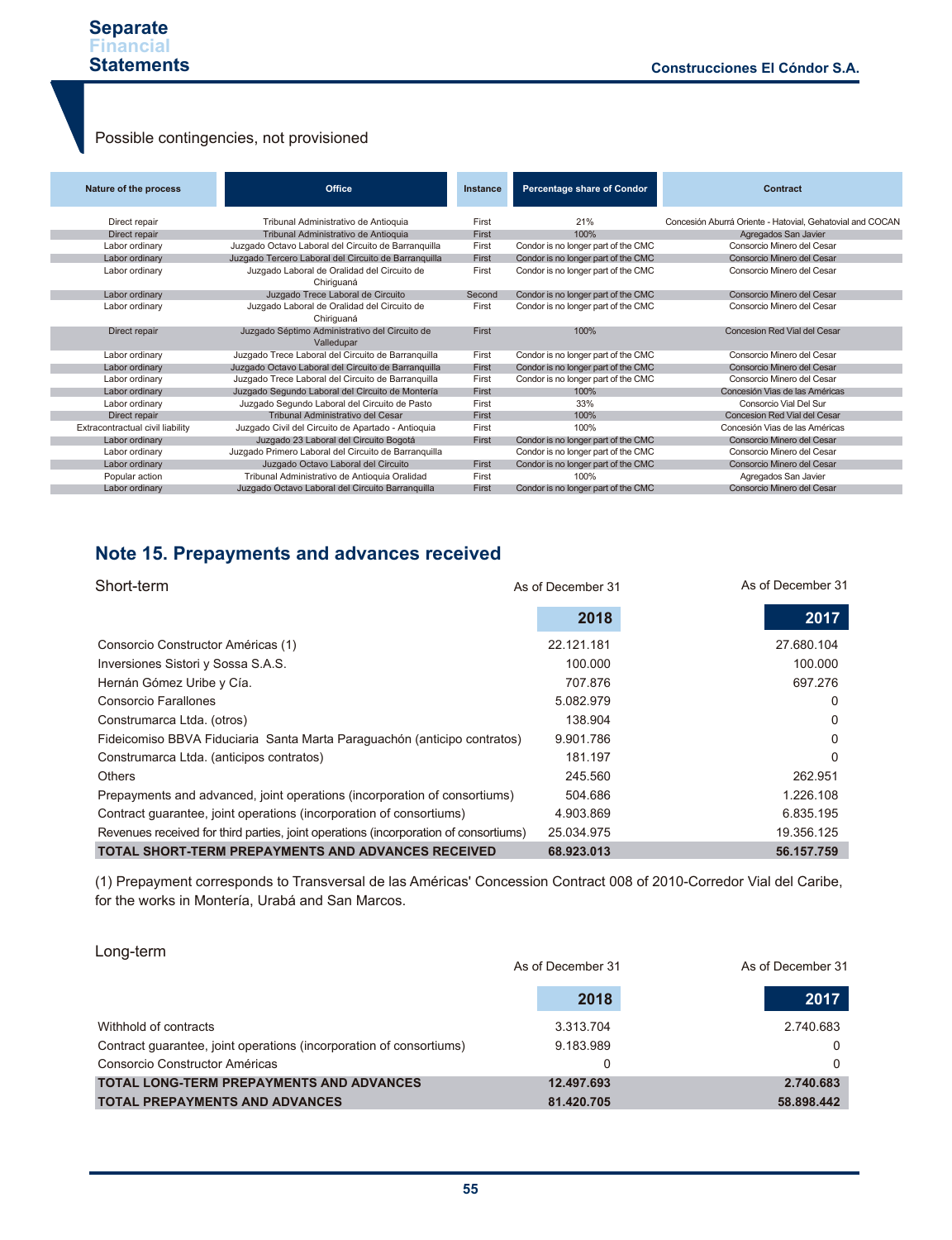## **Note 16. Income received in advance**

|                                                                            | As of December 31 |            |
|----------------------------------------------------------------------------|-------------------|------------|
|                                                                            | 2018              | 2017       |
| Income received in advance joint operations (incorporation of consortiums) | 71.802.522        | 25.491.033 |
| <b>TOTAL INCOME RECEIVED BY ADVANCE</b>                                    | 71.802.522        | 25.491.033 |

## **Note 17. Liability for deferred tax**

The deferred tax was calculated using the liability method and the tax rate at which it is expected to reverse 31% for 2020 and the 10% tax rate for occasional earning.

|                                         | As of December 31 | As of December 31 |  |
|-----------------------------------------|-------------------|-------------------|--|
|                                         | 2018              | 2017              |  |
| Deferred taxes for revaluation          | 73.317.086        | 76.419.302        |  |
| Deferred taxes for investments          | 11.374.209        | 15.049.404        |  |
| <b>TOTAL LIABILITY FOR DEFERRED TAX</b> | 88.554.100        | 91.468.706        |  |

Deferred income tax liabilities

|                                                                     | <b>Previous</b><br>balance 2017 | <b>Debits</b>               | <b>Credits</b>              | <b>Movement</b><br>year    | New balance<br>2018      |
|---------------------------------------------------------------------|---------------------------------|-----------------------------|-----------------------------|----------------------------|--------------------------|
| Deferred tax due to PPYE revaluation<br>Deferred tax for fair value | 76.419.302<br>15.049.404        | (16.628.579)<br>(8.456.615) | (13.526.362)<br>(4.781.419) | (3.102.217)<br>(3.862.806) | 73.317.086<br>11.374.208 |
| Deferred tax for fair value other                                   | (1)                             | (620.524)                   | (4.483.330)                 | 3.862.806                  | 3.862.806                |
| <b>TOTAL DEFERRED INCOME TAX</b><br><b>LIABILITIES</b>              | 91.468.706                      | (25.705.718)                | (22.791.112)                | (3.102.217)                | 88.554.100               |

## **Note 18. Equity**

|                                     | As of December 31 | As of December 31 |
|-------------------------------------|-------------------|-------------------|
|                                     | 2018              | 2017              |
| Stock capital (1)                   | 15.701.606        | 15.701.606        |
| Premium from stock placement (2)    | 159.711.695       | 159.711.695       |
| Retained earnings                   | 632.794.173       | 477.170.241       |
| Retained earnings (opening balance) | 21.291.412        | 3.425.333         |
| Surplus for revaluation             | 89.632.046        | 47.043.837        |
| Other integral result               | 9.297.131         | 33.512.662        |
| Profit before other integral result | 115.155.365       | 184.908.738       |
| <b>TOTAL EQUITY</b>                 | 1.043.583.428     | 921.474.112       |

(1) The authorized capital of the Company is represented in 1,400,000,000 stocks with a par value of \$25 pesos each, of which to this date 628,064,220 stocks are subscribed and paid, and of these, 53,698,400 correspond to own stocks reacquired.

(2) In 2012, a total of 114,900,500 stocks were issued at a sales price per stock of \$1.415 pesos and a par value of \$25 pesos per stock. The amount of this issuance reached the sum of \$162.584.208 represented by a capital increase of \$2.872.513 and a premium from the stock placement of \$159.711.695.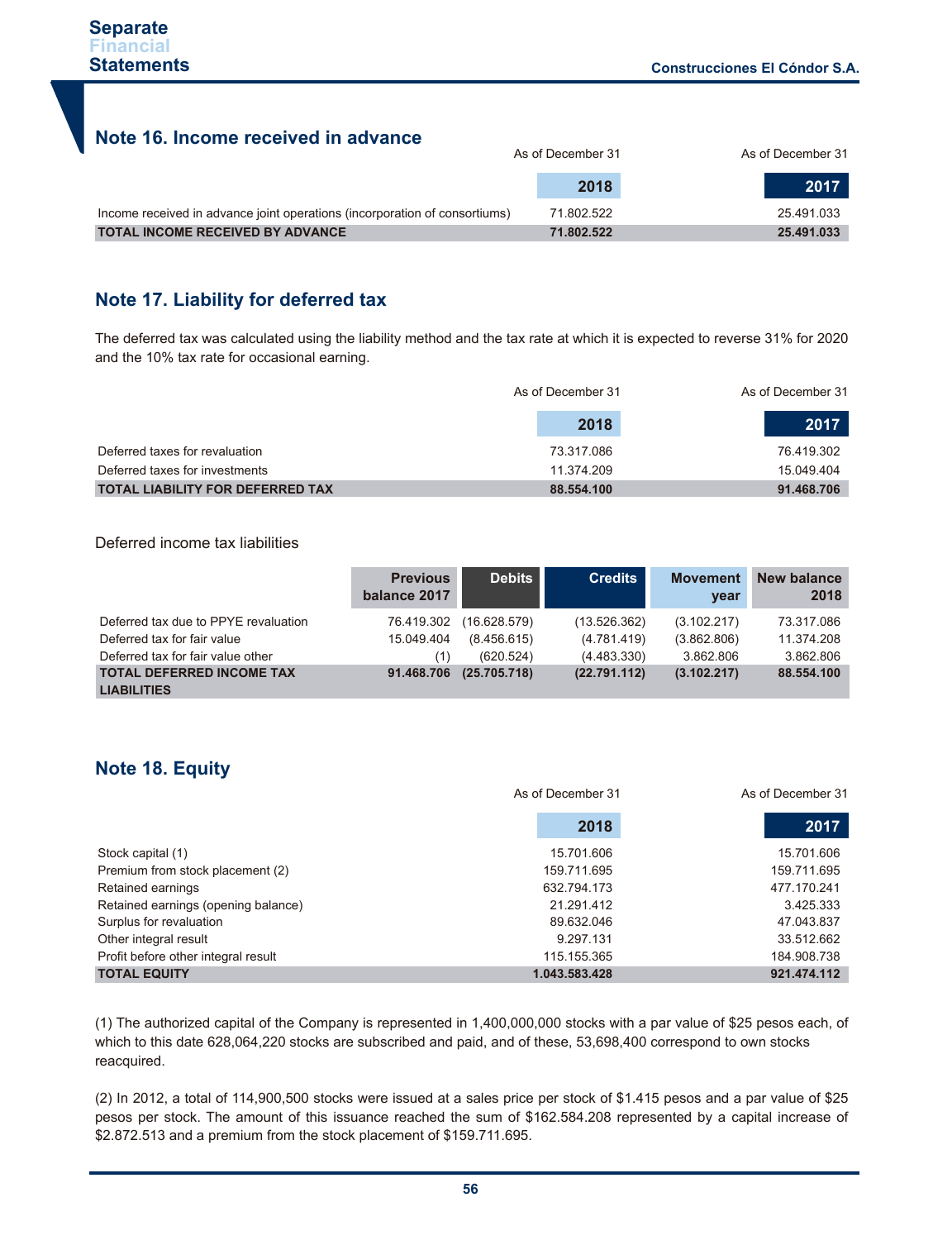## **Note 19. Revenues from normal activities**

|                                            | As of December 31 | As of December 31 |
|--------------------------------------------|-------------------|-------------------|
|                                            | 2018              | 2017              |
| Oficina Central                            | 45.011            | 2.165.466         |
| U.E.N. Maquinaria y Equipo                 | 363.599           | 3.188.992         |
| Grupo Cóndor Inversiones                   | $\Omega$          | 488.667           |
| Agregados San Javier (1)                   | 9.178.105         | 10.169.011        |
| Consorcio Constructor Aburrá Norte (COCAN) | 5.350.780         | 4.869.823         |
| Consorcio Constructor Nuevo Dorado         | $\Omega$          | 214.199           |
| Consorcio Vial del Sur                     | 4.707.992         | 499.510           |
| Américas Cóndor (Montería) (2)             | 8.757.100         | 30.855.544        |
| Américas Cóndor (Urabá) (2)                | 105.744.823       | 110.252.312       |
| Américas Cóndor (San Marcos)               | 47.592            | 2.182.076         |
| Consorcio Constructor Américas             | 424.039           | (23.254.499)      |
| Concesión Pacífico 3                       | 0                 | 73.988            |
| Cesar Grupo 3                              | $\Omega$          | (9.032)           |
| Caucheras                                  | (590)             | 17.957.434        |
| Consorcio Farallones (4)                   | 241.407.937       | 83.545.480        |
| Consorcio Constructor Pacífico 3 (4)       | 41.486.831        | 11.442.724        |
| Cesar Guajira-Obra (4)                     | 33.694.905        | 45.708.661        |
| Unidad de Servicios Transversales - UST-   | 569.738           | 4.739.374         |
| Concesión Cesar Guajira                    | 5.950             | (3.100)           |
| Concesión Ruta al Mar                      | 20.786            | 167.678           |
| Obra Antioquia Bolívar (4)                 | 205.592.483       | 106.535.797       |
| Consorcio APP Llanos                       | 490.752           | 3.456.146         |
| La Virginia (4)                            | 17.634.736        | 83.007.666        |
| Irra $(4)$                                 | 119.162.961       | 60.376.019        |
| P <sub>2</sub> Cóndor                      | (0)               | 334.073           |
| Américas Cóndor Santa Ana - La Gloria      | 280.317           | 32.628.878        |
| Pavimentación Prodeco (3)                  | 19.166.517        | 9.880.694         |
| Consorcio de Francisco Javier Cisneros (4) | 10.517.698        | 1.956.603         |
| San Onofre (4)                             | 55.805.496        | 0                 |
| La Guajira (5)                             | 23.398.998        | O                 |
| San Pablo Cantagallo                       | 1.514.151         | n                 |
| TOTAL REVENUES FROM NORMAL ACTIVITIES      | 905.368.707       | 603.430.185       |

(1) Agregados San Javier: The most important revenues derived from the material sold to Argos, with an average monthly invoicing of \$759 millones, Estructuras y Pavimentos with an average annual invoicing of \$368 millones.

(2) Revenues perceived from works in Urabá and Montería correspond to the execution thereof in the construction phase of Concesión Transversal de las Américas.

(3) Corresponds to the execution of the contract with Carbones de La Jagua S.A. and C.I. Prodeco S.A., whose purpose is: pavement repair works on the internal roads of the La Jagua mine, the Calenturitas mine and the La Jagua de Ibirico - La Loma (Cesar) road to the entrance to the Calenturitas mine.

(4) These revenues correspond to the beginning of the Concessions' works in which the Company has a share: Irra and La Virginia are fronts of Concesión Pacífico 3; Antioquia- Bolívar corresponds to Concesión Ruta al Mar; Cesar - Guajira corresponds to the Concession with the same name; Consorcio Francisco Javier Cisneros corresponds to the execution of works of the Concesión Vías del Nus and Consorcio Farallones corresponds to Concesión La Pintada.

(5) These revenues correspond of the 011-2018 and 015-2018 contract´s with Santa Marta Paraguachón Concession, for \$ 18,649,203,725 and \$ 140,677,146,837 respectly. The latter expires on the 25th. August 2021.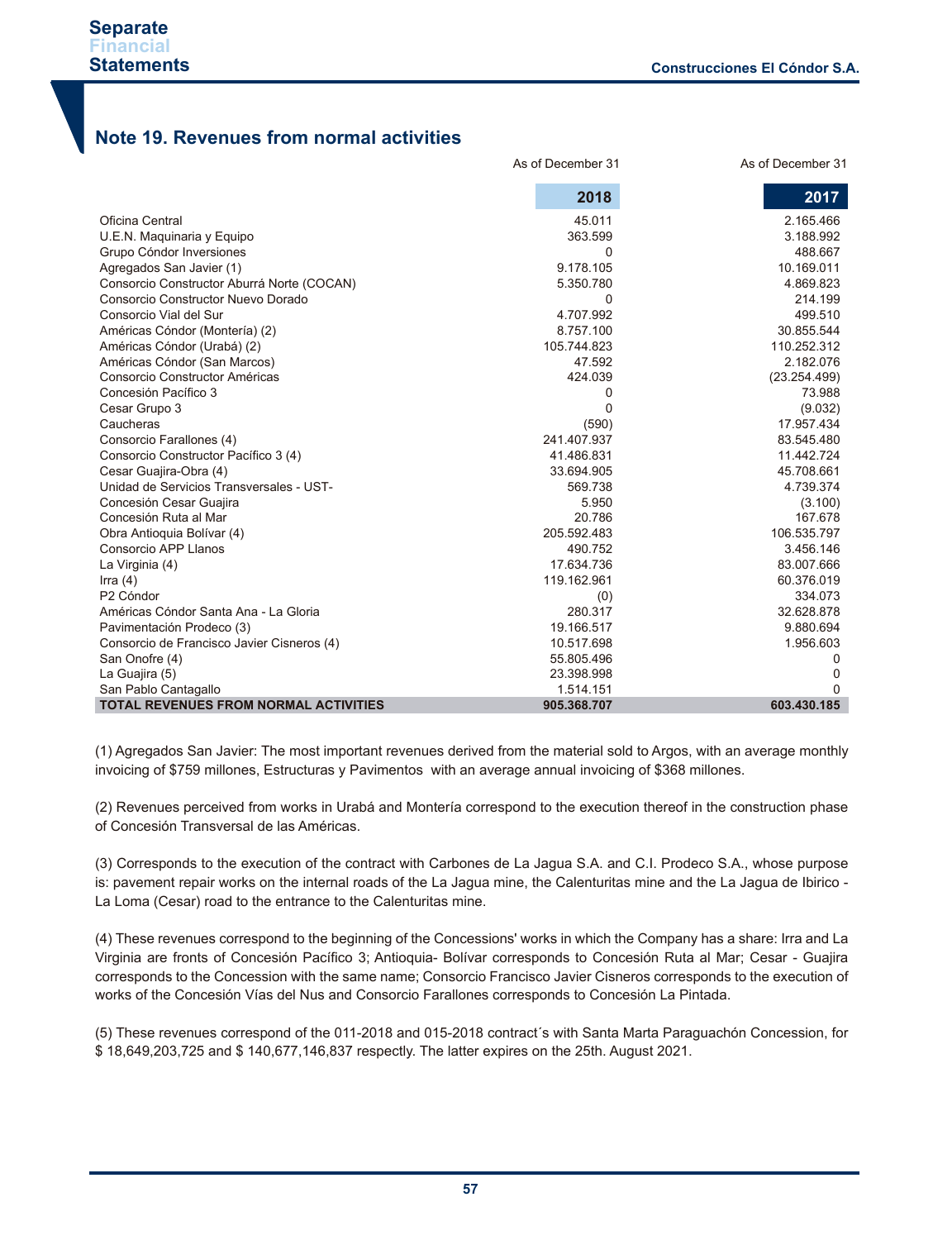# **Note 20. Operating costs**

| TOIC LO. Operating coold         | As of December 31 | As of December 31 |  |
|----------------------------------|-------------------|-------------------|--|
|                                  | 2018              | 2017              |  |
| Sales cost and services provided | 213.172.419       | 267.161.007       |  |
| Production or operation costs    | 57.826.542        | 46.162.679        |  |
| Direct labor                     | 69.683.172        |                   |  |
| Indirect costs                   | 373.156.133       | 178.609.474       |  |
| Service contracts                | 28.896.167        | 13.484.790        |  |
| <b>TOTAL OPERATING COSTS</b>     | 742.734.432       | 505.417.949       |  |

## **Note 21. Administration expenses**

As of December 31 As of December 31

|                                                   | 2018       | 2017       |
|---------------------------------------------------|------------|------------|
| Employee benefits (1)                             | 19.679.479 | 16.781.938 |
| Fees                                              | 2.658.311  | 2.129.428  |
| Taxes                                             | 825.802    | 885.883    |
| Leases                                            | 50.545     | 115.903    |
| Contributions, insurance, services, legal         | 1.021.069  | 176.874    |
| Insurance                                         |            | 75.848     |
| <b>Services</b>                                   |            | 792.411    |
| Legal expenses                                    |            | 83.807     |
| Maintenance, furnishings                          | 129.554    | 98.688     |
| Furnishings and facilities                        |            | 149.895    |
| Travel expenses                                   | 2.140.594  | 2.940.503  |
| Depreciations                                     | 674.376    | 622.180    |
| Amortizations                                     | 1.218.612  | 1.020.045  |
| Deterioration of properties, plant and equipment  |            | 867.545    |
| Entertaining and public relations expenses        | 43.991     | 33.859     |
| <b>Miscellaneous</b>                              | 1.975.616  | 1.638.073  |
| Impariment of accounts receivable and investments | 1.241.268  | 868.599    |
| <b>TOTAL ADMINISTRATION EXPENSES</b>              | 36.654.381 | 29.281.481 |

#### (1) Employee benefits

|                                                                      | As of December 31 | As of December 31 |
|----------------------------------------------------------------------|-------------------|-------------------|
|                                                                      | 2018              | 2017              |
| Integral salary                                                      | 5.536.546         | 4.839.754         |
| Wages                                                                | 5.689.192         | 4.662.611         |
| Extralegal premium                                                   | 1.101.084         | 911.936           |
| <b>Bonuses</b>                                                       | 2.422.678         | 1.584.206         |
| Others (legal benefits, contributions to social security and others) | 4.929.980         | 4.783.432         |
| <b>TOTAL EMPLOYEE BENEFITS</b>                                       | 19.679.479        | 16.781.938        |

## **Note 22. Other revenues**

As of December 31 As of December 31

|                              | 2018      | 2017       |
|------------------------------|-----------|------------|
| Leases                       | 386.424   | 74.725     |
| Recoveries                   | 468       | 555        |
| Reimbursement of other costs | 3.738.458 | 966.985    |
| Reimbursement of provisions  | 1.866.318 | 1.543.243  |
| Indemnizations-disabilities  | 367.892   | 419.030    |
| Revenues of previous periods |           | 243.879    |
| Other services               | 1.505.083 | 26.500.454 |
| Uses                         | 1.017.273 | 1.155.362  |
| Miscellaneous                | 2.241     | 707        |
| <b>TOTAL OTHER REVENUES</b>  | 8.884.158 | 30.904.939 |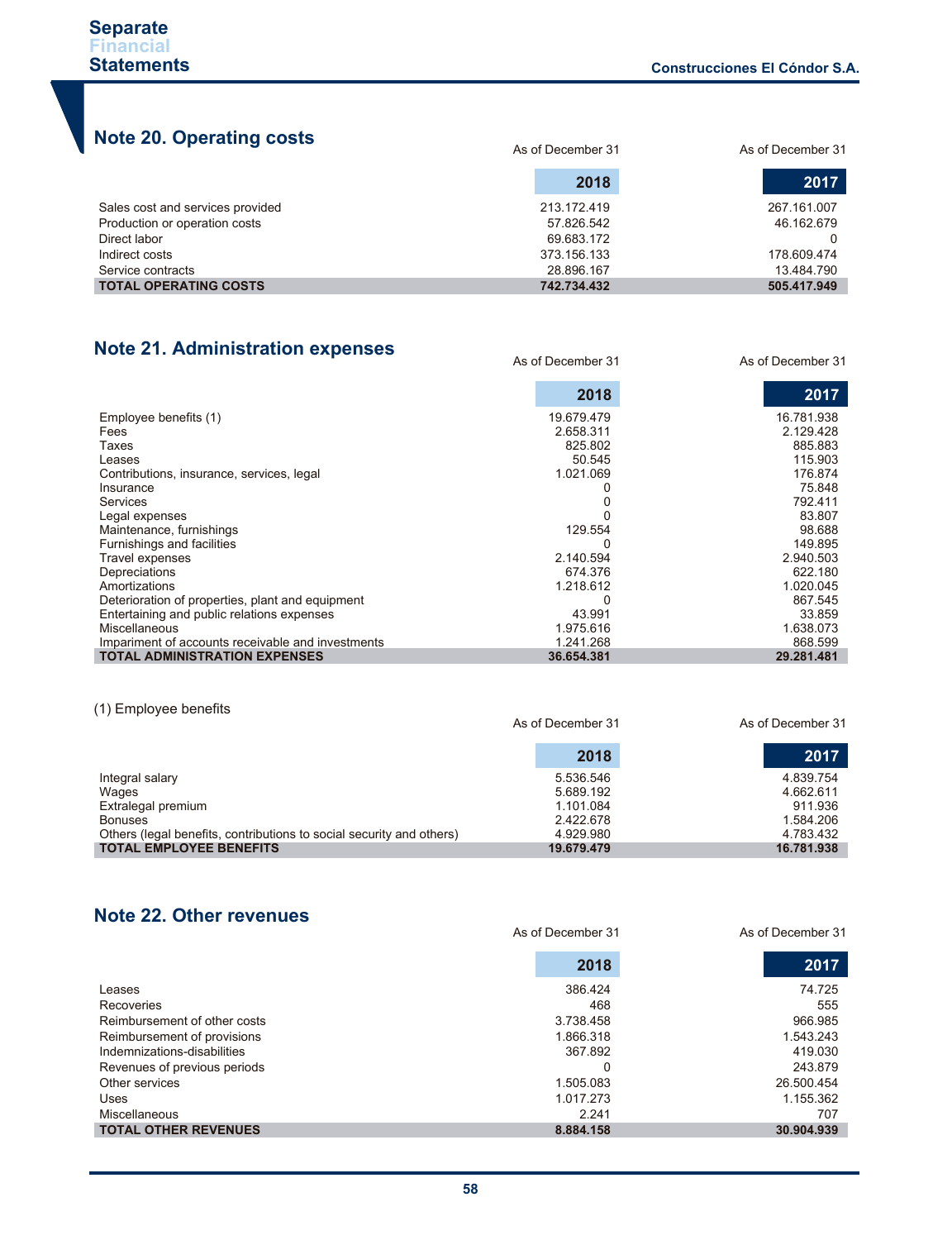As of December 31 As of December 31

# **Note 23. Other expenses**

|                                        | 2018      | 2017       |
|----------------------------------------|-----------|------------|
| Costs and expenses of previous periods | 399.979   | 143.545    |
| Assumed taxes                          | 164.898   | 605.521    |
| Non-deductible expenses                | 50.760    | 163.665    |
| Indemnizations and lawsuits            | 324.250   | 97.528     |
| Fines, sanctions and litigations       | 85.836    | 105.367    |
| Donations                              | 948.559   | 764.953    |
| Others (1)                             | 330.054   | 1.388.675  |
| Others (2)                             | 5.176.428 | 2.902.865  |
| Creation of guarantees                 | 0         | 283.850    |
| Asset impairment loss                  | 8.241     | 7.698.260  |
| Losses                                 | 106.012   | 112.662    |
| <b>TOTAL OTHER EXPENSES</b>            | 7.595.015 | 14.266.891 |

(1) Includes expenses of transferring the consortium for \$283.853.

(2) Incorporation of consortia \$5.171.699.

## **Note 24. Other gains and losses**

|                                                     | As of December 31 | As of December 31 |  |
|-----------------------------------------------------|-------------------|-------------------|--|
|                                                     | 2018              | 2017              |  |
| Profit from sale of properties, plant and equipment | 934.599           | 1.472.804         |  |
| Profit from sale of investments (1)                 |                   | 161.324.359       |  |
| Loss of investments                                 | (975.997)         | (3.488.007)       |  |
| Loss from sale of properties, plant and equipment   | (1.994.212)       | (257.094)         |  |
| Removal of properties, plant and equipment          |                   | (41.591)          |  |
| <b>TOTAL OTHER GAINS AND LOSSES</b>                 | (2.035.610)       | 159.010.471       |  |

(1) Income in 2017 corresponds to the sale of the investments in OPAIN and ODINSA.

## **Note 25. Financial revenues**

|                                                            | As of December 31 | As of December 31 |  |
|------------------------------------------------------------|-------------------|-------------------|--|
|                                                            | 2018              | 2017              |  |
| Exchange difference                                        | 349.220           | 34.577            |  |
| Other banking expenses                                     | 408.617           | 76.093            |  |
| Agregados Argos S.A.S.                                     | 14.709            | $\Omega$          |  |
| Fideicomiso Sociedad Fiduciaria de Occidente               | 1.388.087         | 930.699           |  |
| Patrimonios Autónomos Fiduciaria Bancolombia S.A.          | 14.775.123        | 19.634.287        |  |
| Patrimonios Autónomos Administrados por Davivienda         | 2.090.207         | 1.625.177         |  |
| Concesión Pacífico Tres S.A.S.                             | 12.998.882        | 10.651.439        |  |
| Patrimonios Autónomos Administrados por Davivienda - Vinus | 51.009            | $\Omega$          |  |
| <b>ODINSA</b>                                              | 0                 | 2.777.172         |  |
| Deceval                                                    | 45.000            |                   |  |
| Industria Selma international                              | 182.024           | 84.633            |  |
| Instituto Nacional de Vías                                 | 0                 | 3.576.779         |  |
| Fiduciaria Bogotá S.A.                                     |                   | 414.333           |  |
| Banco Bilboa Vizcaya Argentaria                            | 1.870.941         | 282.500           |  |
| Valores Bancolombia                                        | 367.570           | 1.853.398         |  |
| Consorcio Avenida Colón                                    | 0                 | 1.474.863         |  |
| Others minor                                               | 79.051            | 14.691            |  |
| <b>TOTAL FINANCIAL REVENUES</b>                            | 34.620.439        | 43.430.640        |  |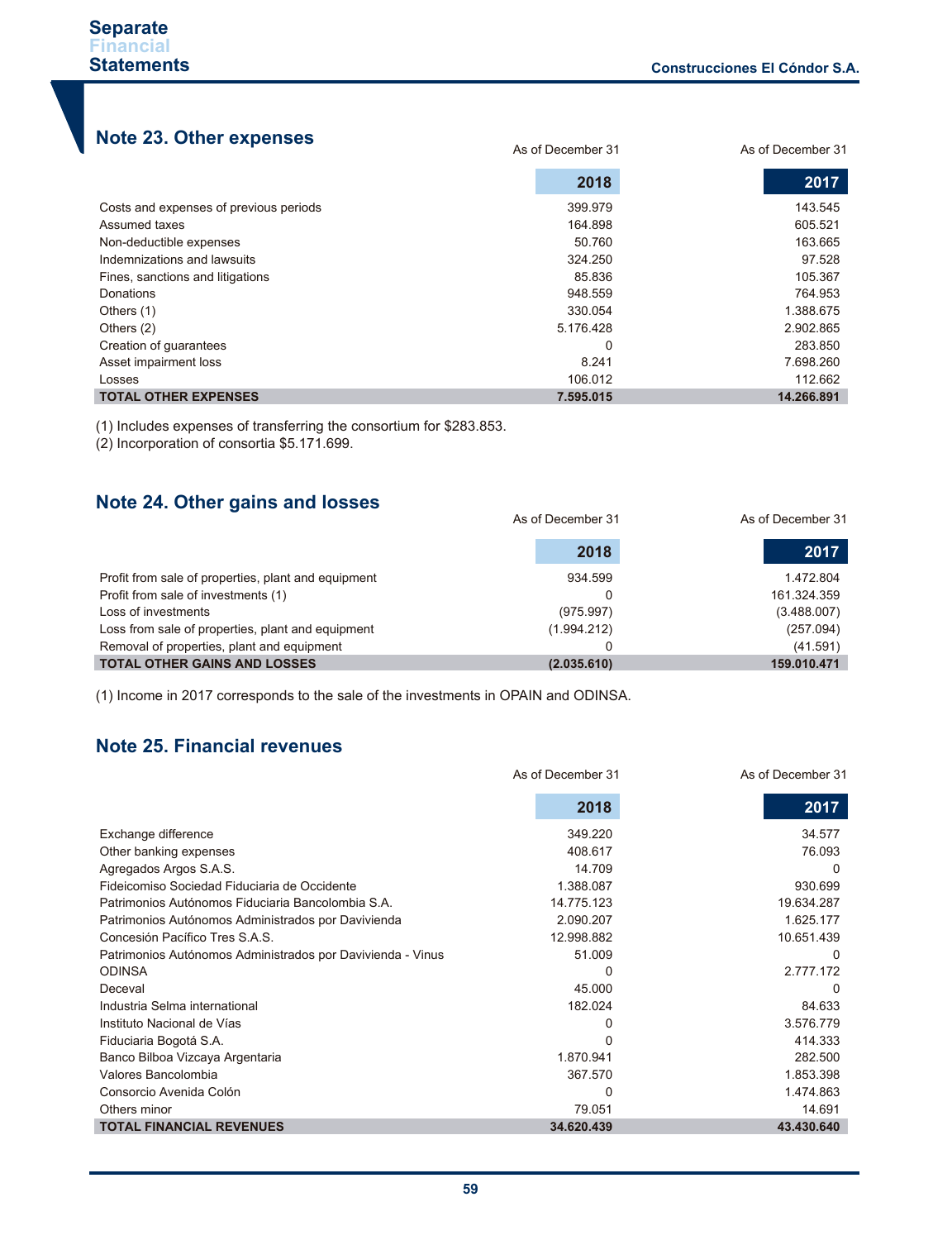As of December 31 As of December 31

# **Note 26. Financial expenses**

|                                                     | 2018         | 2017       |
|-----------------------------------------------------|--------------|------------|
| Lien on financial movements                         | 4.181.799    | 3.977.406  |
| Exchange difference                                 | 1.511.060    | 174.398    |
| Bank fees                                           | 7.491.342    | 4.323.848  |
| <b>Banking expenses</b>                             | (79.882)     | (513)      |
| Commercial paper issuance expenses                  | 1.775.105    |            |
| Bank guarantees (1)                                 | 7.433.244    | ∩          |
| <b>INTEREST EXPENSES</b>                            |              |            |
| Banco BBVA                                          | 5.159.800    | 12.199.028 |
| Bancolombia                                         | 16.843.446   | 21.434.395 |
| Banco Santander de Negocios Colombia S.A.           | 648.461      | 577.368    |
| Odinsa S.A.                                         | 1.548.401    | 637.579    |
| Banco de Bogotá S.A.                                | 2.476.106    | 5.816.251  |
| Deceval                                             | 4.825.973    | 0          |
| Cartera Colectiva Abierta                           | 4.448.410    | 0          |
| Fondo de Inversión Colectiva Abierta Occibonos      | 32.887       | 0          |
| Fondo de Inversión Colectiva Abierta Occirenta      | 460.851      | 0          |
| Fondo de Inversión Colectiva Abierta Renta Liquidez | 1.152.147    | 0          |
| Pensiones y Cesantías Protección                    | 1.087.917    | 0          |
| Old Mutual Compañía de Seguros de Vida S.A.         | 61.250       | 0          |
| Old Mutual Fondo de Cesantías                       | 56.875       | 0          |
| <b>DIAN</b>                                         | 51.692       | U          |
| Grupo Argos S.A.                                    | <sup>0</sup> | 697.702    |
| Corpbanca                                           | 332.931      | 549.243    |
| Banco de Occidente                                  | 1.575.834    | 2.618.280  |
| Others minor                                        | 111.134      | 28.403     |
| <b>SUBTOTAL INTEREST EXPENSES</b>                   | 40.874.114   | 44.558.248 |
| <b>TOTAL FINANCIAL EXPENSES</b>                     | 63.186.782   | 53.033.387 |

(1) Includes BTG Pactual commissions for \$ 3.720.000 advice on participation sale, FDN guarantee commission and contingency equity \$3.713.245.

## **Note 27.Equity method gain (loss)**

|                                        | As of December 31 | As of December 31 |
|----------------------------------------|-------------------|-------------------|
|                                        | 2018              | 2017              |
| Concesión Aburrá Norte Hatovial        | 1.968.199         | 3.499.863         |
| Concesión La Pintada S.A.S.            | 8.464.372         | (3.498.633)       |
| Concesión Pacífico Tres S.A.S.         | 42.051.274        | 12.727.443        |
| Concesión Vial de los Llanos           | (173.473)         |                   |
| Concesión Ruta al Mar                  | (5.041.303)       | 1.115.544         |
| Concesión Transmilenio del Sur         | (9.478)           | (4.990)           |
| Concesión Vías del Nus                 | 312.897           | 762.357           |
| Concesión Túnel Aburrá Oriente S.A.    | 179.016           |                   |
| Constructora Túnel del Oriente S.A.S.  | 2.500.613         |                   |
| Agregados Argos S.A.S.                 | 503.449           | (576.960)         |
| Industria Selma Inc.                   |                   | (10.527.951)      |
| Concesión Cesar Guajira                | 10.810.029        | (931.092)         |
| Vías de las Américas S.A.S.            | (5.157.681)       | (2.830.735)       |
| Condor Investment USA                  | (475.298)         | (285.335)         |
| <b>TOTAL EQUITY METHOD GAIN (LOSS)</b> | 55.932.617        | (550.489)         |

## **Note 28. Taxes**

The following details the calculation of taxes, including fiscal obligations.

Provision for income tax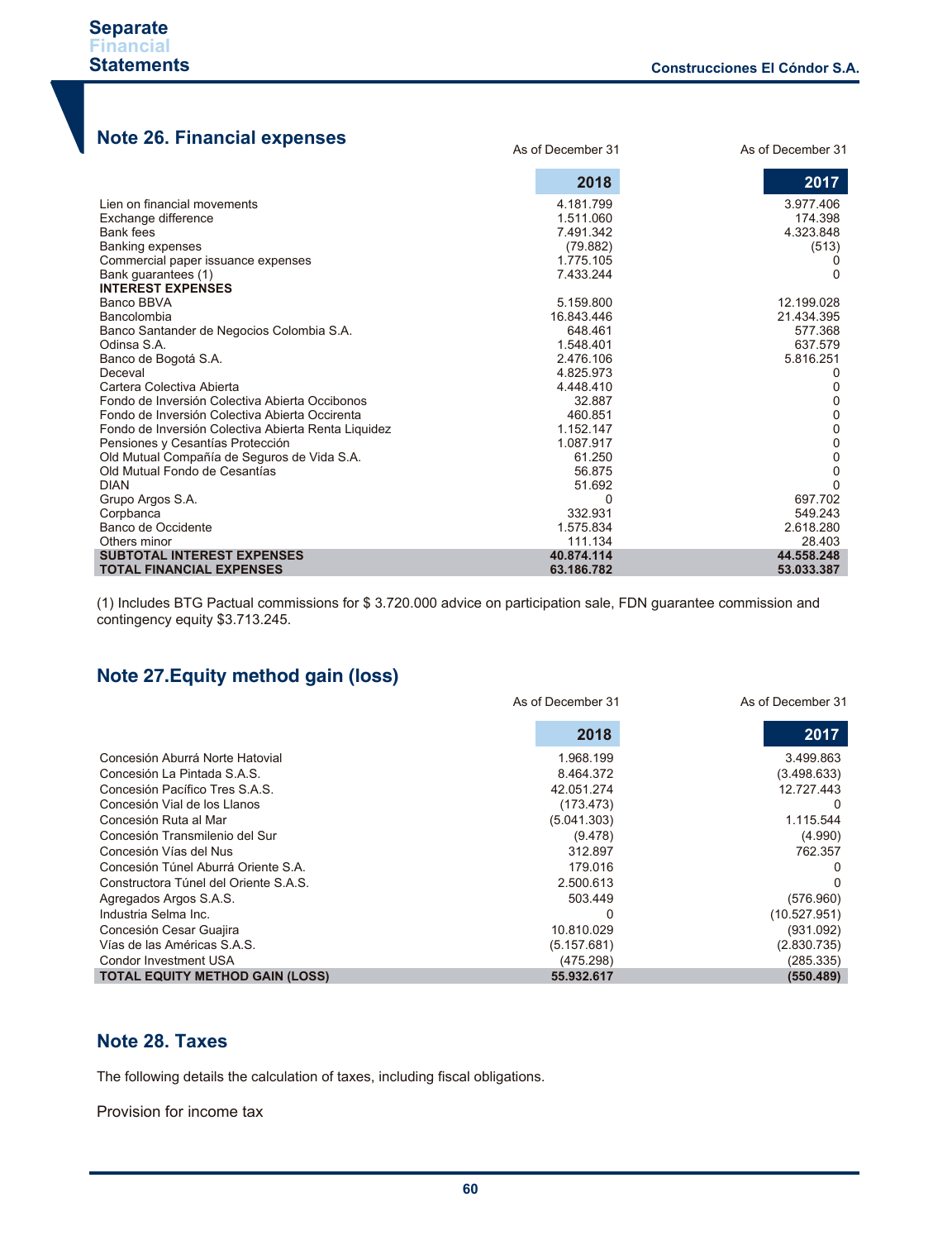As of December 31

|                                          | 2018        |
|------------------------------------------|-------------|
| Taxable liquid income                    | 107.213.235 |
| Presumptive income                       | 29.978.948  |
| Income tax provision of 33%              | 35.380.367  |
| Surcharge income tax                     | 4.256.529   |
| Occasional earning tax                   | 0           |
| <b>SUBTOTAL PROVISION FOR INCOME TAX</b> | 39.636.897  |
| Deferred tax                             | (2.192.561) |
| <b>TOTAL PROVISION FOR INCOME TAX</b>    | 37.444.336  |

As of December 31

**2018**

|                                       | 2017       |
|---------------------------------------|------------|
| Taxable liquid income                 | 66.735.777 |
| Presumptive income                    | 20.458.112 |
| Income tax provision of 34%           | 22.690.164 |
| Discount for donations                | (254.984)  |
| Surcharge income tax                  | 3.956.147  |
| Occasional earning tax                | 14.643.780 |
| SUBTOTAL PROVISION FOR INCOME TAX     | 41.035.107 |
| Deferred tax                          | 8.282.193  |
| <b>TOTAL PROVISION FOR INCOME TAX</b> | 49.317.300 |

## **Note 29. Operation segments**

| <b>Description</b>                | <b>Internal</b> | <b>External</b> | <b>Revenues</b> | <b>Other revenues</b> | <b>Result of the</b> | <b>Total</b>  |
|-----------------------------------|-----------------|-----------------|-----------------|-----------------------|----------------------|---------------|
|                                   | revenues        | <b>revenues</b> | ordinary IFRS   | and expenses          | period               | assets        |
| <b>INVESTMENTS SEGMENT</b>        |                 |                 |                 |                       |                      |               |
| <b>Investments</b>                | 328.995         | 106.838.310     | 107.167.305     | 44.788.085            | 62.379.221           | 874.902.836   |
| <b>CONSTRUCTION SEGMENT</b>       |                 |                 |                 |                       |                      |               |
| Agregados San Javier              | 981             | 9.126.955       | 9.127.937       | 8.615.870             | 512.067              | 2.779.287     |
| Américas Cóndor (Montería)        | 0               | 8.757.100       | 8.757.100       | 7.628.096             | 1.129.004            | 38.635.964    |
| Américas Cóndor (Urabá)           | $\mathbf 0$     | 105.709.488     | 105.709.488     | 117.927.015           | (12.217.527)         | 160.120.988   |
| Cesar- Guajira                    | 0               | 33.694.905      | 33.694.905      | 624.133               | 33.070.771           | 486.213       |
| Unidad de Servicios Transversales | 9.090.347       | 569.738         | 9.660.085       | 10.075.985            | (415.901)            | (1.223.798)   |
| Obra Antioquia Bolivar            | 0               | 205.490.808     | 205.490.808     | 171.392.231           | 34.098.577           | 109.993.059   |
| La Virginia                       | $\mathbf{0}$    | 17.617.904      | 17.617.904      | 26.166.342            | (8.548.438)          | 2.672.047     |
| Irra                              | $\Omega$        | 119.136.875     | 119.136.875     | 93.559.146            | 25.577.729           | 95.203.855    |
| Pavimentación Prodeco             | $\Omega$        | 19.160.517      | 19.160.517      | 15.676.415            | 3.484.102            | 1.815.273     |
| San Onofre                        | $\Omega$        | 55.796.667      | 55.796.667      | 46.313.577            | 9.483.090            | 44.227.315    |
| La Guajira                        | $\Omega$        | 23.398.998      | 23.398.998      | 10.885.489            | 12.513.509           | 21.328.857    |
| <b>TOTAL</b>                      | 9.420.323       | 705.298.265     | 714.718.588     | 553.652.384           | 161.066.204          | 1.350.941.896 |

**Grupo Cóndor Inversiones:** Collects debt-related resources for the Company's new concession projects, to management the current investments portfolio, and to generate and implement financing strategies which allow the Company to make contributions for risk capital in investments and continue growing in the market.

**Agregados San Javier:** Quarry located in the western center of Medellín, dedicated to the production and commercialization of stone aggregates and asphalt mixtures. The company has a commercial agreement for the sale of said materials to the company Aggregates Argos, which is a related part of Construcciones El Cóndor.

**Américas Cóndor (Montería):** Concession Contract 008 of 2010 for the construction, revamp, expansion, improvement and conservation of Proyecto Vial Transversal de las Américas, and to prepare the studies and final designs, the land,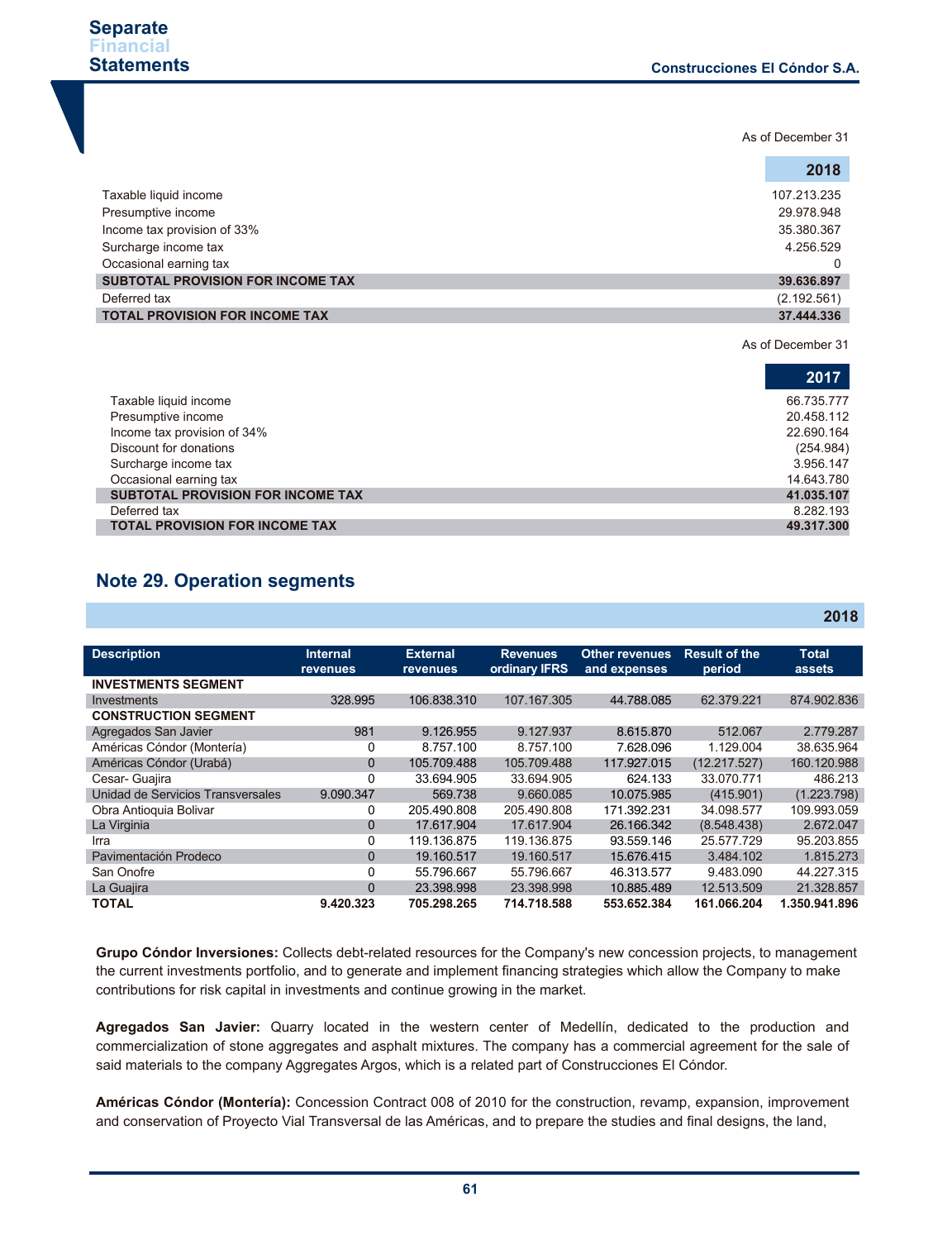#### **Separate Financial Statements**

social and environmental management, to obtain and/or amend environmental licenses; to finance, operate and maintains the works on Corredor Vial "Transversal de las Américas Sector 1", known as Corredor Vial del Caribe. Section 3.2: Arboletes - Puerto Rey - Montería, variante Arboletes, Planeta Rica - Montería, doble calzada Montería - El 15.

**Américas Cóndor (Urabá):** Concession Contract 008 of 2010 for the construction, revamp, expansion, improvement and conservation of Proyecto Vial Transversal de las Américas, and to prepare the studies and final designs, the land, social and environmental management, to obtain and/or amend environmental licenses; to finance, operate and maintains the works on Corredor Vial "Transversal de las Américas Sector 1", known as Corredor Vial del Caribe.

Section 1-Lomas Aisladas - El Tigre / Section 2- El Tigre - Turbo / Section 3- Turbo - Necoclí - San Juan / Section 4-Segunda calzada El Tigre - Turbo it includes variantes (Carepa, Reposo, Apartadó y Currulao) / Construction of Cirilo toll / Construction of Rio Grande toll / Construction of Chaparral toll.

**Obra Antioquia Bolívar:** Concession Contract 016 of 2016 for the construction, improvement, operation, maintenance and reversion of the road system to connect departments Antioquia and Bolivar. Functional units 1, 2, 3, 6, 7 y 8.

**La Virginia:** Concession Contract 5 of 2014, highway project Conexión Pacífico 3; includes studies and final designs; financing, environemntal, land and social management; construction, improvement, revamping; operation, maintenance and reversion of Concesión Pacífico 3 Autopista para la prosperidad. Functional units 1 complete / Functional units 2 partial.

**Irra:** Concession Contract 5 of 2014, highway project Conexión Pacífico 3; includes studies and final designs; financing, environemntal, land and social management; construction, improvement, revamping; operation, maintenance and reversion of Concesión Pacífico 3 Autopista para la prosperidad.

Functional units 3 partial / Functional units 4 complete / Functional units 5 partial.

**Cesar Guajira:** Concession Contract 006 of 2015 for the construction, revamping, operation, mantenance and reversion of the road system to connect the departments of Cesar and Guajira. Functional units 1, 2, 4, 5 y 7 complete.

Through the minute signed on July 10, 2017 between Agencia Nacional de Infraestructura (ANI) and Concesión Cesar Guajira S.A.S. (Concesión) and delivered to the Company on August 18, 2017 a cause for the anticipated termination and the beginning of the reversion stage of Contract No. 006 of 2015 was declared. Said contract covered the "studies and final designs, financing, environmental, land and social mangement, construction, improvement, revamp, operation, maintenance and reversion of Concesión Cesar – Guajira". Likewise, on July 10, 2017, amendment No. 10 of Concession contract No. 006 of 2015 was signed, in which the parties agreed on the contractual changes or clarifications necessary for the reversion stage, the anticipated termination and/or the contract's liquidation.

The reason why the parties declare the termination of the contract is the materialization of the risk of a lower collection at the toll given the impossibility to operate the station of Rio Seco toll under the terms established in said contract (risk assumed by ANI). This gives way to a shortage of risk compensation mechanisms needed to compensate the risks activated in the project.

After signing the minute and amendment No. 10, the reversion process of the Concession's infrastructure and assets begins in favor of ANI, and the concession contract is liquidated after applying the formula set forth thereof.

**Prodeco:** Pavement repair works on the internal roads of the La Jagua mine, the Calenturitas mine and the La Jagua de Ibirico - La Loma (Cesar) road to the entrance to the Calenturitas mine.

**San Onofre:** Corresponds to the contract for the execution of the construction, rehabilitation and improvement of the road system for the Antioquia Bolívar Concession, also known as the Ruta al Mar Concession, from this front the functional units 7 and 8 are served.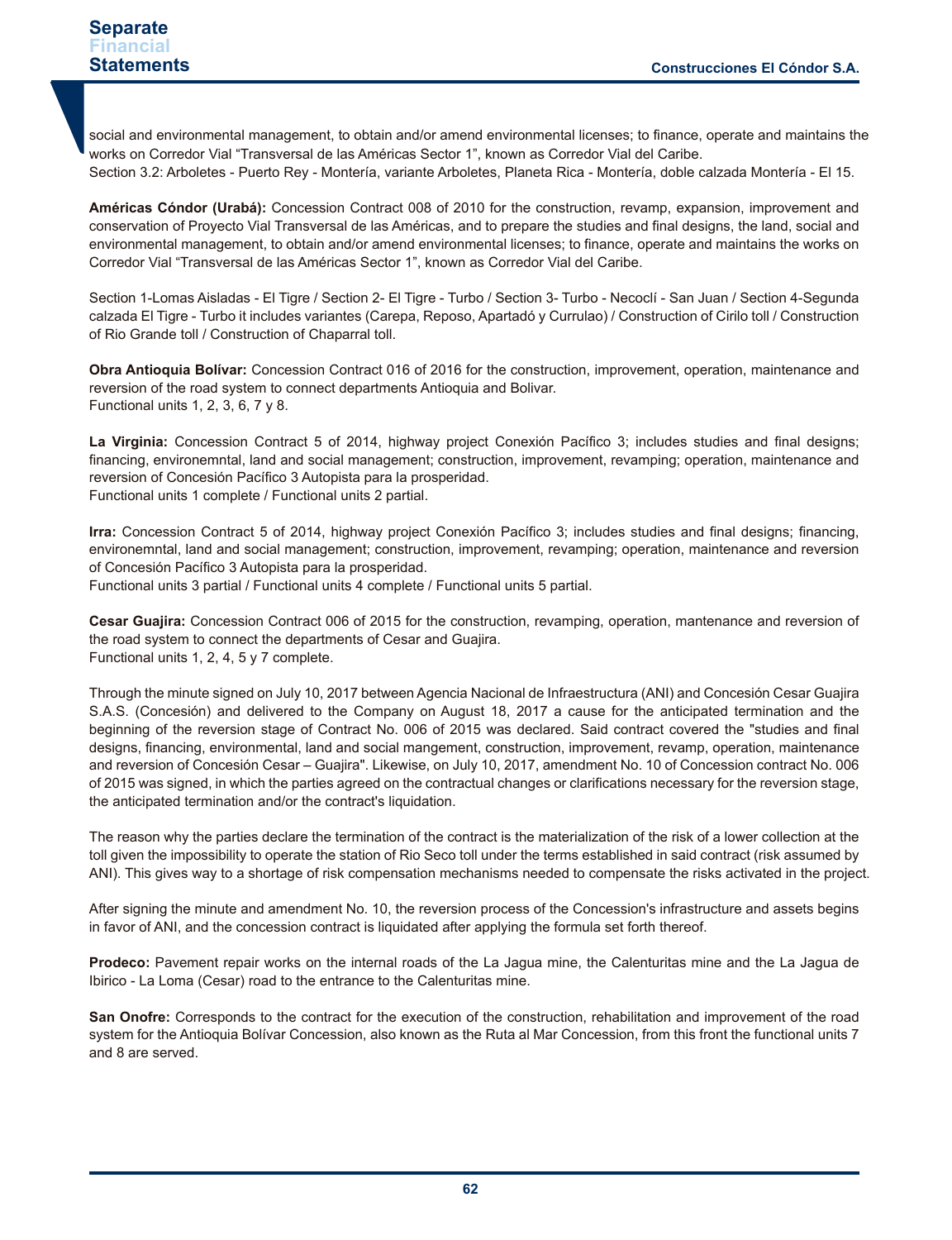## **Note 30. Transactions with related parties**

During 2018, operations with related companies have taken place after being revised and approved by the Audit Committee, which seeks if they meet the standards and provide the same treatment given to third party independents. Details of the operations made with related companies and subordinates are shown in Notes 4, 5 of these financial statements.

The remuneration granted during the year to key management personnel is described below:

Remuneration of key management personnel

| Remuneration                                          | <b>Value</b> |
|-------------------------------------------------------|--------------|
| Short-term employee benefits                          | 4.025.599    |
| Post-employment benefits                              |              |
| Other long-term benefits                              |              |
| Benefits for termination                              | -            |
| Payments based on shares                              |              |
| <b>TOTAL REMUNERATION OF KEY MANAGEMENT PERSONNEL</b> | 4.025.599    |

Amounts detailed correspond the values recognized as expenses during the period.

Transactions during 2018 with other entities of interest (investments in corporations).

|                                                           | No.           | <b>Dividends</b>      | Sale of                  | <b>Subordinate</b>  | <b>Other</b> | <b>Shares</b> | <b>Revenues</b>          | <b>Minutes of</b>   | <b>Costs</b><br><b>Internal</b> |
|-----------------------------------------------------------|---------------|-----------------------|--------------------------|---------------------|--------------|---------------|--------------------------|---------------------|---------------------------------|
|                                                           | of shares     | <b>Shares</b><br>Cash | supplies<br>and services | debt                | loans        | purchased     | from<br><b>interests</b> | works and<br>others | and<br>minutes<br>expenses      |
| <b>COMPANY</b>                                            |               |                       |                          |                     |              |               |                          |                     |                                 |
| Concesión Aburrá Norte Hatovial S.A.                      | 1.582.886     | 8.226.931             |                          |                     |              |               |                          |                     |                                 |
| Concesión La Pintada S.A.S.                               | 8.490.799     |                       |                          | 25.020.450          |              |               |                          |                     |                                 |
| Concesión Vial los Llanos S.A.S.                          | 550.000       |                       |                          | (19.058.599)        |              |               | 9.380                    |                     |                                 |
| Constructora Túnel del Oriente S.A.S.                     | 2.629.361.939 |                       |                          |                     |              |               |                          |                     |                                 |
| Concesión Túnel Aburrá Oriente S.A.                       | 236.700       |                       |                          |                     |              |               |                          |                     |                                 |
| Concesión Pacífico Tres S.A.S.                            | 4.800         |                       |                          | 84.890.990          |              |               | 12.998.881               |                     |                                 |
| Concesión Vías de las Américas S.A.S.                     | 173.342       |                       | 681.835                  |                     | $\mathbf{0}$ |               |                          | 20.763.532          | (3.564.900)                     |
| Concesión Vías del Nus S.A.S.                             | 1.055.250     |                       |                          | 18.107.286          |              |               |                          |                     |                                 |
| Concesión Cesar Guajira S.A.S.                            | 700,000       |                       |                          | 5.950 (31.345.786)  | (23.493)     |               |                          | 31.107.026          | 93.993                          |
| Concesión Ruta al Mar S.A.S.                              | 350.000       |                       |                          | 84.618 (60.125.498) | (117.390)    |               |                          |                     | 0 2.662.942                     |
| Industria Selma S.A.                                      | 5.000         |                       |                          |                     | (1.614.656)  |               | 182.024                  |                     |                                 |
| Concesión Transmilenio del Sur                            | 25.000        |                       |                          |                     |              |               |                          |                     |                                 |
| <b>Trans NQS Sur</b>                                      | 24.990        |                       |                          |                     |              |               |                          |                     |                                 |
| Condor Investment USA Inc.                                | 2.251.000     |                       |                          |                     |              | 3.566.868     |                          |                     |                                 |
| Agregados Argos S.A.S.                                    | 1.512.000.000 |                       | 9.106.508                |                     |              |               | 14.708                   | $\Omega$            | 9.354                           |
| P.A. Fiduciaria Bancolombia Concesión Cesar Guajira #8127 |               |                       | 160.630                  |                     |              |               | 1.615.038                | 1.296.734           | 0                               |
| P.A. Fiduciaria Bancolombia Concesión La Pintada #7102    |               |                       |                          |                     |              |               | 3.875.575                | 991.471             |                                 |
| P.A. Fiduciaria Bancolombia Concesión Pacífico Tres #7114 |               |                       | 3.623                    |                     |              |               |                          | 1.117.819           | 0                               |
| P.A. Fiduciaria Bancolombia Concesión Ruta al Mar #10134  |               |                       | 1.867.637                |                     | $\mathbf{0}$ |               | 9.284.509                | 184.907.418         | 71.752.542                      |
| P.A. Fiduciaria Davivienda Concesión Ruta al Mar #57864   |               |                       |                          |                     |              |               | C                        |                     |                                 |
| P.A Fiduciaria Davivienda Concesión los Llanos #421759    |               |                       |                          |                     |              |               | 1.388.087                |                     |                                 |
| P.A Fiduciaria Davivienda Concesión Vías del Nus #61816   |               |                       |                          |                     |              |               | 2.090.207                |                     |                                 |
|                                                           |               |                       |                          |                     |              |               |                          |                     |                                 |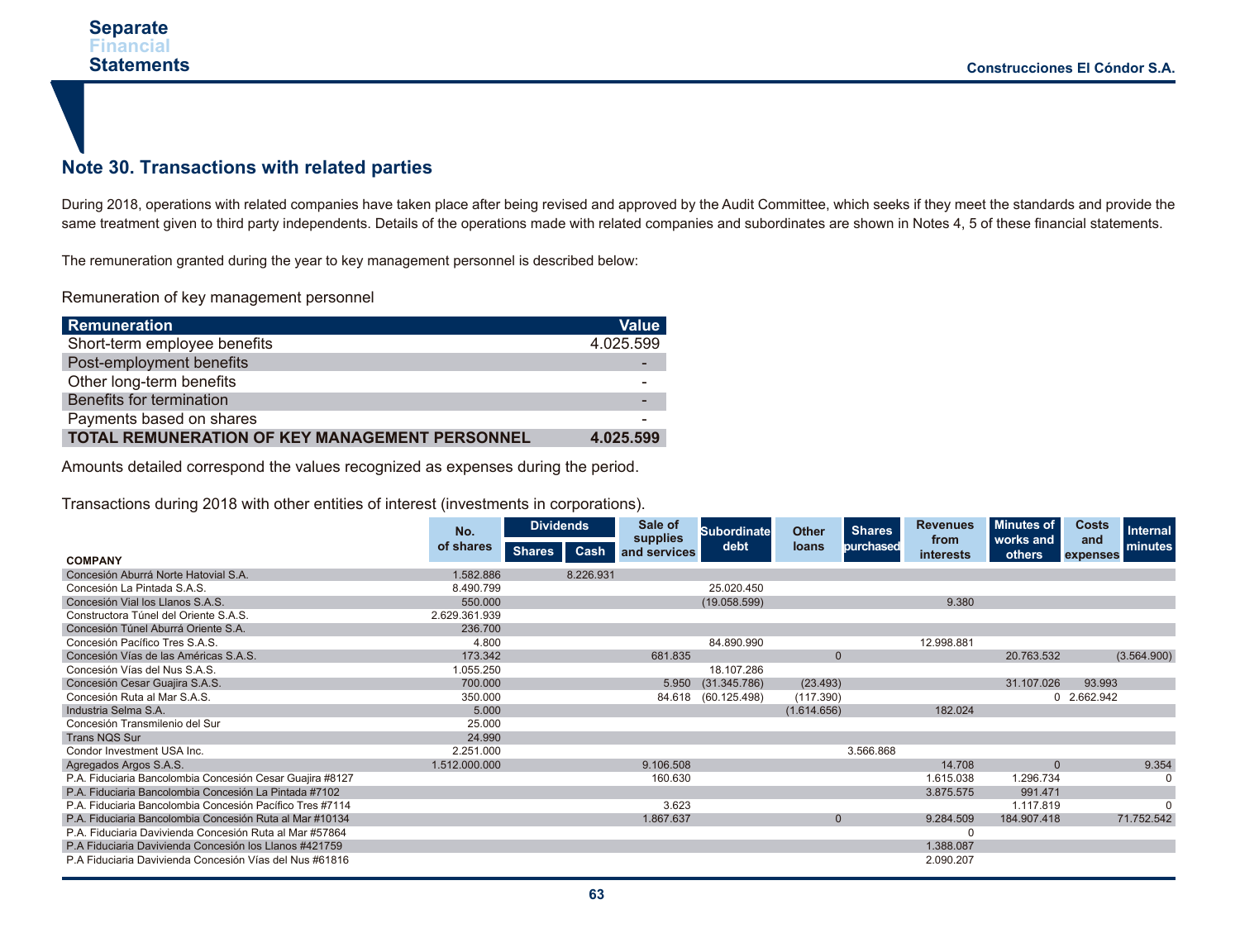### Accounts receivable current related parties

|                                                                                             | As of December 31 |                         |  |
|---------------------------------------------------------------------------------------------|-------------------|-------------------------|--|
|                                                                                             | 2018              | 2017                    |  |
| <b>DETAIL - RELATED PARTIES</b>                                                             |                   |                         |  |
| Domestic clients                                                                            | 22.191.725        | 44.062.936              |  |
| Income receivable, internal minutes                                                         | 91.681.991        | 24.294.242              |  |
| Debtors, related parties                                                                    | 121.725.479       | 151.438.457             |  |
| Dividends and interest receivable                                                           | 0                 | 222.046                 |  |
| Withholding over contracts                                                                  | 13.103.954        |                         |  |
| <b>TOTAL COMMERCIAL ACCOUNTS</b><br><b>RECEIVABLE AND OTHER ACCOUNTS</b><br>RECEIVABLE (**) |                   | 248.703.149 220.017.681 |  |

#### Domestic clients, related parties

|                                                            | As of December 31 | As of December 31 |
|------------------------------------------------------------|-------------------|-------------------|
|                                                            | 2018              | 2017              |
| Patrimonios Autónomos Fiduciaria (Concesión Cesar Guajira) |                   | 2.992.218         |
| Patrimonios Autónomos La Pintada                           | 980.317           |                   |
| Concesión Pacífico Tres S.A.S.                             |                   |                   |
| Patrimonios Autónomos Pacífico Tres                        | 885.943           |                   |
| Concesión Ruta al Mar S.A.S.                               | 7.406             |                   |
| Patrimonios Autónomos Fiduciaria (Concesión Ruta al Mar)   | 20.262.957        | 37.849.657        |
| Concesión Vías de las Américas S.A.S.                      | 55.102            | 2.355.511         |
| P.A. Concesión Vial los Llanos                             |                   | 865.550           |
| <b>TOTAL DOMESTIC CLIENTS, RELATED PARTIES (1)</b>         | 22.191.725        | 44.062.936        |

(1) The amount corresponds to the execution of concession contracts and interests from the subordinate debt of Cesar Guajira y Ruta al Mar and to the transaction contract by virtue of the liquidation of the EPC contract with the Cesar Guajira Concession.

| Income receivable, internal minutes, related parties               | As of December 31 | As of December 31 |
|--------------------------------------------------------------------|-------------------|-------------------|
|                                                                    | 2018              | 2017              |
| P.A. Concesión Cesar Guajira                                       |                   | 7.081             |
| P.A. Concesión La Pintada                                          |                   | 204.165           |
| P.A. Concesión Pacífico Tres                                       |                   | 583.561           |
| P.A. Concesión Ruta al Mar                                         | 87.704.055        | 15.956.600        |
| Concesión Vías de las Américas S.A.S.                              | 3.977.936         | 7.542.835         |
| TOTAL INCOME RECEIVABLE. INTERNAL MINUTES.<br>DEL ATER DADTIES (4) | 91.681.991        | 24.294.242        |

**RELATED PARTIES (1)**

(1) The \$91.681.991 correspond to services for the execution of contracts.

#### Debtors, related parties

|                                       | As of December 31 | As of December 31 |
|---------------------------------------|-------------------|-------------------|
|                                       | 2018              | 2017              |
| P.A. Ruta al Mar                      | 6.197             | 13.588            |
| Concesión Pacífico Tres S.A.S.        | 71.596.861        |                   |
| Concesión Cesar Guajira               | 49.653.857        | 150.873.491       |
| Concesión Vías de las Américas S.A.S. | 417.789           | 417.789           |
| Concesión Cesar Guajira S.A.S.        |                   | 23.493            |
| Concesión Vías del Nus S.A.S.         | 47.441            |                   |
| Condor Construction Corp.             | 3.334             | 96                |
| <b>TOTAL DEBTORS, RELATED PARTIES</b> | 121.725.479       | 151.438.457       |
|                                       |                   |                   |

Withholding over contracts, related parties

| As of December 31 | As of December 31 |
|-------------------|-------------------|
|                   |                   |

|                                                          | 2018       | 2017 |
|----------------------------------------------------------|------------|------|
| P.A. Ruta al Mar                                         | 13.103.954 |      |
| <b>TOTAL WITHHOLDING OVER CONTRACTS, RELATED PARTIES</b> | 13.103.954 |      |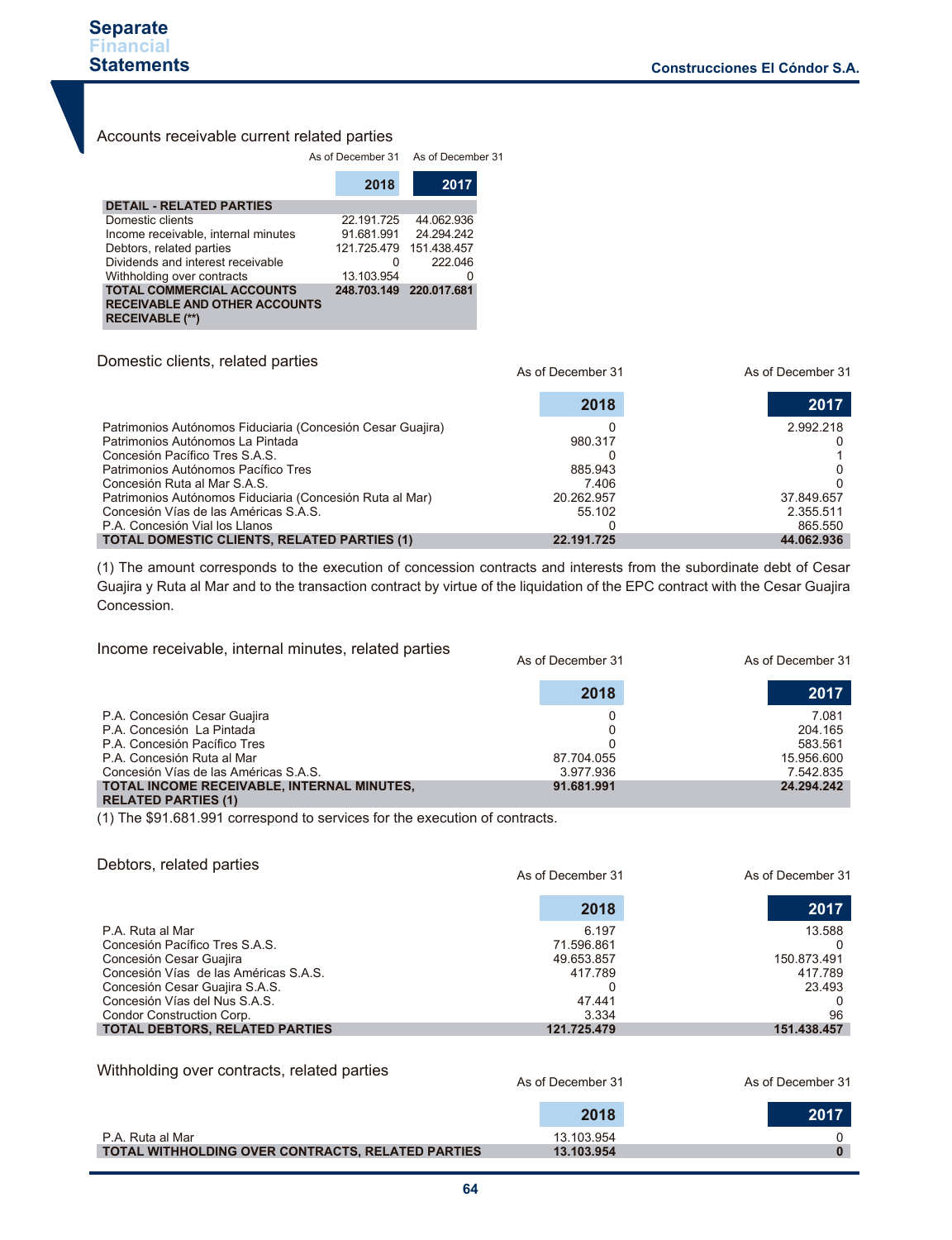| Dividends and interest receivable, related parties               | As of December 31 | As of December 31 |
|------------------------------------------------------------------|-------------------|-------------------|
|                                                                  | 2018              | 2017              |
| Organización de Ingeniería Internacional                         |                   | 222.047           |
| <b>TOTAL DIVIDENDS AND INTERESTS RECEIVABLE. RELATED PARTIES</b> |                   | 222.047           |
| TOTAL ACCOUNTS RECEIVABLE, CURRENT RELATED PARTIES               | 248.703.149       | 220.017.682       |
|                                                                  |                   |                   |

Accounts receivable, non-current related parties

|                                                           | As of December 31 As of December 31 |             |  |
|-----------------------------------------------------------|-------------------------------------|-------------|--|
|                                                           | 2018                                | 2017        |  |
| <b>DETAIL - RELATED PARTIES</b>                           |                                     |             |  |
| Domestic clients                                          | 72.826.190                          | 44.187.600  |  |
| Commercial banking accounts                               | 11.777.228                          | 12.338.294  |  |
| Accounts receivable impairment                            | (8.517.748)                         | (7.821.205) |  |
| Accounts receivable                                       | 495.338.507                         | 448.214.521 |  |
| Deposits                                                  | 420.065                             | 420.064     |  |
| TOTAL ACCOUNTS RECEIVABLE,<br><b>RELATED PARTIES (**)</b> | 571.844.243                         | 497.339.274 |  |

Domestic clients, related parties Patrimonios Autónomos La Pintada Concesión Pacífico Tres S.A.S. Patrimonios Autónomos Pacífico Tres Patrimonios Autónomos Fiduciaria (Concesión Ruta al Mar) Concesión Aburrá Norte Hatovial P.A. Concesión Vial los Llanos Concesión Vial de los Llanos P.A. Concesión Vías del Nus **TOTAL DOMESTIC CLIENTS, RELATED PARTIES** 4.934.401 31.946.128 5.679.163 24.101.968 22.213 2.156.471 8.723 3.977.122  **72.826.190**  1.156.948 19.857.167 5.679.163 15.467.374 22.213 0 0 2.004.734  **44.187.600**  As of December 31 As of December 31 **2018 2017**

#### Commercial banking accounts, related parties - Industrias Selma (1)

|                                                           | As of December 31 | As of December 31 |
|-----------------------------------------------------------|-------------------|-------------------|
|                                                           | 2018              | 2017              |
| Loans                                                     | 8.382.038         | 9.195.884         |
| Interests                                                 | 3.395.190         | 3.142.410         |
| <b>TOTAL COMMERCIAL BANKING ACCOUNTS, RELATED PARTIES</b> | 11.777.228        | 12.338.294        |

(1) Industrias Selma, a company domiciled abroad, has balances for loans which are restated in Colombian pesos at the market representative rate and are detailed below.

Accounts receivable impairment, related parties - Industrias Selma

|                                                    | As of December 31                   | As of December 31                   |
|----------------------------------------------------|-------------------------------------|-------------------------------------|
|                                                    | 2018                                | 2017                                |
| Loans<br>Interests                                 | 5.122.559<br>3.395.189<br>8.517.748 | 4.703.659<br>3.117.545<br>7.821.204 |
| TOTAL COMMERCIAL BANKING ACCOUNTS, RELATED PARTIES | (8.517.748)                         | (7.821.205)                         |

Additional to these are loans for US \$ 415.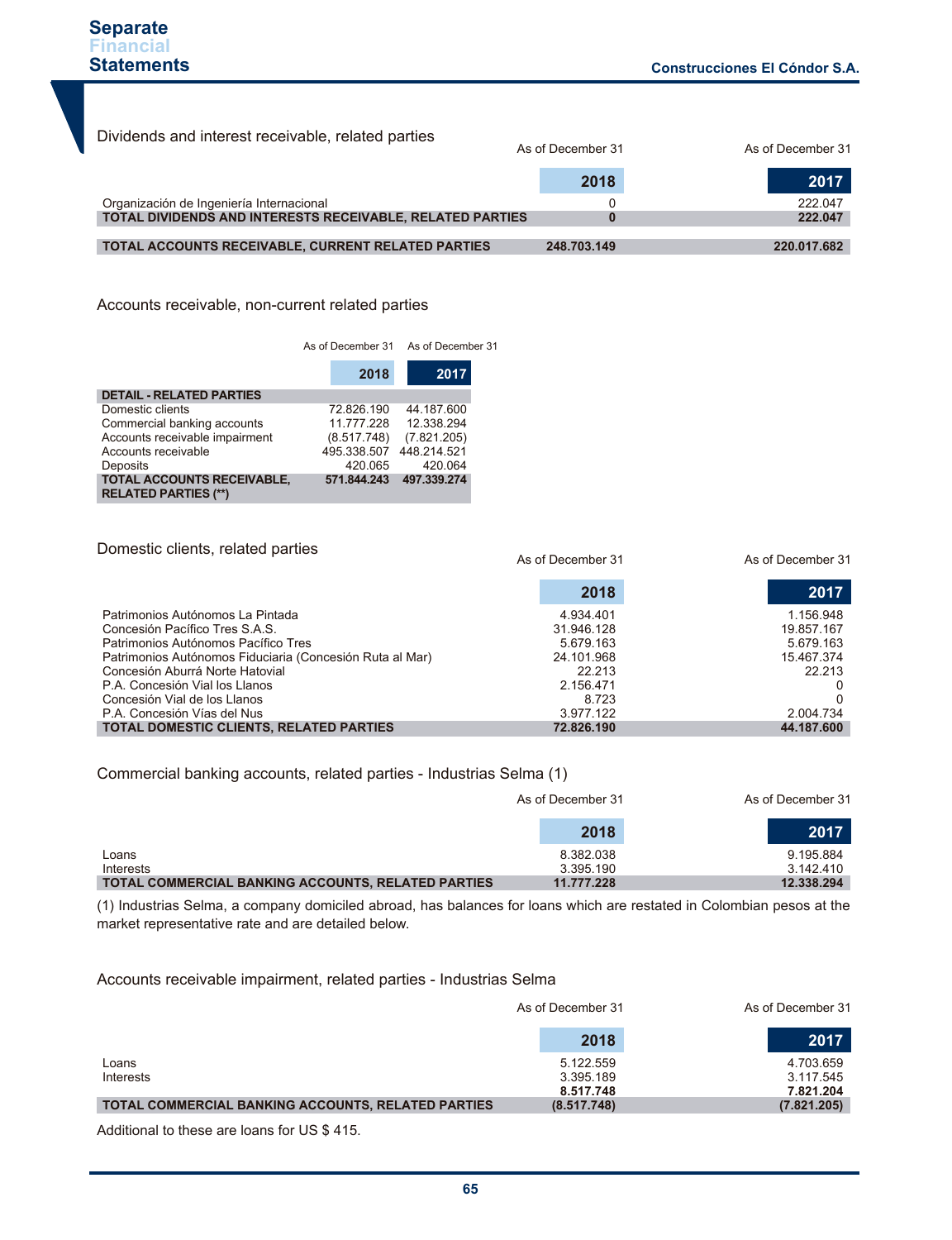| Type of transaction, operation,<br>contract or business  | Loan in foreign currency      | Loan in foreign currency      | Loan in foreign currency      |
|----------------------------------------------------------|-------------------------------|-------------------------------|-------------------------------|
| Amount of operation                                      | USD \$1.085                   | USD \$40.496                  | USD \$364.123                 |
| Date of operation                                        | October 8, 2014               | November 12, 2014             | March 12, 2014                |
| Balance of operation                                     | <b>USD \$1.085</b>            | <b>USD \$40.496</b>           | USD \$364.123                 |
| Conditions of the operation                              | $LIBOR +2$                    | $LIBOR +2$                    | $LIBOR +2$                    |
| Date of payment                                          | October 8, 2019               | November 12, 2019             | March 12, 2019                |
| Accounts receivable I.D.                                 | Industrias Selma COR          | Industrias Selma COR          | Industrias Selma COR          |
| Creditor I.D.                                            | Construcciones El Cóndor S.A. | Construcciones El Cóndor S.A. | Construcciones El Cóndor S.A. |
| Obligations of parties: guarantee<br>granted or received | Promissory note               | Promissory note               | Promissory note               |

| Type of transaction, operation,<br>contract or business  | Loan in foreign currency      |
|----------------------------------------------------------|-------------------------------|
| Amount of operation                                      | USD \$2.674.211               |
| Date of operation                                        | August 14, 2014               |
| Balance of operation                                     | USD \$2.410.354               |
| Conditions of the operation                              | $LIBOR +2$                    |
| Date of payment                                          | August 14, 2019               |
| Accounts receivable I.D.                                 | <b>Industrias Selma COR</b>   |
| Creditor I.D.                                            | Construcciones El Cóndor S.A. |
| Obligations of parties: guarantee<br>granted or received | Promissory note               |

| Accounts receivable, related parties        | As of December 31 | As of December 31 |
|---------------------------------------------|-------------------|-------------------|
|                                             | 2018              | 2017              |
| Concesión Cesar Guajira S.A.S.              | 69.886.217        |                   |
| Concesión La Pintada S.A.S.                 | 52.329.079        | 27.308.629        |
| Concesión Pacífico Tres                     | 192.500.000       | 179.205.871       |
| Fiduciaria Davivienda (Vinus)               | 52.048.315        | 33.941.028        |
| Concesión Ruta al Mar                       | 128.574.896       | 188.700.394       |
| Concesión Vial de los Llanos                |                   | 19.058.599        |
| TOTAL ACCOUNTS RECEIVABLES, RELATED PARTIES | 495.338.507       | 448.214.521       |

The transactions made betwen the Company that reports and its related parties are conduced in conditions similar to those made among independent parties. The accounts receivable of Construcciones El Cóndor to its subsidiaries, associates and/or joint businesses are for the following items: construction services, interests, subordinate loans, loans and other services. Subordinate loans or subordinate debt refer to the mechanism used to make equity drafts to the Concessionaires; the terms estimated to pay thee loans are considered in the financial models of each project, and overall, is longer than 15 years; interests rates agreed in said contracts range from FTD + 2%EA and FTD + 3%EA. Accounts receivable related to construction services and other services display a turnover ranging from 30 to 45 days.

Summary of guarantees with letters of credit issued as of December 31, 2018:

|                                                  |                                | As of December 31      |
|--------------------------------------------------|--------------------------------|------------------------|
|                                                  | <b>Bancolombia (thousands)</b> | <b>FDN</b> (thousands) |
| <b>PROJECT</b>                                   |                                |                        |
| Concesión Pacífico 3                             | 116.721.596                    | 0                      |
| Concesión Pacífico 2                             | 89.769.000                     | 0                      |
| Concesión Ruta al Mar S.A.S. (equity base)       | 93.147.467                     | 93.147.467             |
| Concesión Ruta al Mar S.A.S. (equity contingent) | 15.000.000                     | 15.000.000             |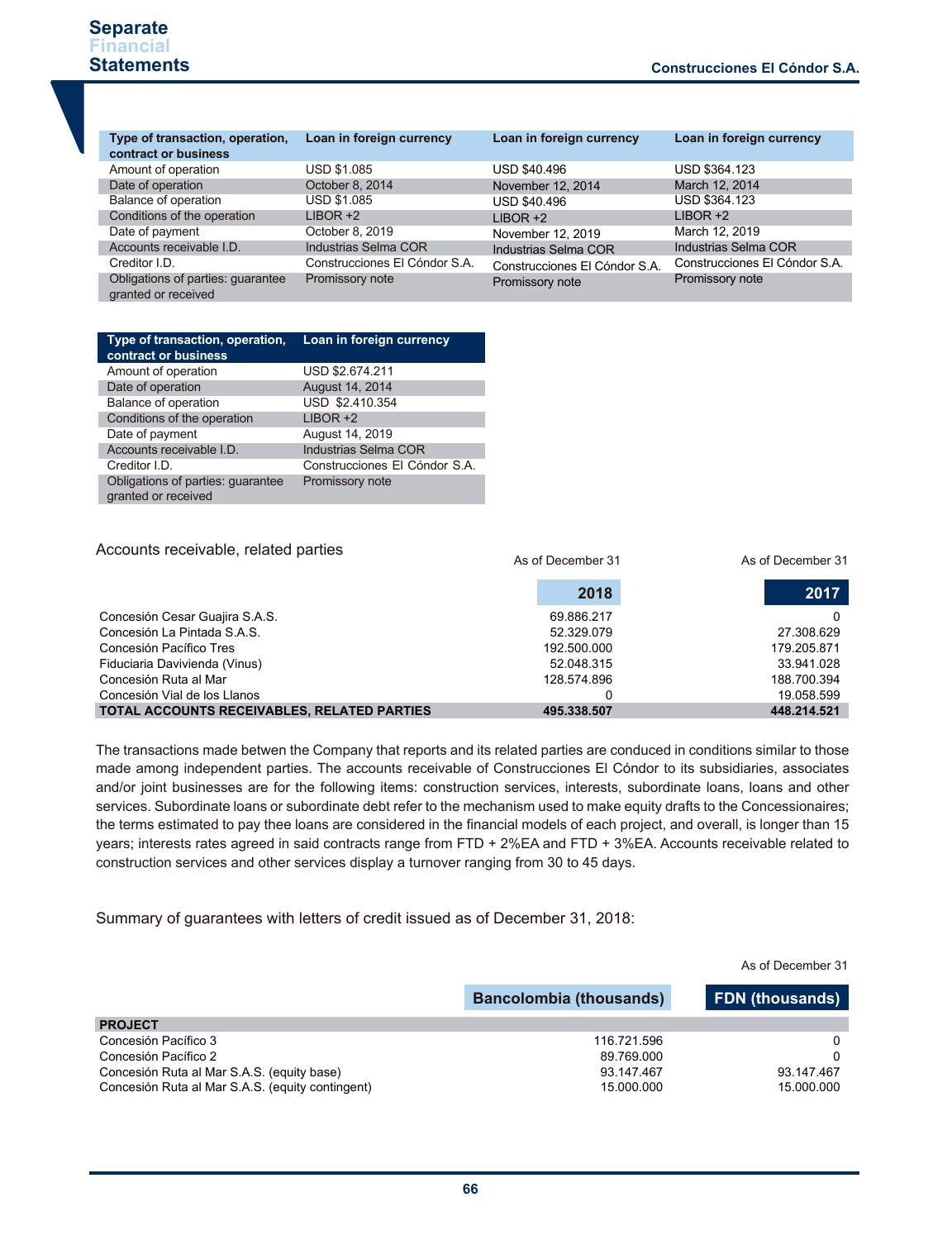#### Deposits, related parties

Deposits correspond to payments made to corporations with the purpose of gaining a future capitalization, and correspond to equity contributions derived from the projects' cash flow needs.

The Company does not recognize implicit financing for miscellaneous accounts receivable and deposits due to the levels of uncertainty held pertaining to the time in which these accounts receivable shall be paid; this is the reason why no terms or interests are established thereof.

|                                                                   | As of December 31 | As of December 31 |
|-------------------------------------------------------------------|-------------------|-------------------|
|                                                                   | 2018              | 2017              |
| Trans NQS Sur                                                     | 420.065           | 420.065           |
| <b>TOTAL DEPOSITS, RELATED PARTIES</b>                            | 420.065           | 420.065           |
| TOTAL ACCOUNTS RECEIVABLE, RELATED PARTIES,<br><b>NON-CURRENT</b> | 571.844.243       | 497.339.275       |
| Accounts payable, related parties, current                        | As of December 31 | As of December 31 |

|                                                  | 2018      | 2017    |
|--------------------------------------------------|-----------|---------|
| Concesión Aburrá Norte Hatovial                  | 3.861.082 | 451.001 |
| TOTAL ACCOUNTS PAYABLE, RELATED PARTIES, CURRENT | 3.861.082 | 451.001 |

#### **Note 31. Reclassifications**

To compare these financial statements with those as of December 31, 2018, several figures on the financial information at December 31, 2017 were reclassified.

#### **Note 32. Highlights**

Merger through absorption: On March 7, 2017, the commercial registry of the private document that approved the abbreviated merger through absorption took place, in which Construcciones El Cóndor S.A. absorbs its afilliate Concesión Red Vial del Cesar S.A.S.

As a result of the foregoing, the corporation Concesión Red Vial del Cesar S.A.S. is dissolved without liquidation.

The values of the assets and liabilities incorporated in the combination of the merger of Concesión Red Vial del Cesar S.A.S. were:

Assets: \$5.488.199 Liabilities: \$439.41

Of the total 2.747.400 ordinary shares, El Cóndor S.A. owned 2.607.282 shares (94,89%); the difference corresponds to own shares reacquired and consequently, Construcciones El Cóndor S.A. incorporated 100% of the Corporation.

(1) Claim presented to the Society Transmilenio NQS Sur S.A.S. for greater permanence in work and other cost overruns during the execution of the mercantile offers for the execution of the NQS Sur to the Transmilenio System, in the amount of \$ 20.280.131.

#### **Concesión Cesar Guajira S.A.S.**

Through minutes signed on July 10, 2017 by Agencia Nacional de Infraestructura (ANI) and Concesión Cesar Guajira S.A.S. (Concesión), and delivered to the Company on August 18, 2017, a casue for the anticipated termination and beginning of the reversion stage of Contract No. 006 of 2015 was declared. Said contract intended to conduct "studies and final designs, financing, environmental, land and social management, construction improvement, revamping, operation, maintenance and reversion of Concesión Cesar – Guajira". Likewise, on July 10, 2017, amendment No. 10 was signed of Concession contract No. 006 of 2015 in which the parties agreed on the contracttual changes or clarifications necessary for the reversion stage, the anticipated termination and/or the contract's liquidation.

The cause used by the parties to state the termination of the contract was the materialization of the risk of a lower collection from the toll due to the impossibility to operate the rio Seco toll station under the terms set forth in said concession contract (the risk is assumed by ANI), which creates mechanisms for risk compensation which fall short to compensate the risks activity in the project.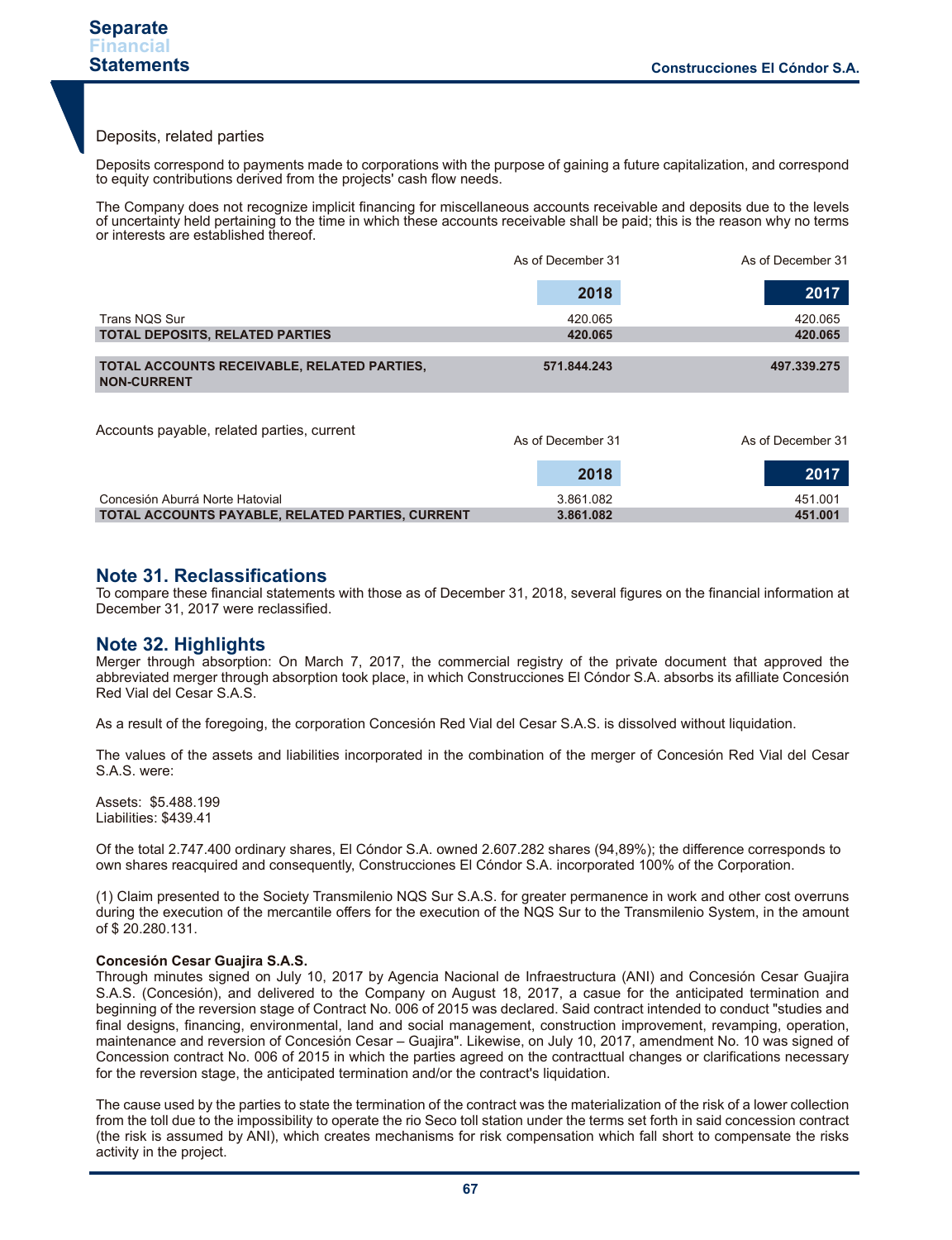After signing the foregoing minute and amendment No. 10, the reversion process of the Concession's infrastructure and assets in favor of ANI begins, followed by the liquidation of the Concession contract applying the formula established thereof.

#### **Tax Reform - Law 1943 of 2018:**

The tax reform included the following premises, among others, which will apply as of January 1, 2019:

Taxes for legal entities.

Income tax rates:

| Year         | Rate |
|--------------|------|
| 2019         | 33%  |
| 2020         | 32%  |
| 2021         | 31%  |
| 2022 onwards | 30%  |

Decrease of 1.5% in the presumptive income for the years 2019 and 2020; for 2021, it will be 0%.

Changes to the reduction of taxes paid, fees and contributions, because those will be 100% deductible as long as they have been actually paid and are causally related, except income tax, ICA will have a 50% tax discount for 2019 and 2020, and the \$X1000 is still 50% deductible.

Deduction of contributions to employee education: there will be deductible and will not be considered direct payments to the employee; payments for partial or complete education scholarships, condonable loans for the education of employees or members of the employee's immediate family, as well as investments in programs for care, stimulation and integrated development and/or initial education for employees' children under 7 years of age.

Discount of the VAT for real fix productive assets: the VAT paid for the purchase, formation, construction, and importation of fix productive assets is tax deductible; in 2017 and 2018 it was a fiscal deduction.

Undercapitalization: the regulation about permitted debt levels was changed, restricting that level only between economically related parties and lowering the limit to 2 times the liquid equity during the previous year. Transportation infrastructure projects remain excluded.

#### **Electronic invoicing**

Since the Company is a major taxpayer, it was obligated to implement electronic invoicing as of September 2018. Because we had some technological difficulties, we asked DIAN for an extension which was granted through communication number 0433 dated July 23, 2018, until December 1, 2018, but DIAN had technical difficulties around those dates and, therefore, on November 28 issued resolution No. 000062 extending the time to start electronic invoicing until January 1, 2019.

As of January 1, 2019, the Company has implemented the electronic system for property receiving and issuing invoices.